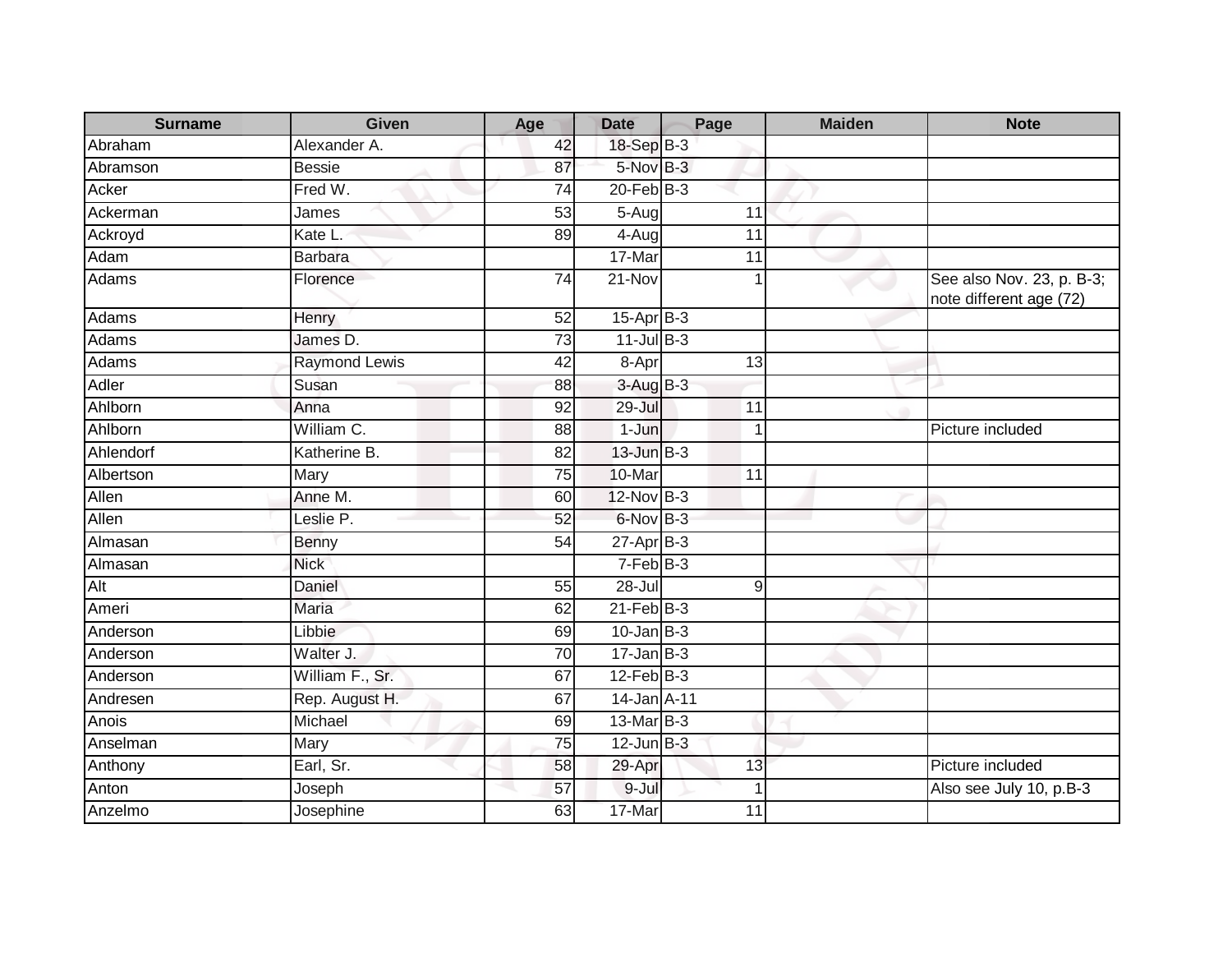| Aranda         | Hortensia            | 52              | $16$ -Jan B-3   |                 |                |
|----------------|----------------------|-----------------|-----------------|-----------------|----------------|
| Arbisi         | Jasper J.            | 56              | 15-Dec A-15     |                 |                |
| Ardelean       | John                 | 82              | 6-Feb B-3       |                 |                |
| Argyelan       | Joseph               | 44              | 17-Feb          | 9               |                |
| Armstron       | Mabel                |                 | $26$ -Feb $B-3$ |                 |                |
| Arndt          | Edwin                |                 | $27$ -May B-3   |                 |                |
| Arnold         | Dr. Marion Francis   | 40              | $27$ -Feb $B-3$ |                 |                |
| Arnold         | Paul Robert          | 39              | 10-Oct B-3      |                 |                |
| Arpas          | Lenke Rosa           | 79              | 8-Dec           | $\overline{17}$ |                |
| Arrequin       | <b>Maria</b>         | $\overline{57}$ | 19-Jun A-9      |                 |                |
| Askins         | <b>Edmund Carrol</b> | 10              | 19-Nov          |                 | photo included |
| Atha           | Art                  | 68              | 11-Dec B-3      |                 |                |
| Atkinson       | Joseph M., Sr.       | 57              | $6$ -Jun $B-3$  |                 |                |
| Augsburger     | William              | 47              | 16-Apr B-3      |                 |                |
| Augustine      | Mary                 | $\overline{74}$ | 21-Apr          | $\overline{11}$ |                |
| Austin         | May (Reed)           | 70              | $20$ -Jul $B-3$ |                 |                |
| Avington       | Harvey B.            | 78              | 19-Feb C-11     |                 |                |
| <b>Babbitt</b> | Hallie L.            | 67              | 5-Mar B-3       |                 |                |
| Babekos        | Olga Petros Megas    | 74              | 20-Nov B-3      |                 |                |
| Bachi          | John                 | 65              | 29-Dec A-9      |                 |                |
| Bachli         | Cora K.              | 83              | 22-Dec B-3      |                 |                |
| <b>Bachli</b>  | Ralph C.             | 75              | $23$ -Jul $B-3$ |                 |                |
| Bachman        | Ernest               | 70              | $10$ -Jan B-3   |                 |                |
| <b>Backer</b>  | <b>John</b>          | 64              | 22-Oct B-3      |                 |                |
| Bahleda        | <b>Lewis</b>         | 59              | 25-Mar          | 13              |                |
| Bahn           | William D.           | 91              | $12$ -Jun B-3   |                 |                |
| Bailey         | James (AI)           | 58              | 14-Nov B-3      |                 |                |
| <b>Bailey</b>  | Joseph               | 46              | 31-Dec C-3      |                 |                |
| Bailor         | Lillian              | 39              | 17-Oct B-3      |                 |                |
| Bain           | Leslie R.            | 74              | 26-Oct B-3      |                 |                |
| Baird          | Amos W.              | 58              | 19-Feb C-11     |                 |                |
| Baker          | <b>James Dewey</b>   | 55              | $4$ -Dec $B$ -3 |                 |                |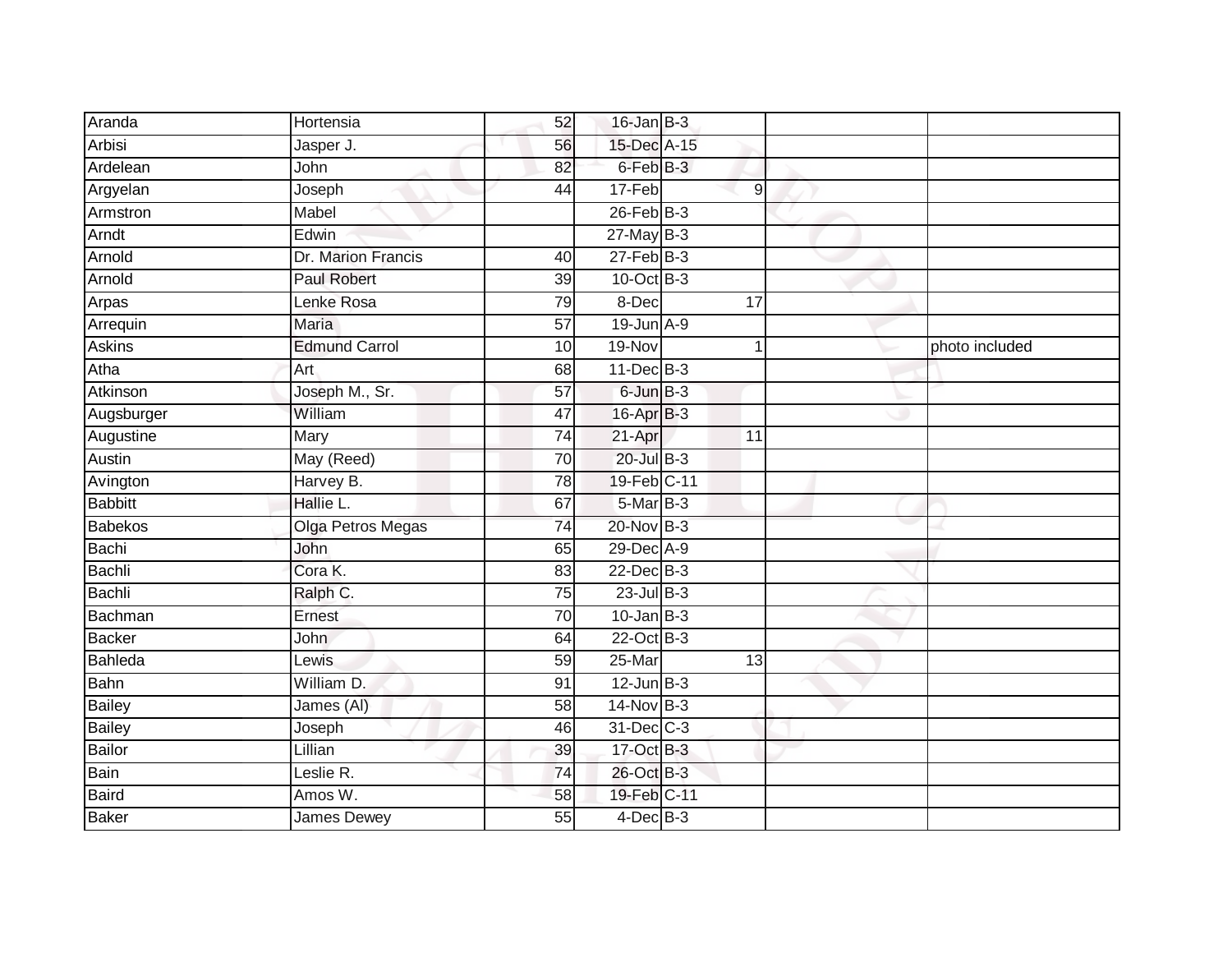| <b>Baker</b>     | Linda K.            | 31/2                | 28-Sep B-3       |                  |       |  |
|------------------|---------------------|---------------------|------------------|------------------|-------|--|
| <b>Baker</b>     | Mary E.             | 66                  | 8-Oct B-3        |                  |       |  |
| <b>Bakker</b>    | August              | 42                  | 14-Mar B-3       |                  |       |  |
| <b>Bakos</b>     | Andrew              | $\overline{77}$     | 30-Dec           | 11               |       |  |
| <b>Balas</b>     | Joy                 | $\overline{2}$ days | $4$ -Jun $B-3$   |                  |       |  |
| <b>Balch</b>     | Frank Eugene, Jr.   | 50                  | $9$ -May $B-3$   |                  |       |  |
| <b>Balder</b>    | Harry, Sr.          | $\overline{74}$     | $23$ -May B-3    |                  |       |  |
| <b>Balla</b>     | Joseph, Sr.         | 77                  | 12-Mar B-3       |                  |       |  |
| <b>Ballatore</b> | Margaret            | 71                  | $3$ -Jan $B-3$   |                  |       |  |
| Balog            | Ben                 | 65                  | 22-May B-3       |                  |       |  |
| Banich           | <b>Barbara</b>      | 60                  | 10-Feb           | $\boldsymbol{9}$ |       |  |
| <b>Banks</b>     | George              | $\overline{57}$     | 25-May           | 1                |       |  |
| Banse            | Louis F.            | 56                  | $12-Aug$         | 11               |       |  |
| Baranie          | Edwin G.            | infant              | 21-Dec B-3       |                  |       |  |
| <b>Barber</b>    | John L.             | 65                  | 13-Jan           | $\mathbf 1$      |       |  |
| <b>Bardic</b>    | John                | 59                  | $8$ -Jun $B$ -3  |                  |       |  |
| <b>Bargiel</b>   | Mary                | 71                  | 12-May           | 11               |       |  |
| <b>Barnas</b>    | Anna                | 50                  | $3-AugB-3$       |                  |       |  |
| <b>Barnes</b>    | Joseph M.           | 60                  | 7-Apr            | 11               |       |  |
| <b>Barney</b>    | Chalres L.          | 54                  | $22 - Jan$       | 1                |       |  |
| Barnhart         | Earl                | 78                  | 30-Oct B-3       |                  |       |  |
| Barr             | Edith               | 85                  | $17 - Dec$ $B-3$ |                  |       |  |
| Barr             | Phyllis             | 42                  | 28-May B-3       |                  | Balka |  |
| <b>Barrett</b>   | Marquis N.          | 76                  | 18-Apr B-3       |                  |       |  |
| <b>Barrett</b>   | Nolan               | 16                  | $14$ -Dec $B-3$  |                  |       |  |
| <b>Barsic</b>    | Julia               | 42                  | $21$ -Oct B-3    |                  |       |  |
| Bartowski        | Felix               | $\overline{75}$     | $11-AprB-3$      |                  |       |  |
| Bartowski        | Mary                | 75                  | $7 -$ Jul        | $\overline{9}$   |       |  |
| <b>Bartz</b>     | Walter W.           | 63                  | 12-Nov           | 1                |       |  |
| <b>Bastien</b>   | Lena Kelly          | 70                  | 3-Mar            | 11               |       |  |
| Baszczij         | Nicholas            | 62                  | 23-Dec           | 11               |       |  |
| Baughman         | <b>David Thomas</b> | infant              | 3-Nov            | 11               |       |  |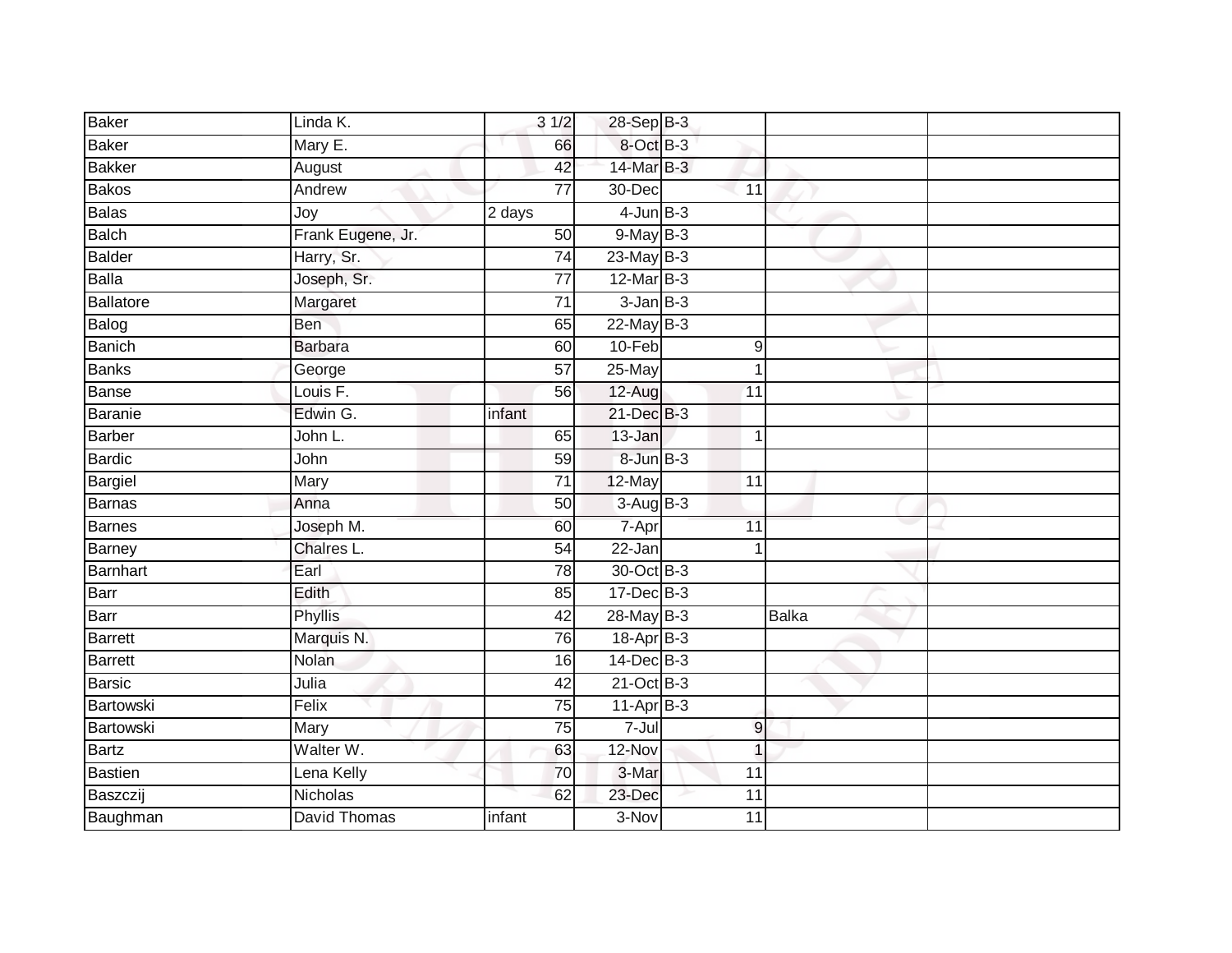| <b>Baum</b>  | Henry                      | 77              | $15-Sep$             | 9               |                  |
|--------------|----------------------------|-----------------|----------------------|-----------------|------------------|
| Bauman       | Caroline (Carrie)          | 66              | 30-Oct B-3           |                 |                  |
| Baut         | <b>Stanley</b>             | 81              | 17-Oct B-3           |                 |                  |
| Beatty       | Jessie Katherine           | 73              | 19-Jun A-9           |                 |                  |
| Beckman      | Bernard T.                 | 79              | $3$ -Jul $B-3$       |                 |                  |
| Beckman      | <b>Frederick Herman</b>    | 60              | $18-Sep$             | $\mathbf{1}$    | picture included |
| Bedford      | Anna A.                    | $\overline{77}$ | $1$ -Jun $B-3$       |                 |                  |
| Beese        | Charles W.                 | 67              | 30-Jun               | $\mathbf 1$     | picture included |
| Behrends     | Frederick G.               | 64              | $3-AugB-3$           |                 |                  |
| Beko         | Louis, Sr.                 | 62              | $5-Nov$ B-3          |                 |                  |
| Belavic      | <b>Catherine Mary</b>      | 66              | 28-Mar B-3           |                 |                  |
| Belcher      | Emma Turner, Rev.          | 90              | $4-SepB-3$           |                 |                  |
| Bell         | Jeanette K.                | 83              | 6-Mar <sub>B-3</sub> |                 |                  |
| Bell         | Sherman                    | 56              | 18-Feb               | 11              |                  |
| Bell         | <b>William Leon</b>        | 56              | 21-May B-3           |                 |                  |
| Bender       | Mae                        | 68              | 4-Apr A-11           |                 |                  |
| Bender       | Susan                      | $\overline{78}$ | 29-Apr               | 13              |                  |
| Benfield     | James G., Sr.              | 59              | $5 - Jun$ $B-3$      |                 |                  |
| Benner       | Oda                        | $\overline{72}$ | $12$ -Dec $B-3$      |                 |                  |
| Bennett      | James C.                   | 64              | $18-Feb$             | $\overline{11}$ |                  |
| Benson       | Robert J.                  | 2               | $15-Sep$             | 9               |                  |
| Benson       | Robert J.                  | 2               | 16-Sep               | 11              |                  |
| Bentley      | <b>William Charles</b>     | 76              | $7-Sep$ B-3          |                 |                  |
| Berger       | Nathan                     | 69              | $3$ -Jul $B-3$       |                 |                  |
| Berger       | Waldo F.                   | 66              | $22$ -Jun $B-3$      |                 |                  |
| Bergslien    | Jonette                    | 92              | 20-May               | 19              |                  |
| Bernard      | <b>Mary Lewis</b>          | $\overline{39}$ | 24-Dec B-3           |                 |                  |
| Berquist     | Fred W.                    | $\overline{71}$ | 19-Mar B-3           |                 |                  |
| Berry        | $\overline{\mathsf{Jule}}$ | 66              | $12$ -Jan B-3        |                 |                  |
| Berry        | <b>Marie DeLesline</b>     | 58              | $5-Nov$ B-3          |                 |                  |
| Berzinis     | Frank                      | $\overline{75}$ | 4-Apr A-11           |                 |                  |
| <b>Betts</b> | Fern                       | 65              | $2-Mar$              |                 |                  |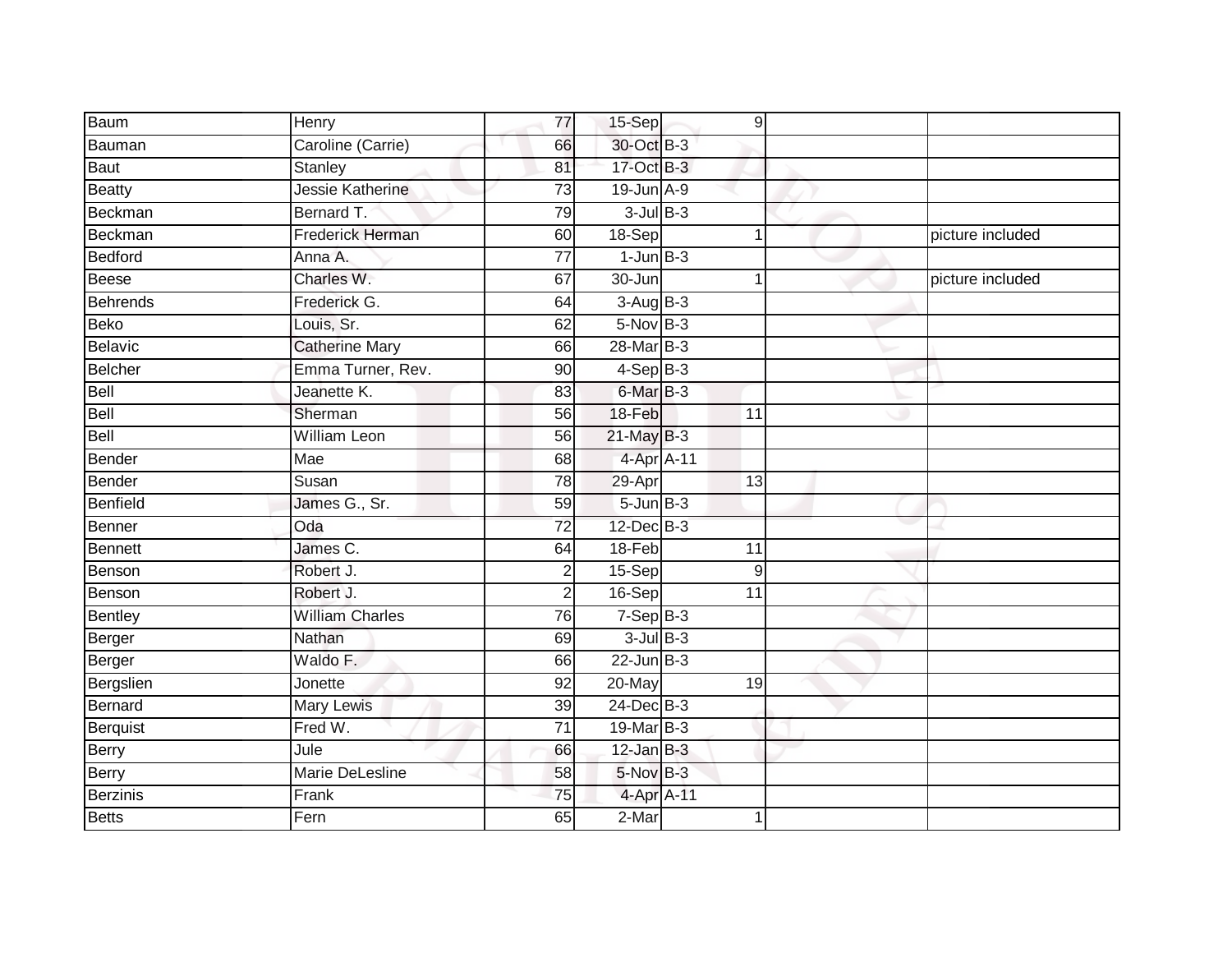|                |                |                 | 2-Mar            |                 |                                    |
|----------------|----------------|-----------------|------------------|-----------------|------------------------------------|
| Biancardi      | Dominic        | 64              | 31-Oct B-3       |                 |                                    |
| Bicanic        | Daughter       | Infant          | 9-Feb B-3        |                 |                                    |
| <b>Bickell</b> | Norton E.      | 80              | $25$ -May B-3    |                 |                                    |
| Biedinger      | Harry E.       | $\overline{77}$ | 14-Dec B-3       |                 |                                    |
| Biedron        | Michael        | 70              | 4-Apr A-11       |                 |                                    |
| Bielefeld      | George R.      | 63              | 3-Feb            | 11              |                                    |
| Bielski        | John M., Sr.   | 70              | $2-Jan$          | $\overline{2}$  |                                    |
| Bielski        | Ted F.         | 36              | $28 - Oct$       | 11              |                                    |
| <b>Bien</b>    | Mary Szczykut  | $\overline{72}$ | $22-Sep$         | $\overline{11}$ |                                    |
| Bienfield      | Robert         | 42              | $26 - Sep$ $B-3$ |                 |                                    |
| Biernacki      | Anna           | 65              | $7-Feb$ B-3      |                 |                                    |
| Bigford        | Clarence A.    | 69              | 30-Jul B-3       |                 |                                    |
| <b>Bindas</b>  | Michael        | 70              | 20-May           | 19              |                                    |
| Bingham        | John A.        | 92              | 2-Jun            | 11              |                                    |
| <b>Bird</b>    | Dr. Maude S.   | 80              | 19-Feb C-11      |                 |                                    |
| <b>Birkley</b> | Elizabeth      | 78              | 4-Apr A-11       |                 |                                    |
| Bishop         | James D.       | 42              | 7-Sep B-3        |                 |                                    |
| Bishop         | Joseph Henry   | 17              | 22-Jun           |                 | picture of death scene             |
| <b>Bishop</b>  | <b>Maurice</b> | $\overline{72}$ | $21-Apr$         | $\overline{11}$ |                                    |
| Bistrican      | Mary           | 66              | $2-May$ A-9      |                 |                                    |
| Bittner        | Edward S.      | 43              | 28-Oct           | $\overline{11}$ |                                    |
| <b>Bittner</b> | William E.     | 57              | $1-JunB-3$       |                 |                                    |
| <b>Black</b>   | Margaret Ann   | infant          | 23-Jun           | 11              |                                    |
| <b>Black</b>   | Ralph L.       | 45              | $28 - Oct$       | 11              |                                    |
| <b>Black</b>   | Walther        |                 | $26$ -Jan $B-3$  |                 |                                    |
| Blair          | Lillian C.     | 85              | $7-Oct$          | $\overline{13}$ |                                    |
| Blanchard      | Francis B.     | 71              | 17-Feb           | $\overline{9}$  |                                    |
| Blankenship    | Elmer, Sr.     | 57              | 22-Jun 1, B-3    |                 | picture of death scene<br>included |
| <b>Bleck</b>   | Herman         | 85              | $22$ -Jan $B-3$  |                 |                                    |
| Bledron        | Anna           | 67              | 24-Mar           | 11              |                                    |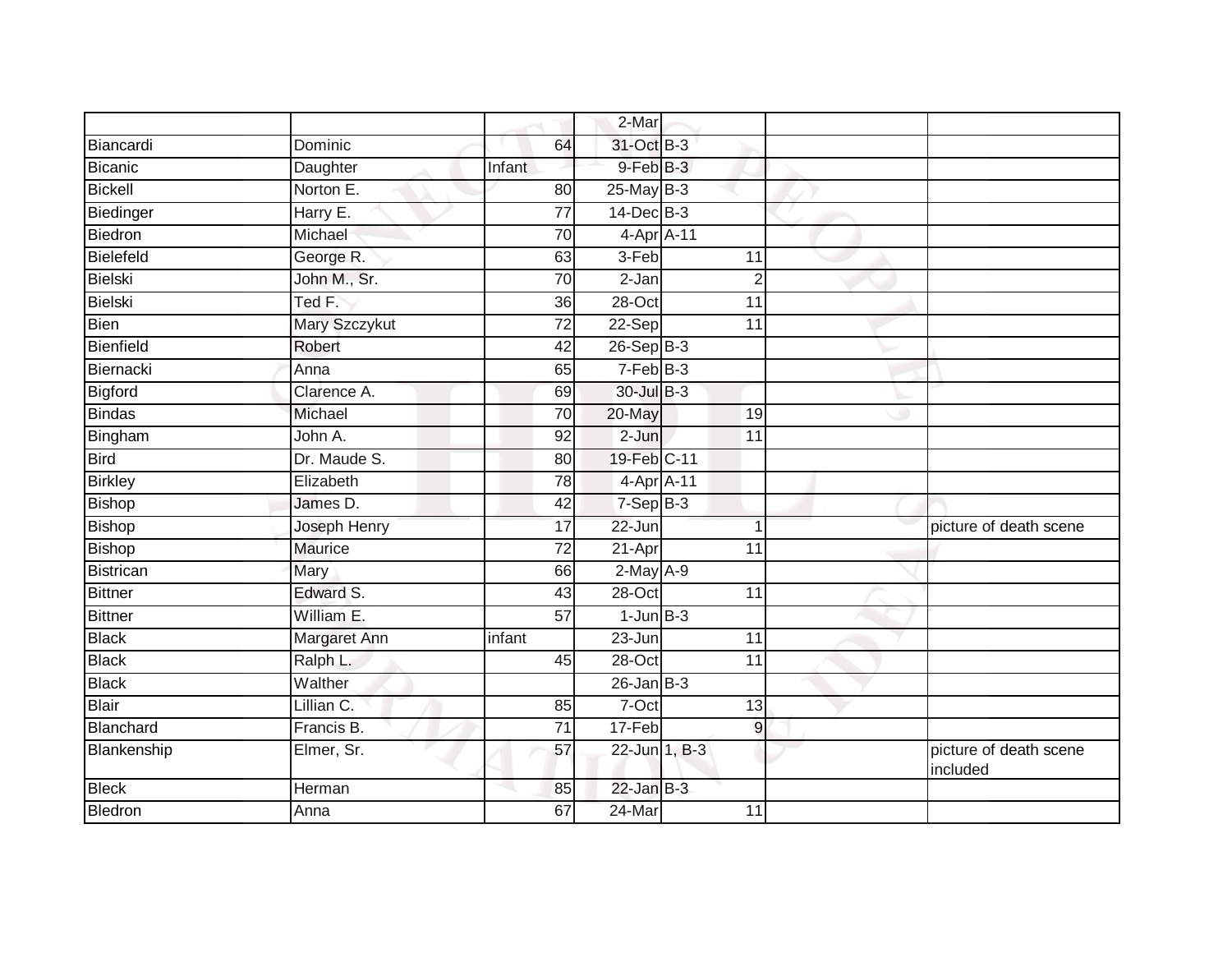| <b>Blink</b>   | Emma                | 73              | $23$ -Feb $B-3$  |                 |                                               |
|----------------|---------------------|-----------------|------------------|-----------------|-----------------------------------------------|
| <b>Blinn</b>   | Gilbert W., Rev.    | 53              | 24-Jun           | 13              |                                               |
|                |                     | 53              |                  |                 |                                               |
| <b>Blocker</b> | Theodore            | 66              | 3-Mar            | 11              | Picture included                              |
| <b>Bloede</b>  | Robert              | Infant          | $2-AprB-3$       |                 |                                               |
| Bloomberg      | Fred W.             | 82              | $27$ -Apr $B-3$  |                 |                                               |
| Bloomfield     | George              | 13              | $27-Oct$         | 1               | See also Oct. 28, p. 11                       |
| <b>Blum</b>    | Clara               | 47              | $23$ -Jul $B-3$  |                 |                                               |
| Bober          | David               | 18 months       | 31-Oct B-3       |                 |                                               |
| Bober          | John, Jr.           | 1 day           | $5-FebB-3$       |                 |                                               |
| <b>Bobich</b>  | Magdaline           | 69              | $27$ -Jul B-3    |                 |                                               |
| Bochnowski     | John                | 76              | 1-Oct            |                 | photo included, See also<br>Oct. 2, p. A-11   |
| Bodja          | Agnes               | 69              | 8-May A-11       |                 |                                               |
| Bodnar         | <b>Dolores</b>      | 32              | 18-Mar           | $\overline{1}$  | Picture included, also see<br>March 19, p B-3 |
| Bodnar         | John                | 54              | 28-Apr           | $\overline{11}$ |                                               |
| Boender        | Donald              |                 | 23-Mar 1, B-3    |                 |                                               |
| Boes           | Leveern B.          | 56              | 15-Oct B-3       |                 |                                               |
| Boesel         | Albert O.           | $\overline{71}$ | 26-Sep B-3       |                 |                                               |
| Bohanon        | <b>Billy Lee</b>    | 15 months       | 6-Nov B-3        |                 |                                               |
| Bohling        | Walter P.           | 45              | $17 - Jan$ $B-3$ |                 |                                               |
| Bohnstengel    | Anna (Hoeppner)     | $\overline{77}$ | 28-Dec B-3       |                 |                                               |
| <b>Boilek</b>  | <b>Karine Marie</b> | 1 day           | $6$ -Jun $B$ -3  |                 |                                               |
| <b>Boilek</b>  | <b>Kathryn Sue</b>  | 1 day           | $6$ -Jun $B$ -3  |                 |                                               |
| Boka           | Alex                | 68              | 28-Aug B-3       |                 |                                               |
| <b>Bolack</b>  | Rose                | 76              | 14-Mar B-3       |                 |                                               |
| <b>Boland</b>  | Camilla             | 44              | $10$ -Oct B-3    |                 |                                               |
| <b>Bolch</b>   | Frank E., Jr.       | $\overline{50}$ | $11$ -May $B-3$  |                 |                                               |
| Bolitka        | <b>Mike</b>         | 69              | 29-May B-3       |                 |                                               |
| Bolt           | Leis A.             | 83              | 27-Jan           | 11              |                                               |
| Bomberger      | Louden L.           | 83              | 14-Dec           |                 | picture included                              |
| Bonczyk        | Richard E.          | 17              | $1$ -Jun $B-3$   |                 |                                               |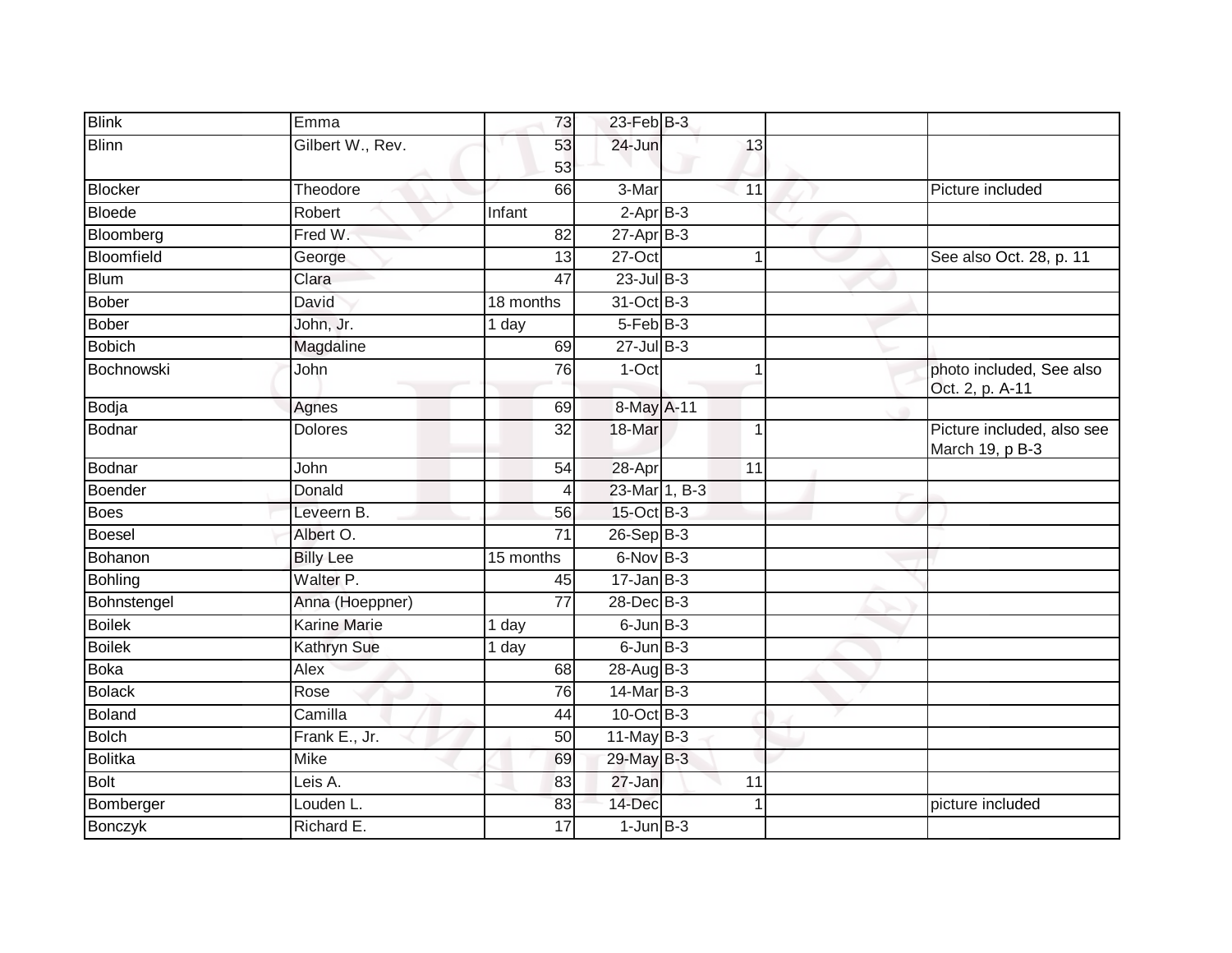| <b>Bond</b>    | Charles Martin, Jr. A/2c  | 21              | 22-Jun          | $\mathbf 1$    |                         |
|----------------|---------------------------|-----------------|-----------------|----------------|-------------------------|
| Bonham         | Liddie L.                 | 90              | 21-Apr          | 11             |                         |
| Bonham         | <b>Maude Helen</b>        | 72              | 19-Feb C-11     |                |                         |
| Boniec         | Anthony                   | 70              | $17 -$ Jul B-3  |                |                         |
| <b>Boos</b>    | Mary A.                   | $\overline{23}$ | $10$ -Jan B-3   |                |                         |
| Borchardt      | William H.                | 56              | 2-Oct A-11      |                |                         |
| Borem          | Burr S.                   | 73              | 6-Feb B-3       |                |                         |
| Borman         | Albert                    | 88              | 10-Jun          | 13             |                         |
| <b>Borman</b>  | Ida                       | 88              | $6$ -Jul $B$ -3 |                |                         |
| Bort           | Phillip                   | 62              | 6-Mar B-3       |                |                         |
| Bos            | Catherine M.              | 69              | 15-Sep          | 9              |                         |
| Bosch          | Jacob                     | 74              | 15-Sep          | 9              |                         |
| <b>Boss</b>    | Richard                   | 55              | $23$ -Feb $B-3$ |                |                         |
| Bossinger      | W. Louis                  | 68              | 19-Oct B-3      |                |                         |
| <b>Bossow</b>  | Robert Herman             | 85              | 20-Jan          | 11             |                         |
| Boughton       | Lillian                   | 85              | 26-Nov B-3      |                |                         |
| Bowers         | William Rayburn (Colonel) | $\overline{57}$ | 15-Sep          | $\overline{9}$ |                         |
| <b>Bowie</b>   | <b>Willie Annette</b>     | 44              | 25-May          | $\overline{1}$ |                         |
| Bowman         | Clem (Red) U.             | 63              | 23-Oct A-13     |                |                         |
| Bowman         | <b>Druicilla</b>          | 16              | 29-Jun          | $\mathbf 1$    |                         |
| <b>Boylen</b>  | Elizabeth                 | 66              | 12-May          | 11             |                         |
| <b>Brady</b>   | Leroy Victor              | 52              | 2-Jun           | 11             |                         |
| Bragunier      | Lillie M.                 | 97              | $7-MayB-3$      |                |                         |
| Bramer         | Lillian                   | 72              | $21 - Jan$      | 9              |                         |
| <b>Brandt</b>  | Eric M.                   | $\overline{70}$ | 26-Dec B-3      |                |                         |
| <b>Bransky</b> | Oscar E., Dr.             | 72              |                 | 3-Oct 1, B-3   | photo included          |
| Branstetter    | Ermel E.                  | $\overline{57}$ | 4-Mar           | 11             |                         |
| Brant          | Jordan B.                 | $\overline{75}$ | 24-Apr          | $\mathbf{1}$   | Picture included        |
| <b>Brant</b>   | Jordan R.                 | 74              | $27$ -Apr $B-3$ |                | See Also April 24, p. 1 |
| Breclaw        | Jack                      | 54              | 18-May B-3      |                | Picture included        |
| <b>Breclaw</b> | Joseph                    | 56              | 1-May           |                | Picture included        |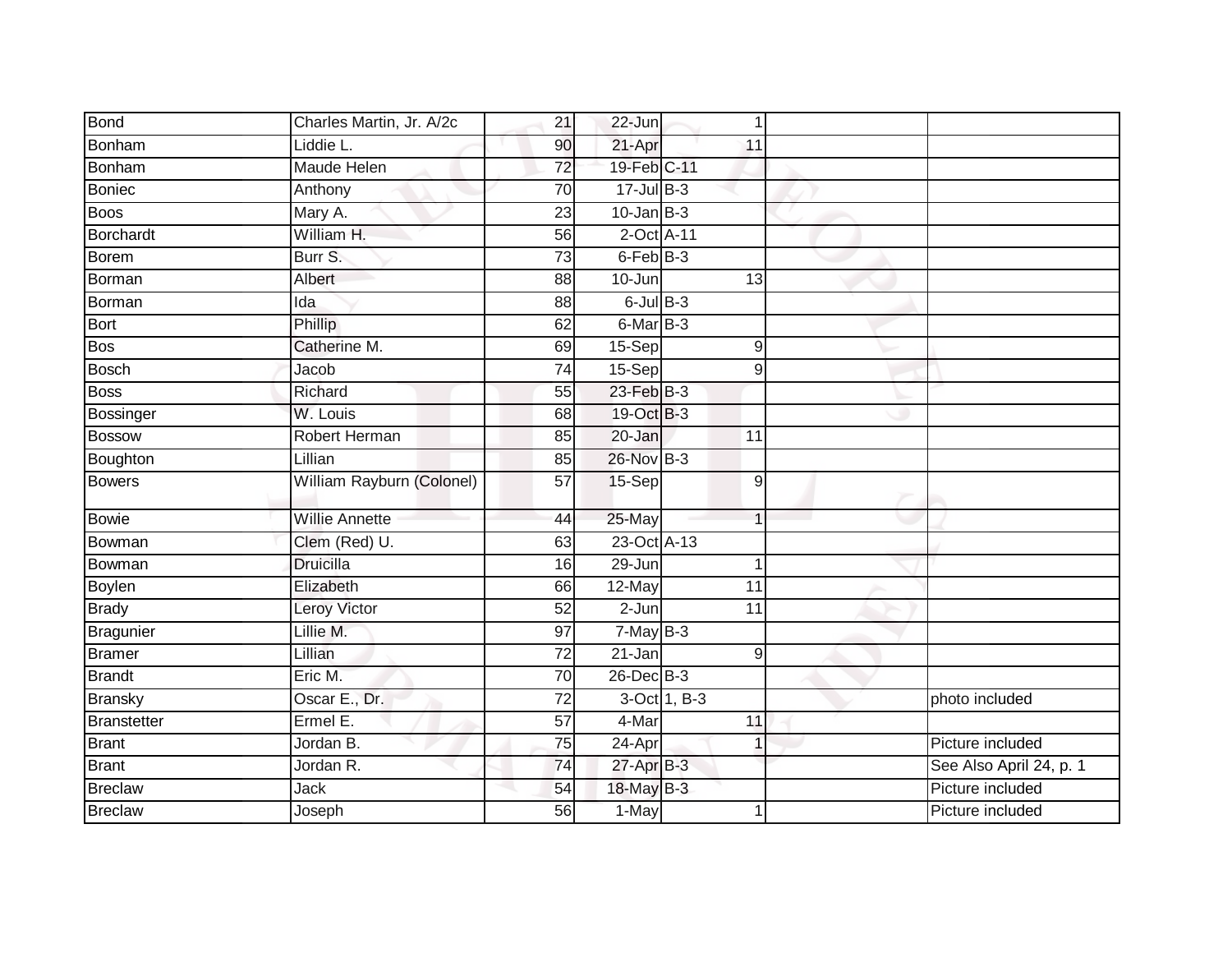| <b>Brehm</b>        | Mary A.               | 76              | $15$ -Jan B-3    |                 |            |  |
|---------------------|-----------------------|-----------------|------------------|-----------------|------------|--|
| <b>Breitengross</b> | Merrill E.            |                 | 25-Aug           | 11              |            |  |
| <b>Bremcus</b>      | John                  | 68              | 4-Mar            | 11              |            |  |
|                     | John                  |                 |                  |                 |            |  |
| <b>Brenkus</b>      | Mary                  | 84              | 14-Apr           | 13              |            |  |
| <b>Breski</b>       | Martha                | 68              | $18$ -Jul $B-3$  |                 |            |  |
| Bresnahan           | Julia                 | 83              | 31-Aug C-3       |                 |            |  |
| <b>Brezetich</b>    | Joseph                | 71              | 13-Oct           | 11              |            |  |
| <b>Brickman</b>     | Phillip               | 85              | $9$ -Oct $B$ -3  |                 |            |  |
| <b>Briden</b>       | George                | $\overline{88}$ | $14$ -Feb $B-3$  |                 |            |  |
| <b>Briggs</b>       | Samuel Hoyt           | 54              | 24-Mar           | 11              |            |  |
| <b>Brink</b>        | John T.               | 63              | $3$ -Oct $B-3$   |                 |            |  |
| <b>Brink</b>        | Leonard, Sr.          | 67              | 23-Jan A-11      |                 |            |  |
| <b>Briscal</b>      | George                |                 | 26-Dec B-3       |                 |            |  |
| <b>Britt</b>        | James V., Sr.         | 67              | 7-Apr            | $\overline{11}$ |            |  |
| <b>Britton</b>      | Della A               | 80              | 26-Dec B-3       |                 |            |  |
| <b>Brizzi</b>       | <b>Dominick</b>       | 75              | $24$ -Jan B-3    |                 |            |  |
| <b>Broderick</b>    | Marc J.               | 77              | $7-SepB-3$       |                 |            |  |
| <b>Brookman</b>     | <b>Arthur Lee</b>     | 65              | 5-Nov B-3        |                 |            |  |
| <b>Brooks</b>       | Annie                 | 84              | $11-Apr$ B-3     |                 |            |  |
| <b>Brough</b>       | Claire                | 35              | $25-Apr$ B-3     |                 |            |  |
| <b>Brower</b>       | Hulda S.              | 67              | $28 -$ Apr       | 11              |            |  |
| <b>Brown</b>        | Annie                 | $\overline{40}$ | $14 -$ Jul       |                 | 11 Rincich |  |
| <b>Brown</b>        | Clarence H.           | 34              | $21 - Aug$ $B-3$ |                 |            |  |
| <b>Brown</b>        | <b>Martin</b>         | 3 months        | 14-Jan A-11      |                 |            |  |
| <b>Brown</b>        | Omar P.               | 73              | $25$ -Apr $B-3$  |                 |            |  |
| <b>Brown</b>        | Russell W.            | 82              | 30-Jul B-3       |                 |            |  |
| <b>Brown</b>        | Vernie L.             | 38              | $9 - Jun$        | 11              |            |  |
| <b>Brownell</b>     | <b>Beatrice Clark</b> | 80              | 10-Aug B-3       |                 |            |  |
| <b>Brucker</b>      | Mary                  | 80              | 9-May B-3        |                 |            |  |
| <b>Bruns</b>        | Elizabeth E.          | 79              | 28-Dec B-3       |                 |            |  |
| <b>Bruns</b>        | Emma                  | $\overline{75}$ | 9-Sep            | 11              |            |  |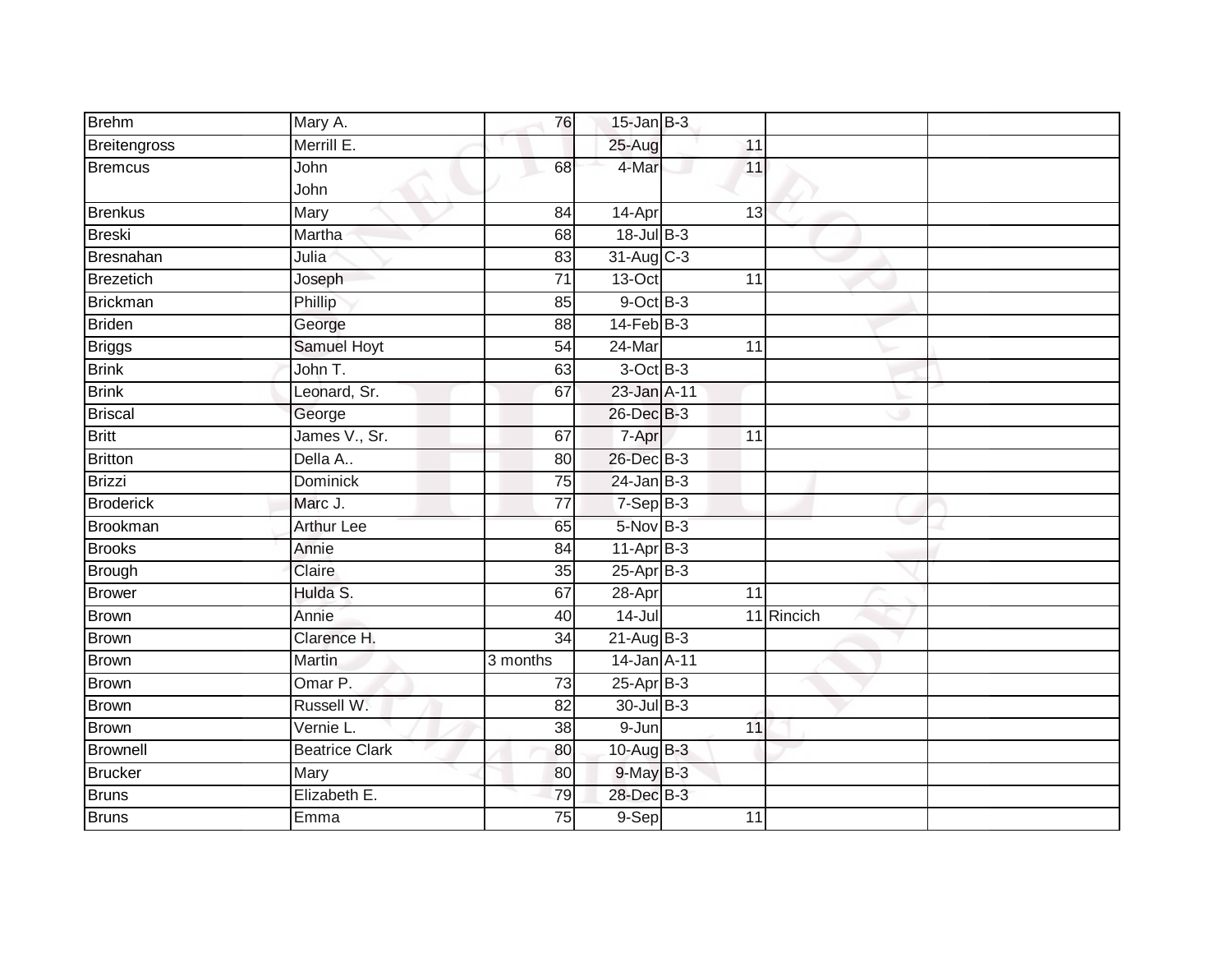| <b>Bruns</b>      | Henry R.             | 76              | $11$ -Jun $B-3$     |                 |                                    |
|-------------------|----------------------|-----------------|---------------------|-----------------|------------------------------------|
| <b>Buckley</b>    | Bernard J.           | 72              | $2 - Jun$           | 11              |                                    |
| <b>Buckner</b>    | Julius J.            | 53              | 13-Mar B-3          |                 |                                    |
| <b>Buffington</b> | Phyllis Jane (Harle) | 32              | $2-MarB-3$          |                 |                                    |
| <b>Buhler</b>     | Alma                 | 59              | $23-Feb$            | 1               |                                    |
| <b>Bukvich</b>    | Martha               | 68              | $8 - Jun$ $B - 3$   |                 |                                    |
| <b>Bukvich</b>    | <b>Mike</b>          | 73              | 29-Dec A-9          |                 |                                    |
| Bulenic           | <b>Steve</b>         | 69              | $21-Nov$ B-3        |                 |                                    |
| <b>Bultema</b>    | Albert               | 61              | 12-Mar B-3          |                 |                                    |
| <b>Bunch</b>      | Darel N.             | 55              | $16$ -Jan B-3       |                 |                                    |
| Bunger            | <b>Mary Etta</b>     | 80              | 14-Oct A-11         |                 |                                    |
| <b>Bunkofske</b>  | Elmer L.             | 59              | 22-Apr              | 15              |                                    |
| <b>Burczyk</b>    | Paul                 | $\overline{71}$ | $9 - Jun$           | 11              |                                    |
| Burdeau           | Willard J.           | 47              | $\overline{2}$ -Jan | $\overline{2}$  |                                    |
| <b>Burek</b>      | Albert               | 83              | $10-Sep$ B-3        |                 |                                    |
| Burghardt         | Nick, Jr.            | 60              | 3-Oct B-3           |                 |                                    |
| <b>Burkhead</b>   | <b>Mary Pearl</b>    | $\overline{72}$ | $23$ -Jul $B-3$     |                 |                                    |
| Burlison          | William L            | 76              | 26-Dec B-3          |                 |                                    |
| Burosh            | John                 | 67              | 4-Dec B-3           |                 |                                    |
| <b>Burosh</b>     | Stephen, Jr.         | 44              | $22-Apr$            | $\overline{15}$ |                                    |
| Burrell           | Benjamin S.          | 73              | $25$ -May B-3       |                 |                                    |
| <b>Burton</b>     | Amelia               | 78              | $2$ -Feb $B-3$      |                 |                                    |
| Burton            | Henry E.             | 76              | $11$ -May B-3       |                 |                                    |
| <b>Burton</b>     | Michael              | 51              | 18-May              | $\mathbf 1$     |                                    |
| <b>Bush</b>       | Nancy Irene          | 7 months        | $8-Aug$ B-3         |                 |                                    |
| Butler            | Edward               | 60              | 6-Nov B-3           |                 | Photo included Nov. 7, p.<br>$B-3$ |
| <b>Butler</b>     | Kathryn              | $\overline{71}$ | $6$ -Nov $B-3$      |                 |                                    |
| <b>Butler</b>     | Lemuel M.            | 62              | 4-Mar               | 11              |                                    |
| <b>Byrd</b>       | Eugene               | 49              | 27-Aug              |                 | See also August 28, p. B-3         |
| <b>Byrd</b>       | Raymond H.           | 39              | 13-Aug B-3          |                 |                                    |
| <b>Bystrom</b>    | Alex                 | 60              | 4-Nov               | 1               |                                    |
|                   |                      |                 |                     |                 |                                    |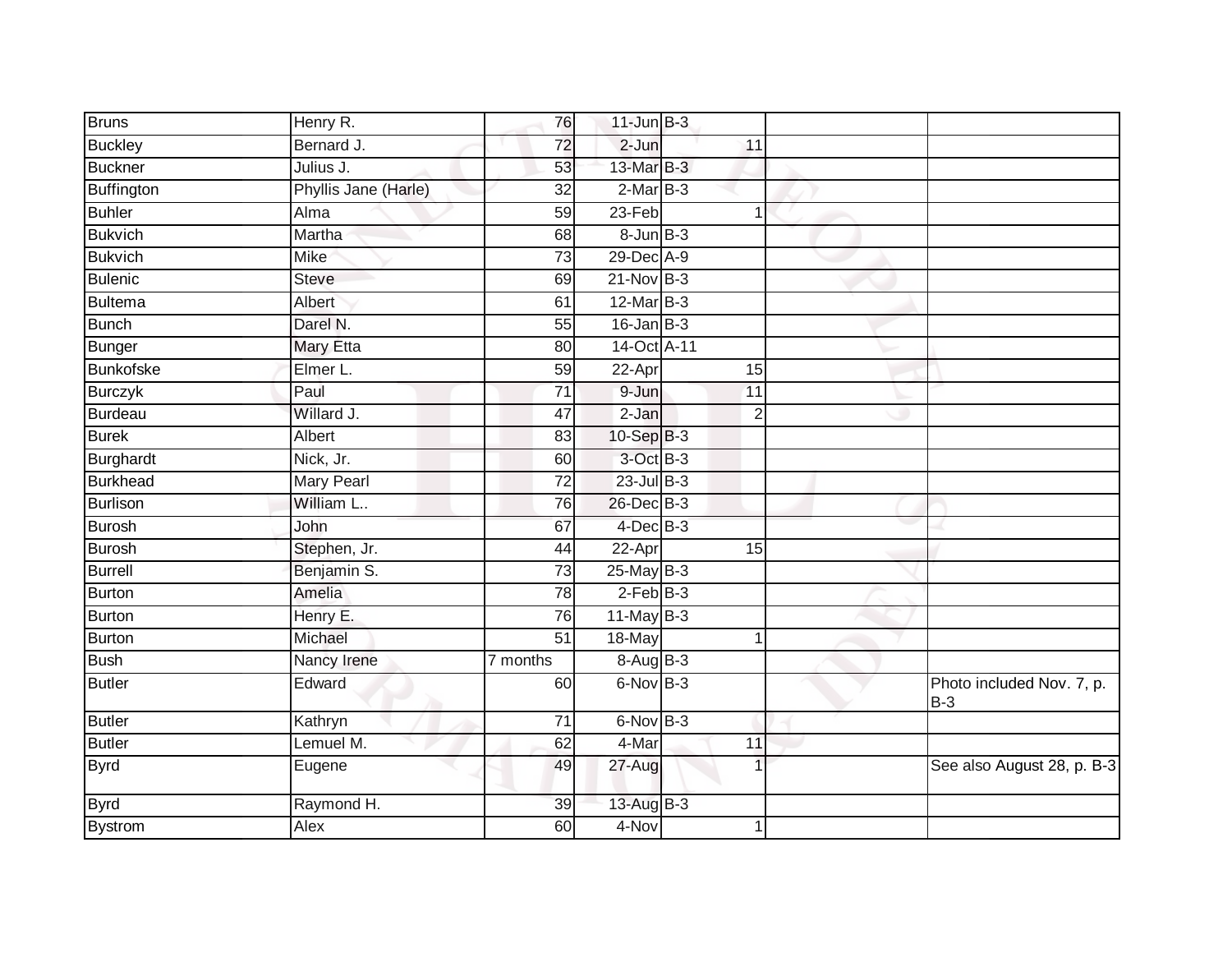| <b>Bywalec</b> | John                 | Infant          | 22-May B-3       |                 |  |
|----------------|----------------------|-----------------|------------------|-----------------|--|
| Caban          | Francisco Mendez     |                 | 31-Oct           |                 |  |
| Cain           | Alice M.             | 94              | 30-Jan B-3       |                 |  |
| Callahan       | Carl A.              | 58              | 26-May           | 11              |  |
| Callahan       | Catherine            | $\overline{88}$ | $27$ -Feb $B-3$  |                 |  |
| Callahan       | Elizabeth            |                 | 26-Dec B-3       |                 |  |
| Callahan       | George S.            | 59              | $24$ -Jan B-3    |                 |  |
| Callahan       | Susan                | 80              | 30-Apr B-3       |                 |  |
| Calvey         | <b>Helen Harriet</b> | 56              | $9-MarB-3$       |                 |  |
| Camp           | William D.           | 54              | 24-Mar           | 11              |  |
| Campbell       | Edith                | 54              | 13-May           | $\overline{11}$ |  |
| Campbell       | Edwin                | 57              | $25$ -Jul $A-9$  |                 |  |
| Campbell       | Frank J.             | 58              | $16$ -Jan B-3    |                 |  |
| Canine         | Nannie C.            | 87              | 30-Jan B-3       |                 |  |
| Cantalupo      | Albert               | 74              | 24-Feb           | 11              |  |
| Capeles        | Felicita Santiago    | 56              | 15-Sep           | $\overline{9}$  |  |
| Carbaugh       | Isaac W.             | 86              | 13-Aug B-3       |                 |  |
| Carlson        | Arthur S., Sr.       | 68              | $15$ -Jun $B-3$  |                 |  |
| Carlson        | Peter E.             | 44              | $3$ -Apr $A$ -9  |                 |  |
| Carmina        | Anthony              | 67              | $7$ -May $B-3$   |                 |  |
| Carpenter      | S. Reed              | 63              | $11$ -Jul $B-3$  |                 |  |
| Carr           | Everett W.           | 61              | $15-Apr$ B-3     |                 |  |
| Carrier        | Lee William          | 72              | $20$ -Jul B-3    |                 |  |
| Carrigan       | James                | 73              | 7-Jan            | 11              |  |
| Carroll        | <b>Charles Lewis</b> | 70              | $17 - Jan$ $B-3$ |                 |  |
| Carter         | Clyde H.             | 35              | 24-Jun           | 13              |  |
| Carter         | Stroud B.            | $\overline{34}$ | 22-Dec B-3       |                 |  |
| Casey          | Richard L.           |                 | $1-Aug$ $C-3$    |                 |  |
| Casper         | Mark (Mickey)        | 55              | 13-Oct           | 11              |  |
| Cassillas      | Arturo               | 25              | $11$ -Jul $B-3$  |                 |  |
| Castellanos    | Louis                | 67              | 8-Dec            | 17              |  |
| Casteneda      | Juan                 | $\overline{25}$ | $26$ -Dec        | $\mathbf 1$     |  |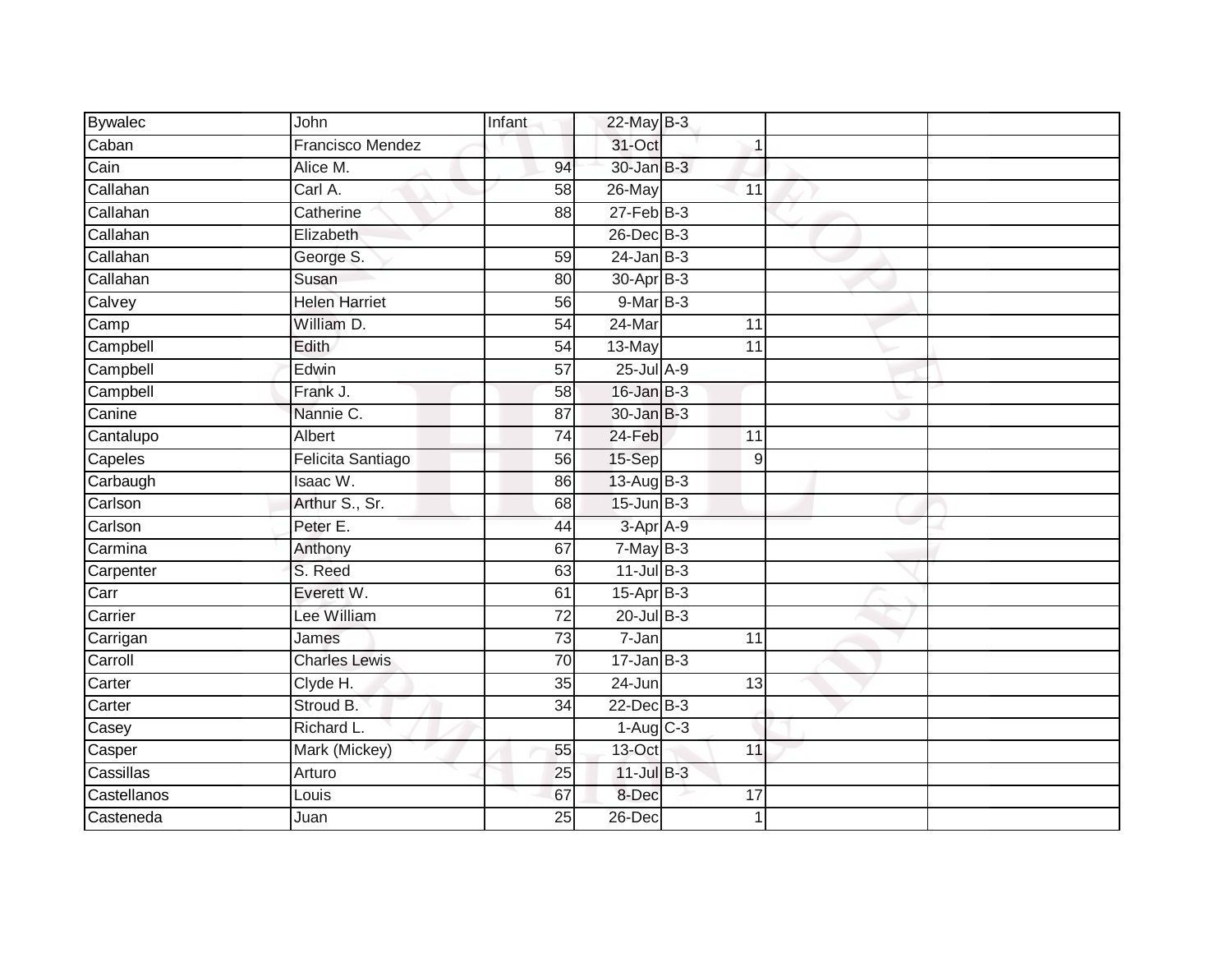| Castro         | Julian                 | 72              | 28-Feb B-3      |                 |                  |
|----------------|------------------------|-----------------|-----------------|-----------------|------------------|
| Cates          | Arthur W.              | 92              | 31-Aug C-3      |                 |                  |
| Catlin         | Edwin L.               | 78              | 10-Feb          | $\overline{9}$  |                  |
| Catlow         | Walter J.              | 61              | $20$ -Apr $B-3$ |                 |                  |
| Caudle         | Josephus E.            | 69              | 19-Nov B-3      |                 |                  |
| Cavazos        | Edward                 | 2 months        | $24$ -Jan B-3   |                 |                  |
| Cearing        | Lloyd O.               | 57              | $2$ -Nov $B-3$  |                 |                  |
| Celmar         | Francis                | 56              | $28-SepB-3$     |                 |                  |
| Cerajewski     | Stella                 | 78              | $27$ -May B-3   |                 |                  |
| Cessna         | Orvel                  | 24              | 17-Nov          | 11              |                  |
| Chaffee        | Norah Ellen            | 55              | $6$ -Jul $B$ -3 |                 |                  |
| Chajmik        | Mary                   | 51              | 3-Oct B-3       |                 |                  |
| Chalmers       | Mary                   |                 | 4-Mar           | 11              |                  |
| Chambers       | <b>Thomas Reed</b>     | 69              | 23-Jan A-11     |                 |                  |
| Chapman        | <b>Evert Lloyd</b>     | 68              | $4$ -May $B-3$  |                 |                  |
| Chapman        | George T.              | 68              | 17-Dec B-3      |                 |                  |
| Chavane        | Thalia A.              | $\overline{57}$ | 7-Sep           | $\mathbf{1}$    |                  |
| Cheknis        | Anna                   | 78              | 24-Oct B-3      |                 |                  |
| Chengary       | Frances                |                 | 29-Dec A-9      |                 |                  |
| Chenore        | <b>Beaucie</b>         | 61              | $10 - Jun$      | $\overline{13}$ |                  |
| Cherbak        | Louis                  | 36              | 2-Oct A-11      |                 |                  |
| Chevalier      | <b>Mary Gerard</b>     | infant          | 14-Dec B-3      |                 |                  |
| Chidley        | Bessie C.              | 67              | $1$ -Jun $B-3$  |                 |                  |
| Chidley        | William J.             | 67              | $6$ -Feb $B$ -3 |                 |                  |
| Childress      | Julia Viola            | 90              | 19-Mar B-3      |                 | Picture included |
| Childs         | Dorothy                | 79              | 14-Jan A-11     |                 |                  |
| Chilla         | Joseph J., Sr.         | $\overline{77}$ | $13-Oct$        | 1               |                  |
| Chrestakes     | John                   |                 | $11$ -Jul B-3   |                 |                  |
| Chrestopolos   | Tom                    | 64              | 14-Dec B-3      |                 |                  |
| Christ         | Mary A.                | 57              | 18-Jul B-3      |                 |                  |
| Christenbury   | <b>Cetherwood Bell</b> | 86              | 30-Nov B-3      |                 |                  |
| Christopherson | Alba                   | $\overline{81}$ | 30-Dec          | 11              |                  |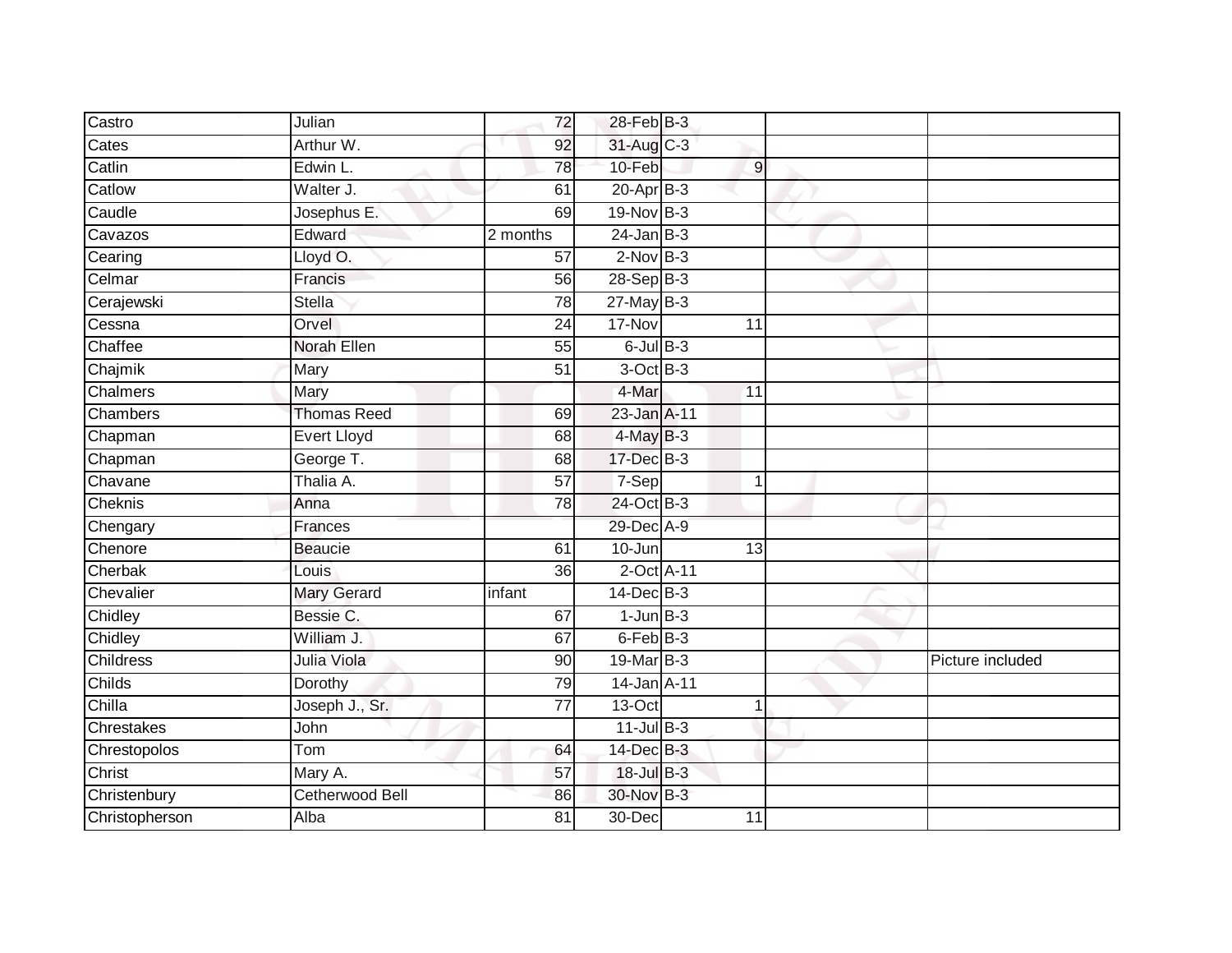| Chruby          | Frank             |                 | 1-Jun           | 1               |                         |
|-----------------|-------------------|-----------------|-----------------|-----------------|-------------------------|
| Chudick         | William           | 59              | 10-Dec B-3      |                 |                         |
| Ciesielke       | Frank             | 61              | 20-Apr B-3      |                 |                         |
| Ciesielski      | Frank             | 61              | $20 - Apr$ B-3  |                 |                         |
| Ciolfi          | John              | $\overline{70}$ | $28-Nov$ B-3    |                 |                         |
| Clack           | Harvey E., Sr.    | 65              | 17-Jun          | 11              |                         |
| Clanin          | Ross              | 80              | 16-Dec          | 19              |                         |
| Clark           | Alice I.          | $\overline{51}$ | $24-Apr$ B-3    |                 |                         |
| Clark           | Amy R.            | $\overline{71}$ | $5$ -Oct $B$ -3 |                 |                         |
| Clark           | Daniel W.         | Infant          | 5-May           | 13              |                         |
| Clark           | Flora             | 63              | 17-Nov          | 11              |                         |
| Clark           | Paul J.           | 55              | $22$ -Jun $B-3$ |                 |                         |
| Clarkson        | Rafe              | 43              | 26-May          | 11              |                         |
| Clayton         | <b>John Lewis</b> | 56              | $23$ -Jul $B-3$ |                 |                         |
| Cleary          | <b>Mike</b>       | $\overline{58}$ | 17-Aug B-3      |                 |                         |
| <b>Clements</b> | Dave H.           | 83              | 19-Sep B-3      |                 |                         |
| Clifford        | Mary              | $\overline{57}$ | 27-Jan          | $\overline{11}$ |                         |
| Cline           | Lee W.            | 75              | $2-MarB-3$      |                 |                         |
| Cloghessy       | Anna              | 56              | $9-AprB-3$      |                 |                         |
| Coates          | Vera Mae          | $\overline{52}$ | 28-Dec B-3      |                 |                         |
| Cobb            | Leeon S.          | 56              | 26-May          | 11              |                         |
| Coffing         | McMannomy         | 67              | $9 - Jun$       | 11              |                         |
| Cohen           | Jonathan          | 17              | $10 -$ Jul      | $\mathbf 1$     | Also see July 11, p.B-3 |
| Cohen           | Shifra            | 83              | 20-May          | 19              |                         |
| Cokenour        | Mary E.           | 60              | 30-Mar B-3      |                 |                         |
| Colburn         | Judy A.           | $\overline{17}$ | $13 - Jun$      | 1               |                         |
| Cole            | Anna E.           | 78              | $4$ -May B-3    |                 |                         |
| Cole            | Henry A.          | 68              | 16-Jun          | 11              |                         |
| Collins         | William (Stubby)  | 61              | 25-Sep B-3      |                 |                         |
| Conaway         | Charles G.        | 64              | 28-Nov B-3      |                 |                         |
| Conklin         | Kathryn           | 41              | $5$ -Jan $C-3$  |                 |                         |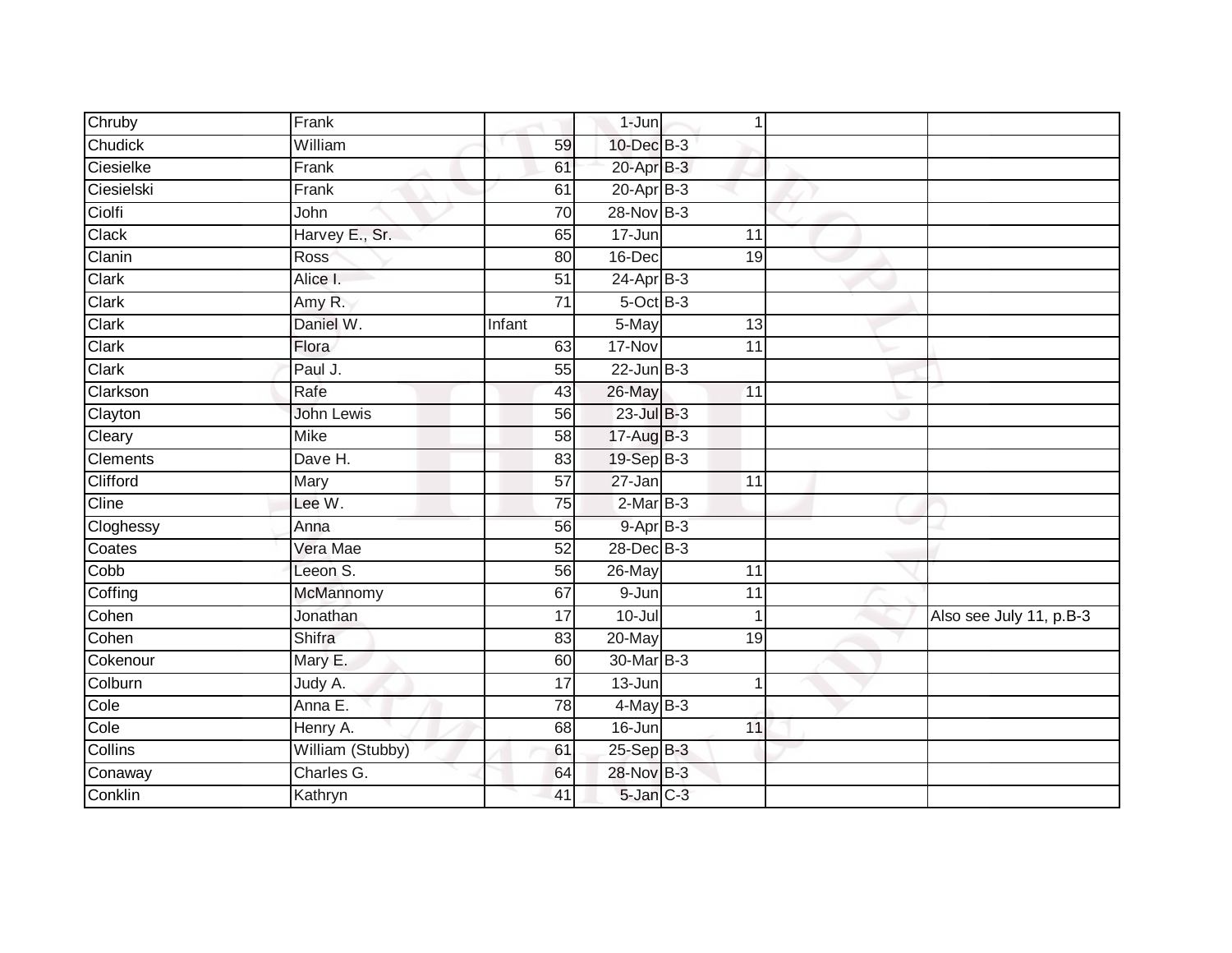| Conrath    | Elizabeth              | 72              | 10-Oct B-3       |                 | See also Oct. 12, p. B-3,<br>photo included             |
|------------|------------------------|-----------------|------------------|-----------------|---------------------------------------------------------|
| Constant   | James C.               | 18              | 20-Nov           |                 | photo of incident included;<br>see also Nov. 21, p. B-3 |
| Constent   | Lenna                  | 66              | 5-Aug            | 11              |                                                         |
| Contos     | Louis A.               | 63              | 30-Mar B-3       |                 |                                                         |
| Cook       | Louis T.               | 92              | 31-Dec C-3       |                 |                                                         |
| Cool       | Valora M.              | 72              | 12-May           | 11              |                                                         |
| Corban     | Clarence L.            | 54              | $14$ -May C-3    |                 |                                                         |
| Cossiboon  | David                  | infant          | $26$ -Jun $B-3$  |                 |                                                         |
| Cossy      | James E.               | $\overline{32}$ | $9$ -May $B-3$   |                 |                                                         |
| Costello   | John J.                | 77              | 26-Sep B-3       |                 |                                                         |
| Cottongim  | Ralph E.               | $\overline{51}$ | 8-Sep            | 1               |                                                         |
| Cox        | Thomas P.              | 68              | 10-Mar           | 11              |                                                         |
| Coy        | George Franklin        | 77              | 20-Mar B-3       |                 |                                                         |
| Coyle      | Edward                 | 76              | 5-May            | $\overline{13}$ |                                                         |
| Crabtree   | Lizzie                 | 68              | 14-Mar B-3       |                 |                                                         |
| Craig      | <b>Desmond Charles</b> | 47              | $14$ -Feb $B-3$  |                 |                                                         |
| Crawford   | Mona E.                | 60              | 8-Apr            | 13              |                                                         |
| Creswell   | Sandra Lee             | 3 months        | $11$ -May B-3    |                 |                                                         |
| Crisman    | Ella                   | 79              | $4$ -May B-3     |                 |                                                         |
| Cristal    | Patrick C.             | $\overline{72}$ | 14-Sep           |                 |                                                         |
| Cross      | Charles                | 88              | 14-Jan A-11      |                 |                                                         |
| Cross      | Ella                   | 93              | 5-Nov B-3        |                 |                                                         |
| Croulet    | Amanda                 |                 | 7-Jan            | 11              |                                                         |
| Crum       | Jennie Belle           |                 | $18$ -Apr $B$ -3 |                 |                                                         |
| Cummings   | Ann                    | 58              | 31-Aug           | 1               |                                                         |
| Cummings   | Jeremiah G.            | 67              | $26$ -May        | 11              |                                                         |
| Cummins    | Elizabeth              | 79              | 8-Sep            | 11              | See also Sept. 9, p. 11-<br>name spelled Cummings       |
| Cunningham | George F.              | 57              | 28-Mar B-3       |                 |                                                         |
| Cutsinger  | Earl B.                | 58              | 22-May B-3       |                 |                                                         |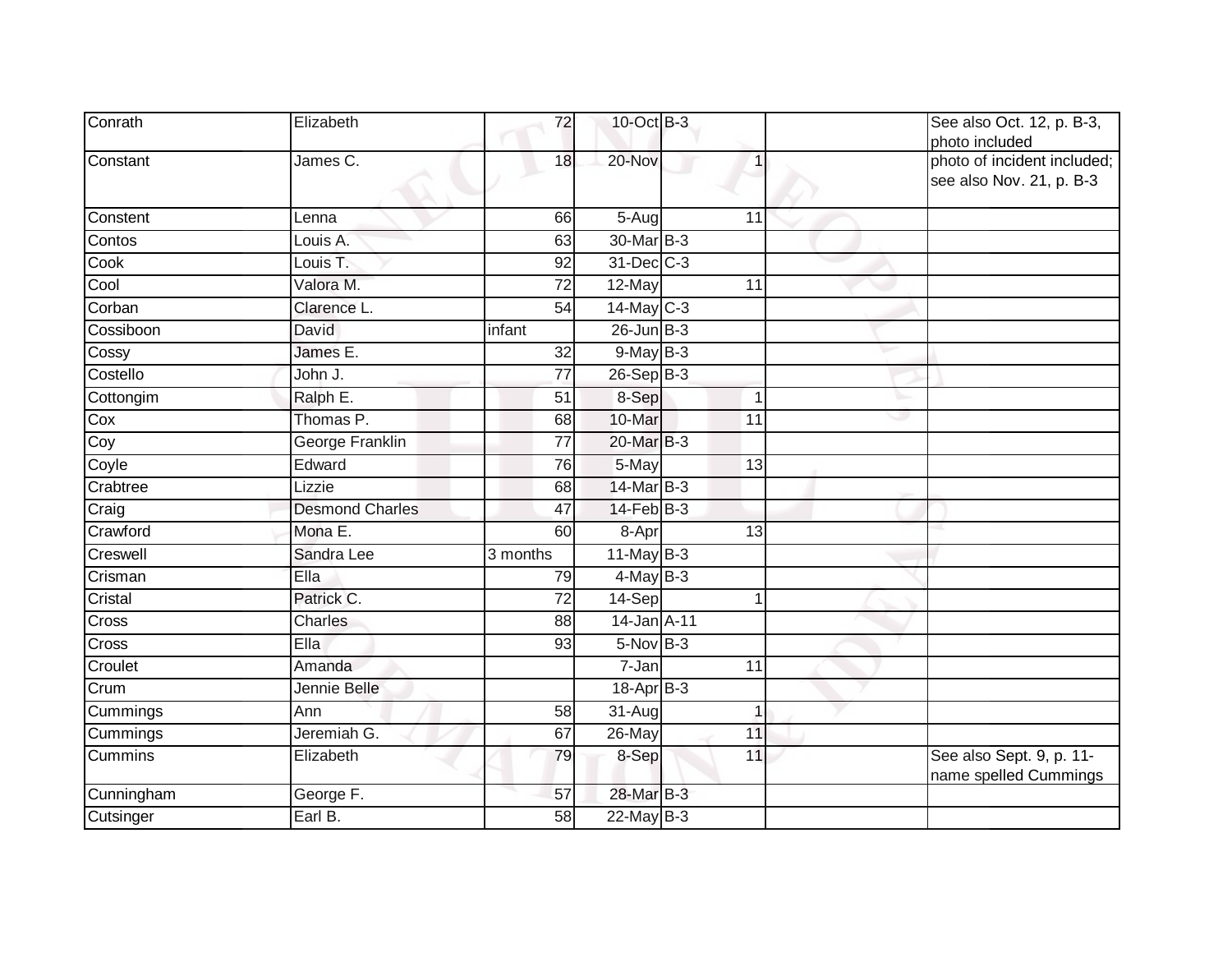| Cyman           | <b>Thomas Andrew</b> | 29              | $30$ -Jan B-3   |    |                  |
|-----------------|----------------------|-----------------|-----------------|----|------------------|
| Czapkowicz      | Edward Michael, Jr.  | 16              | 5-May           |    | Picture included |
| Czapla          | Sophie               | 70              | $25-Sep$ B-3    |    |                  |
| Czarnik         | Louise               | $\overline{74}$ | 14-Mar B-3      |    |                  |
| Dagley          | <b>Wayne David</b>   | 63              | $3-AugB-3$      |    |                  |
| Dakin           | <b>Horace Bissel</b> | 69              | 13-May          | 11 |                  |
| Dako            | John                 | 80              | $28$ -Feb $B-3$ |    |                  |
| Daley           | James J.             | 27              | 18-Apr B-3      |    |                  |
| <b>DalSanto</b> | James                | 62              | 25-Apr B-3      |    |                  |
| <b>Dankovis</b> | Joseph Louis         | 66              | $5-FebB-3$      |    |                  |
| Danne           | Frederick            | 87              | 26-Nov B-3      |    |                  |
| Danson          | Fannie               | 93              | 26-Dec B-3      |    |                  |
| Danvers         | William              | 82              | 12-Sep B-3      |    |                  |
| Darmofalski     | Lenore               | 64              | $24$ -Jul $B-3$ |    |                  |
| Darnell         | Vernie Allan Frank   | Infant          | $5$ -Jan $C-3$  |    |                  |
| Darowski        | Mary (Darrow)        | 77              | 24-Mar          | 11 |                  |
| Darrall         | Edythe F.            | 64              | 29-Dec A-9      |    |                  |
| Daun            | William M.           | 65              | $15$ -AugB-3    |    |                  |
| Davalos         | Maximiano            | 81              | 8-Apr           | 13 |                  |
| David           | <b>Clifford Ray</b>  | 61              | 10-Oct B-3      |    |                  |
| Davidson        | Bert                 | 75              | $10$ -Jul B-3   |    |                  |
| Davis           | Carl                 | 64              | $2$ -Feb $B-3$  |    |                  |
| Davis           | James J.             | 65              | 25-Feb          | 11 |                  |
| Davis           | Myrtle               | 60              | $10$ -Jan $B-3$ |    |                  |
| Davis           | William              | 92              | 27-Jan          | 11 |                  |
| <b>Dawkins</b>  | Algie                | 66              | 21-May B-3      |    |                  |
| Dawson          | Anna B.              | 89              | $16$ -Apr $B-3$ |    |                  |
| Dawson          | Dorothy I.           | 24              | 10-Nov          | 11 |                  |
| De Benedetti    | Lena Barelli         | 53              | 13-Jul B-3      |    |                  |
| De Bold         | Rose                 | 26              | 18-Aug          | 11 |                  |
| De Bonis        | Michael              | 22              | 1-Apr           | 13 |                  |
| De Koker        | Abraham              | $\overline{77}$ | $6-AugB-3$      |    |                  |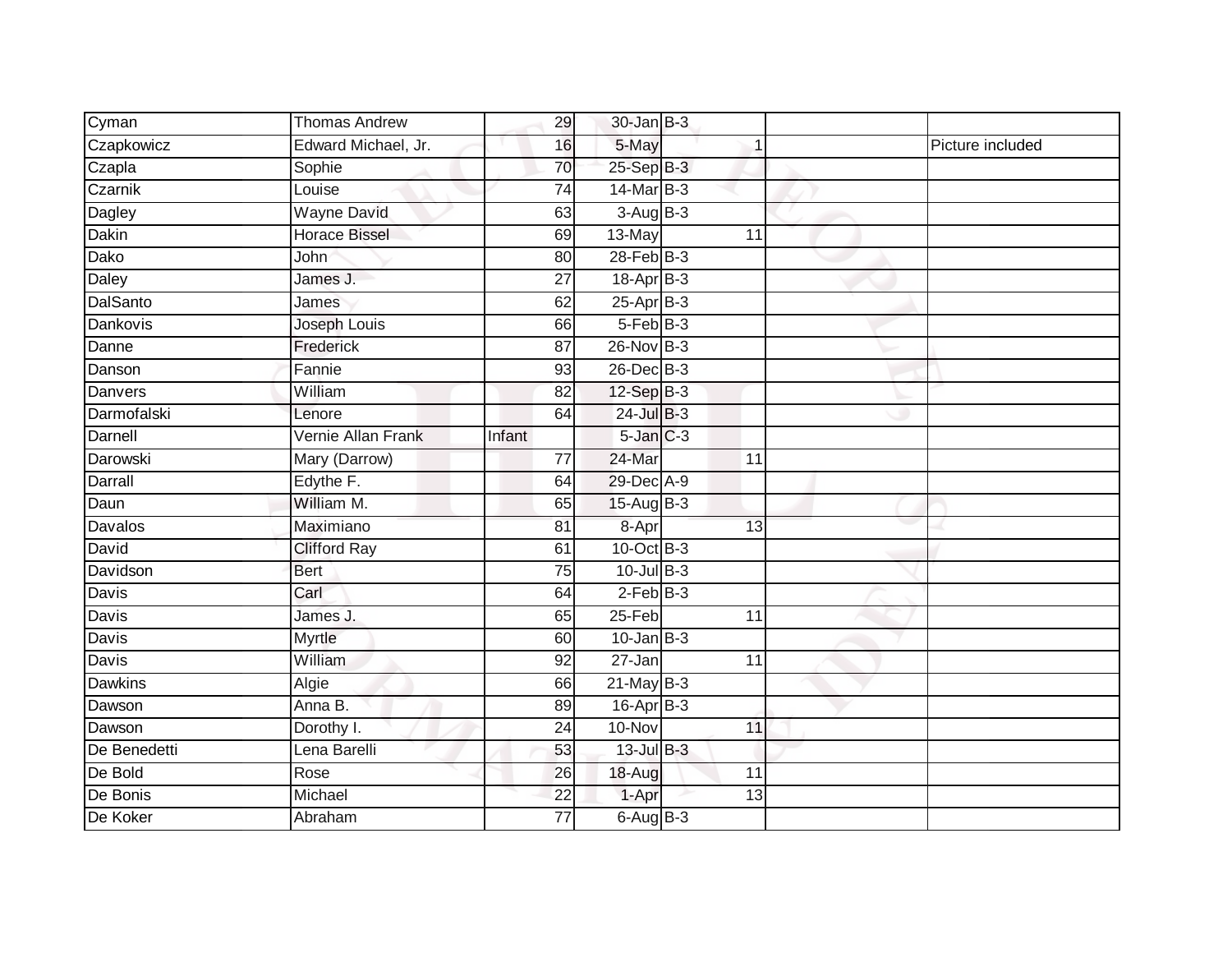| De More           | James                 | 49              | $7$ -May $B-3$       |                 |                           |
|-------------------|-----------------------|-----------------|----------------------|-----------------|---------------------------|
| De Rosa           | Antonio               | 64              | 23-Oct A-13          |                 |                           |
| De Vries          | George                | 80              | $22$ -Jun $B-3$      |                 |                           |
| Dedo              | <b>Nick</b>           | 62              | $2-May$ A-9          |                 |                           |
| Deeley            | Barbara L.            | 69              | $5$ -Oct $B$ -3      |                 | Middle initial is also A. |
| <b>DeGroot</b>    | Henrietta Anne Mae    | 30              | 15-Apr B-3           |                 |                           |
| Deja              | Chester               | 48              | $\overline{1}$ 2-Aug | 11              |                           |
| DeLeeuw           | John                  | 51              | $19$ -Jan B-3        |                 |                           |
| <b>Dell Plain</b> | Grace P.              |                 | $4$ -Jun $B-3$       |                 |                           |
| Dellenbach        | Elizabeth A.          | 69              | $13-Nov$ B-3         |                 |                           |
| Delorean          | John                  | 65              | 31-Aug C-3           |                 |                           |
| <b>DeMik</b>      | Sophie                | $\overline{78}$ | $13-Nov$ B-3         |                 |                           |
| Demko             | Anna                  | 68              | 9-Jun                | 11              |                           |
| Demko             | Michael               | 77              | $28 - Oct$           | 11              |                           |
| Dempkowski        | Walter P.             | 69              | 7-Jan                | 11              |                           |
| Dennis            | Sallie B.             | 79              | 28-Oct               | 11              |                           |
| Deppen            | <b>Charles Arthur</b> | 66              | $27$ -Oct            | $\overline{11}$ |                           |
| DeReamer          | Elizabeth C.          | 42              | 30-Sep               | 11              |                           |
| Deren             | Elizabeth             | 74              | $2-Sep$              | 13              |                           |
| Derybowski        | Joseph (Derber)       | 64              | $24$ -Mar            | $\overline{11}$ |                           |
| <b>Detrick</b>    | Fred H.               | 79              | 29-Dec A-9           |                 |                           |
| <b>DeVries</b>    | Edwin                 | 46              | $21-Aug$ B-3         |                 |                           |
| Dewey             | <b>Clarence Earl</b>  | 74              | 14-Mar B-3           |                 |                           |
| DeYoung           | John K.               | 70              | $21-Sep$ B-3         |                 |                           |
| <b>Dheur</b>      | Emil                  | 58              | $2-Jan$              | $\overline{2}$  |                           |
| Dickelmann        | Anna                  | 70              | 3-Mar                | 11              |                           |
| Dickerson         | Sidney                | 44              | $25-Nov$             | 15              |                           |
| <b>Dickus</b>     | John                  | 43              | $18$ -Jun $B-3$      |                 |                           |
| Diggs             | Charles H., III       | Infant          | $22$ -Jan B-3        |                 |                           |
| Dillon            | Francis J.            | 54              | $24$ -Jul $B-3$      |                 |                           |
| Dillon            | Matthew J.            | 69              | 5-Feb B-3            |                 |                           |
| <b>Dilts</b>      | <b>Noah Lester</b>    | 60              | $16$ -Apr $B-3$      |                 |                           |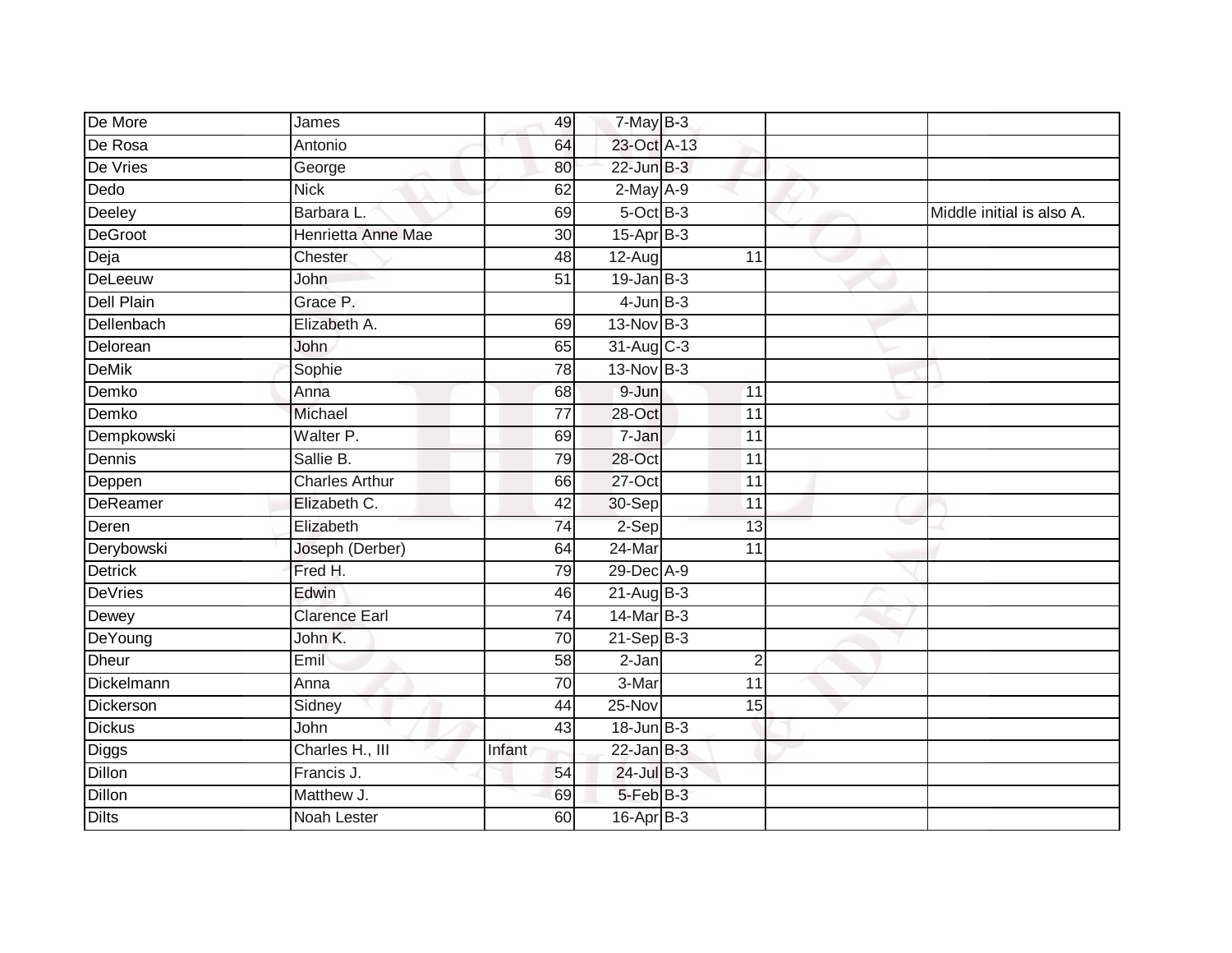| Dippold         | Florence                | 24              | $29-Sep$        |                 | Photo of incident included |
|-----------------|-------------------------|-----------------|-----------------|-----------------|----------------------------|
| <b>Dittrich</b> | Charles                 | 70              | 6-Oct           | 11              |                            |
| Dixon           | <b>Dale</b>             |                 | 14-Feb          | $\overline{1}$  |                            |
| Dixon           | Harold                  | $\overline{34}$ | 14-Feb          | 1               |                            |
| Djerf           | Ever                    | $\overline{71}$ | $12-Aug$        | 11              |                            |
| Doan            | Nancy (Vina)            | 93              | 10-Apr C-8      |                 |                            |
| <b>Dobes</b>    | Joseph, Sr.             | 65              | $5$ -Oct $B$ -3 |                 |                            |
| Dobson          | Coet                    | $\overline{56}$ | 22-Sep          | 1               |                            |
| Dockweiler      | Lillian                 | 62              | 13-Nov B-3      |                 |                            |
| <b>Dodd</b>     | Susan C.                | 77              | $9-AprB-3$      |                 |                            |
| Doe             | Ida L.                  | 64              | 28-Jul          | 9               |                            |
| Doempke         | Essie                   | 60              | 6-Mar B-3       |                 |                            |
| Doerr           | Harry H.                | $\overline{71}$ | $1$ -Jun $B-3$  |                 |                            |
| <b>Doherty</b>  | <b>Henry Grant</b>      | 60              | 23-Dec          | 11              |                            |
| Dolata          | Maryanna                | 84              | 11-May B-3      |                 |                            |
| <b>Dolk</b>     | Carl O.                 | 62              | 9-Sep           | 11              |                            |
| <b>Dollas</b>   | John G.                 | 71              | $7-Nov$ B-3     |                 |                            |
| <b>Dollinar</b> | Joseph                  | 82              | 4-Feb           | 11              |                            |
| Dombrowski      | Anthony M. (Derby)      | 55              | 30-Sep          | 11              |                            |
| Dominic         | Joseph                  | $\overline{57}$ | $22 - Jan$      | $\mathbf 1$     |                            |
| Domke           | William                 | 4 days          | 21-Apr          | 11              |                            |
| Domsic          | Marko                   | 69              | 25-Jul A-9      |                 |                            |
| Domsic          | Mary                    | 78              | 6-Feb B-3       |                 |                            |
| Doody           | Patrick                 | 48              | 2-Sep           | $\mathbf 1$     |                            |
| Doran           | <b>Alfred Frederick</b> | 68              | $9-Dec$         | $\overline{19}$ |                            |
| Dorcik          | Josephine               | 38              | 9-Dec           | 19              |                            |
| <b>Doss</b>     | Luella J.               | $\overline{73}$ | $29 -$ Jul      | 11              |                            |
| Doty            | John Burnis             | 45              | $3$ -Dec $B-3$  |                 |                            |
| Douglas         | Edwin B.                | 69              | 5-Dec B-3       |                 |                            |
| Doukas          | Sophia                  | 21 months       | 20-Jul          | 1               |                            |
| Downey          | Duane W.                | 20              | 13-Jun          |                 |                            |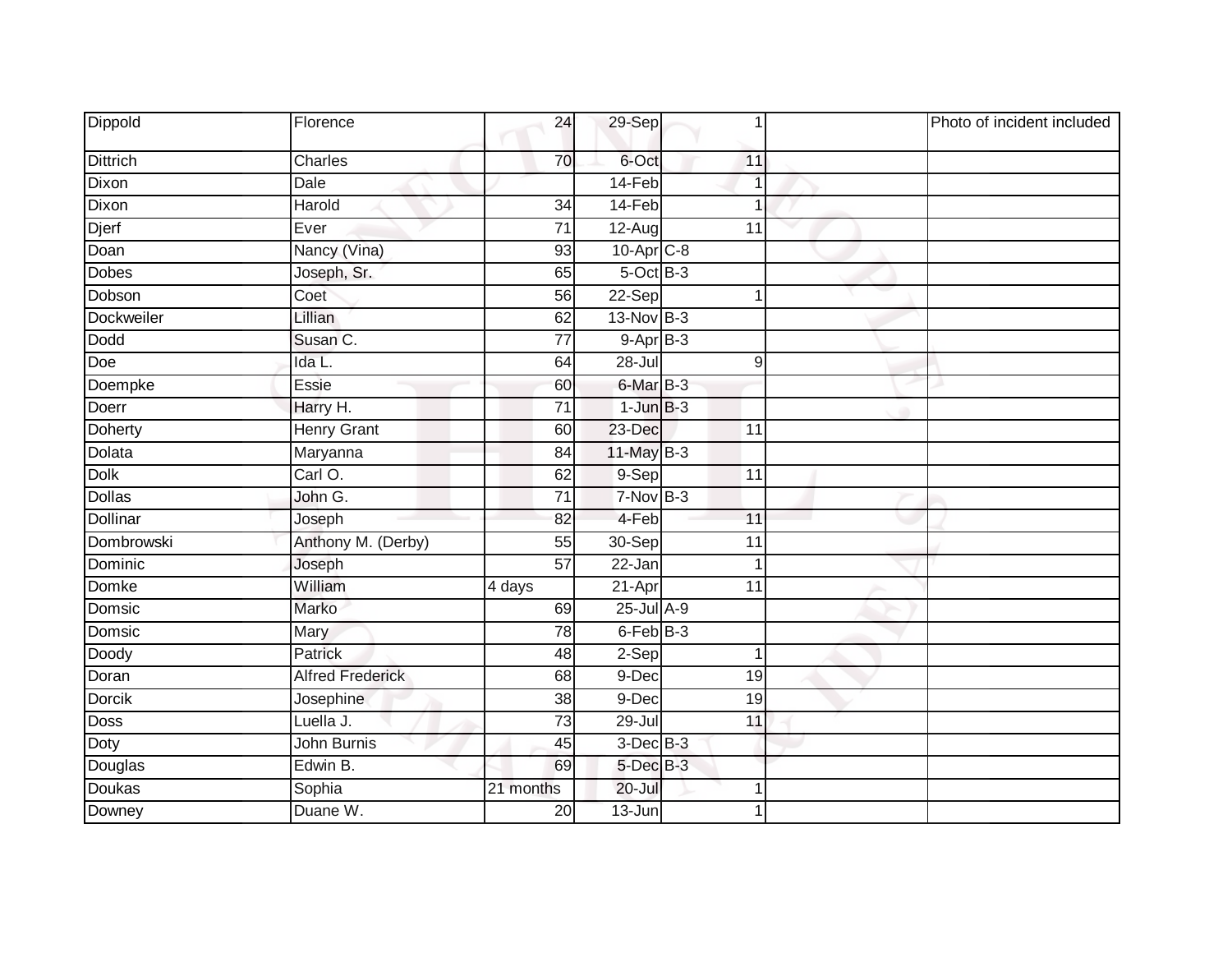| Downey            | Robie H.            | 63              | 28-Feb B-3      |                 |                      |
|-------------------|---------------------|-----------------|-----------------|-----------------|----------------------|
| Downs             | Dorothy (Carlson)   | 54              | $7$ -May $B-3$  |                 |                      |
| Doyle             | Elizabeth           | 88              | 13-Feb B-3      |                 |                      |
| Dragovich         | Michael             | 68              | $11$ -Jul $B-3$ |                 |                      |
| <b>Dreischerf</b> | <b>Arthur Louis</b> | 61              | $1-May$ B-3     |                 |                      |
| Drewno            | Sophie H.           | 56              | $14-Sep$ B-3    |                 |                      |
| <b>Drisner</b>    | Stephen A.          | 45              | $9$ -Jan $B$ -3 |                 |                      |
| <b>Drusz</b>      | Frank               | 67              | 14-Oct A-11     |                 |                      |
| <b>Drux</b>       | Antonia             | 74              | $15-Sep$        | 9               |                      |
| Du Bois           | Joseph M.           | 66              | 31-Oct B-3      |                 |                      |
| Duchrow           | Donald              | 35              | $5-Sep$ B-3     |                 |                      |
| <b>Dudzik</b>     | Frank               | 63              | $26$ -Jan B-3   |                 |                      |
| <b>Dudzik</b>     | John S.             | 44              | 28-Dec B-3      |                 |                      |
| <b>DuFon</b>      | Archie              | 76              | 26-May          | 11              |                      |
| <b>DuFon</b>      | Isabelle            | $\overline{72}$ | $15$ -Jun $B-3$ |                 |                      |
| Dugan             | Tillie              | 78              | 26-Jun B-3      |                 |                      |
| <b>Dulla</b>      | Theresa             | 56              | 10-Apr C-8      |                 |                      |
| <b>Dullas</b>     | <b>Theresa</b>      | 56              | $9-AprB-3$      |                 |                      |
| <b>Dunkirk</b>    | Eddie               | 43              | 3-Apr A-9       |                 |                      |
| Dunlap            | <b>Infant Son</b>   | Infant          | 28-May B-3      |                 |                      |
| Dunn              | Jennie              | 76              | 5-Aug           | 11              |                      |
| Dunshee           | Ruth                | 65              | 9-Feb           | -1              | Also see Feb 10, p 9 |
| Dunski            | Zigmunt             | 73              | $22 -$ Jul      | 15              |                      |
| Duray             | Mary F.             | 66              | 10-Oct B-3      |                 |                      |
| Durcho            | Pete, Sr.           | 67              | 6-Mar B-3       |                 |                      |
| Dwan              | John J.             | 50              | 16-Apr B-3      |                 |                      |
| <b>Dybel</b>      | <b>Martin</b>       | 75              | $11-Aug$        | $\overline{11}$ |                      |
| <b>Dybel</b>      | Martin (Dibblee)    | $\overline{71}$ | 28-Nov B-3      |                 |                      |
| Dykema            | Kenneth (Butch)     | 66              | $27$ -May B-3   |                 |                      |
| <b>Dzikowski</b>  | <b>Stanley</b>      | 99              | 25-May B-3      |                 |                      |
| Eads              | Harry T.            | $\overline{72}$ | 26-Sep B-3      |                 |                      |
| Earnhart          | Kathleen            | $\overline{55}$ | $26$ -Jan $B-3$ |                 |                      |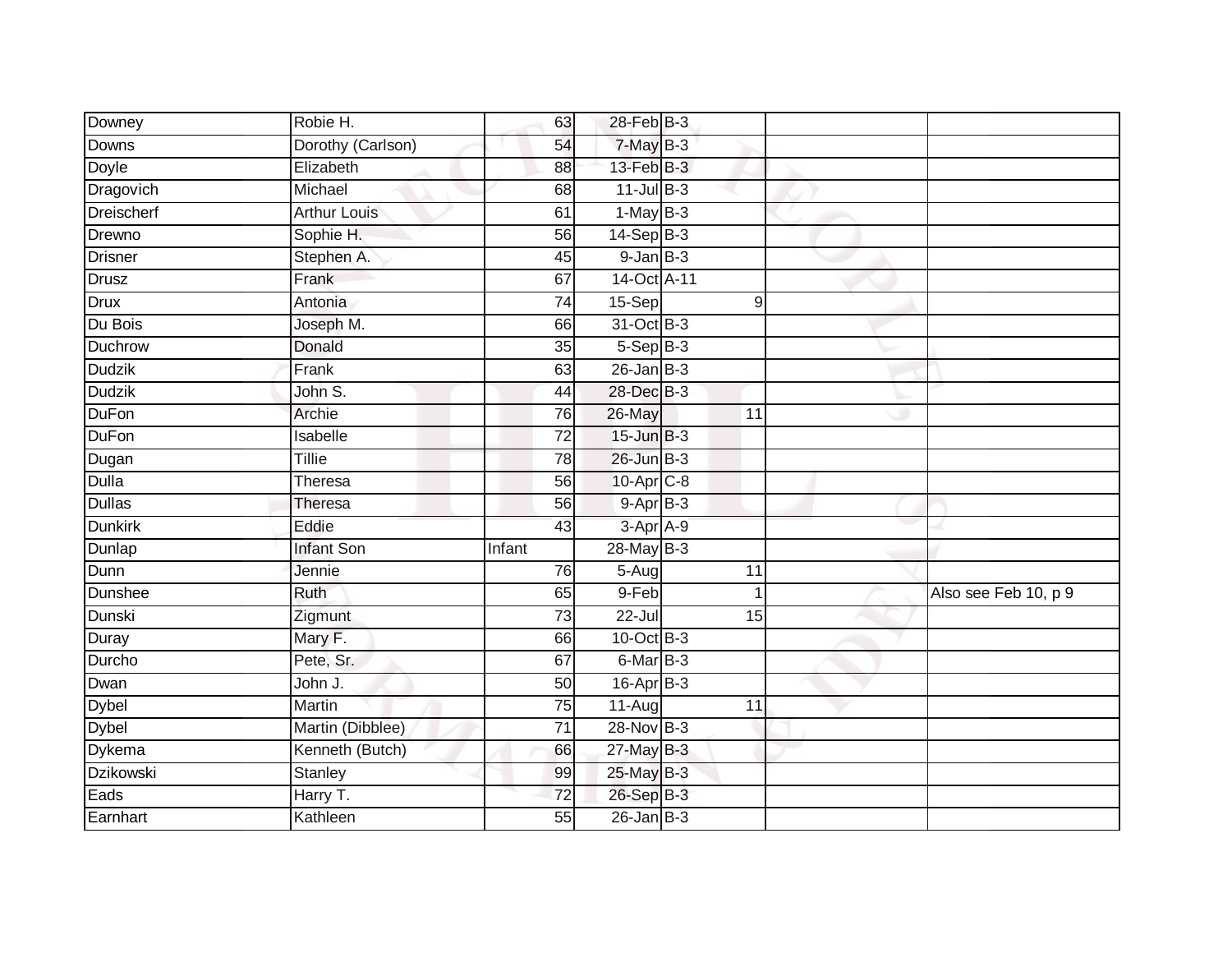| Eastwood      | Edna M.               | 54              | 8-Sep           | 11              |                                             |
|---------------|-----------------------|-----------------|-----------------|-----------------|---------------------------------------------|
| Ebert         | Edwin W. (Bunnick)    | 63              | $21 -$ Jul      | 11              |                                             |
| Edison        | Mary                  | 65              | 23-Apr B-3      |                 |                                             |
| Edwards       | Frank                 | 67              | $9$ -Jan $B$ -3 |                 |                                             |
| Eggebrecht    | Cheryl Lyn            | infant          | $14$ -Dec $B-3$ |                 | Middle name is also Ann                     |
| Eggers        | Elizabeth             | 75              | $5$ -Jan $C-3$  |                 |                                             |
| Egry          | <b>Steve</b>          | 71              | $6$ -Jul $B$ -3 |                 |                                             |
| Ehasz         | Nandor                | 73              | 20-May          | 19              |                                             |
| Ehlen         | George (Bud)          | 55              | 10-Oct B-3      |                 |                                             |
| Ehrsam        | Andrew                | 59              | $9$ -May $B-3$  |                 |                                             |
| Eichensehr    | <b>William Albert</b> | 19              | 30-Dec          | 11              |                                             |
| Eichhorn      | Susan                 |                 | $20$ -Jul $B-3$ |                 |                                             |
| Einsele       | Ella M.               | 74              | 17-Mar          | 11              |                                             |
| Einsele       | Sebastian             | 74              | $25$ -Jun $B-3$ |                 |                                             |
| Eitel         | Charlotte M.          | 50              | 30-Sep          | 11              |                                             |
| Elder         | Mahala E.             | $\overline{82}$ | 8-Apr           | $\overline{13}$ |                                             |
| Elder         | Mrs. Merrell D.       | 60              | $2$ -Feb $B-3$  |                 |                                             |
| Eldson        | Mary                  | 65              | $23$ -Apr $B-3$ |                 |                                             |
| Elinkowski    | Alex                  | 49              | $12-Aug$        | 11              |                                             |
| <b>Elkins</b> | Evelyn G.             | 62              | 18-Mar          | 13              |                                             |
| Elland        | Vina K.               | 82              | 22-Oct B-3      |                 |                                             |
| Elliott       | La Donna Rose         | infant          | $22 -$ Jul      | $\overline{15}$ |                                             |
| Ellis         | girl                  | infant          | $29$ -Jun $B-3$ |                 |                                             |
| Elsen         | Rebecca               | 52              | 10-Aug B-3      |                 |                                             |
| Elzinga       | Marie                 | 44              | $27$ -May B-3   |                 |                                             |
| Enloe         | Mildred               | 45              | $9 - Jun$       | 11              |                                             |
| Epstein       | Israel                | 69              | 29-Oct B-3      |                 |                                             |
| Eriks         | Herman, Sr.           | 56              | 28-Aug B-3      |                 |                                             |
| Ervin         | Lawrence S.           | 54              | 20-Nov B-3      |                 | Also see Nov. 21, p. B-3,<br>photo included |
| Eskilson      | Esther                | 81              | 3-Oct B-3       |                 |                                             |
| Eskridge      | Herbert, Sr.          | 72              | $20$ -Jun $B-3$ |                 |                                             |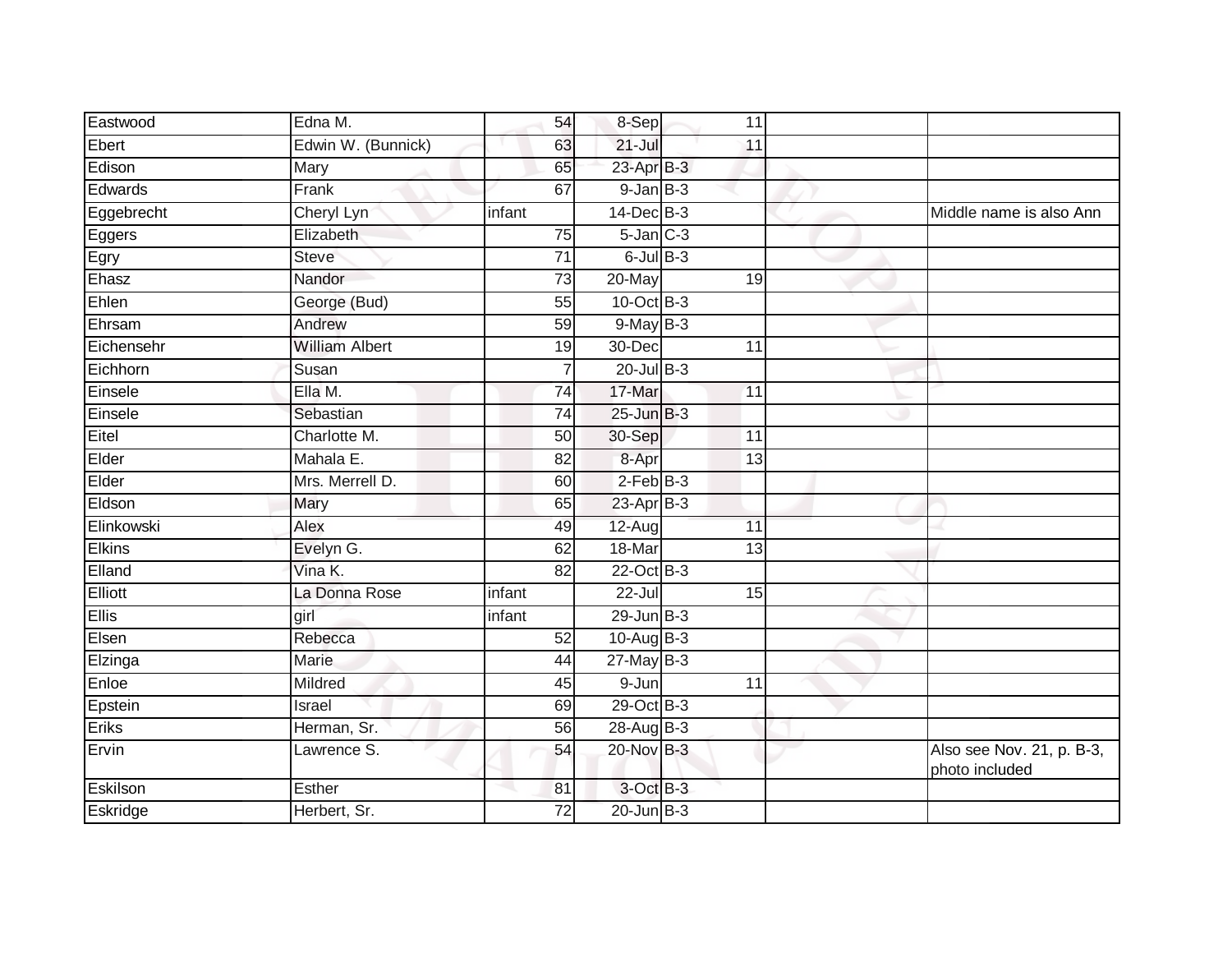| Espitia            | Mariano              | 78              | 5-Mar B-3        |                 |                                      |
|--------------------|----------------------|-----------------|------------------|-----------------|--------------------------------------|
|                    | Alex                 | 46              | 26-Oct B-3       |                 |                                      |
| Eszenyi<br>Eubanks | Charles M.           |                 | 28-Oct           |                 |                                      |
|                    |                      | 76              |                  | 11              |                                      |
| Evan               | John, Sr.            | $\overline{77}$ | $25 - Aug$       | $\overline{11}$ |                                      |
| Evan               | Mary                 | 68              | 13-Aug B-3       |                 |                                      |
| Evanoff            | Alex                 | 72              | $24-Sep$ B-3     |                 |                                      |
| Evanoff            | Krum                 | 73              | $3$ -Jan $B - 3$ |                 |                                      |
| Evans              | James                | 44              | 21-May 1, B-3    |                 |                                      |
| Everitt            | Dorothy              | 62              | 16-May B-3       |                 |                                      |
| Eversole           | Emma                 | $\overline{37}$ | 19-May           | 11              |                                      |
| Eversole           | Mont L.              | 78              | $16$ -Apr $B$ -3 |                 |                                      |
| Eversoll           | Ramsay               | 58              | $21$ -Feb $B-3$  |                 |                                      |
| Fabian             | Walter A.            | 54              | 19-Dec B-3       |                 |                                      |
| Fagan              | Emma C.              | 85              | 22-Dec B-3       |                 |                                      |
| Fallis             | Geneva               | 89              | $2-FebB-3$       |                 |                                      |
| Farmer             | Lula                 | 45              | 30-Jun           | 11              |                                      |
| Farris             | Elmer L.             | 55              | $5 - Jun$ $B-3$  |                 |                                      |
| Fary               | Michael              | 50              | 30-Apr B-3       |                 |                                      |
| Federoff           | Steve A.             | 56              | $26$ -Jan $B-3$  |                 |                                      |
| Fehrman            | Anthony              | $\overline{57}$ | $20 - Apr$ B-3   |                 |                                      |
| Fentress           | Roy                  | 53              | $2-Sep$          | 13              |                                      |
| Ferenci            | Esther (Ferencz)     | $\overline{73}$ | $11$ -May B-3    |                 |                                      |
| Ferencz            | Esther (Ferenci)     | 73              | $11$ -May B-3    |                 |                                      |
| Ferguson           | <b>Frank Kell</b>    | 68              | 26-Mar B-3       |                 | Picture included on Mar<br>27, p B-3 |
| Ferguson           | Idalette             | 94              | 18-Sep B-3       |                 |                                      |
| Ferguson           | John P.              | 31              | $16$ -Apr $B$ -3 |                 |                                      |
| Ferry              | <b>Elvah Gushard</b> | 78              | 17-Dec B-3       |                 |                                      |
| Fess               | <b>John William</b>  | $\overline{50}$ | 10-Jul B-3       |                 |                                      |
| Fick               | William (Cowboy)     | 40              | 2-Sep 1, 13      |                 |                                      |
| Fiebelkorn         | Wilhelmina           | 83              | $12$ -Jan $B-3$  |                 |                                      |
| Fiebelkorn         | William C.           | 54              | 8-Dec            | 17              |                                      |
|                    |                      |                 |                  |                 |                                      |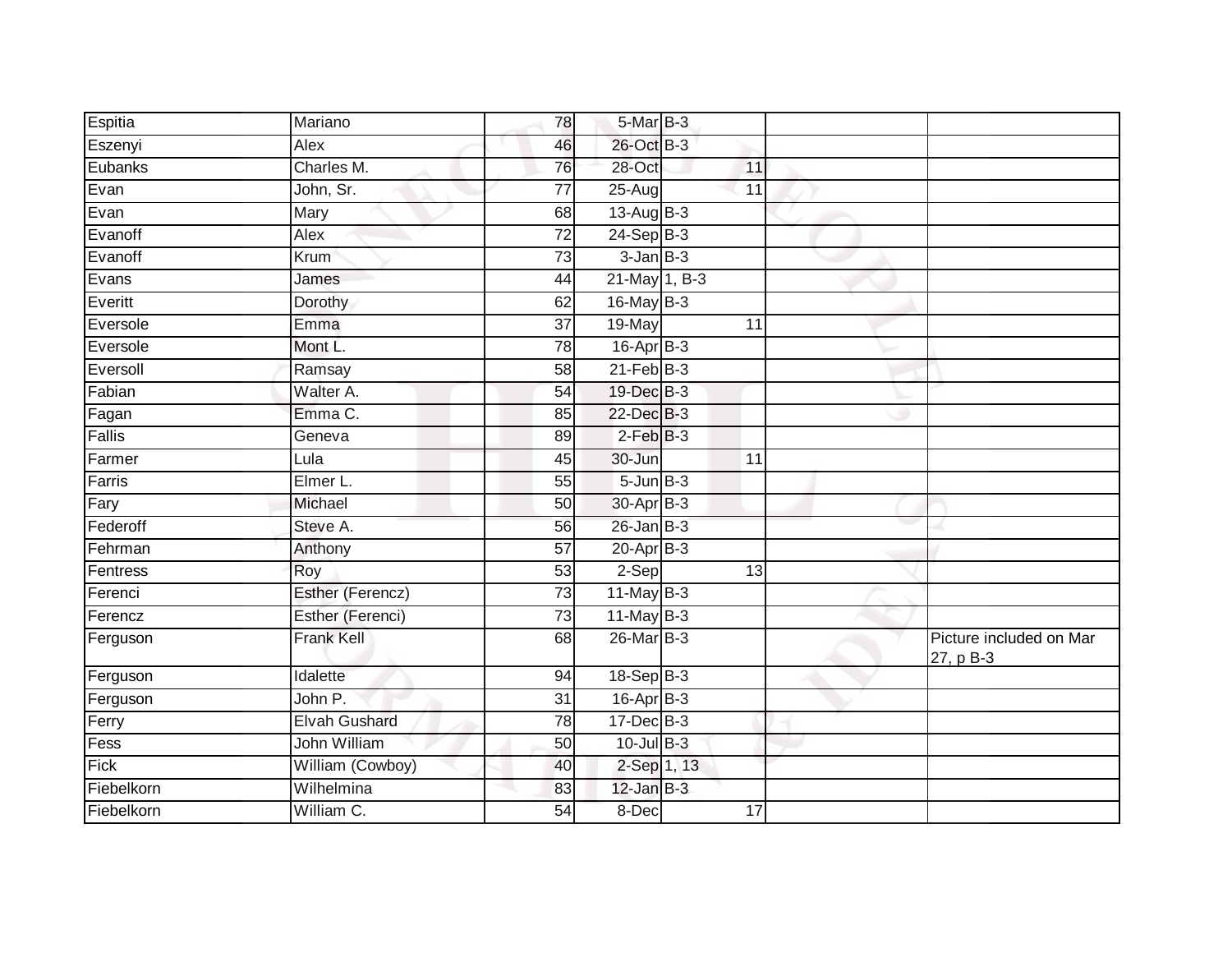| Fiegle      | George               | 76              | 26-Aug          | 11               |  |
|-------------|----------------------|-----------------|-----------------|------------------|--|
| Fieldhouse  | John                 | 89              | 13-Mar B-3      |                  |  |
| Fife        | John                 | 1 week          | 29-Dec A-9      |                  |  |
| Fignar      | Mary                 | 65              | 5-Oct B-3       |                  |  |
| Fikete      | George               | $\overline{72}$ | $3$ -Dec $B-3$  |                  |  |
| Filar       | Kunegunda (Ciszek)   | 67              | 10-Aug B-3      |                  |  |
| Filson      | Hazel G.             | 66              | $3$ -Jul $B-3$  |                  |  |
| Finke       | Eugene               | 74              | $14$ -Dec $B-3$ |                  |  |
| Fisher      | Margaret F.          | 80              | $27$ -May B-3   |                  |  |
| Fitzgerald  | John J.              | $\overline{35}$ | 20-Oct          | 11               |  |
| Fitzpatrick | Daniel               | 88              | 17-Oct B-3      |                  |  |
| Flack       | Joan                 | 26              | 26-May          | 11               |  |
| Florek      | Helen                |                 | 13-Oct          | 11               |  |
| Flores      | Joseph               | 24              | 23-Sep          | $\overline{1}$   |  |
| Fogarty     | Arthur P.            | 69              | 24-Jun          | $\overline{13}$  |  |
| Folden      | Jane Anne            | 36              | $1-May$ B-3     |                  |  |
| Forbeck     | Anthony G.           | $\overline{71}$ | $9$ -Jan $B$ -3 |                  |  |
| Ford        | Raymond E.           | 61              | 20-Aug B-3      |                  |  |
| Ford        | <b>Scott</b>         |                 | 24-Feb          | 11               |  |
| Forline     | <b>Robert Morris</b> | $\overline{76}$ | 14-Aug A-10     |                  |  |
| Fornari     | Livio                | 68              | $15$ -Jun $B-3$ |                  |  |
| Forster     | Dr. Nelson K.        | 65              | $2-Jan$         | $\overline{2}$   |  |
| Fowler      | <b>Grace Corrine</b> | 49              | 13-Oct          | 11               |  |
| Fox         | Dr. Francis H., Sr.  | $\overline{77}$ | 30-Mar B-3      |                  |  |
| Fraid       | Lance                | 2               | $21-AugB-3$     |                  |  |
| Frailich    | Rose                 | 65              | 18-Aug          | 11               |  |
| Franich     | <b>Mary</b>          | $\overline{75}$ | $2$ -May $A-9$  |                  |  |
| Franke      | Peter                | 54              | $26$ -Jun $B-3$ |                  |  |
| Franklin    | Charles E.           | 68              | 20-May          | 19               |  |
| Fraser      | Harry                | 38              | 18-Aug          | 11               |  |
| Freckelton  | Karen Lynn           | 8 month         | $21 -$ Jul      | 11               |  |
| Freedman    | Russell              | $\overline{51}$ | $13 - Jan$      | $\boldsymbol{9}$ |  |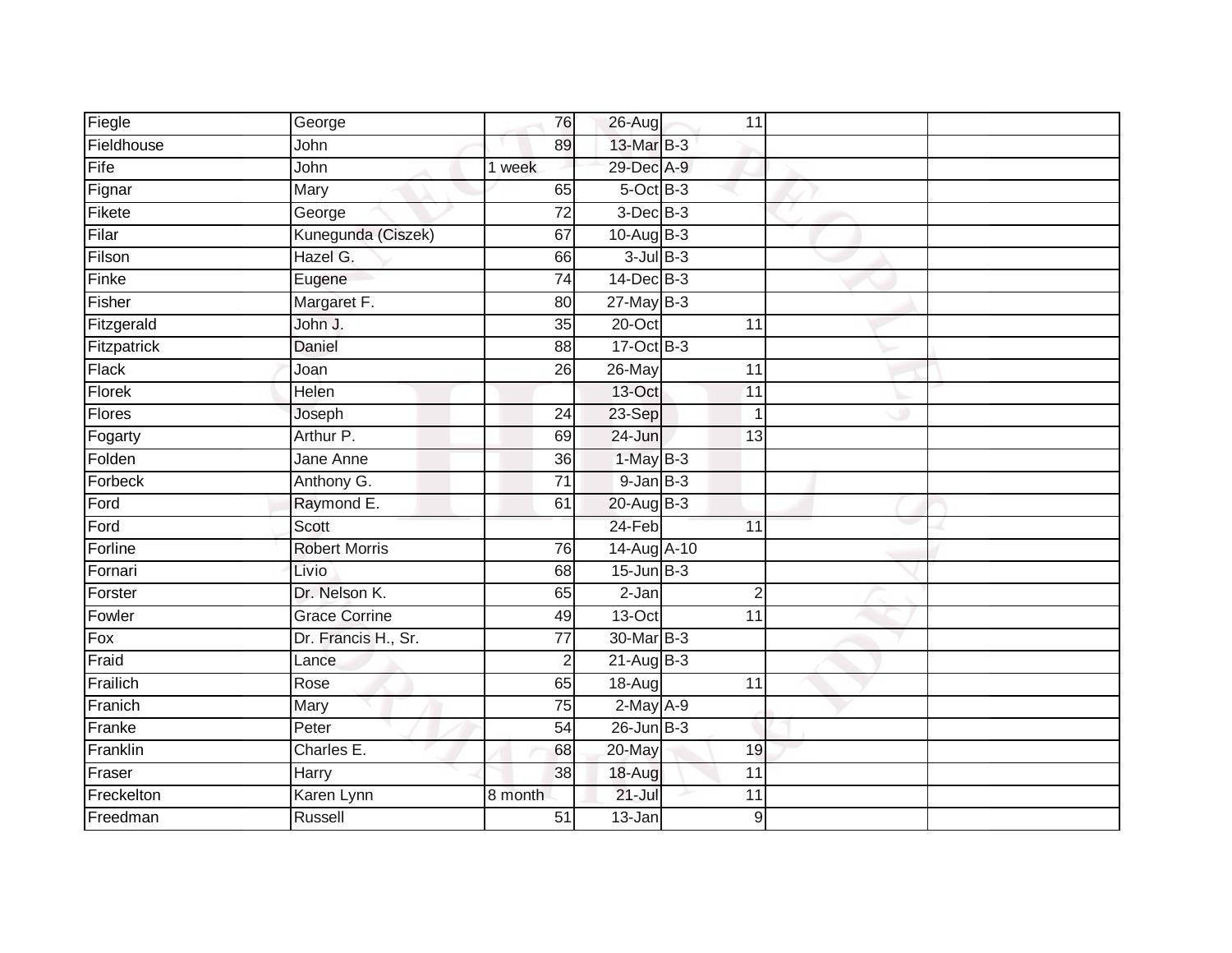| Freese    | Edwin D.            | 58              | 12-Mar B-3      |                  |        |                       |
|-----------|---------------------|-----------------|-----------------|------------------|--------|-----------------------|
| Frese     | Louis               | 79              | 24-Jun          | 13               |        |                       |
| Friedman  | Abe P.              | 63              | 4-May B-3       |                  |        |                       |
| Friedman  | Dave                | 73              | 2-Jan           | $\overline{2}$   |        |                       |
| Friedman  | Ida                 | $\overline{77}$ | $20 - Apr$ B-3  |                  |        |                       |
| Friedman  | Sophie              | $\overline{73}$ | 16-Mar B-3      |                  |        |                       |
| Friend    | Hobart A.           | 62              | $23-Sep$        | 15               |        |                       |
| Friend    | Pearl E.            | 63              | 1-Apr           | 13               |        |                       |
| Frink     | Edward A.           | 69              | 2-Dec           | 15               |        |                       |
| Frisk     | Sophia (D'Donnel)   | 57              | 14-Oct A-11     |                  |        |                       |
| Fritz     | John M.             | 75              | 8-May A-11      |                  |        |                       |
| Fritz     | Robert C.           | 22              | $20 - Jun$      | $\mathbf 1$      |        | See also June 22, B-3 |
| Fritzsche | Henry R.            | 84              | $15$ -Jul       | 15               |        |                       |
| Fronek    | Frank               | 59              | 10-Feb          | $\boldsymbol{9}$ |        |                       |
| Frost     | Franklin Paul, Jr.  | 3 weeks         | 26-Dec B-3      |                  |        |                       |
| Fulayter  | Joseph V.           | 49              | 31-Mar          | 11               |        |                       |
| Fullgraf  | Fred                | 69              | 15-Dec A-15     |                  |        |                       |
| Furman    | Anton               | 68              | 13-Jan          | 9                |        |                       |
| Fusner    | Viola B.            | 65              | $14$ -Dec $B-3$ |                  |        |                       |
| Fuss      | <b>Thomas</b>       | 71              | $4$ -Jun $B-3$  |                  |        |                       |
| Fuss      | Walter              | 47              | $21$ -Feb $B-3$ |                  |        |                       |
| Gadzala   | Antoinette          | $\overline{73}$ | $24-Feb$        | $\overline{11}$  |        |                       |
| Galik     | Stephen M.          | one month       | $1-MayB-3$      |                  |        |                       |
| Galos     | <b>Tillie Sroga</b> | 57              | $13-Apr$ B-3    |                  |        |                       |
| Garber    | Alice G.            | 65              | $29$ -May B-3   |                  |        |                       |
| Gardner   | Dale L., Ensign     | 25              | 8-Sep           | 1                |        |                       |
| Gardner   | Harry (Scotty)      | 66              | 8-May A-11      |                  |        |                       |
| Gargas    | Katherine           | 67              | $21$ -Aug $B-3$ |                  |        |                       |
| Garner    | Plin                | 99              | 4-Apr A-11      |                  |        |                       |
| Gartner   | Raymond Leo         | 37              | 21-Sep B-3      |                  |        |                       |
| Gary      | Tille               | 70              | 28-Jul          |                  | 9Krohn |                       |
| Gasser    | W. W., Sr           | $\overline{72}$ | 24-Apr          |                  |        |                       |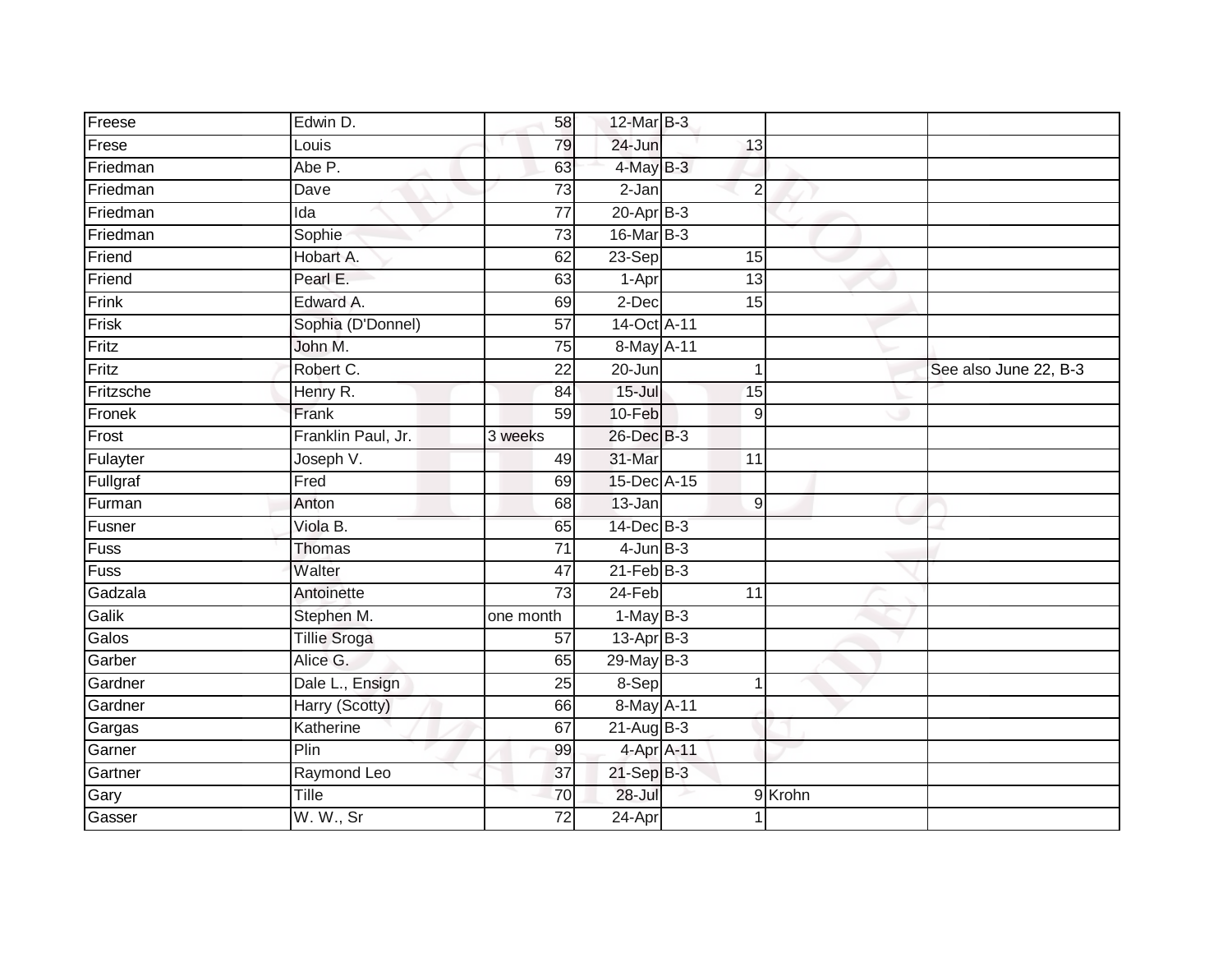| Gastel       | John                  | 64              | $12$ -Jan B-3         |                 |       |                       |
|--------------|-----------------------|-----------------|-----------------------|-----------------|-------|-----------------------|
| Gastel       | Katherine             | 62              | 21-Jan                | 9               |       |                       |
| Gaston       | Albert O., Sr.        | 65              | 29-Jun B-3            |                 |       |                       |
| Gauger       | <b>Gary Harold</b>    | 21              | 9-Jul                 | 1               |       |                       |
| Gavura       | <b>Mary</b>           | Infant          | 29-Apr <sub>B-3</sub> |                 |       |                       |
| Gawalek      | Guillermo             | 34              | $13-Nov$ B-3          |                 |       |                       |
| Gazdick      | Michael               | 78              | 20-Oct                | 11              |       |                       |
| Gegeran      | John                  | 74              | $5$ -Oct $B$ -3       |                 |       |                       |
| Gemmel       | Lena                  | 76              | 2-Dec                 | 15              |       |                       |
| Geoka        | John                  | 68              | $22-Sep$              | 11              |       | Also spelled Geokas   |
| George       | Mrs. Doney            | 50              | 17-Jun                | 11              |       |                       |
| Georgieff    | Helen                 | 69              | 14-Oct A-11           |                 |       |                       |
| Geraghty     | Susan                 | 73              | $15-AugB-3$           |                 |       |                       |
| Gerbick      | Mitchell              | 39              | 4-Mar                 | 11              |       |                       |
| Gerlach      | George                | 74              | 18-Mar                | 13              |       |                       |
| Gerlach      | Rebecca Shirley       | $\overline{2}$  | 26-Feb B-3            |                 |       |                       |
| Germick      | Michael A.            | $\overline{52}$ | $24$ -Jul $B-3$       |                 |       |                       |
| Gettler      | Helen L.              |                 | $10$ -Jan $B-3$       |                 | Hasse |                       |
| Getty        | Johanna               | 69              | $25$ -Jun $B-3$       |                 |       | Also spelled Johannah |
| Ghicosan     | <b>Maria</b>          | 78              | 10-Mar                | $\overline{11}$ |       |                       |
|              | Maria                 |                 |                       |                 |       |                       |
| Giannantonio | Dominick              | 64              | 13-Nov B-3            |                 |       |                       |
| Giardina     | Serafino              | 60              | $21$ -May B-3         |                 |       |                       |
| Giba         | Stanley, Sr.          | 70              | $12$ -Jan B-3         |                 |       |                       |
| Gibson       | Robert                | 63              | 3-Feb                 | 11              |       |                       |
| Gilchrist    | Rose                  | 78              | 14-Apr                | 15              |       |                       |
| Gillian      | <b>Mary Elizabeth</b> | 81              | $9-Dec$               | 19              |       |                       |
| Gillies      | Robert A.             | 70              | 28-Nov B-3            |                 |       |                       |
| Ginn         | Mary                  | 75              | 26-May                | 11              |       |                       |
| Gish         | Charlotte             | 48              | 15-Dec A-15           |                 |       |                       |
| Given        | Eugene                | 60              | 5-Feb B-3             |                 |       | Picture included      |
| Given        | Isadore               | $\overline{82}$ | 14-Mar B-3            |                 |       |                       |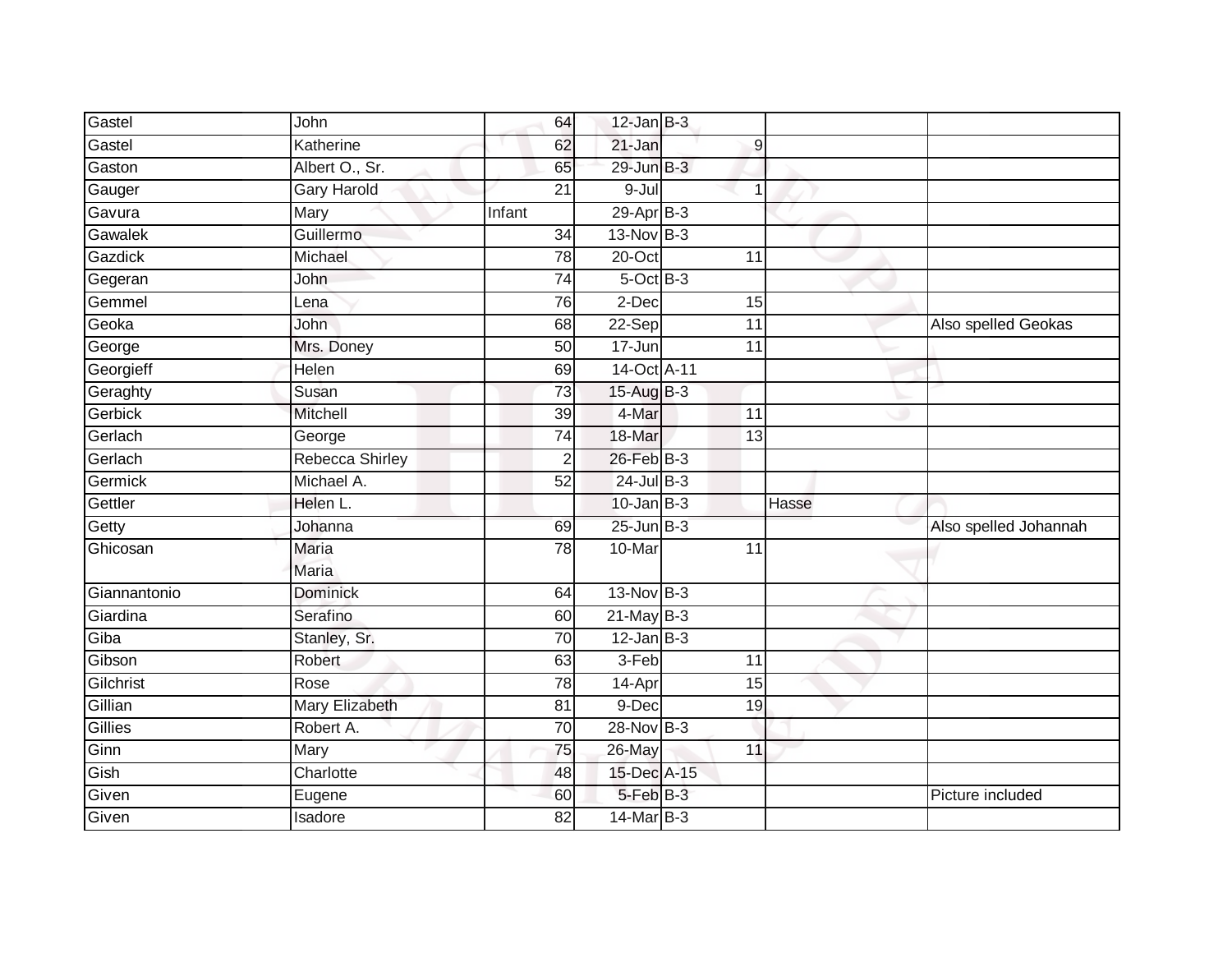| Givers       | Andrew, Airman 3-C  | 20              | 17-Nov          | 1                |                            |
|--------------|---------------------|-----------------|-----------------|------------------|----------------------------|
| Glass        | Jacob, Jr.          | $\overline{71}$ | 16-Sep          | 11               |                            |
| Glick        | Peter               | 94              | $5 - Jun$ $B-3$ |                  |                            |
| Gluth        | Charles W., Sr.     | 59              | 17-Feb          | $\boldsymbol{9}$ |                            |
| Gnewotta     | <b>Milton Roy</b>   | 29              | $13-Oct$        | 1                |                            |
| Gobel        | John                | 71              | 9-Dec           | 19               |                            |
| Godri        | John                | 69              | $5 - Jun$ $B-3$ |                  |                            |
| Goetz        | Susan S.            | 51              | 27-Jan          | 11               |                            |
| Goff         | Claude L.           | 56              | 12-Nov          |                  | photo of incident included |
| Goldberg     | Rachel              | 73              | $21-Sep$ B-3    |                  |                            |
| Goldburgh    | Louis               | 74              | $6$ -Jul $B$ -3 |                  |                            |
| Golding      | Charles T.          | 67              | 8-Oct B-3       |                  |                            |
| Golding      | Howard E., Sr.      | 61              | 18-Mar          | 13               |                            |
| Goldsmith    | Etta P.             | 80              | 17-Jun          | 11               |                            |
| Golenia      | Angeline            | 64              | $3$ -Apr $A-9$  |                  |                            |
| Golub        | Vincent             | 63              | 9-Jun           | 11               |                            |
| Gombus       | Frank               | 49              | 4-Mar           | 11               |                            |
| Gomez        | <b>Aurora Alice</b> | 4               | 5-Mar B-3       |                  |                            |
| Gonda        | Stephen M.          | 49              | 31-Dec C-3      |                  |                            |
| Gonsiorek    | John                | $\overline{81}$ | $11$ -Jul $B-3$ |                  |                            |
| Gonsiorowski | Edward C.           | 48              | 11-Feb          | 11               |                            |
| Good         | Nada June           | 21              | 29-Sep          | 11               |                            |
| Good         | Roy A.              | 66              | $13$ -Jul $B-3$ |                  |                            |
| Good         | Vergil              | 56              | $2-May$ A-9     |                  |                            |
| Goodman      | Max M.              | 49              | $1$ -Jun $B-3$  |                  |                            |
| Gora         | Caroline            | 67              | $12$ -Jan B-3   |                  |                            |
| Gorczyca     | Victor              | 65              | 5-May           | 13               |                            |
| Gordon       | Benjamin H.         | 65              | 24-Jun          | 13               |                            |
| Gordon       | Marion M.           | 45              | $9$ -Jan $B$ -3 |                  |                            |
| Goril        | Anna                | 59              | $7 - Jan$       | 11               |                            |
| Gorman       | Margaret            | 74              | 13-Oct          | 11               |                            |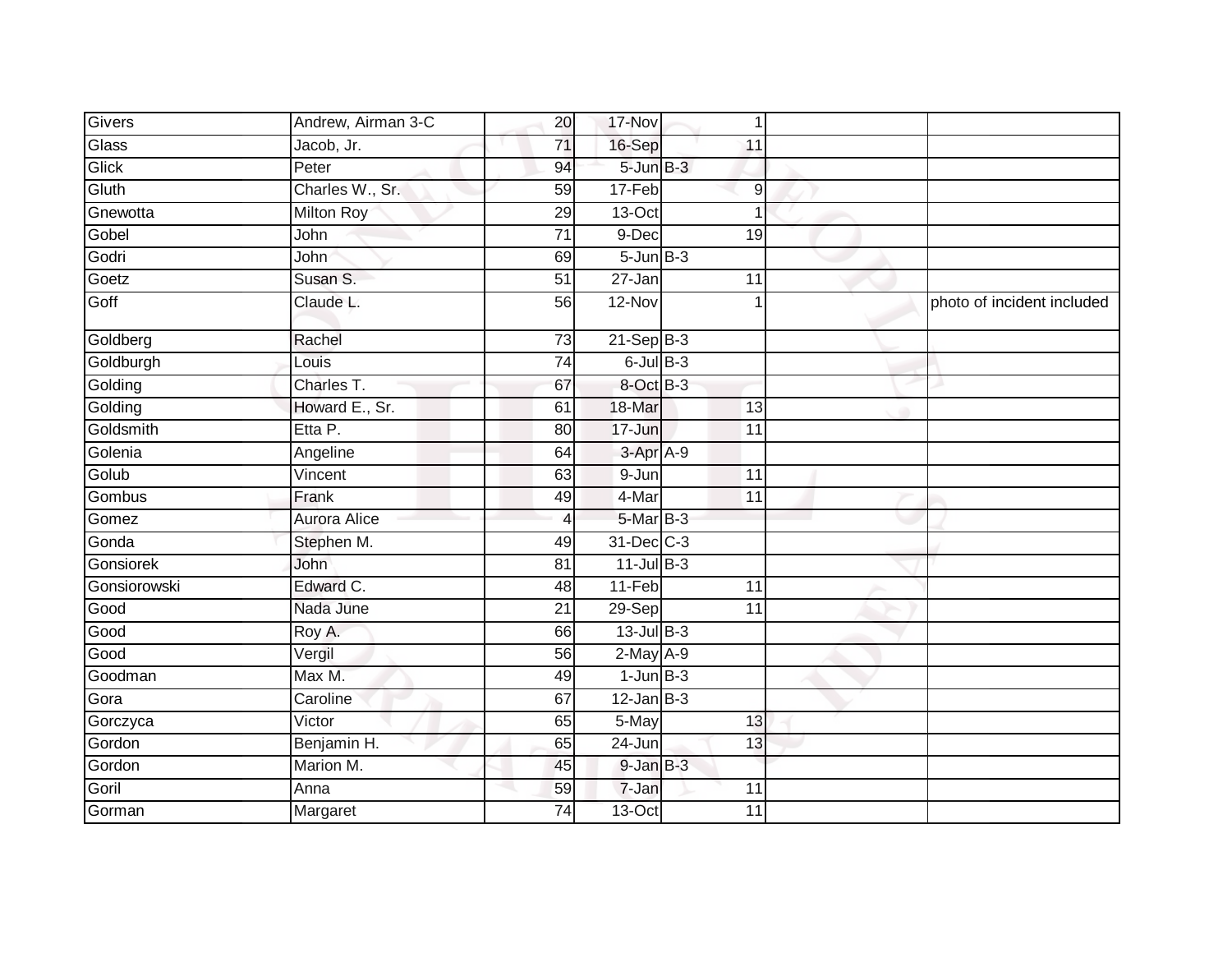| Gorsich   | Matt, Sr.         | 69              | 30-Mar B-3               |                  |  |
|-----------|-------------------|-----------------|--------------------------|------------------|--|
| Gosnell   | Charles           | 54              | 28-Dec B-3               |                  |  |
| Gotceitas | Antanas           | 58              | 12-Dec B-3               |                  |  |
| Gouwens   | James W.          | 57              | $2-MarB-3$               |                  |  |
| Govert    | Frank             | $\overline{77}$ | 19-Mar B-3               |                  |  |
| Grabos    | Diane K.          |                 | 14-Mar B-3               |                  |  |
| Grabowski | Jean              | 42              | $5 - Jun$ $B-3$          |                  |  |
| Grabski   | Frank             | 42              | $28$ -Feb $B-3$          |                  |  |
| Graczyk   | Joseph            | 67              | $3-AugB-3$               |                  |  |
| Gragg     | Jennie            | 78              | 24-Feb                   | 11               |  |
| Gragido   | Arthur H.         | 61              | 6-Oct                    | $\overline{11}$  |  |
| Grammas   | Joseph            | Infant          | 28-Mar B-3               |                  |  |
| Grant     | Phillip James     | 3 days          | $2-AprB-3$               |                  |  |
| Grashoff  | Ira W.            | 63              | 15-Apr B-3               |                  |  |
| Grau      | John P.           | 62              | 11-Nov                   | $\overline{13}$  |  |
| Gray      | Daniel            | infant          | 26-Jun B-3               |                  |  |
| Green     | George W.         | $\overline{81}$ | 10-Feb                   | $\boldsymbol{9}$ |  |
| Green     | <b>Mary Ellen</b> | 88              | 3-Jun                    | 11               |  |
| Green     | <b>Minnie Mae</b> | 78              | $11-Aug$                 | 11               |  |
| Greenberg | Jack J.           | 65              | 16-Mar B-3               |                  |  |
| Greenspon | Edith             | 87              | 20-Nov B-3               |                  |  |
| Greenwald | Katherine         | 80              | 14-Mar B-3               |                  |  |
| Greer     | Joshua A.         | 84              | 22-Dec B-3               |                  |  |
| Gregonis  | Frank             | 71              | $7-FebB-3$               |                  |  |
| Gregory   | Robert W.         | 61              | $7 - \overline{Aug}$ B-3 |                  |  |
| Greiner   | Irene             | 45              | $7$ -May $B-3$           |                  |  |
| Greitner  | Irene             | 45              | $7$ -May $B-3$           |                  |  |
| Greven    | Angelo            | 75              | $20$ -Jun $B-3$          |                  |  |
| Grey      | Geraldine         | 36              | 2-Sep                    | $\mathbf{1}$     |  |
| Grey      | Jerry Robert, Jr. | 10 months       | 9-Jan B-3                |                  |  |
| Grieger   | Gust H.           | 72              | 23-Nov B-3               |                  |  |
| Griesel   | Bert F.           | 47              | $3-Nov$                  | 11               |  |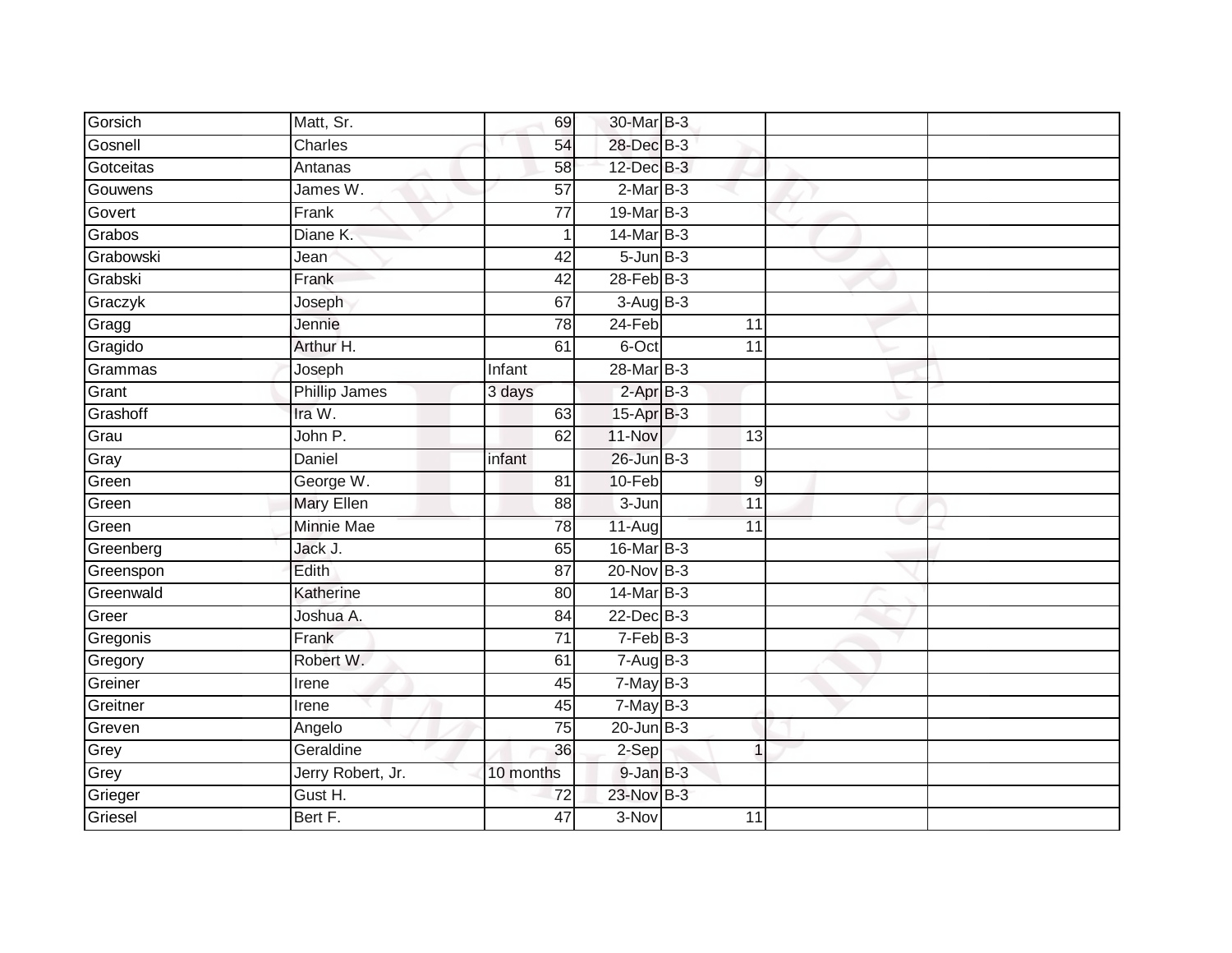| Griesel    | Julius J.             | 77              | $7$ -May $B-3$   |                 |                |                  |
|------------|-----------------------|-----------------|------------------|-----------------|----------------|------------------|
| Griesel    | Rose Catherine        | 94              | 10-Mar           | 11              |                |                  |
| Griesmer   | <b>Bessie</b>         | $\overline{77}$ | 20-Nov B-3       |                 |                |                  |
| Griffin    | Karl S.               | $\overline{74}$ | 19-Mar B-3       |                 |                |                  |
| Griffith   | Charles T.            | $\overline{72}$ | $21-Aug$ B-3     |                 |                |                  |
| Grimm      | Verna B.              | 65              | 14-Feb 1, B-3    |                 |                |                  |
| Grimmer    | Joseph                | 77              | 22-Apr           | 15              |                |                  |
| Gripp      | Anna                  | 52              | 1-Apr            | 13              |                |                  |
| Gritton    | Hazel                 | 49              | $2-AprB-3$       |                 |                |                  |
| Grochowicz | Paul                  |                 | 3-Nov            |                 | 1              |                  |
| Groeneveld | Klaas                 | 84              | 26-Oct B-3       |                 |                |                  |
| Gross      | <b>Bertha</b>         | 79              | $21$ -Oct B-3    |                 |                |                  |
| Gross      | Mary                  | 75              | 20-Apr           |                 | -1             |                  |
| Grove      | Arthur T.             | 92              | 10-Oct B-3       |                 |                |                  |
| Grzella    | Eugene M.             | 55              | 8-Oct B-3        |                 |                |                  |
| Grzych     | <b>James Andrew</b>   | 4 days          | 6-Oct            | 11              |                |                  |
| Guering    | Herbert H.            | 46              | $9$ -Feb $B$ -3  |                 |                |                  |
| Guman      | Elizabeth             | $\overline{71}$ | $4-Mar$          | $\overline{11}$ |                |                  |
| Gutierrez  | Ysabel                | 59              | $23-Sep$         | 15              |                |                  |
| Gutowski   | William F.            | 75              | 18-Sep B-3       |                 |                |                  |
| Guy        | Sarah                 | 76              | $17 - Jan$ $B-3$ |                 |                |                  |
| Guza       | John F.               | 76              | $17-Apr$ B-3     |                 |                |                  |
| Gwazda     | Frank                 | 71              | $2-May$ A-9      |                 |                |                  |
| Gyte       | Millard E.            | 55              | 1-Aug            |                 | $\overline{1}$ | picture included |
| Haake      | John D.               | 69              | $13-Nov$ B-3     |                 |                |                  |
| Haberman   | Max C.                | 79              | $9$ -Jan $B$ -3  |                 |                |                  |
| Haehnel    | <b>Katherine Anna</b> | 87              | 19-Feb C-11      |                 |                |                  |
| Hagedus    | Charles               | 64              | 24-Mar           | 11              |                |                  |
| Hager      | John                  | 75              | 26-May           | 11              |                |                  |
| Hahn       | Anna                  | 75              | $3-AugB-3$       |                 |                |                  |
| Haisch     | Barbara Ann           | 9 months        | 26-Dec B-3       |                 |                |                  |
| Haizea     | George                | 74              | 23-Mar B-3       |                 |                |                  |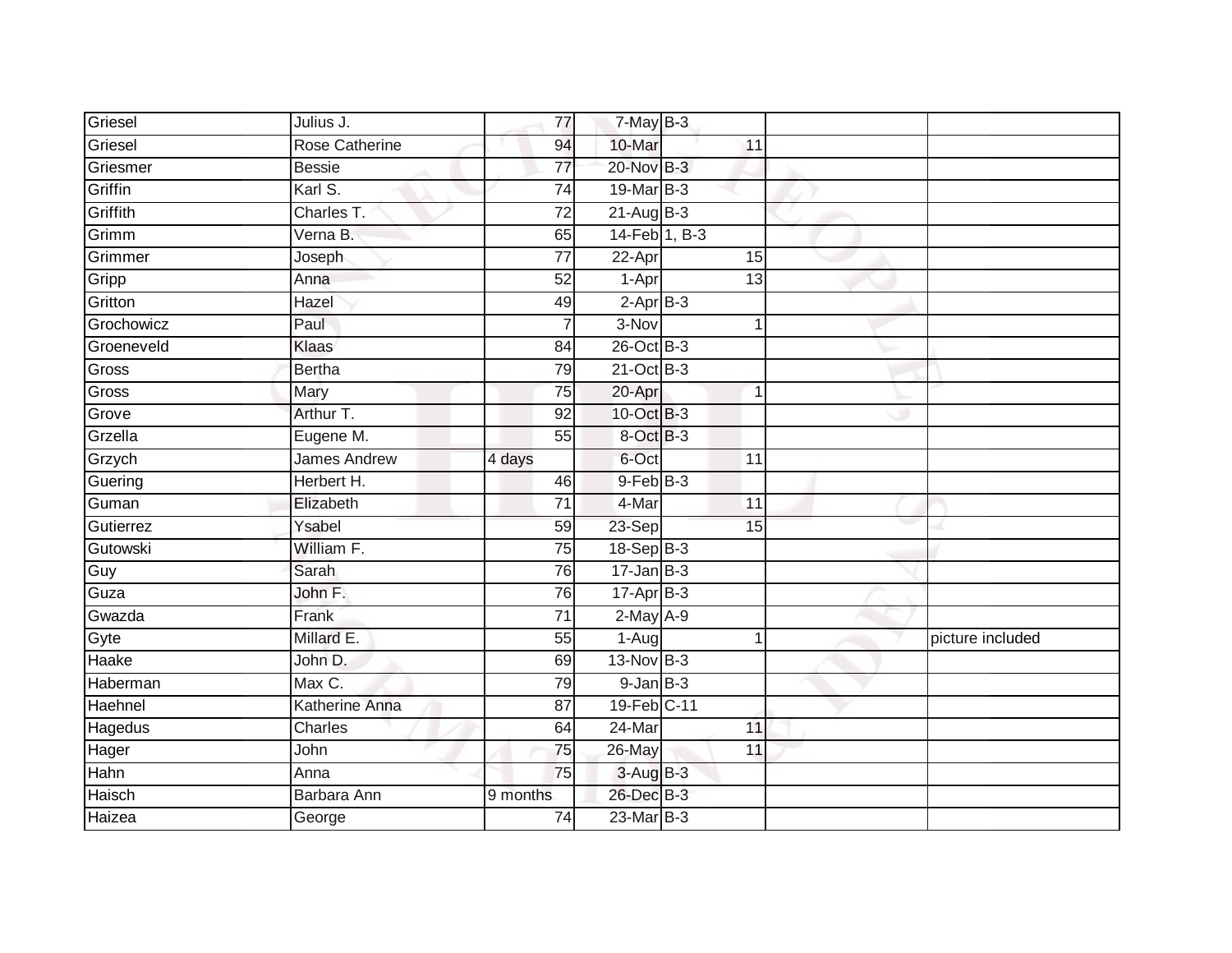| Haji         | Nahuren (Mukaken)   | 82              | 24-Dec B-3      |             |                            |
|--------------|---------------------|-----------------|-----------------|-------------|----------------------------|
| Halapy       | John                | 65              | 5-Nov B-3       |             |                            |
| <b>Halix</b> | Felicia             | 85              | 7-Feb B-3       |             |                            |
| Hall         | Ann                 | 80              | 30-Nov B-3      |             |                            |
| Hall         | Rev. Hillis         | $\overline{41}$ | 14-Apr          | -1          |                            |
| Hall         | Sally               | 67              | $14$ -Dec $B-3$ |             |                            |
| Halloran     | James J.            | 65              | 26-Dec B-3      |             |                            |
| Halterman    | <b>Helen Irene</b>  | 39              | $2$ -Feb $B-3$  |             |                            |
| Hamacher     | Carl                | 82              | $10$ -Jul $B-3$ |             |                            |
| Hamann       | William G.          | 84              | $28-Sep$ B-3    |             | Middle initial is also C.  |
| Hambleton    | Edwin C.            | 51              | 1-Apr           | 13          |                            |
| Hamilton     | Dessie              | 69              | 6-Jan           | 11          |                            |
| Hamlin       | Julie J.            | 82              | 23-Nov B-3      |             |                            |
| Hamm         | Marie E.            | 65              | 22-Dec B-3      |             |                            |
| Hammersley   | Maggie M.           | 81              | 24-Sep B-3      |             |                            |
| Hammond      | <b>Stevens Hill</b> | 47              | 29-Apr          | 13          |                            |
| Hanevich     | Vera Cherota        | 62              | $2$ -Jul $B-3$  |             |                            |
| Haney        | <b>Bertha</b>       |                 | $18 -$ Jul B-3  |             |                            |
| Hanihan      | James S.            | 56              | 31-Dec C-3      |             | picture included           |
| Hanrahan     | Robert J.           | $\overline{57}$ | $11$ -Jun $B-3$ |             |                            |
| Hansen       | Augusta             | 91              | 21-Apr          | 11          |                            |
| Hansen       | Clarence E.         | $\overline{51}$ | 31-Aug C-3      |             |                            |
| Hansen       | Ernest G.           | 89              | $6-AugB-3$      |             |                            |
| Hansen       | Henry N.            | 55              | $14$ -Dec $B-3$ |             |                            |
| Hansley      | Dale                | 20              | 20-Jan          | $\mathbf 1$ |                            |
| Hanson       | George W.           | 79              | $9$ -Feb $B$ -3 |             |                            |
| Hanyicska    | John S.             | $\overline{70}$ | 6-Jan           | 11          |                            |
| Hardt        | Herman H.           | 57              | $21-Sep$        |             | photo of incident included |
| <b>Hardy</b> | <b>Dock</b>         | 32              | $11$ -Jul $B-3$ |             |                            |
| Hargrave     | Mayme               | 74              | 9-Apr B-3       |             |                            |
| Harmon       | Frances A.          | 68              | $12$ -Jun $B-3$ |             |                            |
|              |                     |                 |                 |             |                            |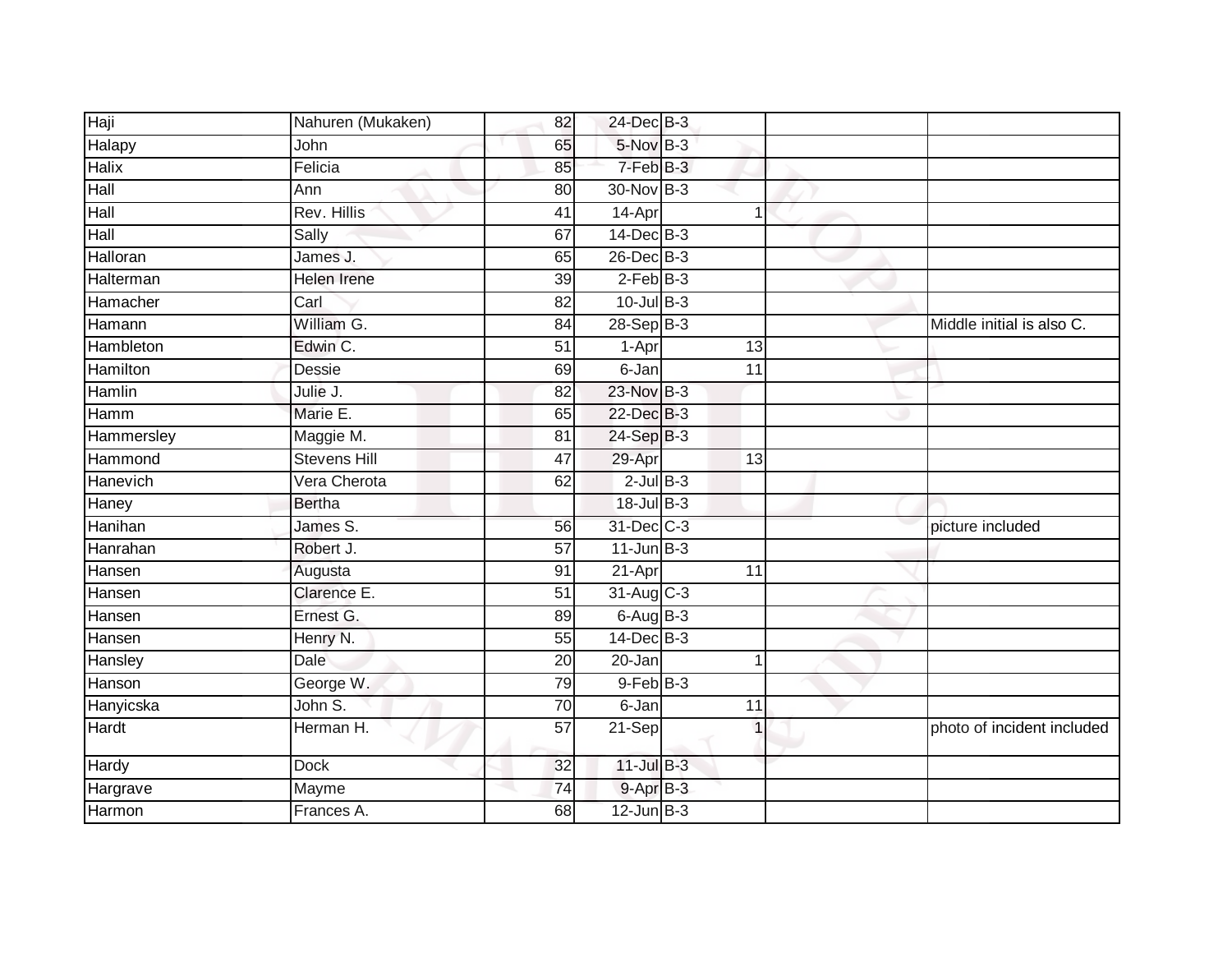| Mrs. George (Babe)   | 55              |            | 11                                                                                                                                                                                                                                              |                            |
|----------------------|-----------------|------------|-------------------------------------------------------------------------------------------------------------------------------------------------------------------------------------------------------------------------------------------------|----------------------------|
| <b>Catherine Ann</b> | $\overline{77}$ |            |                                                                                                                                                                                                                                                 |                            |
| Emma Lee             | 84              |            |                                                                                                                                                                                                                                                 |                            |
| Edgar                | 30              | $21-Oct$   |                                                                                                                                                                                                                                                 | photo of incident included |
| William Arthur, Sr.  | 63              | 22-Jul     | 15                                                                                                                                                                                                                                              |                            |
| John Joseph          | $\overline{71}$ |            |                                                                                                                                                                                                                                                 |                            |
| <b>Gladys Irene</b>  | 62              |            |                                                                                                                                                                                                                                                 |                            |
| Orvis <sub>T.</sub>  | $\overline{50}$ |            |                                                                                                                                                                                                                                                 |                            |
| Sarah Ellen          | 91              | 17-Nov     | 11                                                                                                                                                                                                                                              |                            |
| Marion E.            | 42              |            | 11                                                                                                                                                                                                                                              |                            |
| George L.            | 39              | $27-Oct$   | 11                                                                                                                                                                                                                                              |                            |
| Helen                | 81              | 11-Nov     | 13                                                                                                                                                                                                                                              |                            |
| Hester A.            | $\overline{82}$ | 23-Jun     | $\overline{11}$                                                                                                                                                                                                                                 |                            |
| Andrew               | 53              |            |                                                                                                                                                                                                                                                 |                            |
| Alice E. (Shearer)   | $\overline{73}$ | 14-Apr     | $\overline{13}$                                                                                                                                                                                                                                 |                            |
| Norma L.             | 42              |            | 11                                                                                                                                                                                                                                              |                            |
| Lena                 | 101             |            |                                                                                                                                                                                                                                                 |                            |
| Minnie               | 78              | 6-May      | 13                                                                                                                                                                                                                                              |                            |
| Thuel A.             | $\overline{77}$ |            |                                                                                                                                                                                                                                                 |                            |
| Annette              | 57              |            |                                                                                                                                                                                                                                                 |                            |
| Clayton L.           | 45              |            |                                                                                                                                                                                                                                                 |                            |
| William G.           | 82              |            |                                                                                                                                                                                                                                                 |                            |
| <b>Bertha Marie</b>  | 75              |            |                                                                                                                                                                                                                                                 |                            |
| Michael C.           | 98              |            |                                                                                                                                                                                                                                                 |                            |
| Sophie               | 69              | 18-Nov     | 11                                                                                                                                                                                                                                              |                            |
| <b>Steve</b>         | 76              |            |                                                                                                                                                                                                                                                 |                            |
| <b>John Charles</b>  | 49              | $23 - Jun$ | 11                                                                                                                                                                                                                                              |                            |
| Anton J.             | 69              | 22-Apr     | 15                                                                                                                                                                                                                                              |                            |
| Jerome               | 69              |            | 11                                                                                                                                                                                                                                              |                            |
| Albina               | 79              | 13-Oct     | 11                                                                                                                                                                                                                                              |                            |
| Henry                | 62              | 2-Jan      | $\overline{2}$                                                                                                                                                                                                                                  |                            |
|                      |                 |            | 21-Apr<br>27-Jul B-3<br>8-Jun B-3<br>31-Aug C-3<br>$15$ -Oct B-3<br>$9-AprB-3$<br>29-Sep<br>28-Feb B-3<br>27-Oct<br>28-Dec B-3<br>$31$ -Jan $B-3$<br>$9-AprB-3$<br>20-Mar B-3<br>7-Mar B-3<br>20-Aug B-3<br>$3-AugB-3$<br>19-Feb C-11<br>24-Feb |                            |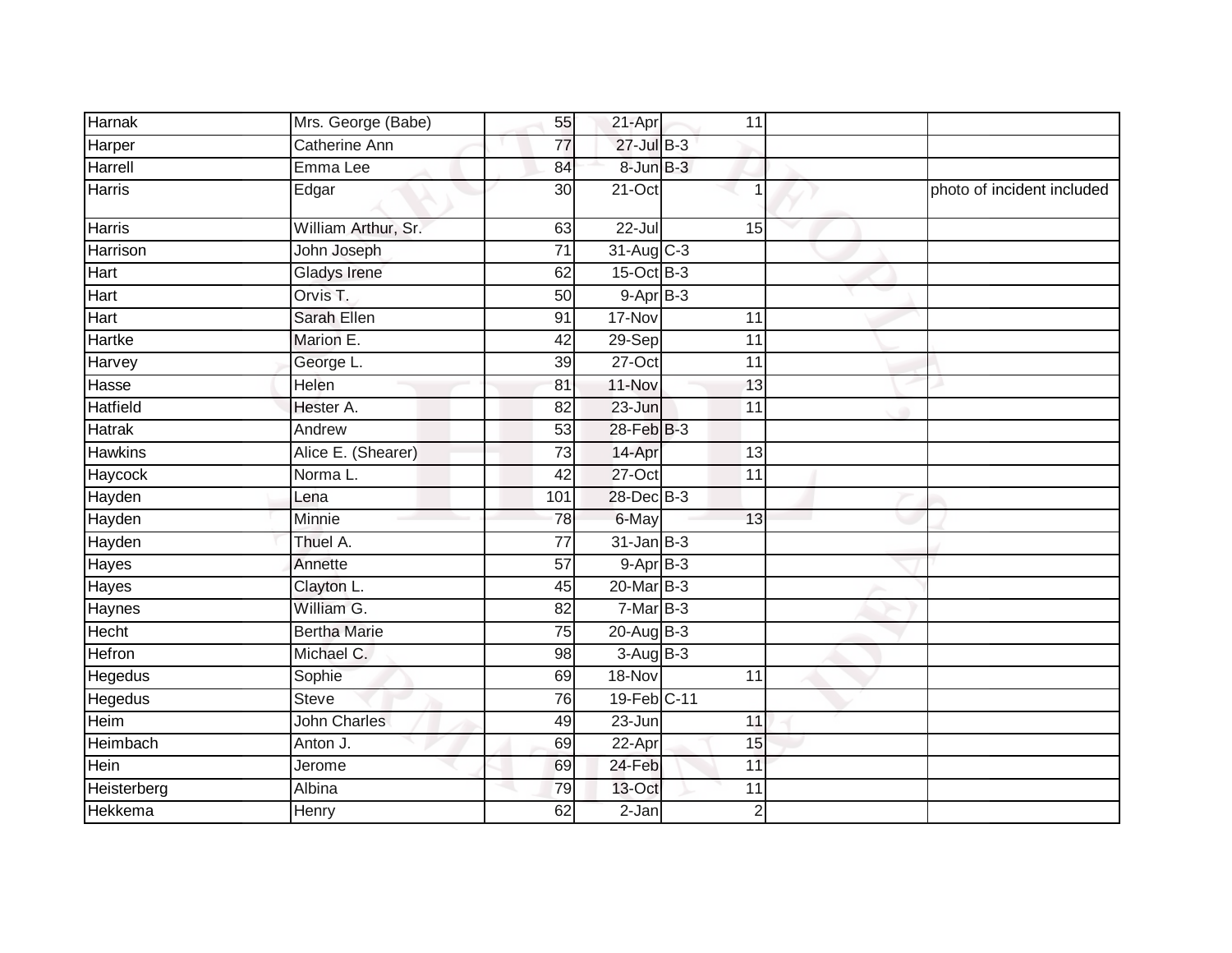| Heldt          | George, Sr.          | 60              | 7-Jan           | 11               |  |
|----------------|----------------------|-----------------|-----------------|------------------|--|
| Heller         | Dick D., Sr.         | 55              | $28 -$ Jul      | $\boldsymbol{9}$ |  |
| Hellman        | Holdo E.             | 47              | 13-Oct          | 11               |  |
| Hemmerle       | Frank J.             | 59              | $22$ -Aug $B-3$ |                  |  |
| Hemphill       | Archie John          | 79              | $16 - Jun$      | $\overline{11}$  |  |
| Hemphill       | Charles              | $\overline{57}$ | $10$ -Jan B-3   |                  |  |
| Henderson      | Etta B.              | 84              | 28-Dec B-3      |                  |  |
| Hendon         | Donna M.             | 3 months        | 19-May          | 11               |  |
| Hendricks      | Caroline M.          | 75              | 14-Apr          | 15               |  |
| Hendrickson    | <b>Silas</b>         | 56              | $22$ -Jan B-3   |                  |  |
| Hennin         | George               | 59              | $20 - Apr$ B-3  |                  |  |
| Henning        | Milford R.           |                 | $2-AprB-3$      |                  |  |
| Henrikson      | Florence             | 41              | 30-Dec          | 11               |  |
| Henry          | Curtis A.            | 74              | 29-Dec A-9      |                  |  |
| Henry          | Joseph R.            | 61              | 21-Dec B-3      |                  |  |
| Henry          | Nancy                | 95              | 28-Dec B-3      |                  |  |
| <b>Hensick</b> | Ottille              | 88              | $9 - Jun$       | 11               |  |
| Hensley        | <b>Dale Paul</b>     | 20              | 21-Jan          | 9                |  |
| Henson         | Deborah Ruth         |                 | 14-Nov B-3      |                  |  |
| Herman         | Melvin C.            | 84              | 10-Aug B-3      |                  |  |
| Herndon        | Thomas L.            | 64              | 16-Nov B-3      |                  |  |
| Herrera        | Felix                | 81              | $14-Sep$ B-3    |                  |  |
| Herring        | Wayland              | 69              | $21$ -Mar $B-3$ |                  |  |
| Hertzlieb      | Louis                | $\overline{71}$ | $13$ -Jul $B-3$ |                  |  |
| Hess           | Arthur A.            | 61              | 30-Mar B-3      |                  |  |
| <b>Hess</b>    | Charles              | 57              | 31-Aug C-3      |                  |  |
| Hessling       | Lydia                | 97              | $2-Sep$         | 13               |  |
| Hesterman      | Carl                 | 50              | 10-Mar          | 11               |  |
| Hickman        | Clyde B.             | 71              | 29-Dec A-9      |                  |  |
| Hickman        | Luther               | $\overline{71}$ | 30-Jan B-3      |                  |  |
| Hickman        | <b>Nellie Rae</b>    | 72              | 23-May B-3      |                  |  |
| <b>Hicks</b>   | <b>Cloren Edward</b> | 64              | $9$ -Oct $B$ -3 |                  |  |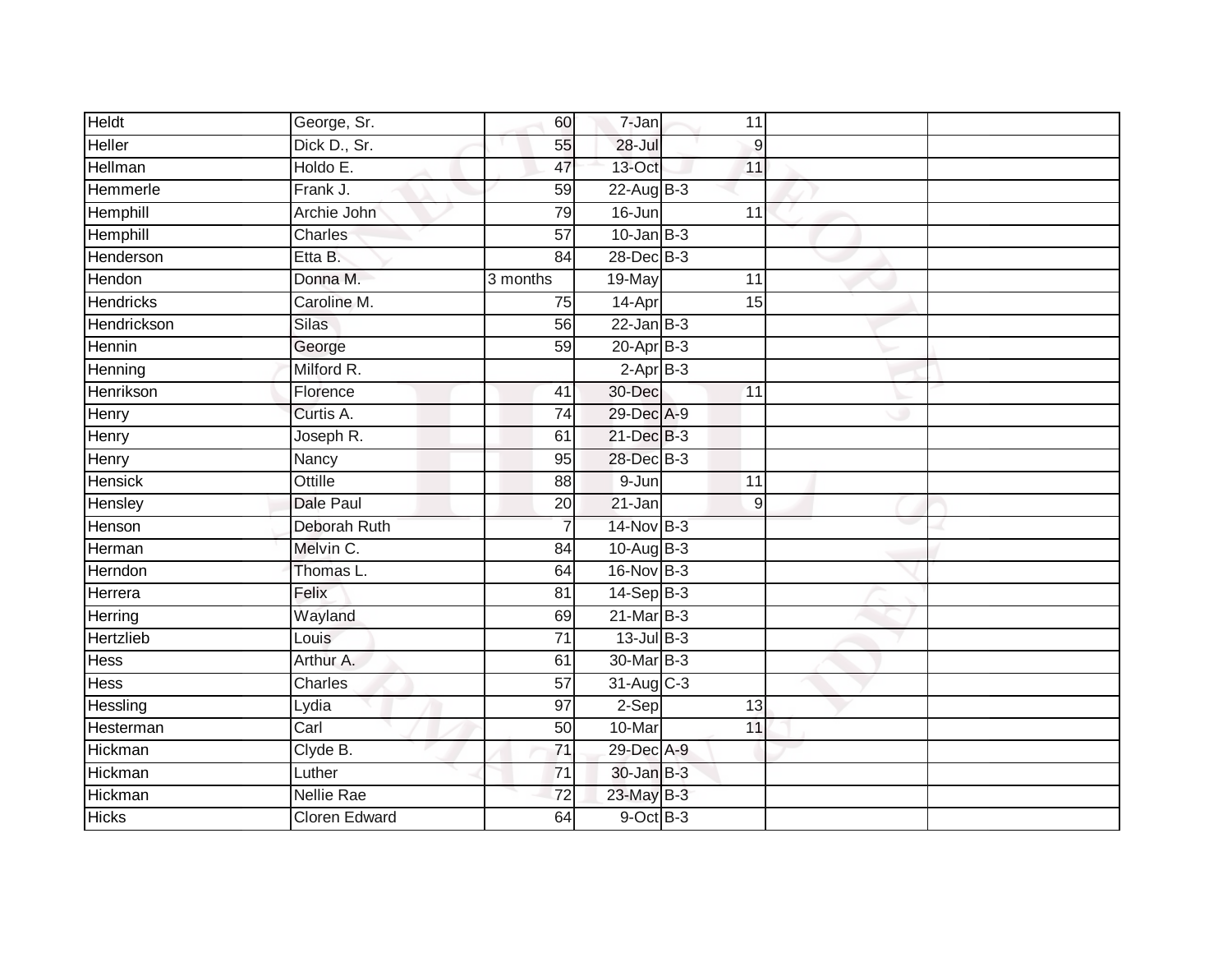| <b>Hicks</b>   | Fannie E.                | 78              | 13-Nov B-3       |                 |  |
|----------------|--------------------------|-----------------|------------------|-----------------|--|
| <b>Hicks</b>   | Susan Jane               | $\overline{2}$  | 24-Apr B-3       |                 |  |
| Higuet         | Albert                   | $\overline{77}$ | 21-Apr           | 11              |  |
| Hilgert        | George                   | 88              | 30-Nov B-3       |                 |  |
| Hill           | Asrene                   | $\overline{33}$ | $16 - Jun$       | 11              |  |
| Hill           | <b>Clarence Guy</b>      | 52              | $28 -$ Jul       | 9               |  |
| Hill           | Donald B.                | 61              | $15$ -Apr $B-3$  |                 |  |
| Hill           | Elizabeth Jane           | 76              | 27-Oct           | 11              |  |
| Hill           | Hazel                    |                 | $5-FebB-3$       |                 |  |
| Hill           | <b>Morris</b>            | 68              | $5$ -Oct $B-3$   |                 |  |
| Hill           | Oras                     | 45              | $13-Apr$ B-3     |                 |  |
| <b>Hills</b>   | William                  | 28              | $1$ -Jun $B-3$   |                 |  |
| Hindle         | <b>Nettie</b>            |                 | $20$ -Apr $B-3$  |                 |  |
| <b>Hines</b>   | <b>Ruby Conlee</b>       | 56              | 15-Aug B-3       |                 |  |
| <b>Hnath</b>   | John, Sr.                | 61              | $3$ -Jul $B-3$   |                 |  |
| Hoaster        | William                  | $\overline{72}$ | 5-Feb B-3        |                 |  |
| Hobolich       | Michael F.               | $\overline{75}$ | $6$ -Jun $B-3$   |                 |  |
| Hodges         | Helen                    | 49              | 23-Jun           | $\overline{11}$ |  |
| <b>Hodges</b>  | Hobart A.                | 50              | 30-Nov B-3       |                 |  |
| <b>Hodonos</b> | William P.               | 57              | $27 - Jun$ $B-3$ |                 |  |
| Hoefferber     | <b>Carolyn Ruth</b>      | 23              | $6$ -Jul $B$ -3  |                 |  |
| Hoeksema       | Klass                    | 73              | $9$ -Jan $B$ -3  |                 |  |
| Hoeppner       | Albert                   | 75              | 19-Dec B-3       |                 |  |
| Hoffman        | <b>Barbara</b>           | 87              | $15$ -Jun $B-3$  |                 |  |
| Hoffman        | Gertrude                 | 63              | 26-Sep B-3       |                 |  |
| Hoffmyer       | Anna                     | 82              | $23 - Jun$       | 11              |  |
| Hoigaard       | John                     | 52              | 14-Aug A-10      |                 |  |
| Holent         | William                  | 71              | $13$ -Feb $B-3$  |                 |  |
| Holler         | Albert                   | 89              | 17-Jul B-3       |                 |  |
| Hollingsworth  | Ray                      | 42              | 28-Mar B-3       |                 |  |
| Holmes         | $\overline{\text{Cleo}}$ | 69              | 20-May           | 19              |  |
| Holsclaw       | Julius C.                | $\overline{74}$ | $16 - Jun$       | 11              |  |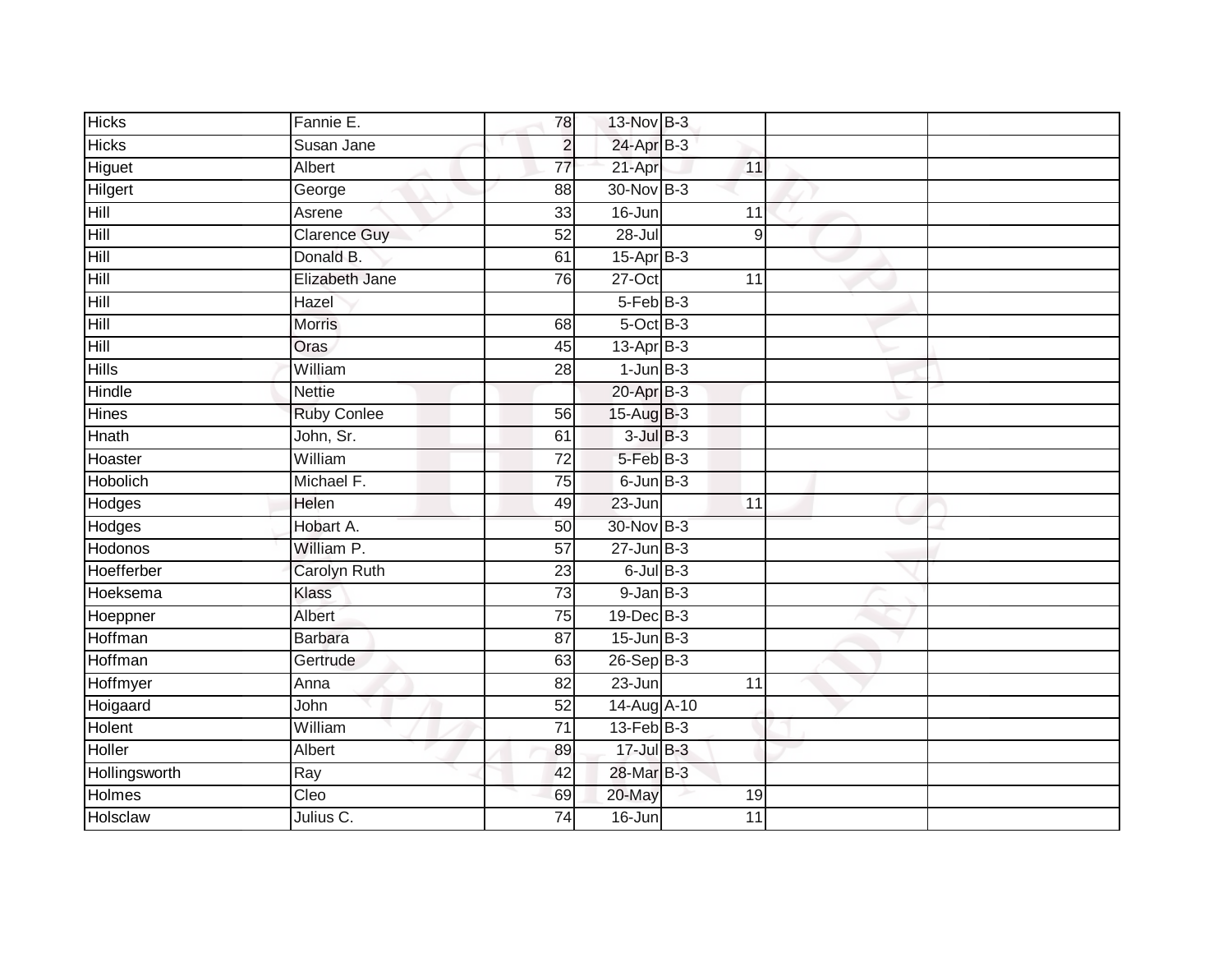| Holstrom       | Selma             | 69              | 27-Mar B-3      |                 |                  |
|----------------|-------------------|-----------------|-----------------|-----------------|------------------|
| Holton         | Andrew Johnson    | 93              | 21-Oct B-3      |                 |                  |
| Homolla        | Jerry             | 25              | 19-Mar          | $\overline{1}$  | Picture included |
| Homrich        | Susan             | 87              | 17-Dec B-3      |                 |                  |
| <b>Hopek</b>   | <b>Mary Agnes</b> | 42              | 17-Oct B-3      |                 |                  |
| Hopkins        | Benjamin          | 65              | 9-Dec           | 19              |                  |
| <b>Hopkins</b> | Eva Ann           | 66              | $5$ -Dec $B$ -3 |                 |                  |
| Hopp           | August            | $\overline{72}$ | $25$ -May $B-3$ |                 |                  |
| Hoppe          | Amelia A.         | 82              | $7-FebB-3$      |                 |                  |
| Hopper         | Georgia Lee       | $\overline{51}$ | $11$ -Jul $B-3$ |                 |                  |
| Hopson         | Thomas L.         | 36              | 16-Mar B-3      |                 |                  |
| Horan          | Henry H. (Harry)  | 65              | 16-Jun          | $\overline{11}$ |                  |
| Horn           | Clarence          | 64              | 3-Nov           | 11              |                  |
| Horn           | Edward F.         | $\overline{58}$ | 15-Oct B-3      |                 |                  |
| Horner         | Clarence E.       | 91              | $22$ -Jan B-3   |                 |                  |
| Horner         | Fred              | $\overline{51}$ | $4-Sep$ B-3     |                 |                  |
| Horner         | Veronica          | 90              | 11-Apr B-3      |                 |                  |
| Horvath        | Barbara           | $\overline{71}$ | $11-Apr$ B-3    |                 |                  |
| House          | Murry J.          | 66              | 29-Sep          | $\overline{11}$ |                  |
| Howard         | Arthur L.         | 53              | $2-MarB-3$      |                 |                  |
| Howe           | Susan R.          | 84              | $13$ -Feb $B-3$ |                 |                  |
| Howes          | Willis L.         | 88              | $16$ -Jan $B-3$ |                 |                  |
| Hoyson         | Tillie            | 65              | 9-Jun           | 11              |                  |
| Hreha          | <b>John</b>       | 56              | $8 - Jun$ $B-3$ |                 |                  |
| Hricukany      | Michael           | $\overline{72}$ | 6-Oct           | 11              |                  |
| <b>Hruzik</b>  | Victoria          | 80              | $1-MayB-3$      |                 |                  |
| Hubal          | Joseph            | 69              | 3-Nov           | $\overline{11}$ |                  |
| Hubbard        | Harmon Benjamin   | 77              | $2$ -Feb $B-3$  |                 |                  |
| Hubbard        | Stanley H.        | 48              | $28 -$ Jul      | 9               |                  |
| Hudson         | Paul E.           | 78              | 7-Apr           | 11              |                  |
| Huehn          | Myrtle M.         | 64              | 5-Dec B-3       |                 |                  |
| <b>Huffman</b> | Billy G.          | 26              | $24$ -Oct       | 1               |                  |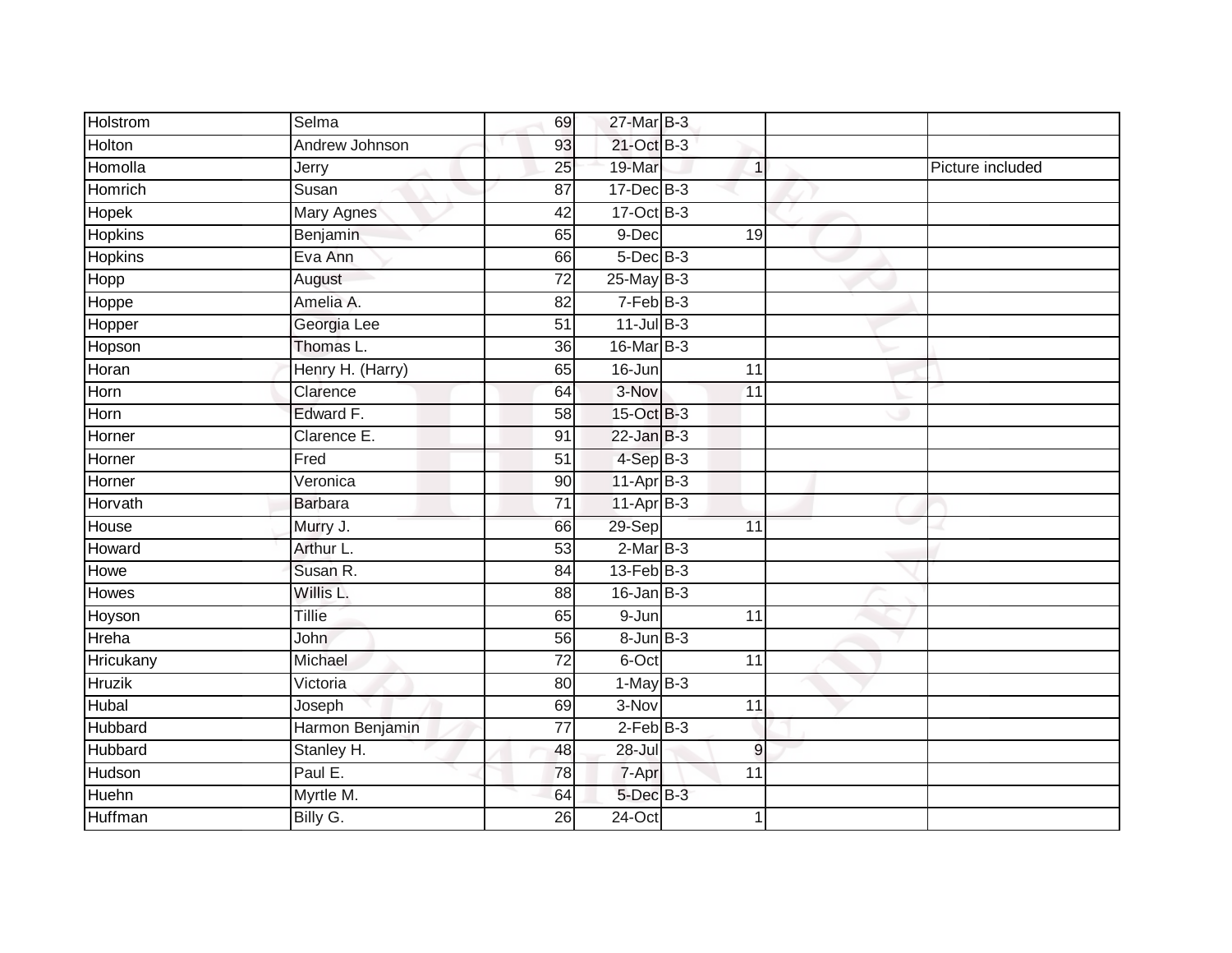| <b>Hufford</b>     | <b>Guy Albert</b>    | infant          | 2-Sep            | 13         |   |                                             |
|--------------------|----------------------|-----------------|------------------|------------|---|---------------------------------------------|
| <b>Hughes</b>      | Almyra               | 86              | 23-Jun           | 11         |   |                                             |
| <b>Hughes</b>      | Gilbert              | 59              | 14-Mar B-3       |            |   |                                             |
| <b>Hughes</b>      | <b>Willis Oliver</b> | 41              | $4-Nov$          | 11         |   |                                             |
| Hull               | Warren J.            | $\overline{72}$ | 20-Jan           | 11         |   |                                             |
| Humbert            | Max S.               | $\overline{38}$ | 18-Sep B-3       |            |   |                                             |
| <b>Humbles</b>     | Ralph H.             | 63              | 17-Dec B-3       |            |   |                                             |
| Hunter             | Adeline              | 58              | 6-Oct            | 11         |   |                                             |
| Hunter             | Andrew               | 54              | $15$ -Aug $B$ -3 |            |   |                                             |
| Hunter             | <b>Nola</b>          | $\overline{74}$ | 28-Mar B-3       |            |   |                                             |
| <b>Hutchins</b>    | Rita M.              | 40              | $12$ -Nov $B-3$  |            |   |                                             |
| Hutchinson         | June E.              | 49              | $21$ -Dec $B-3$  |            |   |                                             |
| Huttle             | William A., Jr.      | 49              | $17 - Jan$ $B-3$ |            |   |                                             |
| Hutton             | <b>William Carl</b>  | 41              | 13-Jul           | 1          | ت | Picture included, Also see<br>July 14, p.11 |
| Huzzie             | Vera                 | $\overline{72}$ | 5-Oct B-3        |            |   |                                             |
| Hyams              | Elizabeth            | 80              | $26-Sep$ B-3     |            |   |                                             |
| Hybarger           | Willis               | 72              | 30-Mar B-3       |            |   |                                             |
| <b>Ilijasevich</b> | Katherine (Katica)   | 57              | $12$ -Jan B-3    |            |   |                                             |
| Ingram             | Harry M.             | 79              | $9$ -May B-3     |            |   |                                             |
| Inman              | <b>Lloyd Richard</b> | 55              | $25-Sep$ $B-3$   |            |   |                                             |
| Isaacson           | Charles M.           | 21              | 12-Oct B-3       |            |   | photo included                              |
| Iski               | <b>Barbara</b>       |                 | 16-Oct B-3       |            |   |                                             |
| Iwan               | Albert               | 74              | 30-Mar B-3       |            |   |                                             |
| JaBaay             | <b>William Ray</b>   | infant          | 17-Jun           | 11         |   |                                             |
| Jackson            | Sarah B.             | 93              | $23$ -Mar $B-3$  |            |   |                                             |
| Jacobs             | Harold H.            | 70              | 15-Sep           | $\hbox{9}$ |   |                                             |
| Jacobs             | John J.              | 64              | $2$ -Feb $B-3$   |            |   |                                             |
| Jadynak            | William              | 17              | 26-Dec           | 1          |   |                                             |
| Jaeger             | Linda Christine      | infant          | 11-Nov           | 13         |   |                                             |
| Jagielski          | Jane                 | 72              | 15-Sep           | 9          |   |                                             |
| Jajchik            | Anna                 |                 | 31-Jul B-3       |            |   |                                             |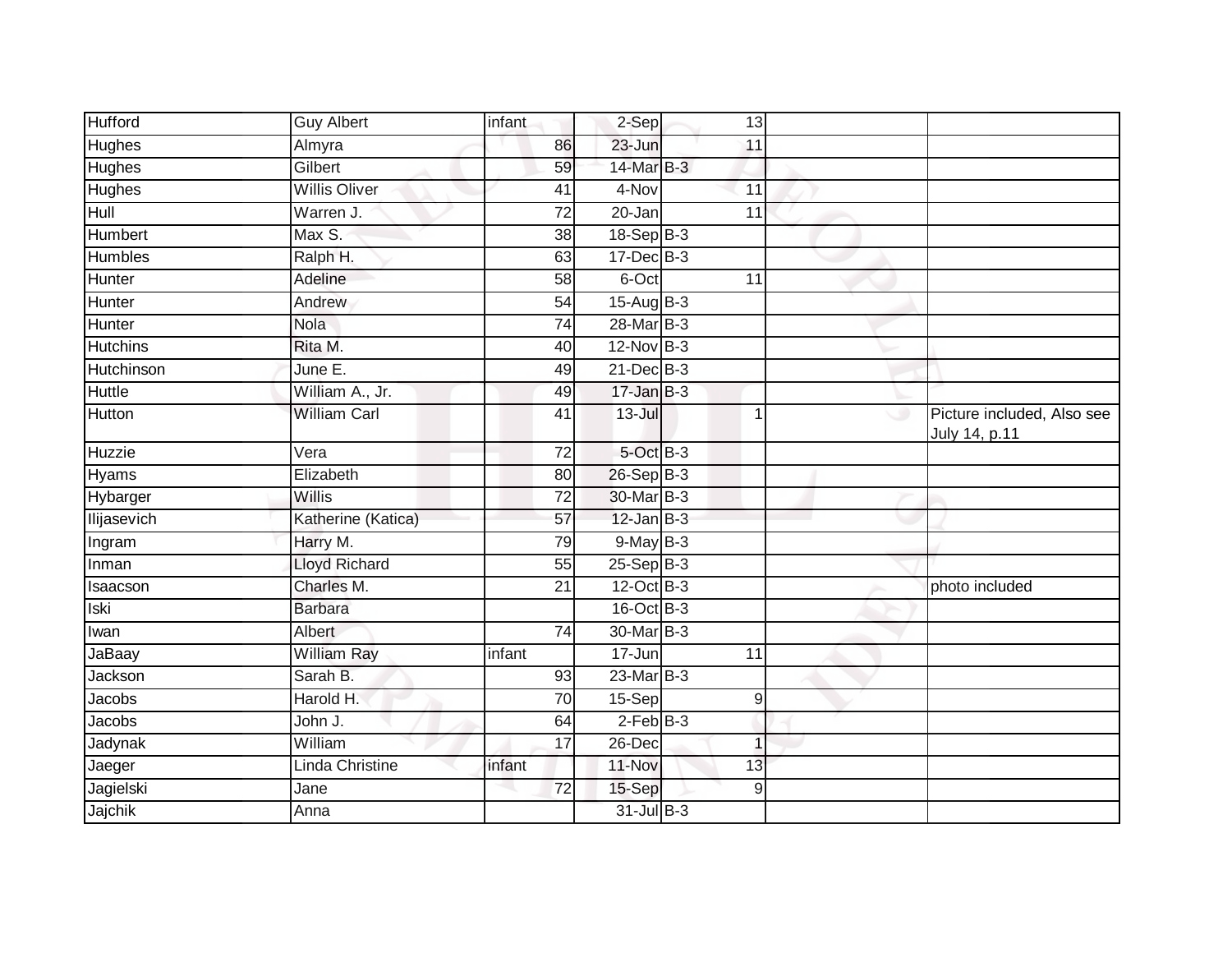| Jakovenko       | Vasil           | 71              | 31-Jul B-3      |                  |  |
|-----------------|-----------------|-----------------|-----------------|------------------|--|
| James           | Eva             | 77              | 27-Mar B-3      |                  |  |
| Jamrose         | Joseph M.       | 51              | 21-Apr          | 11               |  |
| Janicke         | Francis M.      | 50              | $27$ -Apr $B-3$ |                  |  |
| Janik           | Louis, Sr.      | 85              | $2-MarB-3$      |                  |  |
| Jankowich       | John            | 62              | 25-Aug          | $\mathbf 1$      |  |
| Jankowski       | John            | $\overline{78}$ | $19$ -Jun $A-9$ |                  |  |
| Jankowski       | Mary            | 74              | 20-Mar B-3      |                  |  |
| Jankowski       | Michael         | $\overline{71}$ | $16$ -Feb $B-3$ |                  |  |
| Janus           | Angeline        | $\overline{77}$ | $25 - Aug$      | 11               |  |
| Jarnecke        | John R.         | 4 days          | $3$ -Jan $B-3$  |                  |  |
| Jarosz          | John Joseph     | 70              | $4-SepB-3$      |                  |  |
| <b>Jasionek</b> | John            | 72              | $2$ -Jul $B-3$  |                  |  |
| Jaskulka        | Vincent         | 69              | 25-Jul A-9      |                  |  |
| Jasura          | Mary            | 69              | 17-Feb          | $\boldsymbol{9}$ |  |
| Jaworski        | Mrs. Theresa    | 49              | 5-May           | 15               |  |
| Jaworski        | Theresa         | 49              | 5-May           | $\overline{13}$  |  |
| Jaynes          | Douglas Sheldon | infant          | 23-Nov B-3      |                  |  |
| <b>Jeffries</b> | Elvira          | 73              | 20-Oct          | 11               |  |
| Jenkins         | Robert          | 47              | $6$ -Mar $B-3$  |                  |  |
| Jewell          | John            | 40              | $6$ -Jul $B$ -3 |                  |  |
| Jewett          | Josie W.        | $\overline{70}$ | $6$ -Jul $B-3$  | <b>DeRolf</b>    |  |
| Jezuit          | Mary            | $\overline{72}$ | $14 -$ Jul      | 11               |  |
| Jillson         | Gerald, Jr.     | Infant          | 17-Feb          | 9                |  |
| Johnson         | Alex            | 71              | $6$ -Jul $B$ -3 |                  |  |
| Johnson         | Alfred B.       | 48              | 30-Nov          | 1                |  |
| Johnson         | Emanuel E.      | 61              | 17-Nov          | $\overline{11}$  |  |
| Johnson         | Eric W.         | 76              | 19-Oct B-3      |                  |  |
| Johnson         | Gordon H.       | 60              | 17-Feb          | 9                |  |
| Johnson         | Guy M.          | 73              | 6-Jan           | 1                |  |
| Johnson         | John Bryan      | 32              | 19-Jun A-9      |                  |  |
| Johnson         | John G.         | 62              | 8-Dec           | 17               |  |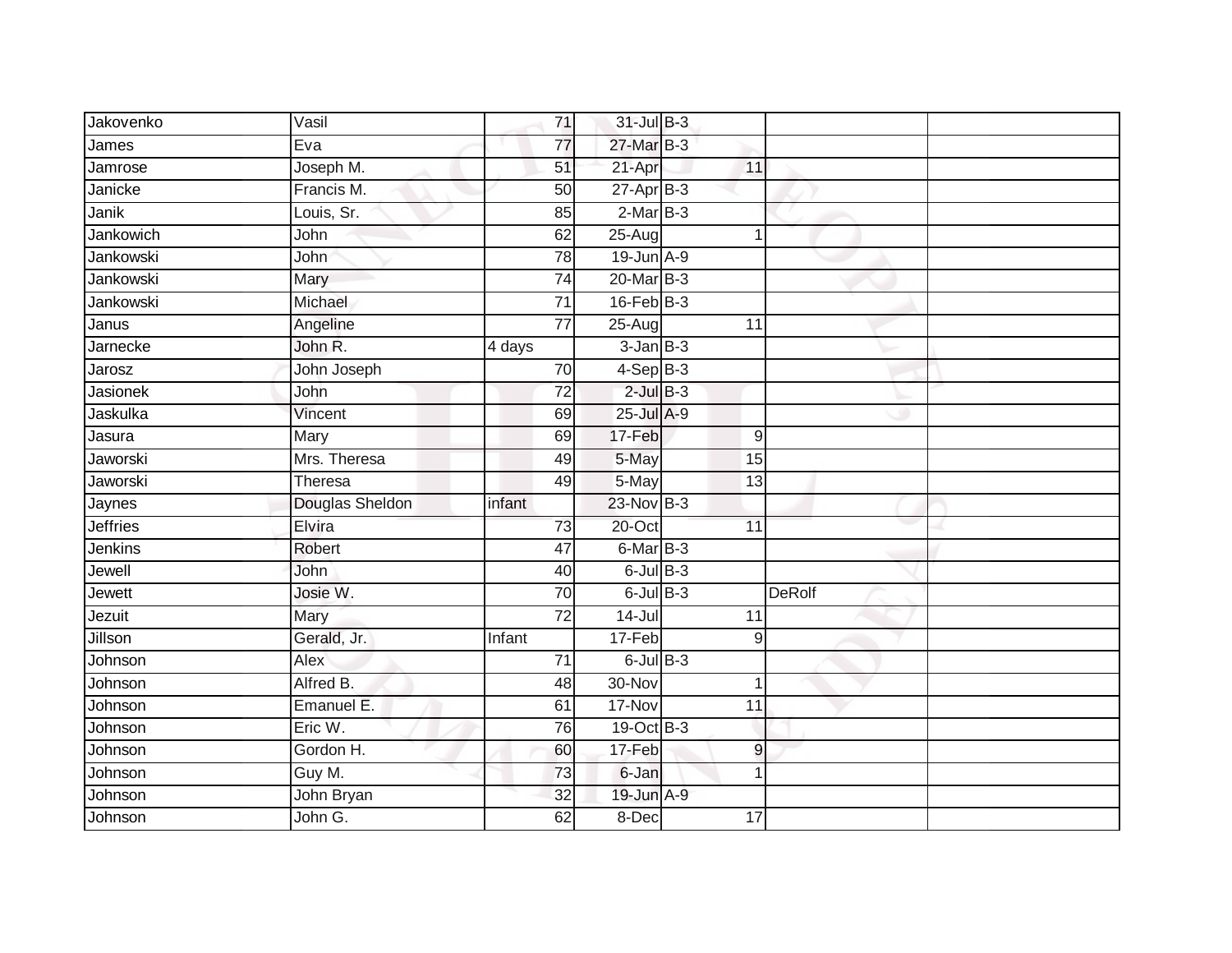| Johnson       | Morris S.             | 40              | 17-Jun          | 11              |                          |
|---------------|-----------------------|-----------------|-----------------|-----------------|--------------------------|
| Johnson       | Mrs. Guy M.           | 72              | $11-AprB-3$     |                 |                          |
| Johnson       | Walter                | 78              | 30-Dec          | 11              |                          |
| Johnson       | Wilda Hazel           | 71              | $17 -$ Jul B-3  |                 |                          |
| Johnston      | Sanford R.            | 66              | $21-Feb$        | 1               | Also see Feb 23, p B-3   |
| Jones         | Anthony W.            | Infant          | 8-Apr           | $\overline{13}$ |                          |
| Jones         | Arthur R.             | 67              | $5-Sep$ $B-3$   |                 |                          |
| Jones         | Charles A.            | 3 weeks         | $10$ -Apr $C-8$ |                 |                          |
| Jones         | Elsie Alma            | 73              | $15$ -Jan B-3   |                 |                          |
| Jones         | Homer                 | $\overline{22}$ | 19-May          |                 |                          |
| Jones         | Mabel                 | 83              | 26-Oct B-3      |                 |                          |
| Jones         | <b>Richard Eugene</b> | 26              | 25-May          | 1               | Picture included         |
| Jones         | Royal E., Sr.         | 57              | 6-Jan           | 11              |                          |
| Jordan        | Aaron                 | 64              | $13$ -Jun $B-3$ |                 |                          |
| Jordan        | Charles E.            |                 | 18-Aprl         |                 |                          |
| Joyce         | John D.               | 38              | 19-Jun          | 1               | See also June 20, p. B-3 |
| Joyce         | Ruth (Scott)          | 64              | $28 - Oct$      | $\overline{11}$ |                          |
| Juhasz        | Mary                  | 68              | $4$ -Dec $B-3$  |                 |                          |
| Juhasz        | Stephen (Yuhasz)      | 74              | 11-Aug          | 11              |                          |
| Junkin        | Prentice M.           | 47              | $4$ -Jun $B-3$  |                 |                          |
| Juranovich    | Jela                  | 76              | 26-Dec B-3      |                 |                          |
| Jurewicz      | Katherine             | $\overline{75}$ | 26-Nov B-3      |                 |                          |
| Jurick        | Stephen E.            | 51              | $28 - Oct$      | 11              |                          |
| Juskus        | Joseph                | $\overline{75}$ | $7 - Jan$       | 11              |                          |
| Justinich     | Frank                 | 48              | 24-Apr          |                 |                          |
| Justynski     | <b>Stella</b>         | 67              | 7-Oct           | 13              |                          |
| Kachnowski    | Bartholomew (Bart)    | $\overline{71}$ | $10-Sep$ $B-3$  |                 |                          |
| Kaczmarczyk   | George                | 74              | 31-Dec C-3      |                 |                          |
| Kaczmarski    | John                  | 68              | 4-May B-3       |                 |                          |
| Kadet         | Harry                 | 60              | 29-May B-3      |                 |                          |
| <b>Kaehms</b> | Helen I. (Carr)       | 55              | $1$ -Jun $B-3$  |                 |                          |
| Kahl          | Lucinda               | 62              | 18-Feb          | 11              |                          |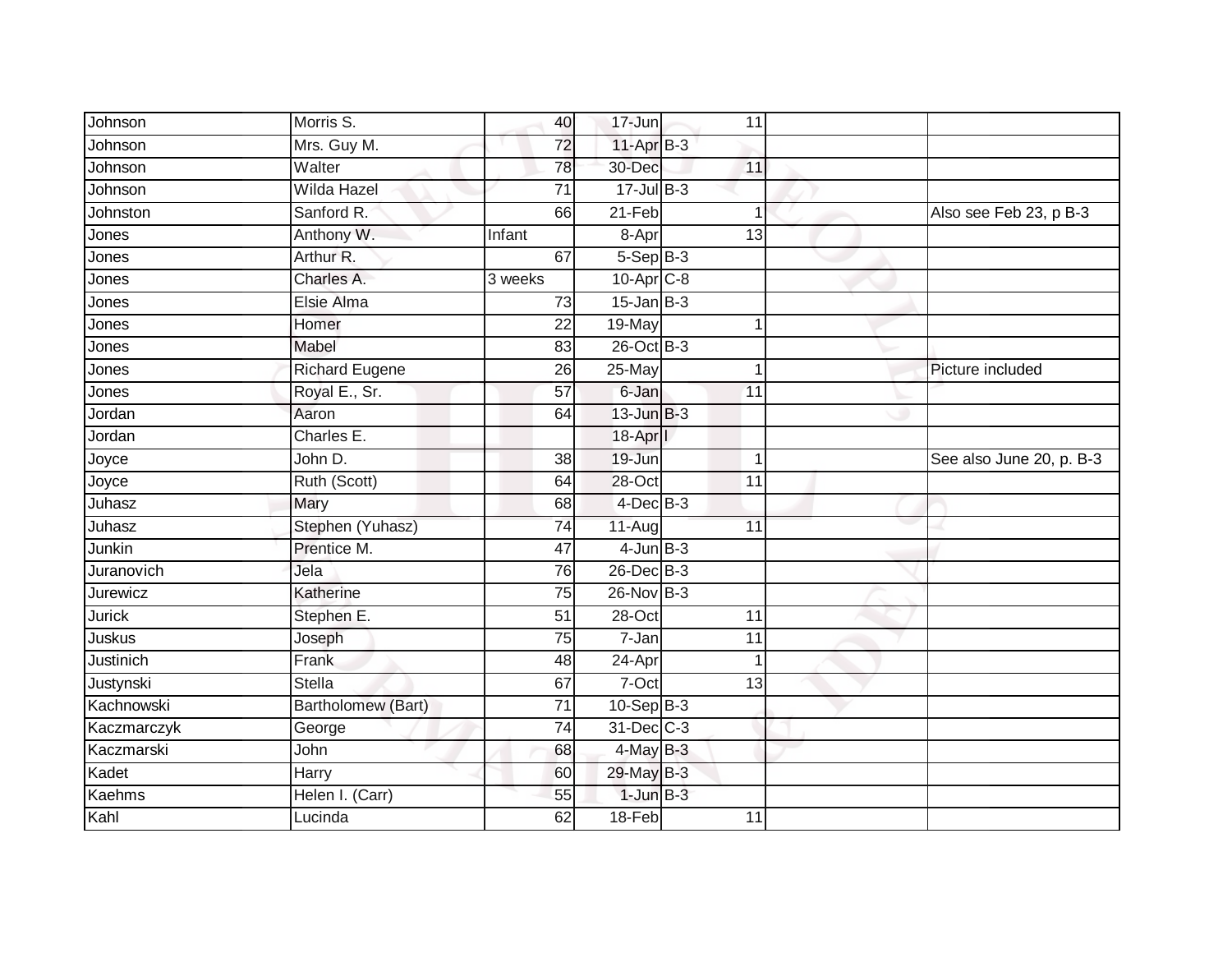| Kahn        | Ella                 | 80              | $11-Sep$ B-3    |                 |                |
|-------------|----------------------|-----------------|-----------------|-----------------|----------------|
| Kaiser      | Walter T.            | 59              | 5-Jan C-3       |                 |                |
| Kajan       | Stephen, Sr. (Kein)  | $\overline{71}$ | 10-Mar          | 11              |                |
| Kalina      | Mary                 | 71              | $21 -$ Jul      | 11              |                |
| Kaminski    | Antoinette           | 79              | 29-Dec A-9      |                 |                |
| Kampo       | Anna                 | 62              | $25$ -Jul $A-9$ |                 |                |
| Kania       | Sophie               | $\overline{73}$ | $28$ -Feb $B-3$ |                 |                |
| Kantanick   | Mary                 | 77              | 2-Sep           | 13              |                |
| Kantor      | Paul, Sr.            | $\overline{71}$ | $23$ -May $B-3$ |                 |                |
| Kanya       | Elizabeth            | 70              | $19$ -Jun $A-9$ |                 |                |
| Kapalka     | Walter L.            | 73              | 31-Jul B-3      |                 |                |
| Karelas     | <b>Steve</b>         | 71              | $22$ -May B-3   |                 |                |
| Karlock     | Joseph               | 53              | 13-Jan          | 9               |                |
| Karlsten    | Annia                | 78              | 21-Aug B-3      |                 |                |
| Karp        | Victoria             | 79              | 26-Aug          | $\overline{11}$ |                |
| Kasper      | Rose                 | 83              | 14-Oct A-11     |                 |                |
| Kasper      | <b>Tony</b>          | 63              | 28-Feb B-3      |                 |                |
| Katic       | Nicola               | 69              | $3$ -Jul $B-3$  |                 |                |
| Kats        | Grace                | 58              | 6-Jan           | 11              |                |
| Katz        | Orville              | 44              | $14 - Jan$      | $\overline{1}$  | Photo included |
| Kautz       | Fred                 | $\overline{52}$ | 19-Nov B-3      |                 |                |
| Kazmierczak | Chester A.           | 35              | $5 - Jun$ $B-3$ |                 |                |
| Keene       | Bernard L.           | 54              | $16$ -Oct B-3   |                 |                |
| Keeton      | <b>Infant Son</b>    | Infant          | $11-Apr$ B-3    |                 |                |
| Keightley   | Georgia              | 70              | 16-Nov B-3      |                 |                |
| Keilman     | Kenneth              | 32              | $8 -$ Jul       | $\mathbf 1$     |                |
| Kein        | Stephen, Sr. (Kajan) | $\overline{71}$ | 10-Mar          | $\overline{11}$ |                |
| Keiser      | Margaret L.          | 36              | $20 - Apr$ B-3  |                 |                |
| Keiser      | Perter W.            | $\overline{72}$ | 5-Feb B-3       |                 |                |
| Keith       | <b>Roger Dale</b>    | Infant          | 9-Jun           | 11              |                |
| Kellar      | John                 |                 | $2-Jun$         | 11              |                |
| Keller      | Golda                | 63              | $11$ -Jul $B-3$ |                 |                |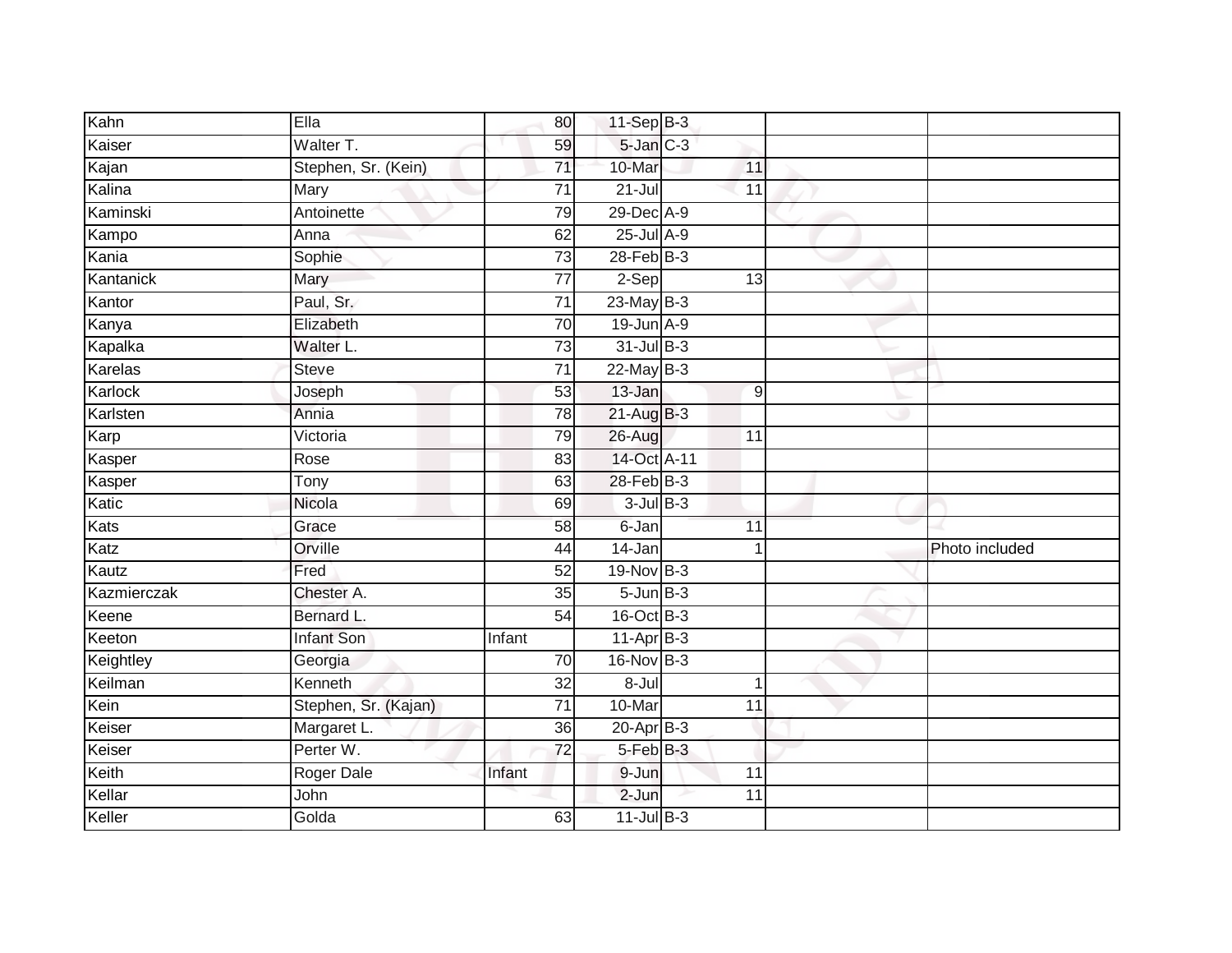| Keller    | Lacey M.            | 85              | 13-Jan          | 9               |          |  |
|-----------|---------------------|-----------------|-----------------|-----------------|----------|--|
| Keller    | Lita C.             | 23              | 28-Apr          | 11              |          |  |
| Kelly     | Katherine           | 52              | 20-Jan          | 11              |          |  |
| Kelly     | Tillie              | 70              | 8-Oct B-3       |                 |          |  |
| Kendall   | <b>Bernice</b>      | $\overline{36}$ | 28-Nov B-3      |                 |          |  |
| Kender    | John J., Sr.        | $\overline{77}$ | 16-Nov B-3      |                 |          |  |
| Kennedy   | Alfred              | 82              | $27$ -Mar $B-3$ |                 |          |  |
| Kennedy   | <b>Bridie</b>       | 66              | $3-SepB-3$      |                 |          |  |
| Kennedy   | H. Howard           | $\overline{74}$ | $11$ -Jun $B-3$ |                 |          |  |
| Kenney    | <b>Jerry</b>        | 85              | 3-Apr A-9       |                 |          |  |
| Kenny     | Mary E.             | 86              | 28-May B-3      |                 |          |  |
| Kerner    | Estelle             | 62              | $14$ -Feb $B-3$ |                 | Sullivan |  |
| Kerner    | Rose                | 69              | 14-Apr          | 13              |          |  |
| Kerner    | Rose                | 69              | 14-Apr          | 15              |          |  |
| Kerr      | Clara               | 63              | 26-Mar B-3      |                 |          |  |
| Keuchel   | Paul A.             | 68              | 29-Sep          | 11              |          |  |
| Kiehn     | Florence C.         | 56              | 6-Oct           | $\overline{11}$ |          |  |
| Kiehn     | Karl                | 86              | 27-Jan          | 11              |          |  |
| Kielian   | George S., Sr.      | 64              | $2-AprB-3$      |                 |          |  |
| Kieras    | Michael J.          |                 | $7-FebB-3$      |                 |          |  |
| Kiester   | Levi W.             | 84              | 10-Aug B-3      |                 |          |  |
| Kijewski  | Anna F.             | 68              | 18-Dec B-3      |                 |          |  |
| Kilbury   | Carl A.             | 54              | $25-Aug$        | 11              |          |  |
| Kilcullen | William P.          | 40              | 19-May          | 11              |          |  |
| Kilinski  | Francis             | 67              | $11$ -Jun $B-3$ |                 |          |  |
| Kimble    | Kenneth             | 37              | 2-Sep           | $\overline{1}$  |          |  |
| King      | Harry               | 67              | 11-Aug          | $\overline{11}$ |          |  |
| King      | Harvey B., Sr.      | 68              | 16-Apr B-3      |                 |          |  |
| King      | <b>Helen Louise</b> | 53              | 9-Feb B-3       |                 |          |  |
| King      | Nancy               | 69              | 15-Aug B-3      |                 |          |  |
| Kinsman   | Agness A.           | 67              | 20-Jun B-3      |                 |          |  |
| Kirk      | <b>Betty Jean</b>   | $\overline{25}$ | $28 - Oct$      | 11              |          |  |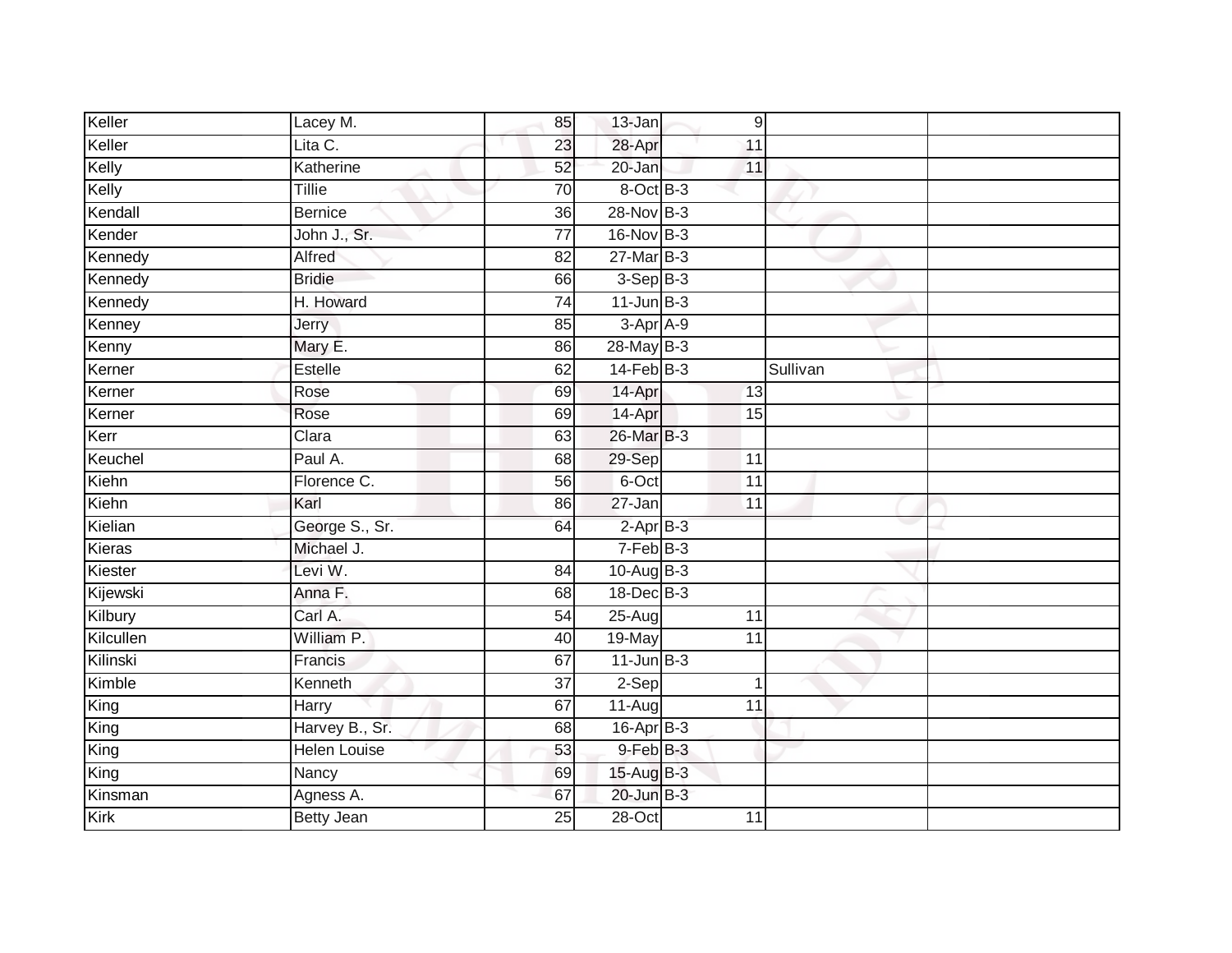| Kish          | Joseph A.              | 86              | 16-May B-3      |                |   |                                               |
|---------------|------------------------|-----------------|-----------------|----------------|---|-----------------------------------------------|
| Kisner        | <b>Bonnie Kay</b>      | 19              | 14-Sep B-3      |                |   |                                               |
| Kissela       | John                   | 74              | 5-Jun B-3       |                |   |                                               |
| Kite          | <b>William Raymond</b> | 56              | $27$ -Jul B-3   |                |   |                                               |
| Kitsberg      | Joseph                 | 85              | $3-Sep B-3$     |                |   |                                               |
| Klein         | Andrew F.              | 49              | $29$ -Oct       | $\mathbf 1$    |   | photo included                                |
| Kleinman      | J. J.                  | 71              | 8-Dec           | 17             |   |                                               |
| Klemm         | <b>Minnie</b>          | 76              | 5-May           | 13             |   |                                               |
| Kline         | Lee W.                 | 75              | 3-Mar           | 11             |   |                                               |
| Klitzke       | Anna B.                | $\overline{77}$ | $20$ -Aug $B-3$ |                |   |                                               |
| Klitzke       | Louis G.               | 80              | 22-Jun          | 1              |   | picture included                              |
| Klobuchar     | Martin                 | 63              | 11-Feb          | 11             |   |                                               |
| Klosak        | Pearl                  | 69              | 14-Nov B-3      |                |   |                                               |
| Kmetz         | <b>George Henry</b>    | 63              | 17-Jul B-3      |                | w | See Also July 18, p. B-3;<br>picture included |
| Knapp         | Dorothy                |                 | 18-Feb          | 11             |   |                                               |
| Knaver        | Thomas                 | Infant          | 2-Jan           | $\overline{2}$ |   |                                               |
| Knoche        | Nancy                  | 74              | 12-May          | 11             |   |                                               |
| Knorr         | Elizabeth M.           | 58              | $12$ -Jan $B-3$ |                |   |                                               |
| Knowles       | Donald B., Dr.         | 51              | 31-Dec C-3      |                |   |                                               |
| Kobak         | Rose                   | 68              | 30-Mar B-3      |                |   |                                               |
| Kobak         | <b>Stephen Mark</b>    | 4-month         | $4-SepB-3$      |                |   |                                               |
| Koch          | Andrew                 | 61              | 19-Oct B-3      |                |   |                                               |
| Kocot         | John Frank             | 45              | 19-Aug          | 11             |   |                                               |
| Koeberle      | Harold J.              | 55              | 30-Oct B-3      |                |   |                                               |
| Koedyker      | Henrietta              | 79              | $20$ -Oct       | 11             |   |                                               |
| Koenig        | Olivet P.              | 74              | 18-Nov          | 11             |   |                                               |
| <b>Kolins</b> | <b>Chris</b>           | 50              | $21 -$ Jul      | 11             |   |                                               |
| Kolodziej     | Victoria               | 64              | 18-Jun B-3      |                |   |                                               |
| Koma          | Kristina               | 84              | 20-May          | 19             |   |                                               |
| Komendat      | Alice                  | 80              | 1-Apr           | 13             |   |                                               |
| Kondra        | John C.                | 84              | 3-Mar           | 11             |   |                                               |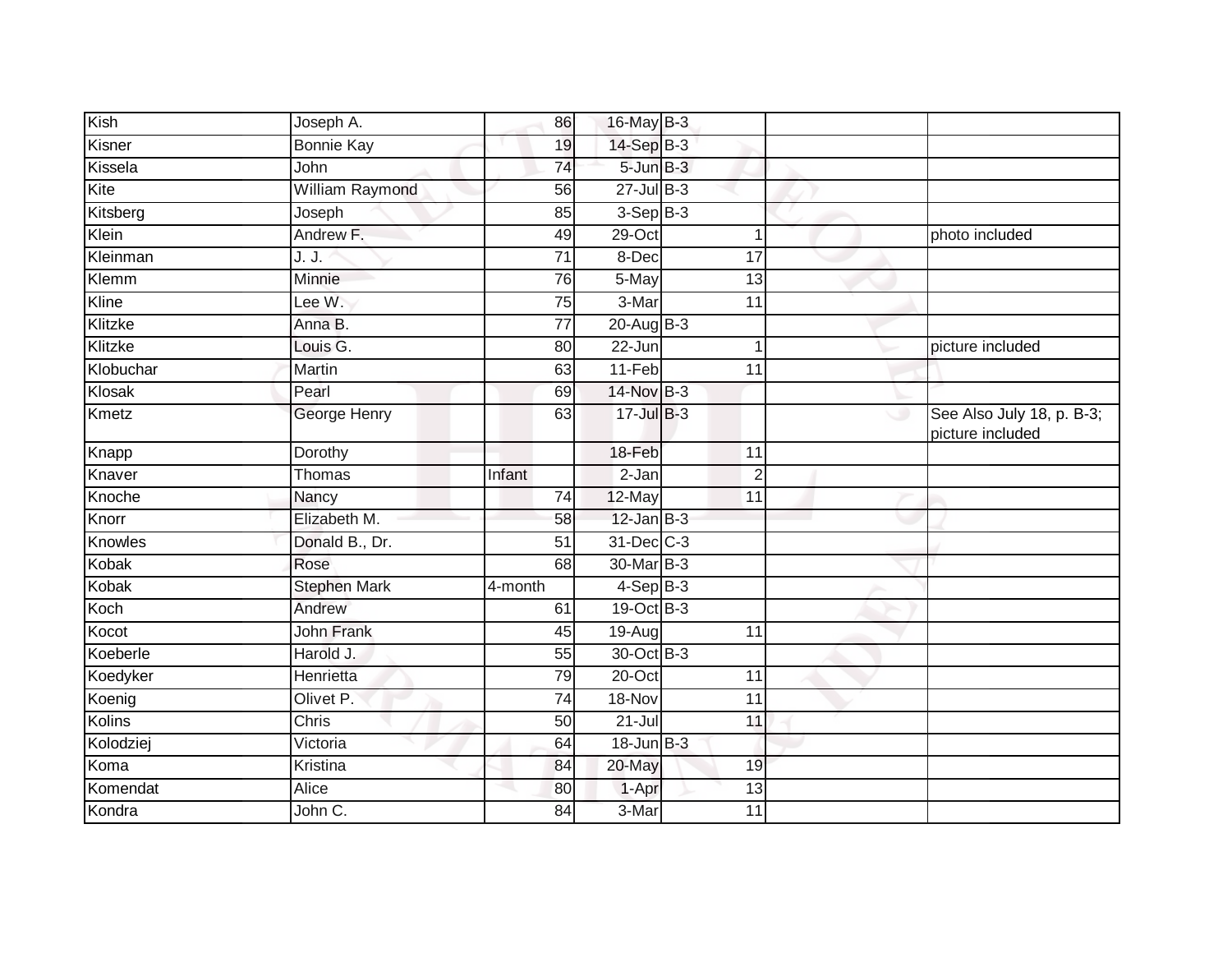| Konkoly      | John, Sr.            |                 | $2-MarB-3$               |                |      |  |
|--------------|----------------------|-----------------|--------------------------|----------------|------|--|
| Kontol       | Elizabeth            | 60              | 17-Feb                   | 9              |      |  |
| Kontos       | Gust                 | 68              | $30 - Jan$ $B-3$         |                |      |  |
| Kooy         | Beulah E.            | 48              | $17-AugB-3$              |                | Camp |  |
| Kopyszko     | Phillip R.           | $\overline{34}$ | 10-Jan                   |                |      |  |
| Kordas       | Jacob                | 69              | 14-Jan A-11              |                |      |  |
| Korff        | Walter J.            | 79              | $23$ -Mar $B-3$          |                |      |  |
| Korman       | Joseph               | 56              | $5$ -Dec $B$ -3          |                |      |  |
| Kortenhoeven | Cornelius            | 85              | $15$ -Jan $B-3$          |                |      |  |
| Koscielski   | Pearl                | 58              | $18-Aug$                 | 11             |      |  |
| Kosiba       | Mary                 | 84              | 18-Apr B-3               |                |      |  |
| Kosmitis     | James                | 70              | $10$ -Jan B-3            |                |      |  |
| Kostolnik    | Catherine            | 68              | 11-Apr B-3               |                |      |  |
| Kottka       | <b>Barbara Alice</b> | 61              | $11-Auq$                 | 11             |      |  |
| Koufos       | Mrs. Peter (Arta)    | $\overline{53}$ | 28-May B-3               |                |      |  |
| Kovach       | <b>Barry</b>         | 5               | $7 - Aug$ B-3            |                |      |  |
| Kovach       | <b>Julius</b>        | 84              | $9 - Jun$                | 11             |      |  |
| Kovacik      | John, Sr.            | 87              | $19$ -Jan $B-3$          |                |      |  |
| Kovacs       | Gabor                | 81              | $27$ -May B-3            |                |      |  |
| Koval        | Andro                | 81              | $27$ -Feb $B-3$          |                |      |  |
| Koves        | William B.           | 64              | 6-Jan                    | 11             |      |  |
| Kovesci      | James, Sr.           | 76              | $20$ -Jun $B-3$          |                |      |  |
| Kowalczyk    | Agnes                | 63              | 28-Nov B-3               |                |      |  |
| Kowalczyk    | Martin               | 63              | 10-Mar                   | 11             |      |  |
| Kozdras      | Katherine            | 72              | $6 - \overline{Apr}$ B-3 |                |      |  |
| Kozup        | John, Sr.            |                 | $2-Jan$                  | $\overline{2}$ |      |  |
| Krajac       | Martin               | 70              | $2$ -Feb $B-3$           |                |      |  |
| Krall        | Elizabeth            | 63              | 13-Aug B-3               |                |      |  |
| Kramarzewski | Theodore             | 42              | $27 -$ Jul $B - 3$       |                |      |  |
| Krasnichan   | Stephen A.           | 57              | 20-May                   | 19             |      |  |
| Krause       | Martha               | 76              | 27-Oct                   | 11             |      |  |
| Krepcha      | Louis                | 44              | 30-Nov                   | 1              |      |  |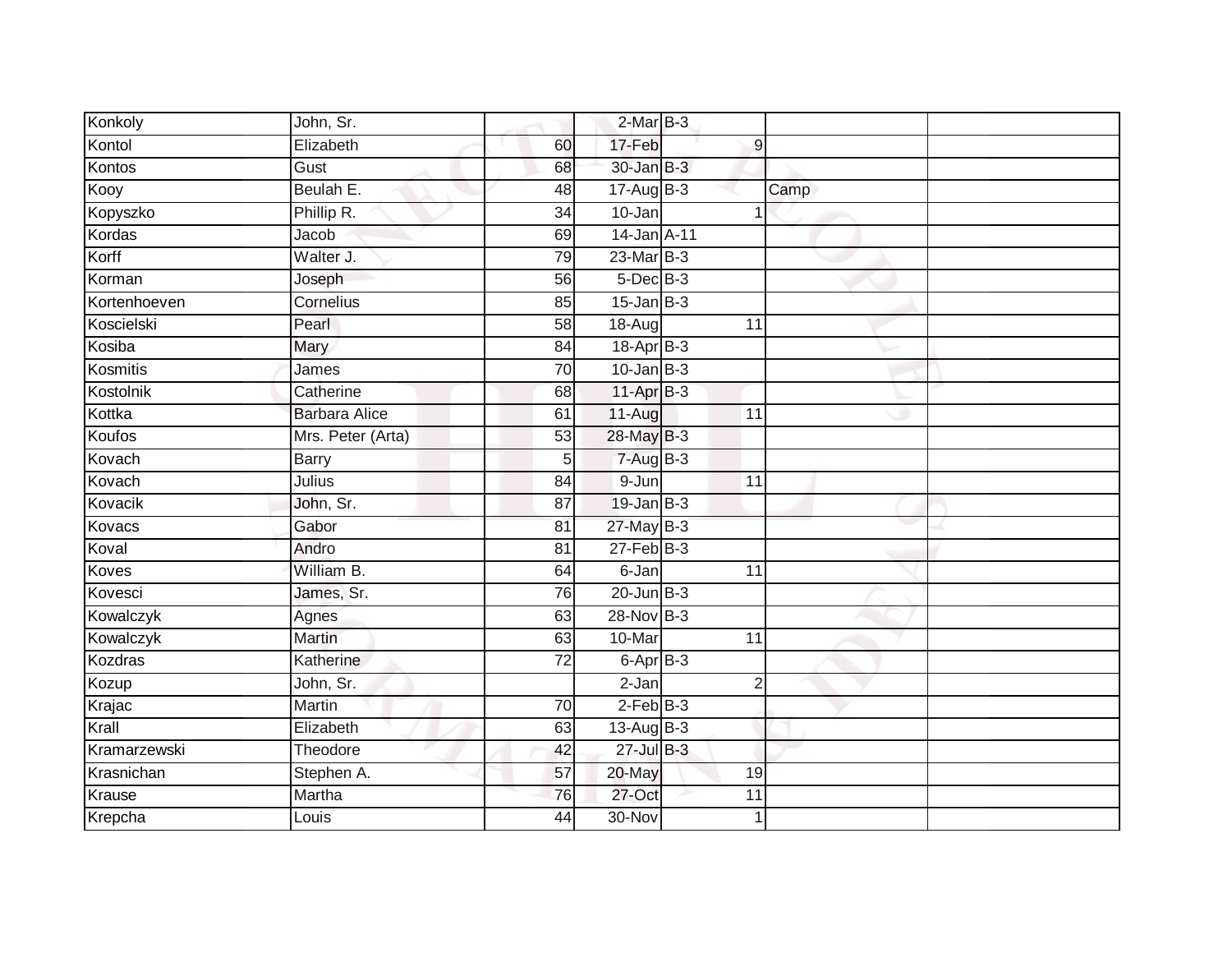| Krestan       | Helen            | 45              | 13-Oct               | 11              |        |                                          |
|---------------|------------------|-----------------|----------------------|-----------------|--------|------------------------------------------|
| Kretchmar     | Eunice M.        | 43              | 26-May               | 11              |        |                                          |
| Kretz         | Emma R.          | 83              | 9-Oct B-3            |                 |        |                                          |
| Krischer      | Anton            | 70              | 15-Sep               | 9               |        |                                          |
| Kristoff      | Estelle          | 43              | $10$ -Dec $B-3$      |                 |        |                                          |
| Krol          | Helen            | 68              | 16-Dec               | 19              |        |                                          |
| Kroll         | Ernest H.        | 75              | $\overline{2}$ 6-Aug | 11              |        |                                          |
| Kromaszewski  | Martha           | $\overline{37}$ | 14-Dec               |                 |        | Photo of incident included               |
| Krooswyk      | Gertrude Brunner | 61              | 28-Aug B-3           |                 |        |                                          |
| Krueger       | John             | 67              | $9$ -Jan $B$ -3      |                 |        |                                          |
| Krueger       | Matilda          | 83              | 25-Feb               | 11              |        |                                          |
| Kruger        | <b>Bertha</b>    | 80              | 26-Nov B-3           |                 |        |                                          |
| Krumm         | Edward F.        | $\overline{78}$ | 28-Nov B-3           |                 |        |                                          |
| Krupa         | Antoinett        | 69              | 17-Nov               | 11              |        |                                          |
| Krupshaw      | Samuel M.        | 59              | 22-Aug B-3           |                 |        |                                          |
| <b>Kubeck</b> | James J., Sr.    | 43              | 24-Feb               | 11              |        |                                          |
| <b>Kubik</b>  | Katherine        | 62              | 23-Oct A-13          |                 |        |                                          |
| Kudla         | Anna             | 76              | 31-Dec C-3           |                 |        | Name also spelled Kulda                  |
| Kudlacz       | Mary             | $\overline{75}$ | $6$ -Nov $B-3$       |                 |        |                                          |
| Kuehl         | <b>Charles</b>   | $\overline{57}$ | 4-Nov                | $\overline{11}$ |        |                                          |
| Kuhl          | Lucinda          | 69              | 17-Feb               | 9               |        |                                          |
| Kuhn          | Dr. Hugh A.      | 63              | 18-Apr               |                 |        | Picture included, also se<br>Apr 20, B-3 |
| Kukanich      | Jack             | 58              | $29$ -Jan B-3        |                 |        |                                          |
| <b>Kukes</b>  | Frank            | 79              | 13-Mar B-3           |                 |        |                                          |
| <b>Kukla</b>  | Stanley          | 85              | $23$ -May B-3        |                 |        |                                          |
| Kukoski       | Peter            | 69              | 23-Sep               |                 |        | See also Sept. 24, p. B-3                |
| Kukuch        | Mary             | 56              | 24-Aug B-3           |                 |        |                                          |
| Kukurich      | John D.          | 78              | 23-Nov B-3           |                 |        |                                          |
| Kulczyk       | John             | 50              | 30-Jan B-3           |                 |        |                                          |
| Kurczewski    | Mary             | $\overline{73}$ | 28-Aug B-3           |                 | Keller |                                          |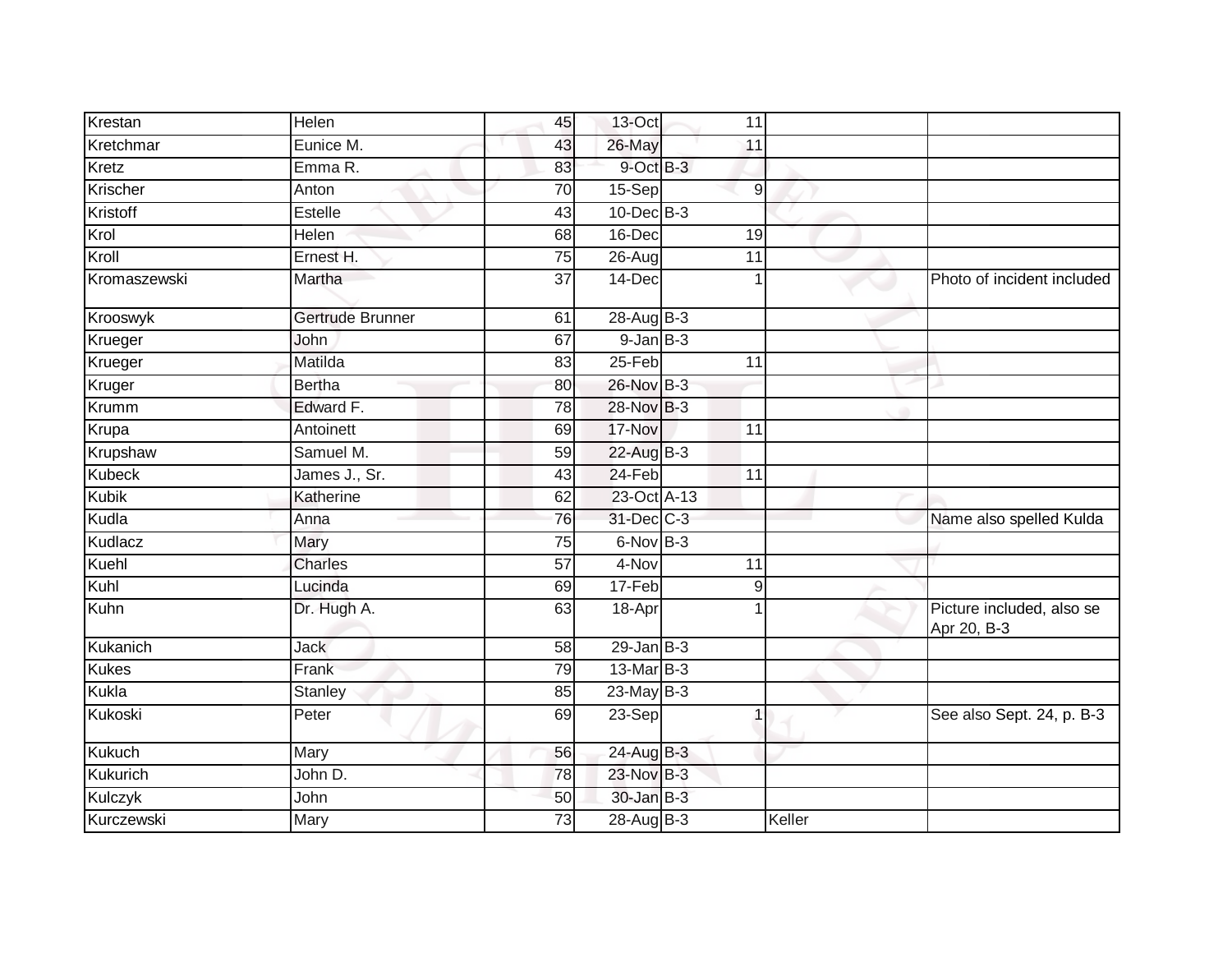| Kurie      | John Daniel             | 17              | 3-Apr A-9       |             |   |                            |
|------------|-------------------------|-----------------|-----------------|-------------|---|----------------------------|
| <b>Kus</b> | Catherine               | 66              | $21$ -May B-3   |             |   |                            |
| Kus        | Donald                  |                 | 7-Feb B-3       |             |   |                            |
| Kush       | Katherine               | 77              | $11$ -Jun $B-3$ |             |   |                            |
| Kussmaul   | Ed H.                   | 65              | 22-Jan          | -1          |   |                            |
| Kussmaul   | Leo A.                  | 54              | 10-Mar          | 11          |   |                            |
| Kuter      | Frank                   | 41              | 4-Nov           | $\mathbf 1$ |   |                            |
| Kuzgrowski | male                    | infant          | $6$ -Jul $B$ -3 |             |   |                            |
| Kuzma      | Michael, Sr.            | 72              | $15-Sep$        | $9\,$       |   |                            |
| Kyle       | Josephine               | 92              | 14-Aug A-10     |             |   |                            |
| La Hayne   | Evelyn M.               | $\overline{73}$ | 15-Apr B-3      |             |   |                            |
| La Loggia  | Michael                 |                 | 9-Jun           | 11          |   |                            |
| Labanauski | August                  | 80              | 3-Apr A-9       |             |   |                            |
| Lacey      | Percy L.                | $\overline{37}$ | 14-Dec          | $\mathbf 1$ | ت | Photo of incident included |
| Lach       | John                    | $\overline{72}$ | 19-Aug          | 11          |   |                            |
| Lager      | <b>Henry Walter</b>     | $\overline{75}$ | $2$ -Jul $B-3$  |             |   |                            |
| Lagunas    | Lucy                    | 55              | $5 - Jun$ $B-3$ |             |   |                            |
| Laidella   | Lawrence (Larry)        | 57              | 31-Dec C-3      |             |   |                            |
| Lail       | Linda Mae               | infant          | $20$ -Apr $B-3$ |             |   |                            |
| Lain       | Roy E.                  | 61              | $26$ -Nov $B-3$ |             |   |                            |
| Lamb       | <b>Bertha</b>           | 88              | 16-Jun          | 11          |   |                            |
| Lamberson  | Donald                  | 22              | 24-Jan          |             |   |                            |
| Lamberson  | Verne E.                | $\overline{74}$ | $11$ -Dec $B-3$ |             |   |                            |
| Langas     | Gust E.                 | 68              | 14-Apr          | 13          |   |                            |
| Langel     | James E.                | 54              | 8-Aug B-3       |             |   |                            |
| Langowski  | Raymond                 | 63              | 21-Mar B-3      |             |   |                            |
| Lanham     | Glen                    | $\overline{28}$ | 23-Mar B-3      |             |   |                            |
| Lanman     | George Burnham          | 63              | $31$ -Jan $B-3$ |             |   |                            |
| LaPlant    | Joseph (Joe)            | 64              | 18-Dec B-3      |             |   |                            |
| Lappin     | <b>Barbara Fehlberg</b> | 26              | 25-Mar          | 13          |   |                            |
| Lara       | <b>Mary Ortiz</b>       | 47              | 7-Feb B-3       |             |   |                            |
|            |                         |                 |                 |             |   |                            |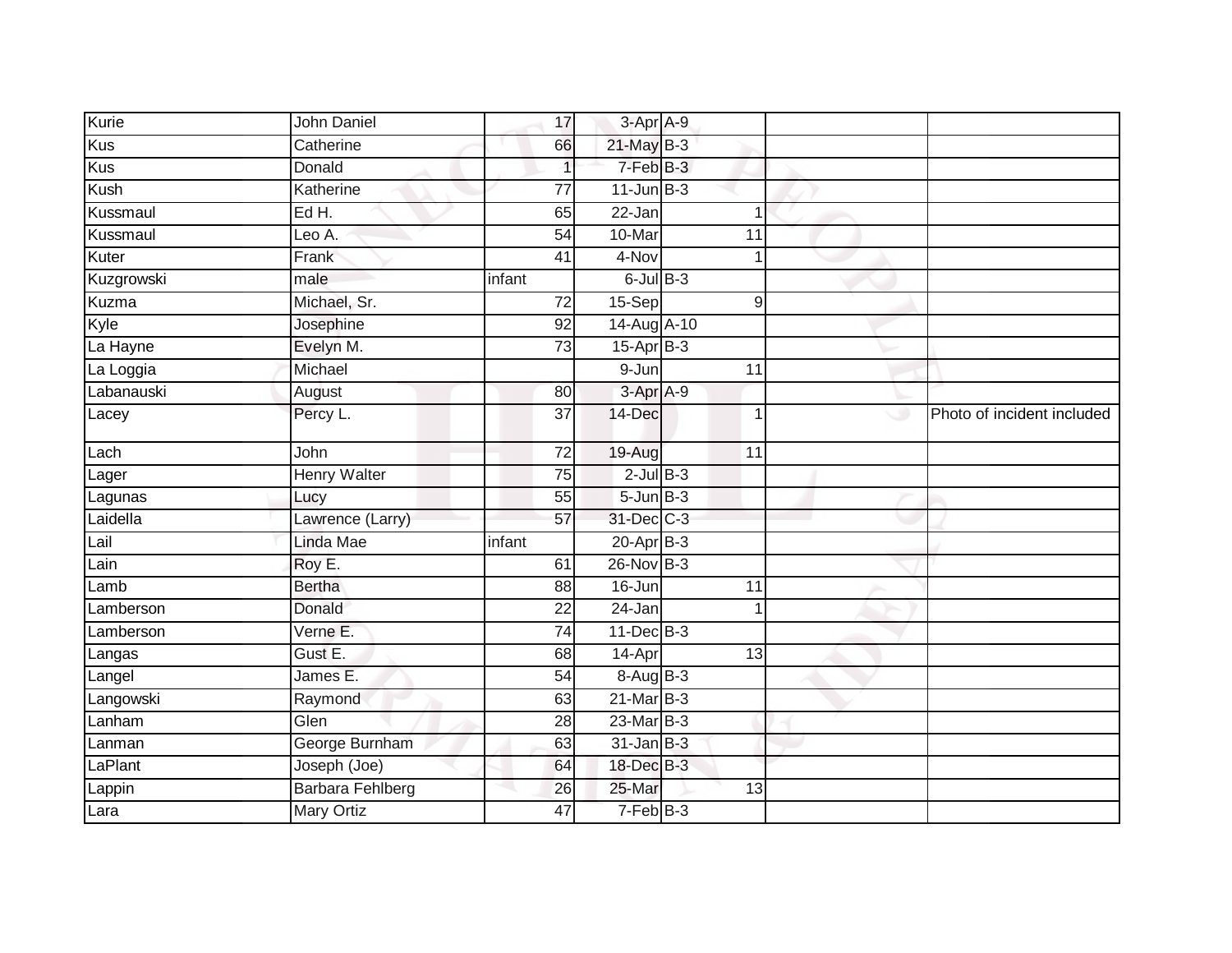| Lareau     | Mabel                  | 80              | 5-Oct B-3         |                  |                                              |
|------------|------------------------|-----------------|-------------------|------------------|----------------------------------------------|
| Larson     | Amil                   | 74              | 28-Nov B-3        |                  |                                              |
| Larson     | Ray                    | 58              | 24-Nov B-3        |                  |                                              |
| Lasater    | Virginia               | 31              | $21$ -Dec $B-3$   |                  |                                              |
| Lascovich  | Joseph                 | 67              | 10-Mar            | 11               |                                              |
| LaSota     | Thomas                 | 54              | $13$ -Feb $ B-3 $ |                  |                                              |
| Lauczis    | <b>Adama Charles</b>   | 80              | 11-Feb            | 11               |                                              |
| Lawrence   | Maurice E.             | 75              | 27-Oct            | 11               |                                              |
| Laws       | Walter Herbert (Wally) | 44              | 13-Jan            | $\boldsymbol{9}$ |                                              |
| Lawson     | Herman E.              | $\overline{54}$ | 31-Mar            | $\overline{11}$  |                                              |
| Lawson     | William F.             | 61              | 25-Nov            | 15               |                                              |
| Leader     | William H.             | 89              | $1-OctB-3$        |                  |                                              |
| Lear       | <b>Leonard Paul</b>    | 44              | $7-FebB-3$        |                  |                                              |
| LeBriton   | <b>Arthur Henry</b>    | 80              | 23-Nov B-3        |                  |                                              |
| Lee        | Gilbert B.             | $\overline{41}$ | 28-Feb B-3        |                  |                                              |
| Leedy      | Florence J.            | 65              | $7-AugB-3$        |                  |                                              |
| Leensvaart | John                   | $\overline{71}$ | $25 -$ Jul        | $\mathbf{1}$     | See also July 27, p. B-3<br>picture included |
| Leensvaart | Katherine              | 69              | $25 -$ Jul        | $\overline{1}$   | See also July 27, p. B-3<br>picture included |
| Leep       | E.K.                   | 81              | 8-Apr             | 13               |                                              |
| Lekich     | Roger                  | 69              | 18-Sep B-3        |                  |                                              |
| Lelito     | Edward                 | 62              | 25-Aug            | 11               |                                              |
| Lelito     | Eleanor                | 39              | $13$ -Feb $ B-3 $ |                  |                                              |
| Lemon      | Samuel                 | 47              | 12-May            | 11               |                                              |
| _encioni   | Zaira                  | 68              | $3$ -Jul $B-3$    |                  |                                              |
| Lengyel    | Steve M., Jr.          | 45              | $16$ -Jan $B-3$   |                  |                                              |
| Leonard    | Opal M.                | $\overline{57}$ | 8-Sep             | 11               |                                              |
| _esko      | Andrew                 | 67              | $11$ -Jul $B-3$   |                  |                                              |
| Leslie     | August                 | 74              | $6$ -Jul $B-3$    |                  |                                              |
| $L$ eslie  | Clifton                | $\overline{21}$ | 30-Nov            | 1                |                                              |
| Lesniowski | Antonette              | 69              | 14-Feb B-3        |                  |                                              |
| Lestakis   | Anthony                | 51              | $7-Aug$ B-3       |                  |                                              |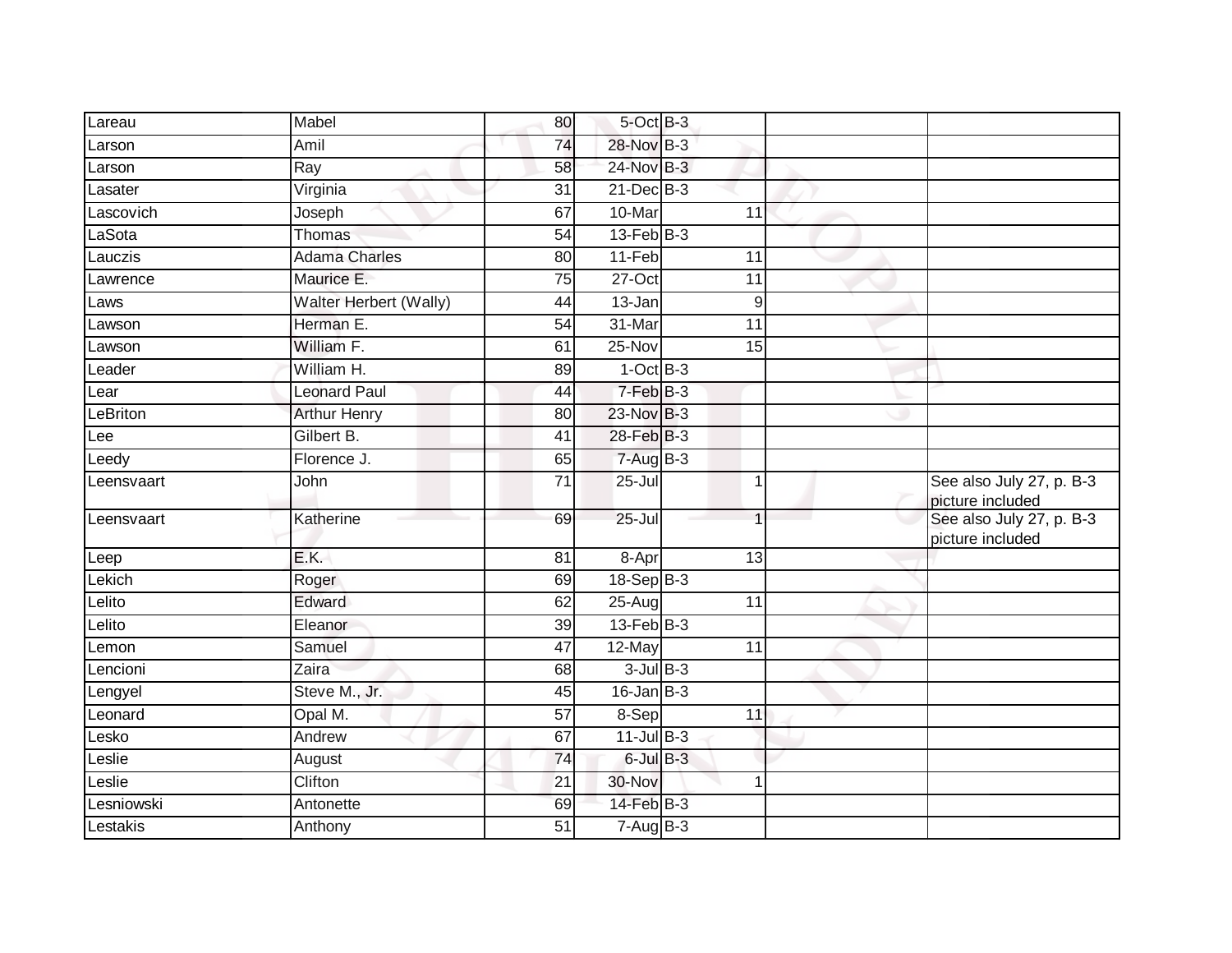| Letko       | Andrej L., Sr.                 | 69              | $4$ -Dec $B$ -3 |                |           |                        |
|-------------|--------------------------------|-----------------|-----------------|----------------|-----------|------------------------|
| Letsos      | James                          | 61              | 13-Oct          |                |           |                        |
| Letterer    | Kenneth                        | 30              | 3-Dec           | 1              |           |                        |
| Leuthold    | Marion R.                      | 47              | $2$ -Nov $B-3$  |                |           |                        |
| Levine      | Jacob                          | $\overline{77}$ | 28-Nov B-3      |                |           |                        |
| Levitt      | <b>Richard Leon</b>            | 5               | 11-Nov          | 13             |           |                        |
| Lewis       | <b>Herbert</b>                 | 38              | 21-Feb          |                |           |                        |
| Lewis       | John Vernon, Rev.              | 68              | 14-Aug A-10     |                |           |                        |
| Lewis       | Joseph L.                      | 60              | $16$ -Jan B-3   |                |           |                        |
| _ewis       | Mary                           | 68              | 7-Jul           | $\overline{9}$ |           |                        |
| Lewis       | Mrs. Gene                      | 36              | $23$ -Feb $B-3$ |                |           |                        |
| Lewis       | Paul L.(Linley)                | 41              | $2$ -Jul $B-3$  |                |           |                        |
| Lewson      | Constance                      | 76              | 24-Feb          | 11             |           |                        |
| Libeg       | Dan                            |                 | 11-Mar          | 11             |           |                        |
| Lich        | Eilena 'John'                  | 91              | 23-Mar B-3      |                |           |                        |
| Lietzan     | Louis William                  | 44              | 8-May A-11      |                |           |                        |
| Lightfoot   | Mary                           | 89              | $11-AprB-3$     |                |           |                        |
| Lindahl     | <b>Gustif Rangnar (Willie)</b> | 64              | 15-Sep          | $\mathsf 9$    |           |                        |
| Lindman     | Irving                         | 50              | 10-Oct          |                |           | photo included         |
| Lipinski    | George F.                      | 58              | 19-Mar B-3      |                |           |                        |
| Lis         | Mary                           | 85              | $11-Sep$ B-3    |                |           |                        |
| Lisek       | Diane                          | 3               | 5-Dec           | 1              |           |                        |
| Lisle       | Herbert E.                     | 64              | 9-Sep           | 11             |           |                        |
| Liszczak    | Stanley, Dr.                   | 39              | $5$ -Dec        | $\mathbf{1}$   |           | picture included       |
| Litavecz    | Andrew J.                      | 46              | 10-Mar          | 11             |           |                        |
| Little      | Ernest A.                      | 80              | 27-Jan          | 11             |           |                        |
| Littlefield | Gayla Marie                    | 6 months        | $28-AugB-3$     |                |           |                        |
| Livingston  | Hattie I.                      | 78              | 14-Mar B-3      |                |           |                        |
| Lloyd       | Ada                            | 63              | $12$ -Jun $B-3$ |                |           |                        |
| Lloyd       | Eva Jane                       | 52              | 24-Jun          |                | 13 Miller |                        |
| Lloyd       | Thomas T.                      | 72              | 12-Sep B-3      |                |           | Name also spelled Loyd |
| Lock        | Norman D.                      | $\overline{21}$ | 5-May 1, 13     |                |           |                        |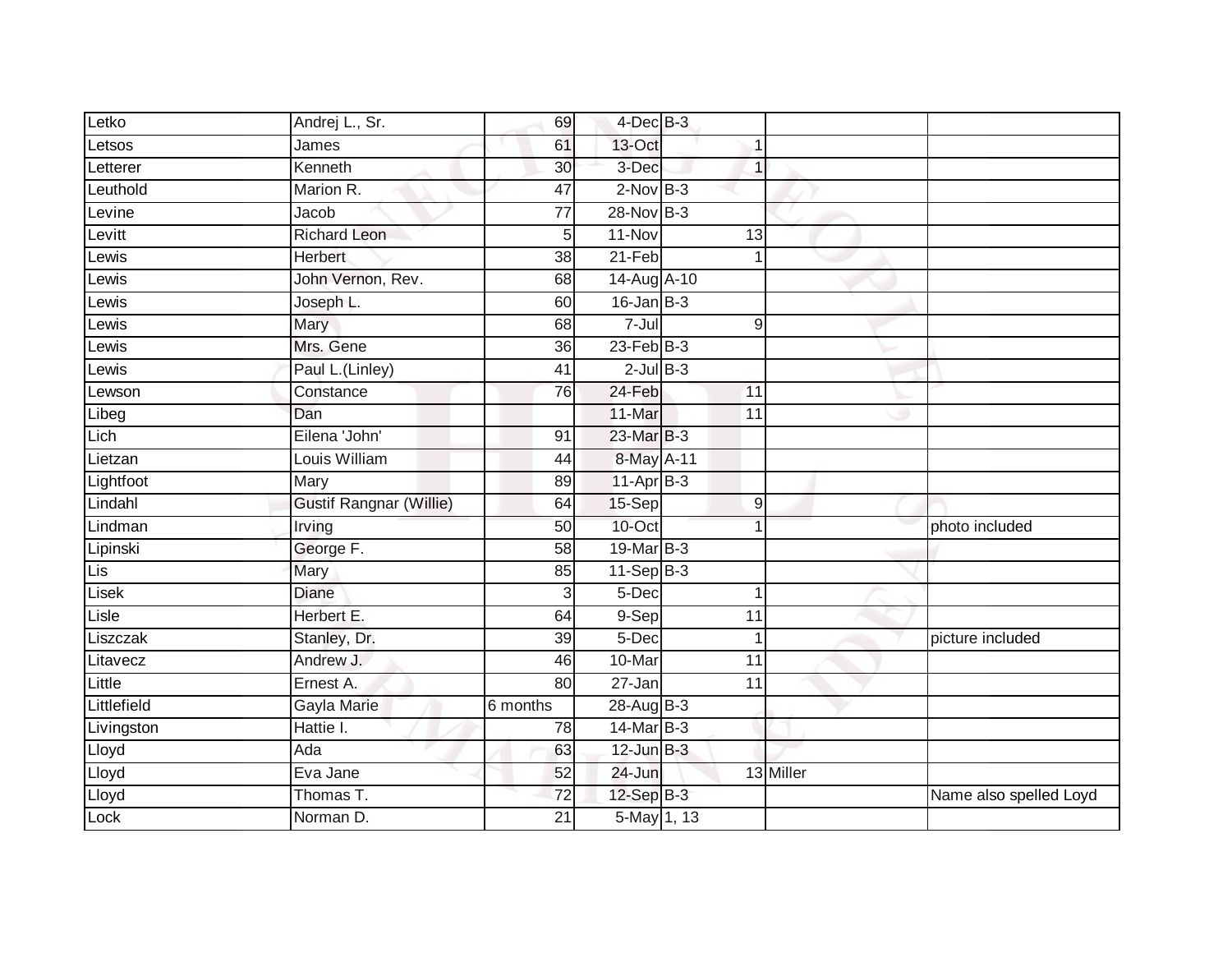| Logan         | Sylvester         | 79              | 16-Oct B-3      |                  |                                              |
|---------------|-------------------|-----------------|-----------------|------------------|----------------------------------------------|
| Lohse         | Herman F.         | 66              | 17-Feb          | $\boldsymbol{9}$ |                                              |
| Long          | Elizabeth B.      | $\overline{74}$ | 9-Nov B-3       |                  |                                              |
| Long          | Faye              | 64              | 15-Dec A-15     |                  |                                              |
| Lopez         | Carmennn          | 33              | $23$ -Dec       | 11               |                                              |
| Lopez         | Clara             | 41              | $21$ -Feb $B-3$ |                  |                                              |
| Lorenz        | Anna              | 83              | 16-Jun          | 11               |                                              |
| Lott          | Mary              | 64              | $22-Sep$        | 11               |                                              |
| Lottino       | Pauline (Panozzo) |                 | $18$ -May B-3   |                  |                                              |
| Loula         | Agnew M.          | 80              | 9-Jun           | 11               |                                              |
| Love          | <b>Lisa Marie</b> | Infant          | 16-May B-3      |                  |                                              |
| Lovell        | Thelma L.         | 49              | $15$ -Apr $B-3$ |                  |                                              |
| Luburich      | Obren             | 68              | 23-Oct A-13     |                  |                                              |
| Lucas         | Bess E.           | 74              | 30-Jun          | 11               | First name is also listed as<br><b>Bette</b> |
| Lucas         | Mildred L.        | 54              | 17-Feb          | $9\,$            |                                              |
| Ludwig        | Nicholas J.       | $\overline{77}$ | $7-AugB-3$      |                  |                                              |
| Lukasik       | Philip J.         | 69              | $23$ -Jul $B-3$ |                  |                                              |
| Lukavski      | Josephine         | 66              | 23-Feb B-3      |                  |                                              |
| Lukich        | <b>Mark</b>       | 64              | $2-MarB-3$      |                  |                                              |
| Lustig        | Anna C.           |                 | $22$ -Jan $B-3$ |                  |                                              |
| Lute          | Edith V.          | 57              | 30-Apr B-3      |                  |                                              |
| Lyder         | Elmer             | 52              | 28-Oct          | 11               |                                              |
|               | Elizabeth         |                 | $21$ -Sep $B-3$ |                  |                                              |
| Lyle<br>Lynch | Harry G.          | $\overline{73}$ | $14$ -Dec $B-3$ |                  |                                              |
| Lynch         | Robert D.         | 34              | 9-Dec           | 19               | Middle initial is also L.                    |
| Lyons         | Flora E.          | 84              | $12$ -Dec $B-3$ |                  |                                              |
|               |                   |                 |                 |                  |                                              |
|               |                   |                 |                 |                  |                                              |
|               |                   |                 |                 |                  |                                              |
|               |                   | a.              |                 |                  |                                              |
|               |                   |                 |                 |                  |                                              |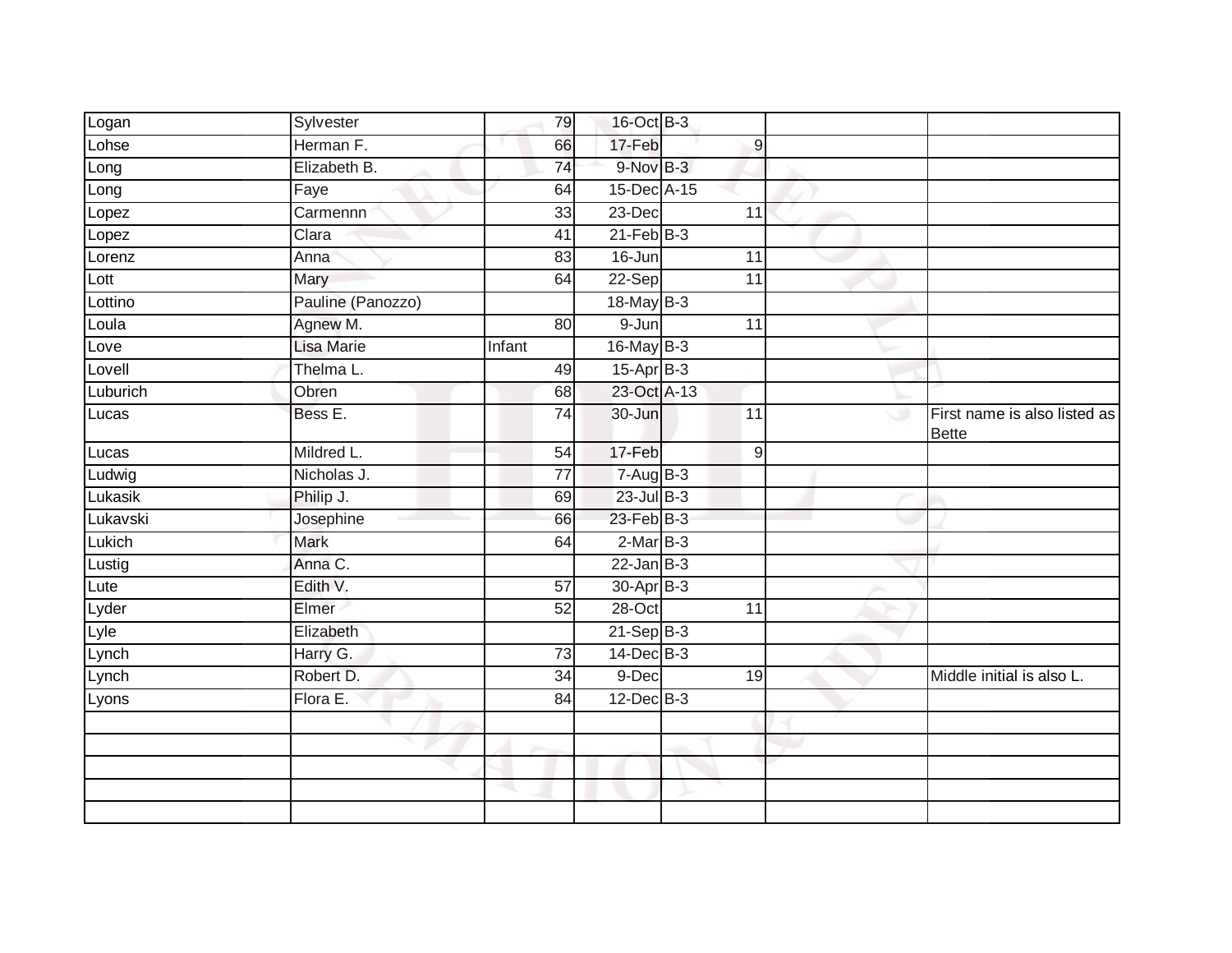| <b>Surname</b> | <b>Given</b>      | Age             | <b>Date</b>     | Page             | <b>Maiden</b> | <b>Note</b>                                |
|----------------|-------------------|-----------------|-----------------|------------------|---------------|--------------------------------------------|
| <b>Mabbs</b>   | Jennie            |                 | 23-Apr B-3      |                  |               |                                            |
| Mabrey         | <b>John</b>       | 54              | 20-Jan          | 11               |               |                                            |
| Macak          | Joseph J.         | 46              | $10$ -Jul B-3   |                  |               |                                            |
| MacDonald      | Julia A.          | $\overline{81}$ | 31-Dec C-3      |                  |               |                                            |
| Mach           | John              | 79              | 16-Dec          | 19               |               |                                            |
| Maciejewski    | Mary E.           | 75              | 6-Apr B-3       |                  |               |                                            |
| Mack           | Walter F.         | 56              | $11$ -May B-3   |                  |               |                                            |
| Mackey         | Eino (Ed)         | 69              | 31-Dec C-3      |                  |               |                                            |
| Madalon        | Angelo            | 41              | $12$ -Jun $B-3$ |                  |               |                                            |
| Madejczyk      | Albert            | 68              | 28-Nov B-3      |                  |               |                                            |
| Madrzyk        | Albert F.         | 41              | 7-Apr           | 11               |               |                                            |
| <b>Maduros</b> | Electra           | 42              | 11-Mar          | 11               |               |                                            |
| Magda          | Peter T.          |                 | 28-Jan          | 13               |               |                                            |
| Mager          | Michael J.        | 57              | $11-Auq$        | 11               |               |                                            |
| Magyar         | Geroge            | 73              | $2$ -Feb $B-3$  |                  |               |                                            |
| Main           | Barbara Jean      | $\overline{20}$ | 7-Apr           | $\mathbf{1}$     |               | Picture included, also see<br>Apr 8, p. 13 |
| Maj            | Simon             | 90              | 3-Feb           | 11               |               |                                            |
| <b>Makay</b>   | Mary              | 65              | 17-Nov          | 11               |               |                                            |
| <b>Malek</b>   | Alexander         | 73              | 4-Nov           | 11               |               |                                            |
| Mallender      | Edward L.         | 74              | 27-Mar B-3      |                  |               |                                            |
| Mallett        | George Oscar      | 83              | $20$ -Apr $B-3$ |                  |               |                                            |
| <b>Mallett</b> | William T.        | 83              | 30-Oct B-3      |                  |               |                                            |
| Mallonee       | Forrest E.        | 68              | $7$ -Dec $B-3$  |                  |               |                                            |
| Malone         | Richard           | 48              | $10-Apr$ $C-8$  |                  |               |                                            |
| Malone         | Richard L.        | 77              | 17-Feb          | $\boldsymbol{9}$ |               |                                            |
| Maludy         | Anthony           | 62              | $16$ -Feb $B-3$ |                  |               |                                            |
| Mandernack     | John F.           | 71              | 14-Mar B-3      |                  |               |                                            |
| Manka          | Antoinette        | 72              | 13-Jul B-3      |                  |               |                                            |
| Mann           | <b>Emma Marie</b> | 82              | 14-Dec B-3      |                  |               |                                            |
| Mann           | Theodore R.       | 52              | $2$ -Jul $B-3$  |                  |               |                                            |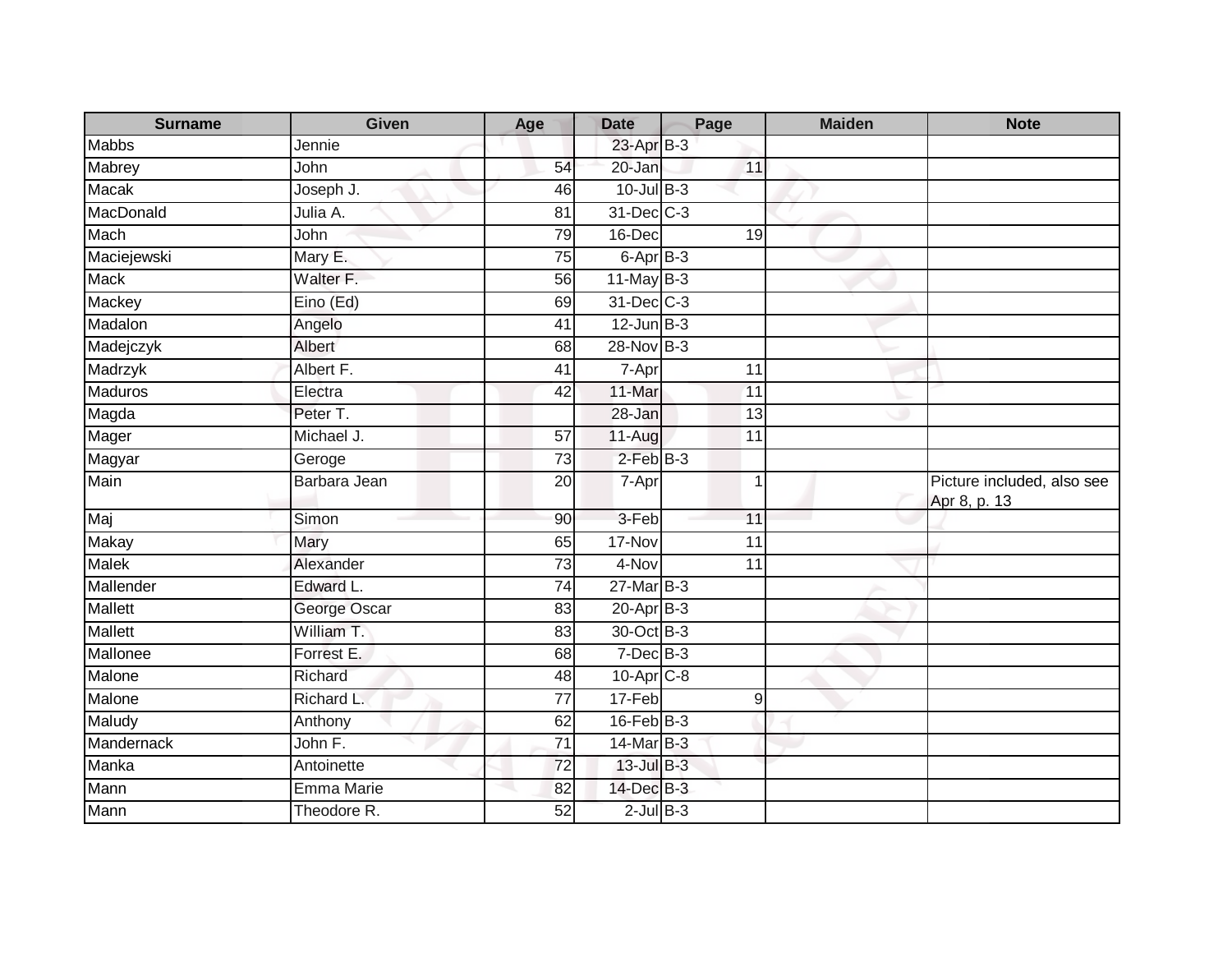| Mansell        | George L.            | 76              | 28-Apr                   | 11              |   |                          |
|----------------|----------------------|-----------------|--------------------------|-----------------|---|--------------------------|
| Mansueto       | Daniel A.            | 66              | 23-Mar B-3               |                 |   |                          |
| Manter         | Charles R.           | 52              | 30-Dec                   | 11              |   | Name also spelled Mantor |
| Manter         | Sam D.               | 79              | $3$ -Jul $B-3$           |                 |   |                          |
| Manuszak       | John G.              | 63              | $2$ -May $A-9$           |                 | ▽ |                          |
| <b>Marchuk</b> | Elizabeth            | 56              | $7 - \overline{Aug}$ B-3 |                 |   |                          |
| Marcinko       | Elizabeth            |                 | $27$ -Apr $B-3$          |                 |   |                          |
| Marcinkovich   | George Nicholas      | $\overline{19}$ | 26-Dec B-3               |                 |   |                          |
| Marcovich      | <b>Buna</b>          | 80              | $12$ -Jun $B-3$          |                 |   |                          |
| Marcus         | Frances              | 67              | 26-May                   | 11              |   |                          |
| Mareachen      | <b>Mary Slezak</b>   | 68              | $15$ -Jan B-3            |                 |   |                          |
| <b>Marek</b>   | Michael              | $\overline{73}$ | 9-Jun                    | 11              |   |                          |
| Marianowski    | Mary                 | 60              | 15-Sep                   | 9               |   |                          |
| <b>Maris</b>   | Anna                 | 72              | 3-Jun                    | 11              |   |                          |
| Markiewicz     | Joseph, Sr.          | 67              | 25-Apr B-3               |                 |   |                          |
| Markovich      | Jeffrey J.           | infant          | 24-Sep B-3               |                 |   |                          |
| Marona         | <b>Darlene Gail</b>  | infant          | $4-Sep$ B-3              |                 |   |                          |
| Marple         | Ralph V.             | 63              | 9-Feb B-3                |                 |   |                          |
| Marshall       | <b>Miriam</b>        | 40              | 11-Nov                   | 13              |   |                          |
| Martin         | Christian            | $\overline{72}$ | 28-Jan                   | $\overline{13}$ |   |                          |
| Martin         | Edward S.            | 76              | $28 -$ Apr               | 11              |   |                          |
| Martin         | Elizabeth            | 87              | $21$ -Dec $B-3$          |                 |   |                          |
| Martin         | James <sub>G.</sub>  | 66              | 2-Oct A-11               |                 |   |                          |
| <b>Martin</b>  | Victor               | 67              | 24-Aug B-3               |                 |   |                          |
| Martindale     | Edwin C.             | 19              | 10-Apr                   | 1               |   |                          |
| Marton         | Josephine            | 45              | $10$ -Jul $B-3$          |                 |   |                          |
| Marvin         | Elizabeth            | 58              | 24-Mar                   | 11              |   |                          |
| Masepohl       | Arthur H.            | 51              | 30-Oct B-3               |                 |   |                          |
| <b>Maslak</b>  | John                 | 73              | 25-Nov                   | 15              |   |                          |
| Mason          | <b>Nancy Tisdale</b> | 84              | 27-Aug B-3               |                 |   |                          |
| Massey         | John B.              | 50              | 24-Aug B-3               |                 |   |                          |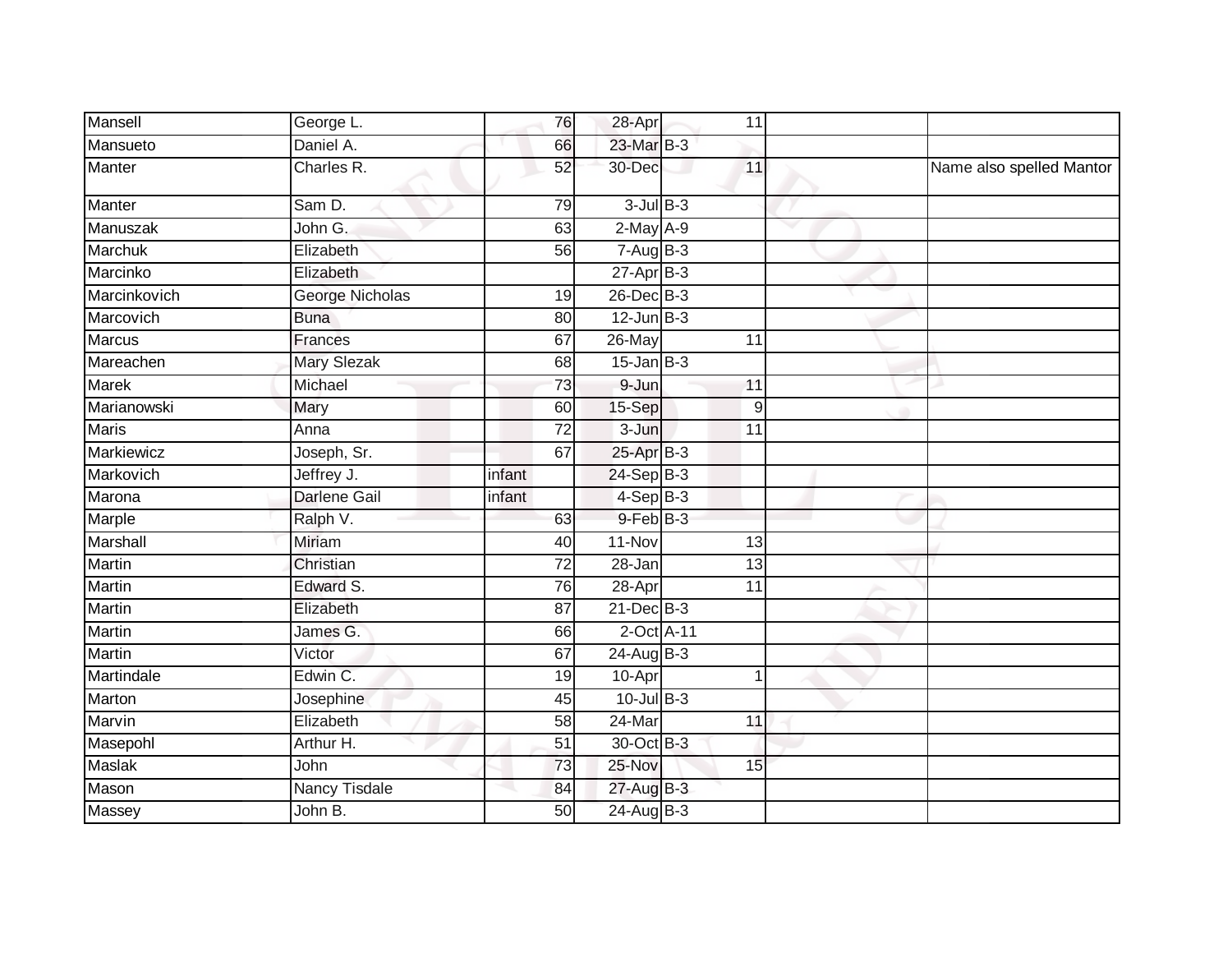| Massoth              | Adam E.           | 85              | 10-Oct B-3          |                 |  |
|----------------------|-------------------|-----------------|---------------------|-----------------|--|
| Masterson            | James C.          | 91              | 29-Jun B-3          |                 |  |
| Maszewski            | Frank             | 83              | $17$ -Apr $B-3$     |                 |  |
| Mathena              | Janie E.          | 76              | 10-Nov              | 11              |  |
| Mathena              | Robert M.         | $\overline{77}$ | $17 - Aug$ B-3      |                 |  |
| <b>Mathews</b>       | Frank             | 65              | $22$ -May B-3       |                 |  |
| <b>Mathias</b>       | William, Sr.      | 47              | 7-Apr               | 11              |  |
| <b>Matias</b>        | Amelia            | 55              | $23$ -Apr $B-3$     |                 |  |
| Matonvich            | John              | 63              | $13-Apr$ B-3        |                 |  |
| Matson               | Victor            | 67              | 28-Dec B-3          |                 |  |
| <b>Mattes</b>        | Lucille V.        | 58              | 29-May B-3          |                 |  |
| Mattoon              | Roy E., Sr.       | $\overline{73}$ | $21-Apr$            | 11              |  |
| Matula               | Tillie            | 74              | 7-Apr               | 11              |  |
| Matuska              | Frank             | 65              | 24-Nov B-3          |                 |  |
| Mau                  | Jennie            | 59              | $5$ -Jan $C-3$      |                 |  |
| Mau                  | Rhonda M.         | 6 months        | $7-Sep$ B-3         |                 |  |
| Mauger               | Thomas L.         | 76              | 22-Dec B-3          |                 |  |
| Maxwell              | Gavin B.          | 79              | $28 -$ Jul          | 9               |  |
| Mayer                | Ida S.            |                 | 2-Dec               | 15              |  |
| Mayer                | Rose              | 66              | 17-Nov              | $\overline{11}$ |  |
| Maza                 | Frank             | 61              | $27$ -May B-3       |                 |  |
| Maza                 |                   |                 |                     |                 |  |
| Mazur                | Elizabeth         | 77              | $\overline{2}$ -Jan | $\overline{2}$  |  |
| Mazur (Mazurkiewicz) | Frank P.          | 64              | $12$ -Oct B-3       |                 |  |
| <b>McAmis</b>        | John D.           | 31              | 3-Nov               |                 |  |
| McAnulty             | David L.          | 60              | 31-Aug C-3          |                 |  |
| <b>McAuliffe</b>     | Katherine         | 60              | 29-Oct B-3          |                 |  |
| <b>McBay</b>         | William           | 65              | $12$ -Jun $B-3$     |                 |  |
| McBrayer             | Howard            | 34              | 27-Oct              | 11              |  |
| <b>McCann</b>        | Edna              | 57              | $9$ -Jul $C$ -3     |                 |  |
| <b>McCarthy</b>      | Michael E.        | 70              | 27-Oct              | 11              |  |
| <b>McCarty</b>       | <b>Lillie Mae</b> | $\overline{85}$ | 26-Nov B-3          |                 |  |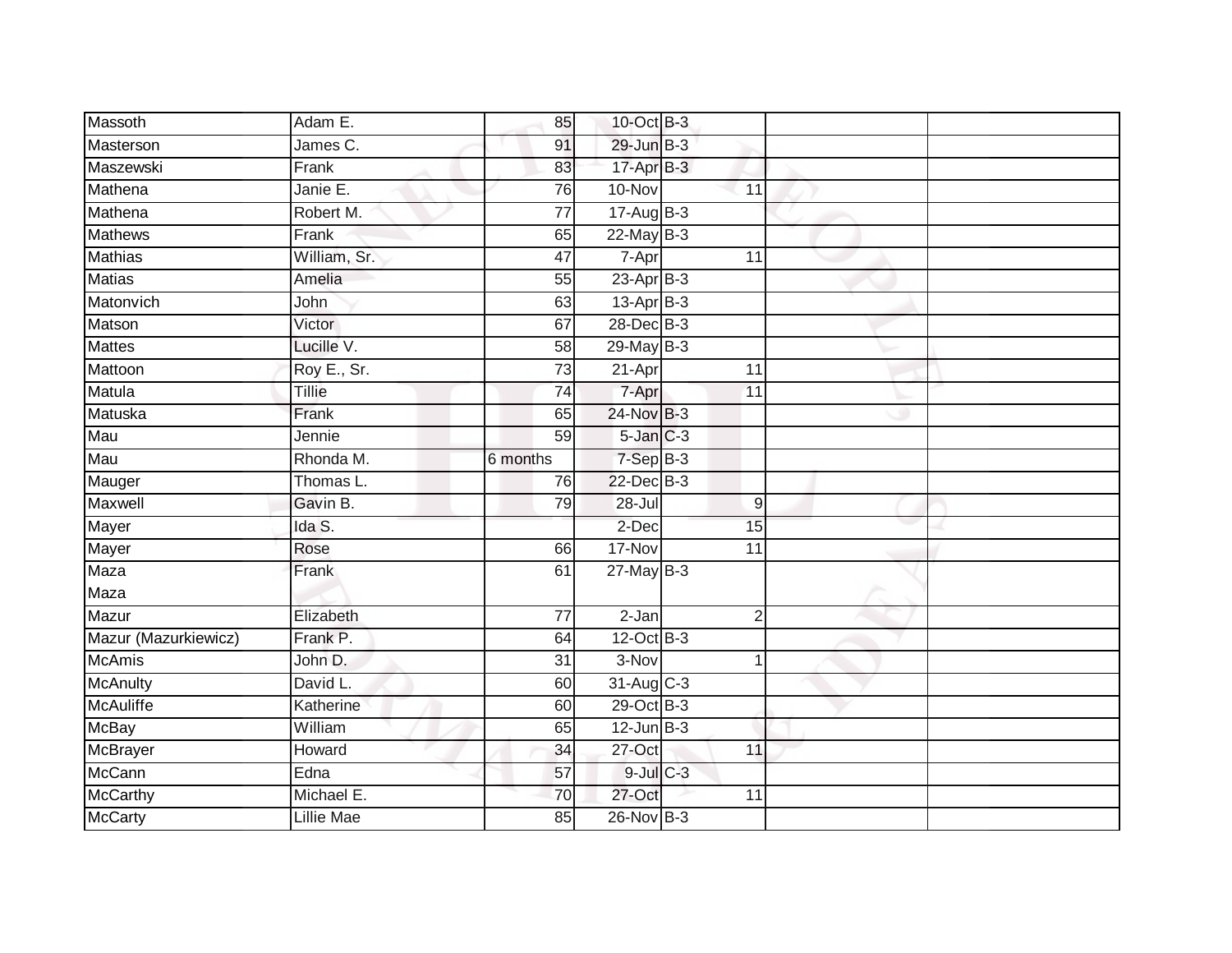| McCathy           | Wilbur J.              | 70              | 28-Apr            | 11              |                  |
|-------------------|------------------------|-----------------|-------------------|-----------------|------------------|
| <b>McCay</b>      | Cleve                  | 73              | 16-Mar B-3        |                 |                  |
| <b>McCay</b>      | <b>Robert Allen</b>    | $\overline{a}$  | 30-Oct B-3        |                 |                  |
| McClanahan        | John                   | 84              | $3-Aug$ B-3       |                 |                  |
| <b>McCormick</b>  | Frank                  | 47              | $27-Oct$          | $\overline{11}$ |                  |
| McDonnell         | Leone M.               | 56              | $24$ -Jul $B-3$   |                 |                  |
| <b>McDowell</b>   | Thomas W.              | 83              | 13-Jan            | 9               |                  |
| McElhatten        | <b>Edward Franklin</b> | 77              | $16$ -Dec         | 19              |                  |
| <b>McGee</b>      | Lyle E.                | 64              | 19-Aug            | 11              |                  |
| <b>McGuire</b>    | Elmer                  | 42              | $8 - Jan$ $B - 3$ |                 |                  |
| <b>McHie</b>      | <b>Robert Ward</b>     | 68              | $26$ -Jan B-3     |                 |                  |
| McIntosh          | Elnora J.              | 76              | $15$ -Apr $B$ -3  |                 |                  |
| McIntosh          | Lucius                 | 10              | 17-Nov            | 1               |                  |
| McIntyre          | Fritz                  | 47              | 2-Sep             | 1               |                  |
| <b>McKay</b>      | Willis                 | 42              | $6$ -Jul $B-3$    |                 |                  |
| McKenzie          | Dorothy C.             | 70              | 25-May B-3        |                 |                  |
| McKnown           | <b>Roy Melvin</b>      | 59              | $7-Sep$ B-3       |                 |                  |
| <b>McLain</b>     | John C.                |                 | $25-Sep$ B-3      |                 |                  |
| McLaughlin        | James L.               | 62              | 30-Jun            | 11              |                  |
| McLeod            | Donald                 | $\overline{72}$ | 16-Mar B-3        |                 |                  |
| McMillen          | Charles O.             | 41              | $10 - Nov$        | $\overline{11}$ |                  |
| McNabney          | Sylvia A.              | 59              | $18-Aug$          | 11              |                  |
| McNamara          | <b>Rose Marie</b>      | 64              | 28-May B-3        |                 |                  |
| <b>McNany</b>     | Carl (Kicko)           | 62              | 10-Nov            | 11              |                  |
| <b>McNay</b>      | Amy M.                 | 48              | 3-Nov             | 11              |                  |
| McNicholas        | Laura E.               | 83              | $27 - Apr$ B-3    |                 |                  |
| <b>McPeek</b>     | Francis W., Rev.       | $\overline{47}$ | 9-Nov B-3         |                 |                  |
| McQuade           | Margaret               | 86              | 29-Aug $B-3$      |                 |                  |
| McTague           | John                   |                 | 9-Oct B-3         |                 |                  |
| <b>McVey</b>      | Rep. William E.        | $\overline{72}$ | 11-Aug            | 1               | picture included |
| <b>McWilliams</b> | John                   | $\overline{77}$ | 26-Dec B-3        |                 |                  |
| Meade             | <b>Ruby Wilson</b>     | $\overline{40}$ | $21-Feb$          |                 |                  |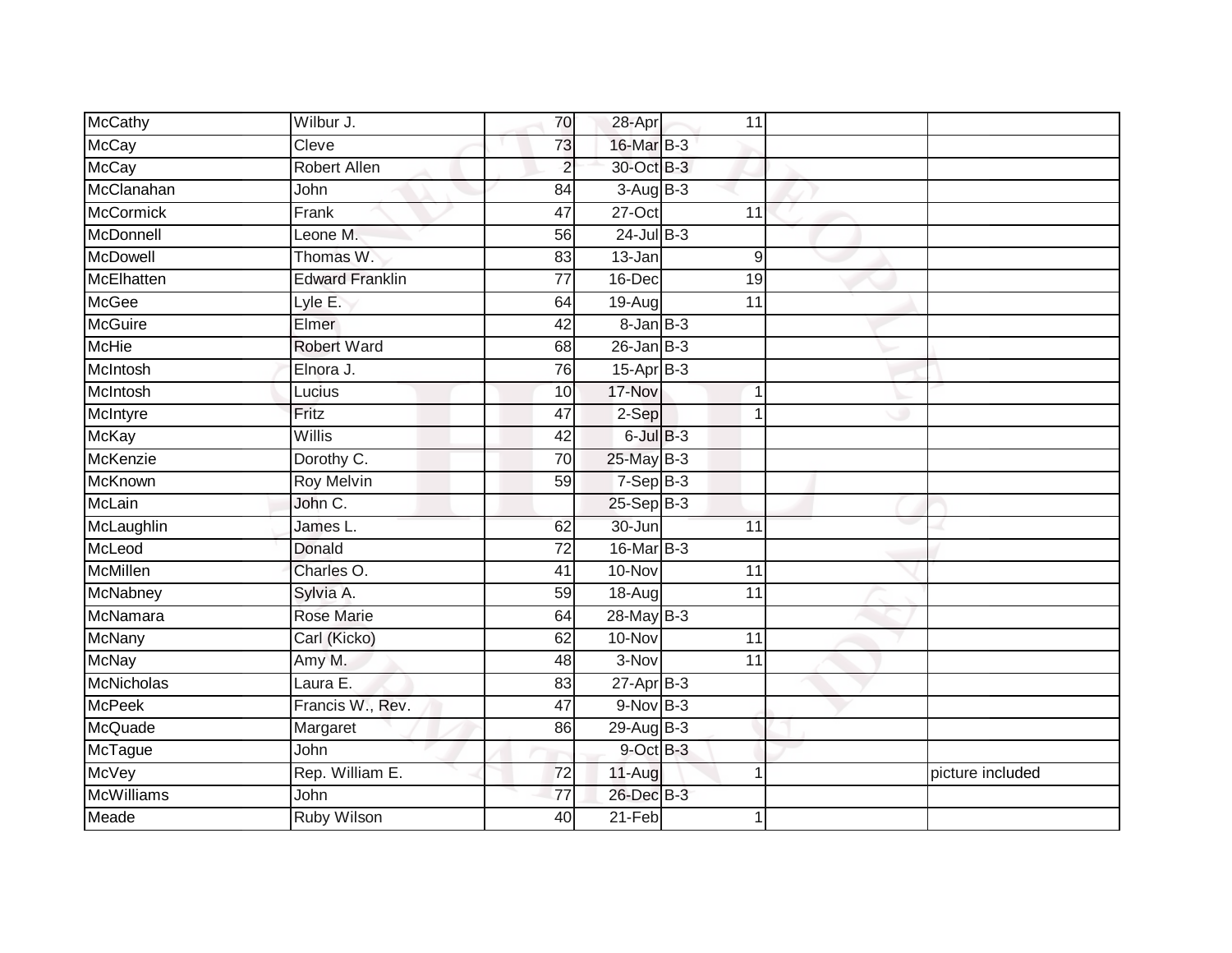| <b>Meakisz</b> | Sophie                 |                 | $2$ -Feb $B-3$    |                 |                           |
|----------------|------------------------|-----------------|-------------------|-----------------|---------------------------|
| Mech           | Victoria               | 55              | 24-Oct B-3        |                 |                           |
| Meder          | <b>Isabel Morrison</b> | 74              | 30-Nov B-3        |                 |                           |
| Medonich       | <b>Nick</b>            | 65              | 8-Apr             | 13              |                           |
| Medrona        | Manuel                 | 29              | $23$ -Feb $ B-3 $ |                 |                           |
| Meeks          | <b>Ernest Lee</b>      | 38              | $21$ -Oct B-3     |                 |                           |
| Meinberg       | Sandra Lynn            | $\overline{2}$  | 12-Oct B-3        |                 |                           |
| Meissner       | Lois $E$ .             | 47              | 3-Nov             | 11              |                           |
| <b>Melnik</b>  | Kolnek                 | 76              | $1$ -Jun $B-3$    |                 |                           |
| Melshen        | Peter                  | 67              | 30-Nov B-3        |                 |                           |
| Melton         | <b>Charles</b>         | 30              | 7-Apr             | 11              |                           |
| Meltzer        | Frank C.               | 66              | 2-Oct A-11        |                 |                           |
| Mendoza        | Richard                | Infant          | $11-Apr$ B-3      |                 |                           |
| Merkley        | Paul E.                | 62              | 6-Jan             | 11              |                           |
| Merlo          | Anthony J.             | 46              | 16-Nov B-3        |                 |                           |
| Merriam        | Larry                  | 9 days          | 13-Mar B-3        |                 |                           |
| Merrill        | Samuel Joseph C.       | $\overline{72}$ | 6-Oct             | $\overline{11}$ |                           |
| Merry          | Elmer W., Jr           | 3               | $18$ -May B-3     |                 |                           |
| Merry          | <b>Jerry Paul</b>      | 11 months       | 21-Nov B-3        |                 |                           |
| Messenger      | Nancy Jo               | Infant          | $12$ -Jan B-3     |                 |                           |
| Mestrich       | <b>Nick</b>            | 74              | 4-Nov             | 11              |                           |
| Meszaros       | Peter                  | $\overline{77}$ | 30-Dec            | $\overline{11}$ |                           |
| Meyer          | Clara J.               | 79              | 23-Jun            | 11              |                           |
| Meyer          | John, Sr.              | 49              | $11$ -Jul $B-3$   |                 |                           |
| Meyers         | Amanda                 | 46              | 16-Mar B-3        |                 |                           |
| Michelin       | John Joseph            | 61              | $3$ -Jul $B-3$    |                 |                           |
| Middleton      | Anna Laura             | $\overline{73}$ | $5$ -Oct $B$ -3   |                 |                           |
| Migas          | Frank J.               | 72              | 30-Jul            | $\overline{1}$  | See also August 1, p. C-3 |
| Mihalso        | John F.                | 66              | 11-Nov            | 13              |                           |
| Mijo           | Frank                  | 71              | 10-Nov            | 11              |                           |
| Mikel          | Almer (Mike)           | 51              | 29-Dec A-9        |                 |                           |
|                |                        |                 |                   |                 |                           |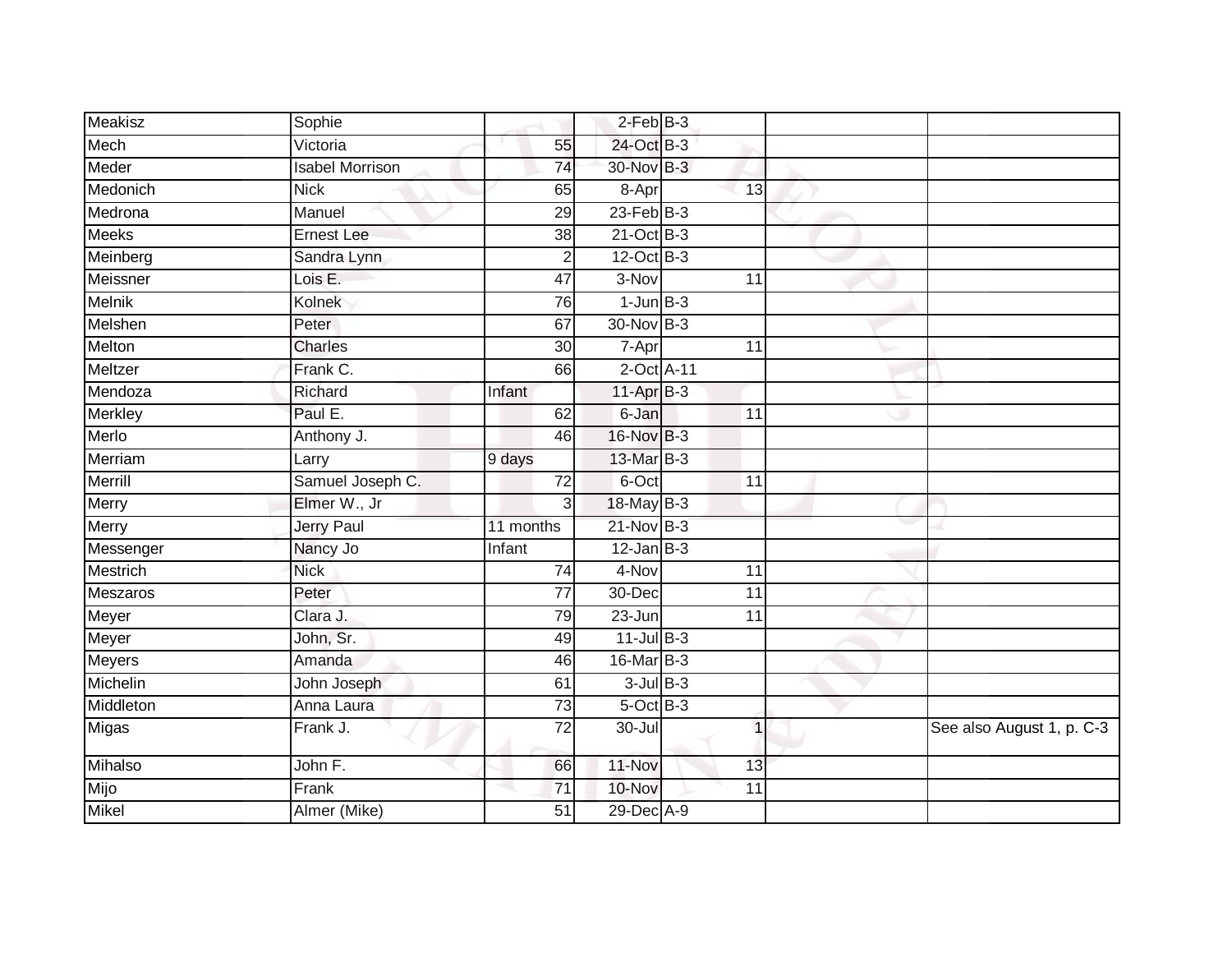| <b>Miklusak</b><br>31-Jan B-3<br>$\overline{77}$<br>John<br>Joseph E., Jr.<br>Milda<br>$9 - Jun$<br>20<br>$\mathbf{1}$<br>Mileusnic<br>19-Jun A-9<br>Mary Plesha<br>73<br>Milkovich<br>$16$ -Apr $B-3$<br><b>Milian</b><br>64<br><b>Miller</b><br>$10$ -Dec $B-3$<br>Arthur J.<br>63<br>Miller<br>Catherine D.<br>24-Apr B-3<br>60<br><b>Miller</b><br>Charles A.<br>9-Feb<br>66<br>1<br><b>Miller</b><br>10-Dec B-3<br>5<br>Deanna<br>Miller<br>Dora May<br>76<br>26-Aug<br>11 |                                                  |
|---------------------------------------------------------------------------------------------------------------------------------------------------------------------------------------------------------------------------------------------------------------------------------------------------------------------------------------------------------------------------------------------------------------------------------------------------------------------------------|--------------------------------------------------|
|                                                                                                                                                                                                                                                                                                                                                                                                                                                                                 |                                                  |
|                                                                                                                                                                                                                                                                                                                                                                                                                                                                                 | Picture included                                 |
|                                                                                                                                                                                                                                                                                                                                                                                                                                                                                 |                                                  |
|                                                                                                                                                                                                                                                                                                                                                                                                                                                                                 |                                                  |
|                                                                                                                                                                                                                                                                                                                                                                                                                                                                                 |                                                  |
|                                                                                                                                                                                                                                                                                                                                                                                                                                                                                 |                                                  |
|                                                                                                                                                                                                                                                                                                                                                                                                                                                                                 |                                                  |
|                                                                                                                                                                                                                                                                                                                                                                                                                                                                                 |                                                  |
|                                                                                                                                                                                                                                                                                                                                                                                                                                                                                 |                                                  |
| <b>Miller</b><br>17-Feb<br>Ernest H.<br>56<br>9                                                                                                                                                                                                                                                                                                                                                                                                                                 |                                                  |
| Miller<br>23-Mar B-3<br>$\overline{74}$<br>Eugene                                                                                                                                                                                                                                                                                                                                                                                                                               |                                                  |
| Miller<br>Frank<br>4-Aug<br>86<br>11                                                                                                                                                                                                                                                                                                                                                                                                                                            |                                                  |
| <b>Miller</b><br>$3$ -Jul $B-3$<br>Frank J.<br>78                                                                                                                                                                                                                                                                                                                                                                                                                               |                                                  |
| Miller<br>14-Mar B-3<br>Frank, Sr.<br>75                                                                                                                                                                                                                                                                                                                                                                                                                                        | Picture included                                 |
| <b>Miller</b><br>17<br>12-Aug<br>Jerome A.<br>1                                                                                                                                                                                                                                                                                                                                                                                                                                 | See also August 13, p. B-3-<br>different age: 16 |
| $2$ -Feb $B-3$<br><b>Miller</b><br>John Jack<br>58                                                                                                                                                                                                                                                                                                                                                                                                                              |                                                  |
| Miller<br>$22$ -Jul<br>Lawrence N.<br>57<br>15                                                                                                                                                                                                                                                                                                                                                                                                                                  |                                                  |
| $21$ -Feb $B-3$<br>Miller<br>Leonard V., Sr.<br>60                                                                                                                                                                                                                                                                                                                                                                                                                              |                                                  |
| <b>Miller</b><br>$19$ -Jan B-3<br>Mrs. August<br>$\overline{83}$                                                                                                                                                                                                                                                                                                                                                                                                                |                                                  |
| Mrs. Marion C.<br>4-Feb<br><b>Miller</b><br>11                                                                                                                                                                                                                                                                                                                                                                                                                                  |                                                  |
| <b>Miller</b><br>N. LaFern<br>30-Dec<br>56<br>11                                                                                                                                                                                                                                                                                                                                                                                                                                |                                                  |
| <b>Miller</b><br>14-Oct A-11<br>Ralph E.<br>50                                                                                                                                                                                                                                                                                                                                                                                                                                  |                                                  |
| Miller<br>Rev. Paul F.<br>4-Apr A-11<br>70                                                                                                                                                                                                                                                                                                                                                                                                                                      |                                                  |
| Miller<br>Robert<br>$\overline{36}$<br>16-Apr<br>$\mathbf{1}$                                                                                                                                                                                                                                                                                                                                                                                                                   |                                                  |
| $5 - Jun$ $B-3$<br><b>Miller</b><br>Robert R.<br>24                                                                                                                                                                                                                                                                                                                                                                                                                             |                                                  |
| <b>Miller</b><br><b>Robert Russell</b><br>$5 - Jun$<br>25<br>$\mathbf{1}$                                                                                                                                                                                                                                                                                                                                                                                                       |                                                  |
| Miller<br>59<br>Roy W., Sr.<br>2-Jan<br>$\overline{2}$                                                                                                                                                                                                                                                                                                                                                                                                                          |                                                  |
| <b>Miller</b><br>Walter H.<br>22-Apr<br>15<br>46                                                                                                                                                                                                                                                                                                                                                                                                                                |                                                  |
| <b>Millies</b><br>Henry C.<br>11<br>88<br>27-Jan                                                                                                                                                                                                                                                                                                                                                                                                                                |                                                  |
| Wanda<br><b>Millies</b><br>72<br>$2$ -Dec<br>15                                                                                                                                                                                                                                                                                                                                                                                                                                 |                                                  |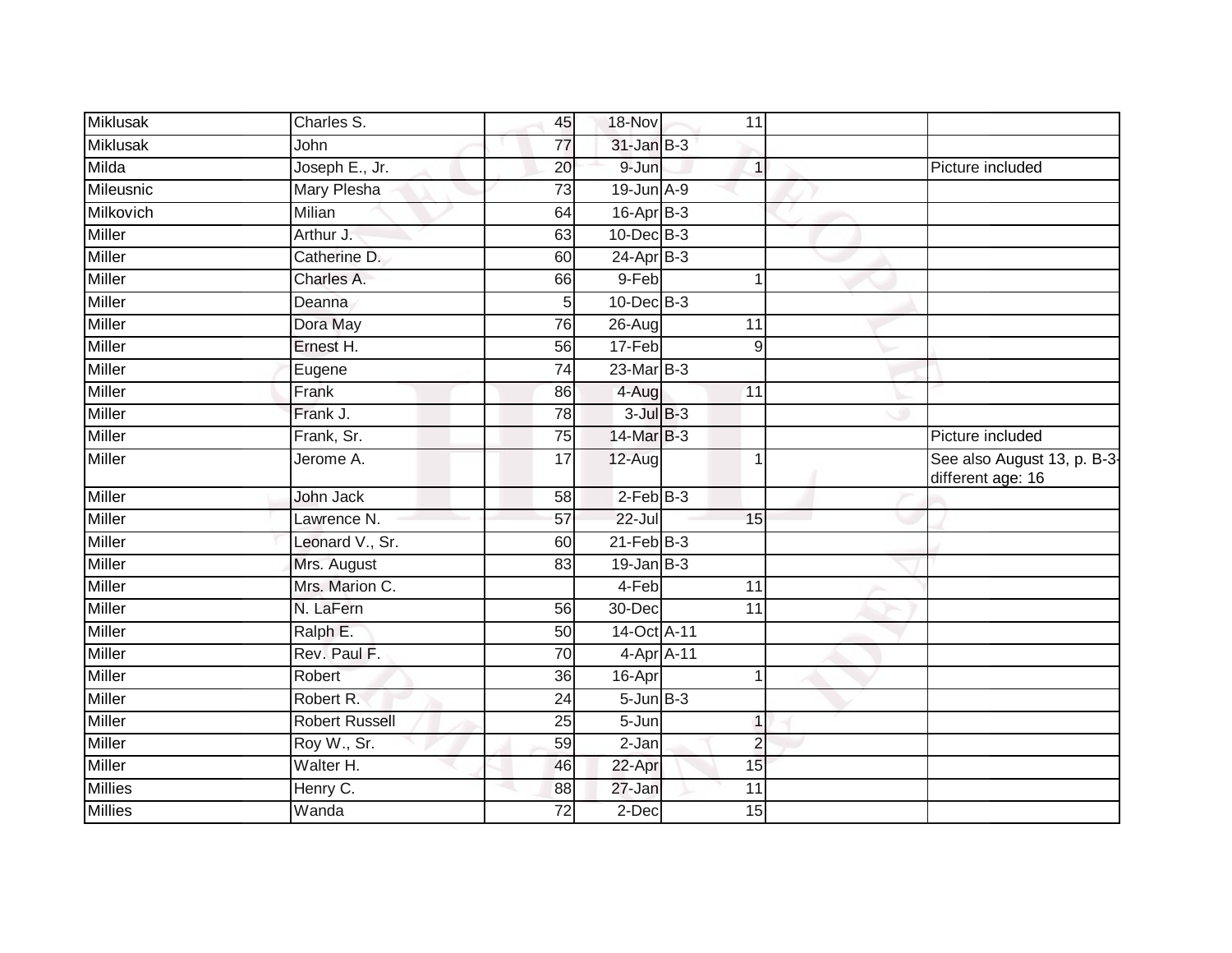| Milligan       | Raymond D.             | 47     | 23-Dec          | 1                |          |  |
|----------------|------------------------|--------|-----------------|------------------|----------|--|
| <b>Mills</b>   | Ruth N.                |        | 22-Aug B-3      |                  |          |  |
| Minder         | <b>Robert Earl</b>     | infant | 14-Apr          | 15               |          |  |
| Minninger      | Fred W.                | 57     | $13$ -Jun $A-2$ |                  |          |  |
| Miramontez     | <b>Delfina</b>         | 86     | 16-Sep          | $\overline{11}$  |          |  |
| <b>Misik</b>   | Marie                  | 67     | $25-Feb$        | $\overline{11}$  |          |  |
| <b>Miteff</b>  | Christ                 | 65     | 13-May          | 11               |          |  |
| <b>Mittler</b> | Clyde J.               | 59     | 20-Oct          | 11               |          |  |
| Mize           | J. Lloyd               | 61     | $9-Nov$ B-3     |                  |          |  |
| Moat           | Gilbert F.             | 63     | $6$ -Jul $B-3$  |                  |          |  |
| <b>Mock</b>    | Armour L.              | 85     | $5$ -Jan $C-3$  |                  |          |  |
| Mokrzycki      | John                   | 74     | $29$ -Jan B-3   |                  |          |  |
| Mola           | Leo                    | 75     | 20-Mar B-3      |                  |          |  |
| Molenaar       | Peter                  | 82     | 23-Jun          | 11               |          |  |
| Molin          | Elmer                  | 50     | 12-Oct B-3      |                  |          |  |
| <b>Moll</b>    | Delores                | 25     | $18$ -Jun $B-3$ |                  | Krossley |  |
| Monczka        | Joseph                 | 70     | $9-Nov$ B-3     |                  |          |  |
| Montgomery     | Gladys                 | 49     | $23-Feb$        | 1                |          |  |
| Montgomery     | Marie                  | 73     | 26-Oct B-3      |                  |          |  |
| Montgomery     | Oliver S.              | 55     | $23-Feb$        |                  |          |  |
| Moody          | Reba                   | 9      | 28-May B-3      |                  |          |  |
| Moore          | George (Tom)           | 88     | 6-Oct           | $\overline{11}$  |          |  |
| Moore          | Glenn                  | 57     | $9-Sep$         | 11               |          |  |
| Moore          | <b>Infant Daughter</b> | Infant | $13 - Jan$      | 9                |          |  |
| Moore          | Lloyd                  | 67     | $31$ -Jul B-3   |                  |          |  |
| <b>Morales</b> | Ismael                 | 5      | 9-Feb           | 1                |          |  |
| Moran          | Marie                  | 61     | $16$ -Feb $B-3$ |                  |          |  |
| Morehouse      | Hattie                 | 90     | 3-Apr A-9       |                  |          |  |
| Moreno         | Jesse                  | 20     | $12$ -Oct       | 1                |          |  |
| <b>Morris</b>  | <b>Grace Edith</b>     | 59     | 20-Jul B-3      |                  |          |  |
| Morris         | Laura H.               | 86     | 5-Oct B-3       |                  |          |  |
| <b>Morris</b>  | Mercedes               | 57     | $28 -$ Jul      | $\boldsymbol{9}$ |          |  |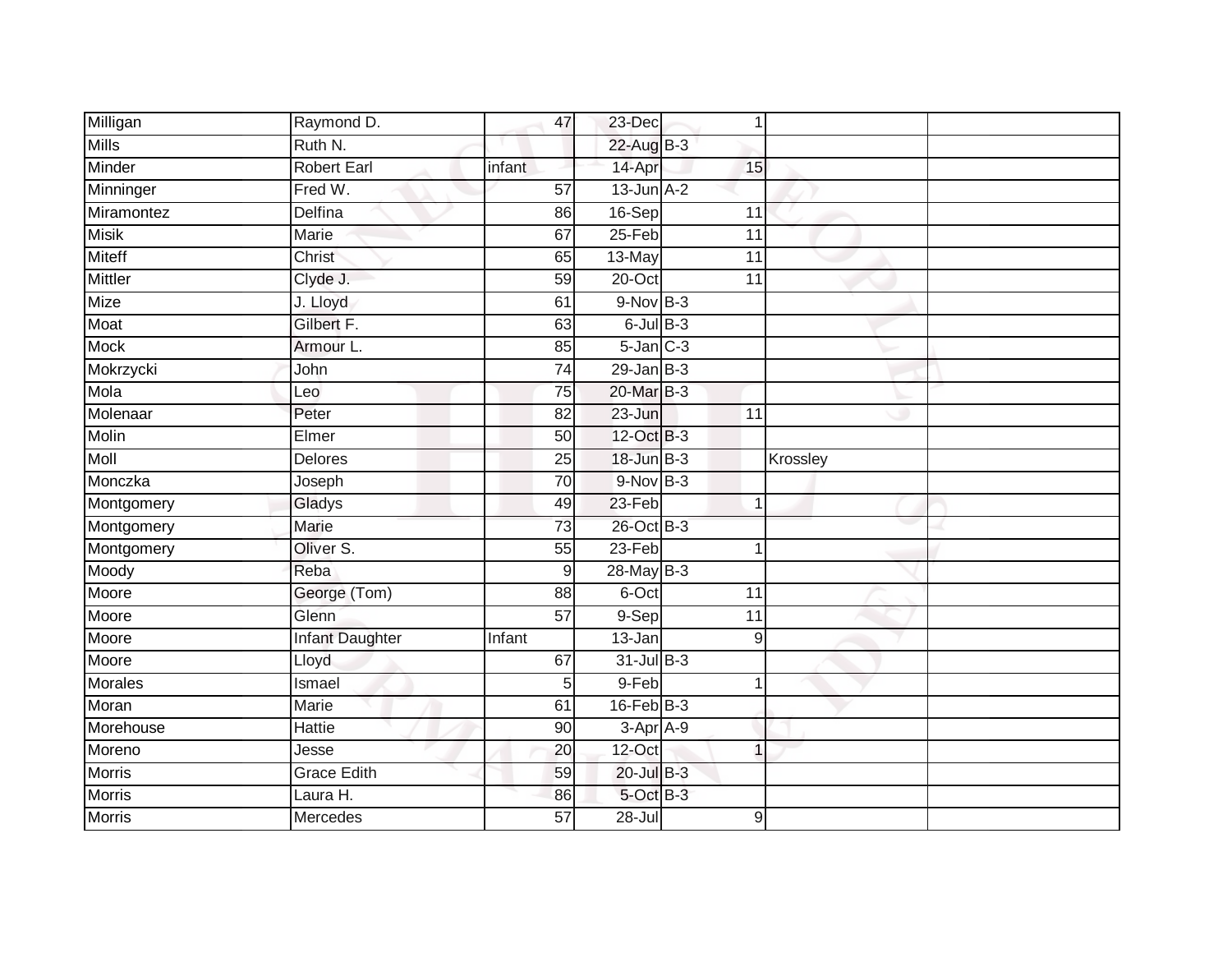| Morrison      | David B.             | 38              | 18-Mar            | 13              |                                 |
|---------------|----------------------|-----------------|-------------------|-----------------|---------------------------------|
| Morrison      | William (Moulesong)  | 70              | $5 - Jun$ $B - 3$ |                 |                                 |
| Morrison      | William A.           | 72              | $2-Jan$           | $\overline{c}$  |                                 |
| Morse         | Everett (Happy)      | 61              | 2-Sep             | $\overline{13}$ |                                 |
| Morse         | Frankie Lynn         | Infant          | $21$ -May B-3     |                 |                                 |
| Mort          | Anna George          | 49              | 17-Jun            | 11              |                                 |
| Mortland      | John                 | 71              | 31-Mar            | 1               |                                 |
| Morton        | Averi Lynn           | 4 months        | 19-May            | 11              |                                 |
| Morton        | Charles              | $\overline{2}$  | $18 -$ Jul        |                 |                                 |
| Morton        | Mae C.               | $\overline{39}$ | $5-FebB-3$        |                 |                                 |
| Motkin        | Rebecca              | 80              | 24-Aug B-3        |                 |                                 |
| Moyer         | Elisha (Mac)         | 34              | 10-Jun            | 13              |                                 |
| Moynihan      | Beatrice N.          | 49              | $12$ -Feb $B-3$   |                 |                                 |
| Mudy          | John                 | $\overline{71}$ | 14-Jan A-11       |                 |                                 |
| Muir          | Vida B.              | 81              | 12-Oct B-3        |                 |                                 |
| Muldoon       | Margaret             | 62              | 28-Aug B-3        |                 |                                 |
| Mulva         | Eileen               | $\overline{32}$ | $13-Aug$          | $\mathbf{1}$    | See also August I4, p. A-<br>10 |
| <b>Munier</b> | Sarah G.             | 80              | 28-May B-3        |                 |                                 |
| Munoz         | Josefa               | 86              | 9-Jun             | 11              |                                 |
| Munoz         | Josfa                | 59              | 19-Mar B-3        |                 |                                 |
| Munoz         | Lilia                | 35              | 30-Dec            | 11              |                                 |
| Munsey        | Frank M., Sr.        | 55              | 7-Apr             |                 |                                 |
| Muntean       | John                 |                 | $3$ -Jul $B-3$    |                 |                                 |
| Muntean       | <b>Nick</b>          |                 | $3$ -Jul $B-3$    |                 |                                 |
| Murin         | Joseph               | 55              | 15-Dec A-15       |                 |                                 |
| Murphy        | Ethyle               | 55              | 15-Sep            | $\overline{9}$  |                                 |
| Murphy        | Geraldine J.         | $\overline{28}$ | $14-Sep$ B-3      |                 |                                 |
| Murphy        | Irene                | $\overline{51}$ | $20$ -Jun $B-3$   |                 |                                 |
| Murphy        | <b>Thomas Robert</b> | Infant          | 4-Apr A-11        |                 |                                 |
| Murrin        | Gale F.              | 60              | $13$ -Aug B-3     |                 | picture included                |
| Murzyn        | John                 | 76              | $21$ -May B-3     |                 |                                 |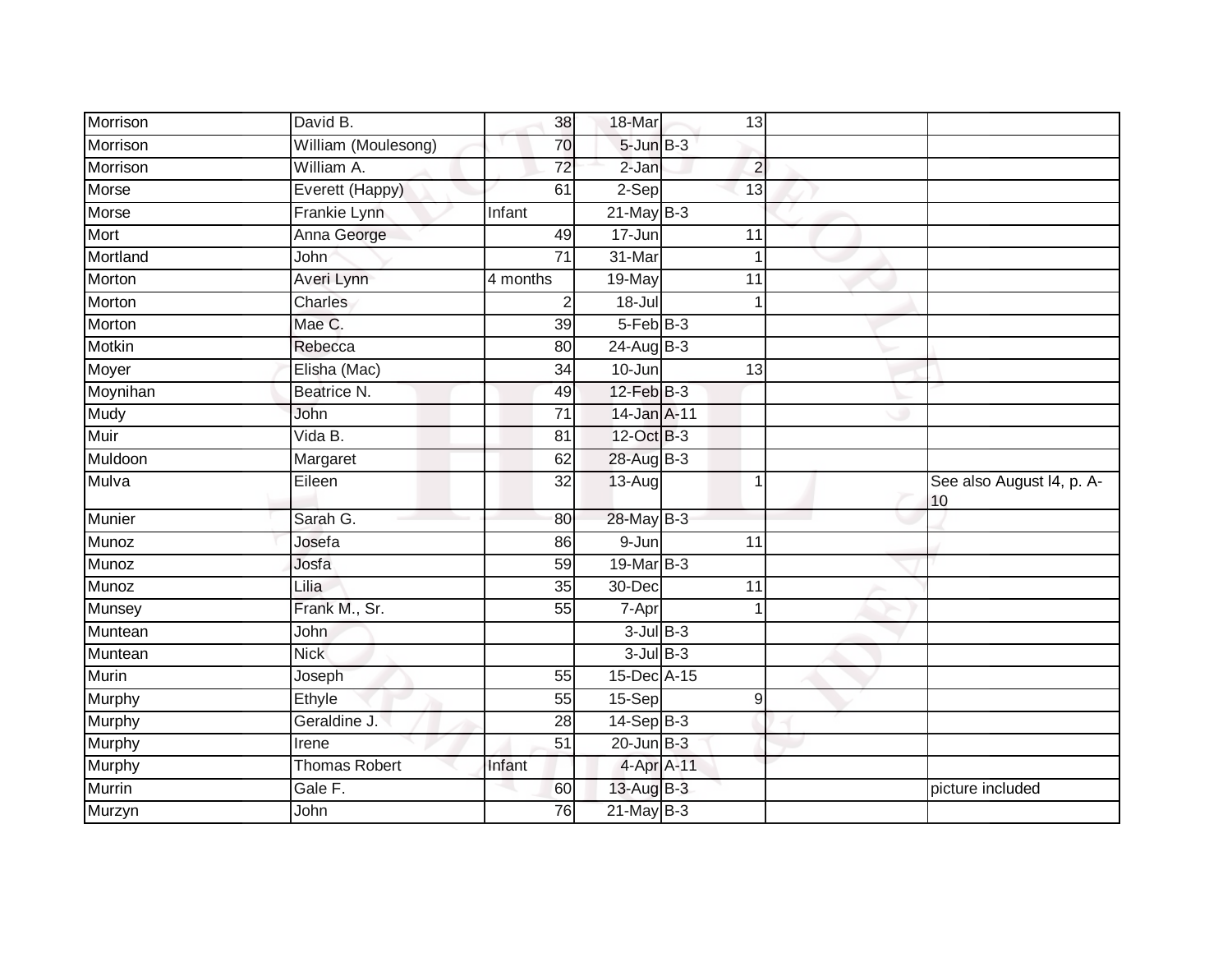| Musteikas      | Thomas               | 79              | 19-May            | 11              |  |
|----------------|----------------------|-----------------|-------------------|-----------------|--|
| <b>Musulin</b> | Charles R.           | 72              | 7-Feb B-3         |                 |  |
| <b>Muzzall</b> | Sarah                | 82              | $20$ -Jun $B-3$   |                 |  |
| Myers          | Charles L.           | 76              | $1-OctB-3$        |                 |  |
| Mysliwczyk     | <b>Tillie</b>        | $\overline{70}$ | 8-Sep             | $\overline{11}$ |  |
| <b>Mysliwy</b> | Albert G.            | 63              | 31-Mar            | 11              |  |
| Nagdeman       | Charles              | 54              | 30-Jul B-3        |                 |  |
| Nagel          | Joseph W.            | 69              | 29-Dec A-9        |                 |  |
| Nagy           | Joseph, Sr.          | 61              | 31-Mar            | 11              |  |
| <b>Nagy</b>    | <b>Steve</b>         | 69              | $8 - Jun$ $B - 3$ |                 |  |
| Nallenweg      | Walter               | 67              | 4-Aug             | 11              |  |
| Nelson         | Beatrice L.          | 56              | $23-Nov$ B-3      |                 |  |
| Nelson         | Elsie                | 62              | $1-May$ B-3       |                 |  |
| Nelson         | Nancy                | 72              | 7-Jul             | 9               |  |
| Nelson         | William B.           | 33              | 19-Feb C-11       |                 |  |
| Nemeth         | <b>Steve</b>         | 74              | 22-Apr            | 15              |  |
| <b>Neves</b>   | Thomas (Tom)         |                 | 24-Oct B-3        |                 |  |
| Newbold        | <b>Timmy Edward</b>  | Infant          | 28-May B-3        |                 |  |
| Newland        | Charles C.           | 82              | 15-Aug B-3        |                 |  |
| Newman         | Laura A.             | 69              | $22$ -Dec $B-3$   |                 |  |
| Newman         | <b>Oliver Minton</b> | 82              | $2$ -Feb $B-3$    |                 |  |
| Newman         | William B. (Bill)    | 84              | $26$ -Jun $B-3$   |                 |  |
| Niccum         | Maude                | 78              | 29-Sep            | 11              |  |
| <b>Nichols</b> | Margaret Jane        | 75              | $7-Sep$ $B-3$     |                 |  |
| Nicholson      | <b>Stanley</b>       | $\overline{70}$ | 26-Oct B-3        |                 |  |
| <b>Nickel</b>  | Otto                 | 64              | 10-Oct B-3        |                 |  |
| Nickerson      | Bertha               |                 | 24-Nov B-3        |                 |  |
| Nielsen        | Thor                 | 72              | $7-Sep B-3$       |                 |  |
| Niezgoda       | Louis                | 65              | 21-Dec B-3        |                 |  |
| Nightengale    | Arlene               | 29              | 20-Feb            | $\overline{1}$  |  |
| Nikisher       | Frank                | 72              | 28-Nov B-3        |                 |  |
| Nilsson        | Hjlmar               | 69              | $27$ -May B-3     |                 |  |
|                |                      |                 |                   |                 |  |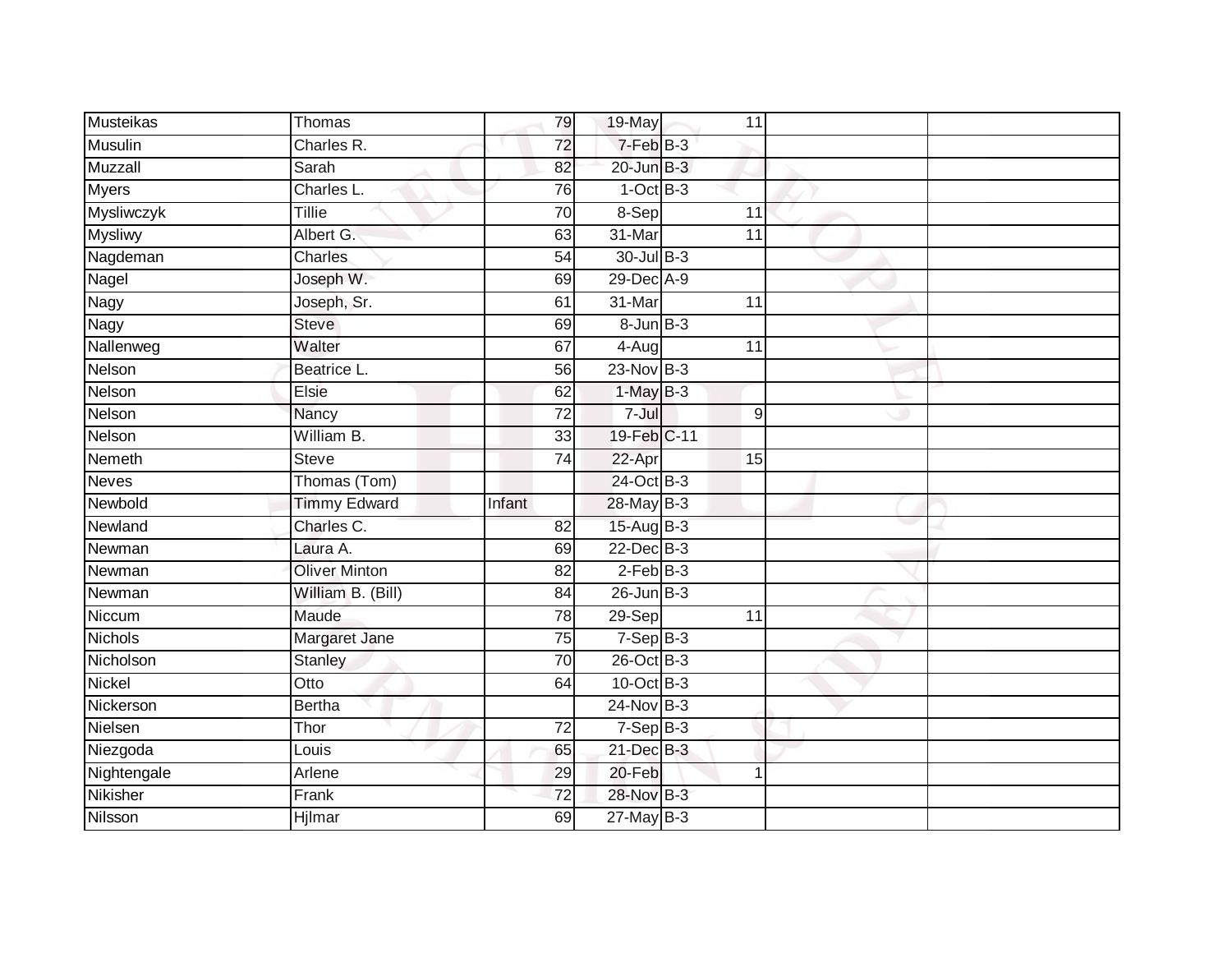| Nolan           | Anna D.               | $\overline{72}$ | 6-Jan             | 11          |              |                                                                |
|-----------------|-----------------------|-----------------|-------------------|-------------|--------------|----------------------------------------------------------------|
| Nolan           | Lawrence Bernard, Jr. | 13              | 28-Dec B-3        |             |              |                                                                |
| Norbo           | George Robin          | 4               | 10-Aug            | 1           |              |                                                                |
| <b>Norcross</b> | Edward W.             | 53              | $24$ -Dec $B-3$   |             |              |                                                                |
| Nordquist       | <b>Roy Allen</b>      | 18              | 22-Jun            |             | $\mathbf{1}$ | picture of death scene<br>included, Also see June<br>23, p. 11 |
| Nordyke         | <b>Harold William</b> | 42              | $13$ -Mar $ B-3 $ |             |              |                                                                |
| Nordyke         | June                  | 38              | 4-Nov             | $\mathbf 1$ |              | See also Nov. 5, p. B-3                                        |
| Norton          | <b>Herbert</b>        | 80              | $24$ -Dec $B-3$   |             |              |                                                                |
| Novosel         | <b>Steve</b>          | 69              | $10$ -Jul B-3     |             |              |                                                                |
| Novotny         | <b>Nellie</b>         | 76              | $23 - Jun$        | 11          |              |                                                                |
| Nowaczyk        | Nobert J., Sr.        | 41              | $24$ -Jan B-3     |             |              |                                                                |
| Nowak           | Anthony A.            | 69              | $22$ -Jan B-3     |             |              | Picture included                                               |
| <b>Nowak</b>    | Frank B.              | 70              | 26-May            | 11          |              |                                                                |
| Nowak           | Joseph, Sr.           | 70              | 31-Dec C-3        |             |              |                                                                |
| Nowak           | Michael               | 81              | 25-Mar            | 13          |              |                                                                |
| Nowlan          | John C.               | 67              | $24-AprB-3$       |             |              |                                                                |
| Nowuryta        | Albert                | 82              | 23-Jan A-11       |             |              |                                                                |
| Oakley          | Paul                  | 57              | $20$ -Apr $B-3$   |             |              |                                                                |
| O'Connor        | <b>Ola Marie</b>      | 80 <sup>°</sup> | 26-Oct B-3        |             |              |                                                                |
| O'Dell          | Morgan O.             | 40              | $6$ -Jul $B$ -3   |             |              |                                                                |
| O'Halla         | Eleanore              | 54              | 9-Dec             | 19          |              |                                                                |
| O'Keefe         | Patricia B.           | 82              | $13-Nov$ B-3      |             |              |                                                                |
| Okoneski        | Helen M.              | 64              | 23-Jan A-11       |             |              |                                                                |
| Olak            | Frank                 | 75              | $15 -$ Jul        | 15          |              |                                                                |
| Oller           | Leroy                 | $\overline{12}$ | $28 -$ Jul        | 1           |              |                                                                |
| O'Loughlin      | James                 | $\overline{2}$  | 25-Aug            |             |              | See also p. 11-middle<br>name: Patrick, age - 22<br>months     |
| Olsen           | Olava Karine          | 80              | 25-Mar            | 13          |              |                                                                |
| Olszewski       | Anastasia (Nettie)    | 71              | 18-May B-3        |             |              |                                                                |
| Olszewski       | Anthony               | 49              | $10-Aug$ B-3      |             |              |                                                                |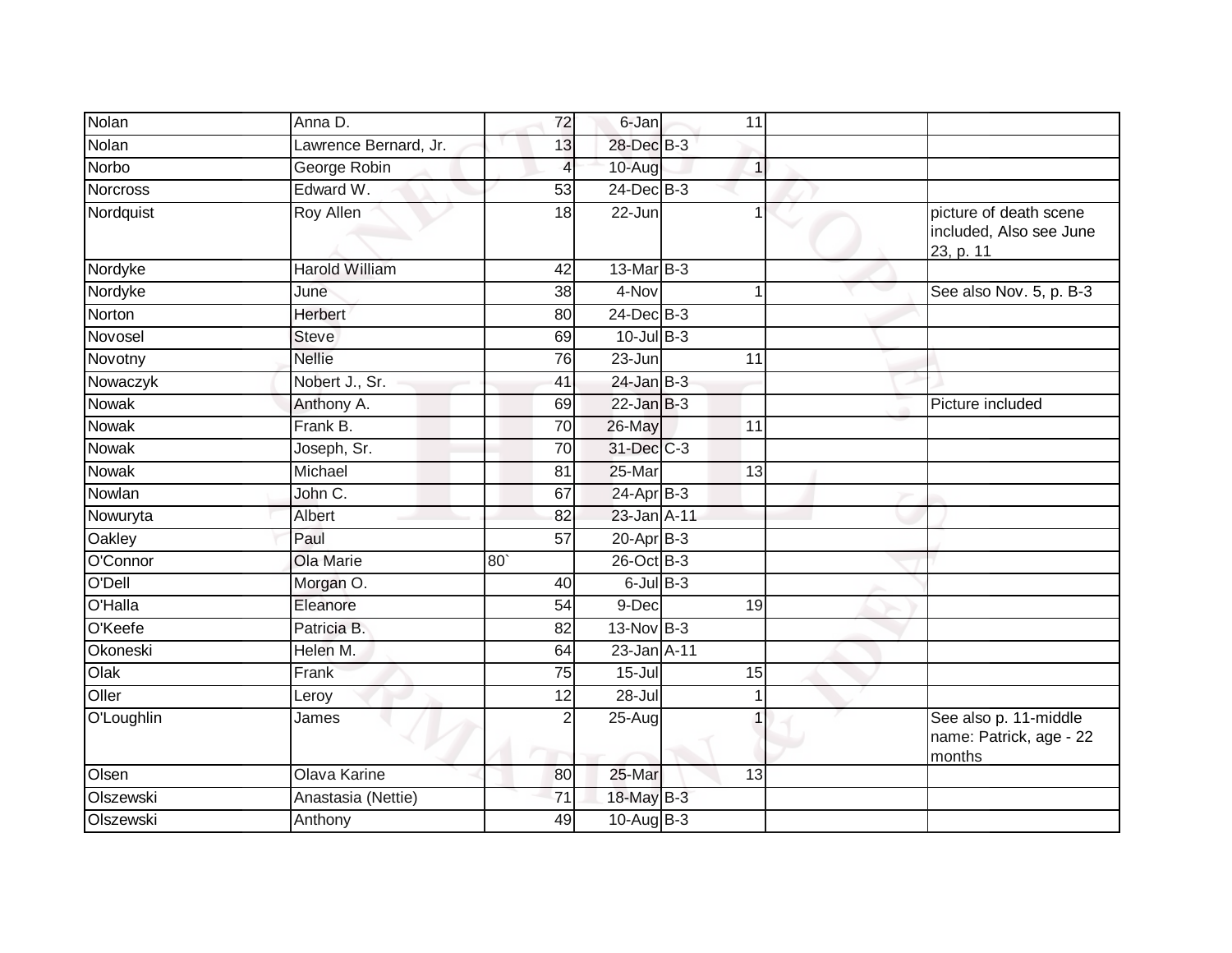| Olszowy      | Casimir             | 65              | 23-Nov B-3      |                 |                      |
|--------------|---------------------|-----------------|-----------------|-----------------|----------------------|
| O'Neal       | Mrs. Ben            | 60              | $1-Aug$ C-3     |                 |                      |
| O'Neil       | Timothy A.          | 71              | 2-Jun           | $\mathbf{1}$    | Also see Jun 3, p 11 |
| O'Neill      | Eugene J.           | 57              | 8-Sep           | 11              |                      |
| Oppman       | Mor N.              | 70              | $23$ -Dec       | 11              |                      |
| Orban        | <b>Bailus</b>       | 42              | $1$ -Jun $B-3$  |                 |                      |
| Orban        | John Peter          | 48              | 18-Apr B-3      |                 |                      |
| Orban        | Katherine           | 85              | $1$ -Jul $B-3$  |                 |                      |
| Orlich       | Dan, Jr.            | infant          | 19-Jun A-9      |                 |                      |
| Orlowski     | Martin (Marcin)     | 92              | $4$ -May B-3    |                 |                      |
| Orminski     | Mary                | 56              | $2-Sep$         | 13              |                      |
| Orth         | Harriet E.          | 76              | $15$ -Jan B-3   |                 |                      |
| Ortiz        | Agustin N.          | 68              | $26-SepB-3$     |                 |                      |
| Osburn       | Lulu                | 87              | 6-Feb B-3       |                 |                      |
| Osler        | $\overline{JayT}$ . | 73              | $6$ -Jul $B-3$  |                 | picture included     |
| Overhage     | Joseph C.           | 69              | 23-Jun          | 11              |                      |
| Overmeyer    | John W.             | 73              | $24$ -Jul $B-3$ |                 |                      |
| Ozemek       | John                | 76              | 16-Oct B-3      |                 |                      |
| Paarlberg    | Henry P.            | 73              | 17-Feb          | 9               |                      |
| Pachuta      | <b>John</b>         | 76              | $12$ -Jan B-3   |                 |                      |
| Pacia        | Frank               | 64              | $15$ -Jan B-3   |                 |                      |
| Palenik      | Johanna             | 73              | 7-Apr           | 11              |                      |
| Palka        | Joseph              |                 | 3-Feb           | $\overline{11}$ |                      |
| Palka        | Michael             | 73              | 6-Jan           | $\overline{11}$ |                      |
| Palka        | Walter              | 75              | $31$ -Jan B-3   |                 |                      |
| Palmateer    | Edna M.             | $\overline{47}$ | 30-Jun          | $\overline{11}$ |                      |
| Panagopoulos | <b>John</b>         | 66              | $2 - Jun$       | 11              |                      |
| Panshyn      | <b>Helen Eaton</b>  | 43              | $24$ -Jan $B-3$ |                 |                      |
| Panunzio     | Elsie E.            | 40              | 22-Apr 1, 15    |                 |                      |
| Papenfus     | Lydia               | 70              | 31-Aug C-3      |                 |                      |
| Papka        | Sophia              | 99              | $16$ -Feb $B-3$ |                 |                      |
| Papoi        | <b>Steve</b>        | 50              | $5-May$         | 1               |                      |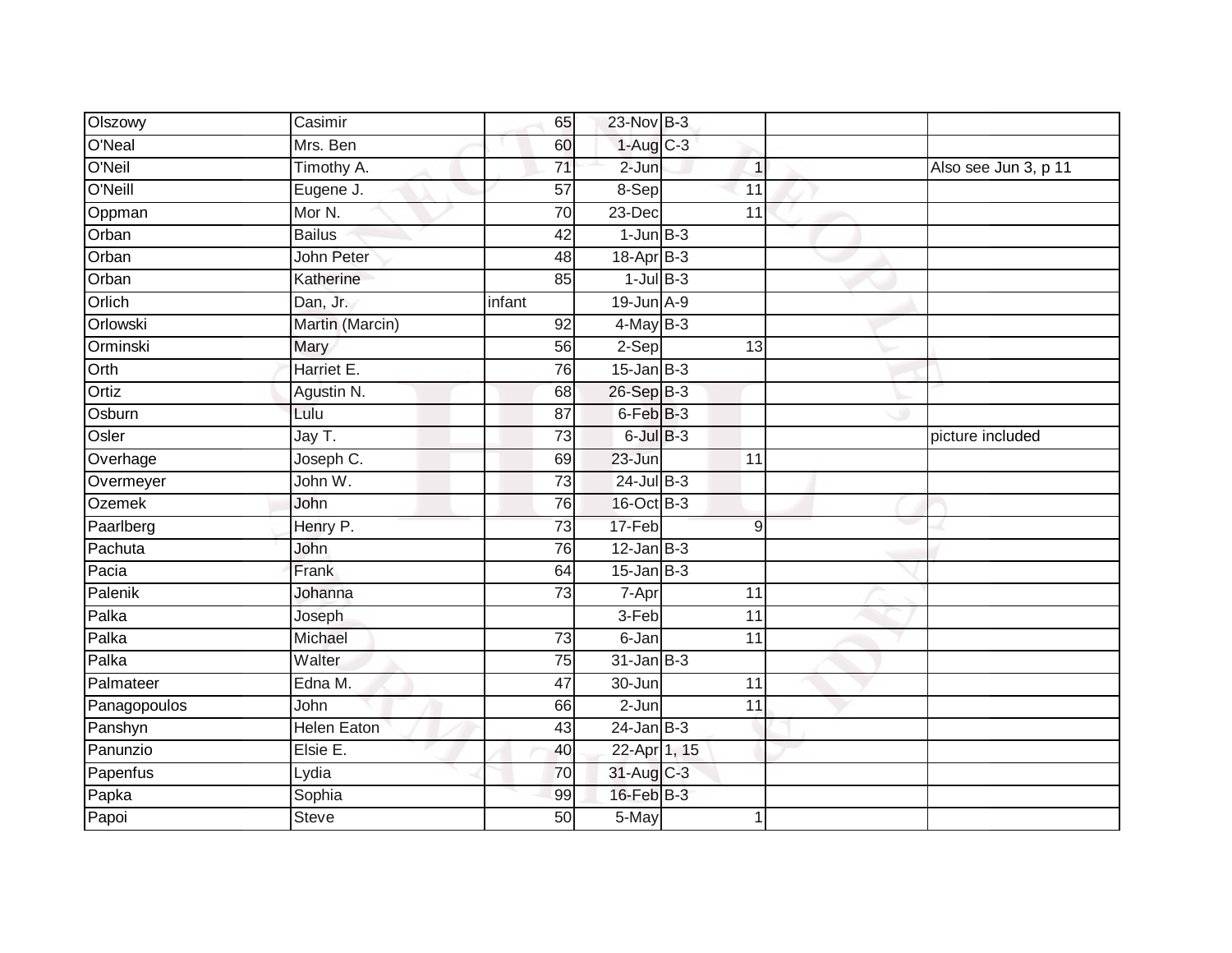| Pappas    | <b>Steve</b>        | 64              | 16-Mar B-3      |                  |                                                    |
|-----------|---------------------|-----------------|-----------------|------------------|----------------------------------------------------|
| Paquette  | Arthur              | 36              | 20-Jun          | 1                | See also June 19 p. 1,<br>Also see June 22, p. B-3 |
| Parker    | James C.            | 49              | 4-Feb           | 11               |                                                    |
| Parker    | John R., Sr.        | 67              | 11-Dec B-3      |                  |                                                    |
| Parker    | Mrs. W. B. (Mattie) | 86              | 3-Oct B-3       |                  |                                                    |
| Parkovich | Joseph              | 69              | $11-Mar$        | 11               |                                                    |
| Parks     | Calvin Samuel       | 95              | 26-Dec B-3      |                  |                                                    |
| Parrick   | Lottie              | 66              | $23$ -Mar $B-3$ |                  |                                                    |
| Partyka   | Jacob               | 82              | 2-Jan           | $\overline{2}$   |                                                    |
| Parysz    | Lucy                | 77              | 15-Oct B-3      |                  |                                                    |
| Pass      | <b>Harry Ernest</b> | 68              | 4-Aug           | 11               |                                                    |
| Paterson  | Marion A.           | 82              | 25-Mar          | 13               |                                                    |
| Patton    | Ola                 | 79              | $12-Sep$ B-3    |                  |                                                    |
| Paucak    | Helen               | 67              | $12$ -Jan B-3   |                  |                                                    |
| Paul      | Charles O.          | $\overline{32}$ | $2-Nov$         | 1                | See also Nov. 3, p. 11                             |
| Paul      | Emanuel             | 78              | 8-Jul           | 15               |                                                    |
| Paulausky | Magdaline           | 68              | 14-May          | $\overline{1}$   |                                                    |
| Paule     | Stanley             | 51              | $1-May$ B-3     |                  |                                                    |
| Pauley    | Edward E.           | 65              | $25-Sep$ B-3    |                  |                                                    |
| Paulsen   | Emma                | 79              | $12$ -Jan $B-3$ |                  |                                                    |
| Paulsen   | Robert R.           | 66              | $4$ -Dec $B-3$  |                  |                                                    |
| Pauly     | John W.             | 75              | 21-Jan          | $\boldsymbol{9}$ |                                                    |
| Pautler   | John G.             | $\overline{52}$ | 19-Mar B-3      |                  |                                                    |
| Pavelich  | <b>Charles</b>      | 66              | 16-Mar B-3      |                  |                                                    |
| Pavuk     | Bazil L.            | 59              | 3-Feb           | 11               |                                                    |
| Pavuk     | Leslie              | 59              | 4-Feb           | 11               |                                                    |
| Pawelee   | Julia               | 62              | $9$ -Jan $B-3$  |                  |                                                    |
| Pawinski  | Anton               | 76              | $8-Aug$ B-3     |                  |                                                    |
| Pawlaczyk | Frank               | $\overline{72}$ | 25-May B-3      |                  |                                                    |
| Pawlowski | Alex                | 62              | 3-Nov           | 11               |                                                    |
| Paylo     | Catherine           | 56              | 30-Jun          | 11               |                                                    |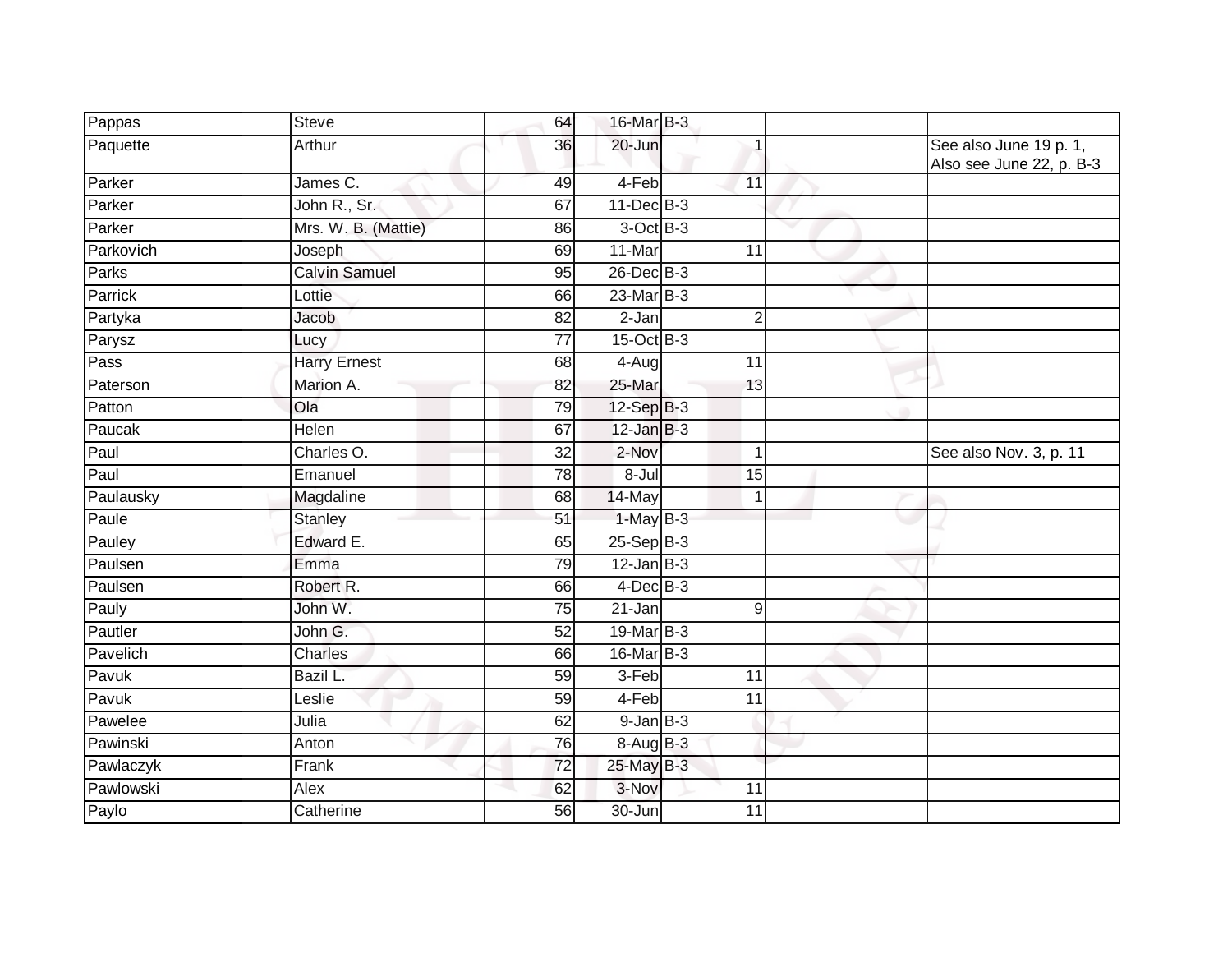| Paylo      | Michael G.           | 60              | 23-Sep          | 15              |                                                                                 |
|------------|----------------------|-----------------|-----------------|-----------------|---------------------------------------------------------------------------------|
| Pazdur     | Walter A.            | 53              | 9-Oct B-3       |                 |                                                                                 |
| Pearce     | Pauline              | 67              | 30-Mar B-3      |                 |                                                                                 |
| Pearce     | Sarah W.             | 78              | $29$ -Jan $B-3$ |                 |                                                                                 |
| Pehrsson   | P.H., Sr.            | 60              | $6$ -Jun $B-3$  |                 |                                                                                 |
| Pellar     | Joseph               | 55              | 20-Nov B-3      |                 |                                                                                 |
| Pelton     | James E.             | 43              | 20-Apr          |                 |                                                                                 |
| Pepler     | Donald K.            | 39              | 19-Feb C-11     |                 |                                                                                 |
| Perchiazzi | Anthony              | 56              | 24-Dec B-3      |                 |                                                                                 |
| Perez      | Ike                  | 29              | 3-Mar           | 11              |                                                                                 |
| Perfors    | Albert               | 82              | 30-Nov B-3      |                 |                                                                                 |
| Perrine    | Leslie M.            | 86              | $31$ -Dec $C-3$ |                 |                                                                                 |
| Perry      | Alfred G.            | 77              | 9-Oct B-3       |                 | Middle initial also C.                                                          |
| Perry      | Clarence             | 44              | 25-May          | 1               |                                                                                 |
| Perry      | John F.              | $\overline{55}$ | 10-Nov          | $\overline{11}$ |                                                                                 |
| Persson    | Donald Ray           | 24              | 18-May B-3      |                 | Picture included                                                                |
| Pertegato  | Marianne             | 56              | 26-Dec B-3      |                 |                                                                                 |
| Peter      | Paul                 | 52              | $3-Dec$ B-3     |                 |                                                                                 |
| Peterkitas | Eleanor Czernia      | 47              | $22$ -Jan $B-3$ |                 |                                                                                 |
| Peters     | Lester               | 65              | 7-Oct           | $\overline{13}$ |                                                                                 |
| Peters     | Mary Anna            | 83              | $21$ -Aug $B-3$ |                 |                                                                                 |
| Petersen   | <b>Bertha Louise</b> | 90              | $3$ -Jan $B-3$  |                 |                                                                                 |
| Petersen   | Christine            | 81              | $19$ -Jun $A-9$ |                 |                                                                                 |
| Petersen   | Naine Clara          | 55              | $11-Auq$        | 11              | See also Aug. 12, p. 11-<br>different spelling of name-<br>Naimie Clara Jackson |
| Peterson   | Esther J.            | 71              | 28-Nov B-3      |                 |                                                                                 |
| Peterson   | Heddy                | 73              | $11-Aug$        | 11              |                                                                                 |
| Peterson   | Joseph, Rev.         | 76              | $27$ -Jun $B-3$ |                 |                                                                                 |
| Peterson   | Lena                 | 90              | 8-Jul           | 15              |                                                                                 |
| Peterson   | Lula                 | 73              | 19-Nov B-3      |                 |                                                                                 |
| Peterson   | Oscar J.             | 43              | 28-Sep B-3      |                 |                                                                                 |
|            |                      |                 |                 |                 |                                                                                 |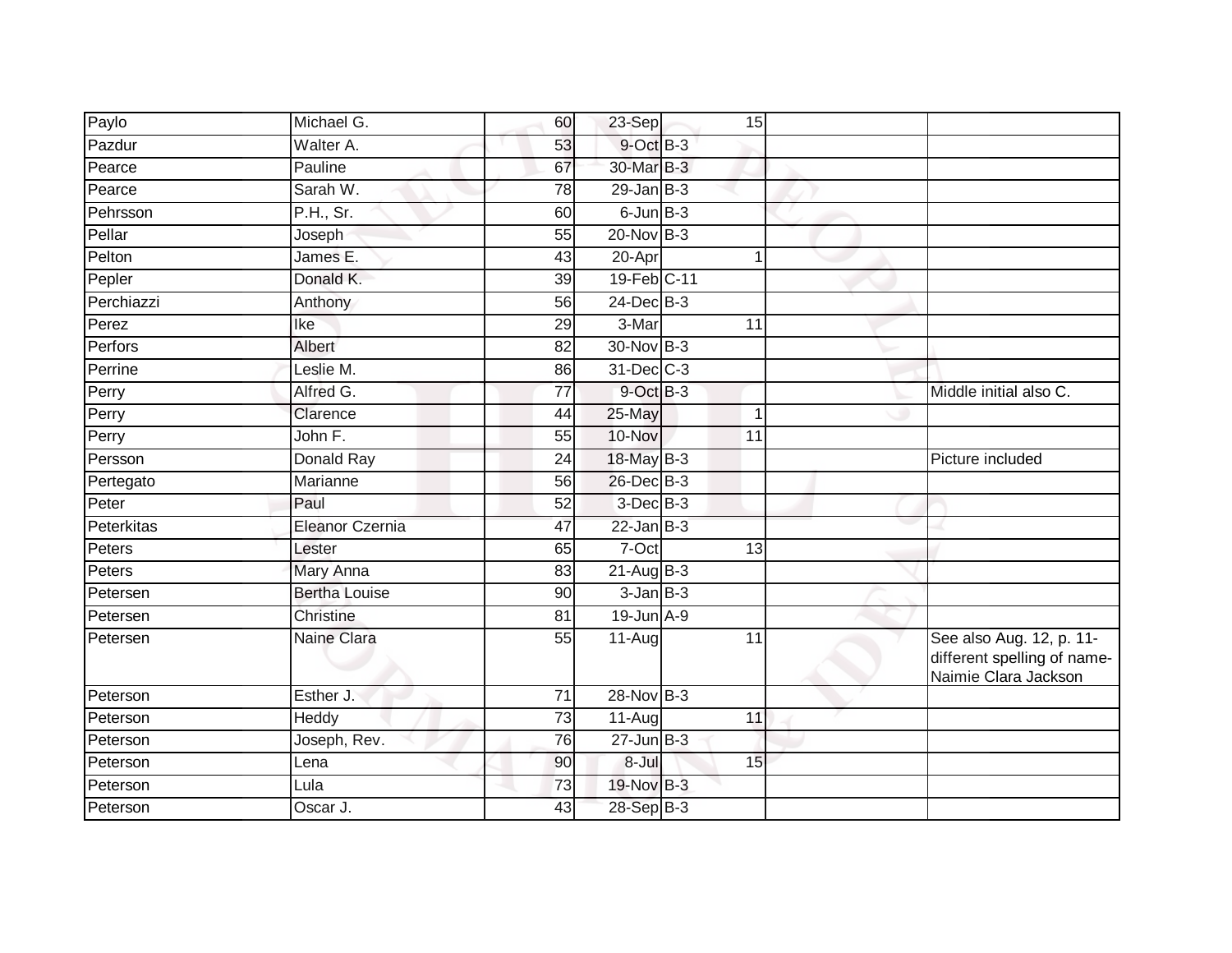| Peterson    | Selby            | $\overline{77}$ | 17-Oct B-3      |                 |                       |                            |
|-------------|------------------|-----------------|-----------------|-----------------|-----------------------|----------------------------|
| Petkovich   | <b>Marcus</b>    | 54              | 23-Sep          |                 |                       | See also Sept. 24, p. B-3  |
| Petro       | Paul             | $\overline{50}$ | 30-Mar B-3      |                 |                       |                            |
| Petruczynik | Alex             | 39              | $10$ -Jan B-3   |                 |                       |                            |
| Petzinger   | William E.       | 63              | 24-Aug B-3      |                 | $\tilde{\phantom{a}}$ |                            |
| Pfister     | Ann M.           | 58              | 30-Apr B-3      |                 |                       |                            |
| Phillips    | Daniel           | 20              | $29-$ Sep       | $\overline{1}$  |                       | Photo of incident included |
| Phillips    | Frieda           | 64              | $11-AprB-3$     |                 |                       |                            |
| Phillips    | John V.          | 83              | 30-Apr B-3      |                 |                       |                            |
| Phillips    | Vigil Joseph     | 52              | 9-Mar B-3       |                 |                       |                            |
| Piatt       | Andrew           | 59              | $5$ -Oct $B$ -3 |                 |                       |                            |
| Pickard     | Lucinda          | 80              | 21-Dec B-3      |                 |                       |                            |
| Piecuch     | <b>Stella</b>    | 67              | 14-Oct A-11     |                 |                       |                            |
| Pietras     | Mary             | 63              | 30-Apr B-3      |                 |                       |                            |
| Piotrowski  | Josephine        | 84              | $3-AugB-3$      |                 |                       |                            |
| Piotrowski  | <b>Theresa</b>   | 83              | 23-Oct A-13     |                 |                       |                            |
| Pitt        | Wallace L.       | 48              | 3-Nov           | 11              |                       |                            |
| Pitzer      | Lewis G.         | 52              | $15 -$ Jul      | $\overline{15}$ |                       |                            |
| Piwowarczyk | <b>Hattie</b>    |                 | $21-Sep$ B-3    |                 |                       |                            |
| Planojevic  | Mitar            | $\overline{35}$ | 26-Dec B-3      |                 |                       |                            |
| Plant       | George           | 6               | $21$ -Mar $B-3$ |                 |                       |                            |
| Plesha      | Joseph           | 55              | 12-May          | 11              |                       |                            |
| Ploch       | Ethel E.         | 67              | 30-Nov B-3      |                 |                       |                            |
| Plotzke     | Mary             | 83              | $14$ -Feb $B-3$ |                 |                       |                            |
| Plotzke     | William S., Rev. | 47              | 25-Aug          | 11              |                       |                            |
| Pokalsey    | Peter            | 64              | $28 -$ Jul      | $\overline{9}$  |                       |                            |
| Poland      | William M.       | $\overline{73}$ | 29-Aug $B-3$    |                 |                       |                            |
| Poliski     | Frank            | 68              | 3-Feb           | 11              |                       |                            |
| Polochak    | George           | 75              | 31-Aug C-3      |                 |                       |                            |
| Polucinski  | Chester          | $\overline{72}$ | $13$ -Jun $B-3$ |                 |                       |                            |
| Poludniak   | Mary             | 70              | 3-Nov           | 11              |                       |                            |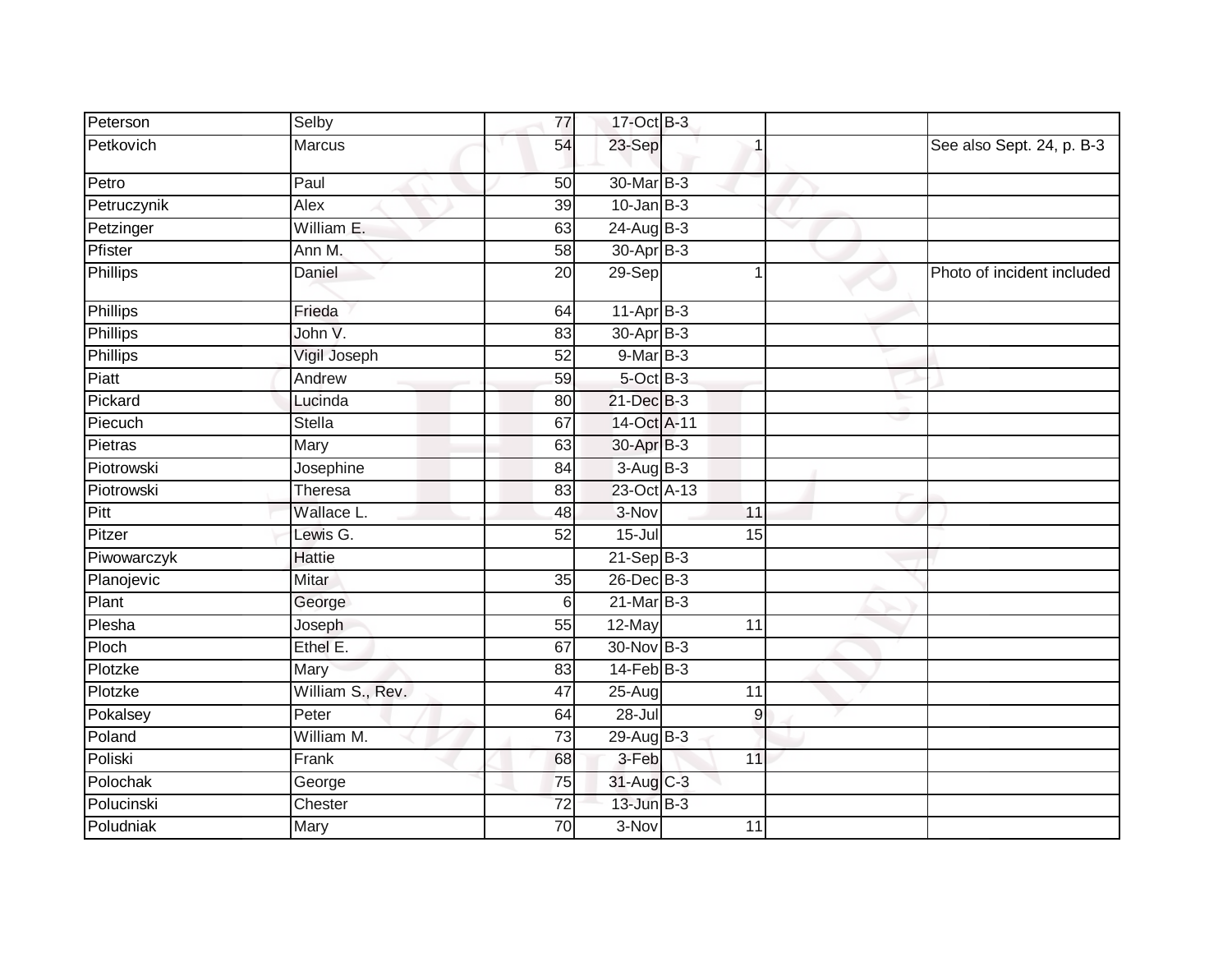| Poor                 | Edith H. (Conn)        | 50              | 23-Jan A-11           |                |                                |
|----------------------|------------------------|-----------------|-----------------------|----------------|--------------------------------|
| Popavich             | Marian                 | 17              | $16$ -Feb $A-2$       |                |                                |
| Popovich             | Danilo                 | 69              | $6$ -Jul $B-3$        |                |                                |
| Poppen               | Anna                   | 93              | $29$ -Jun $B-3$       |                |                                |
| Porkey (Pokropinski) | Frank J.               | 62              | $13-Oct$              | 11             |                                |
| Porter               | Ada S.                 | 81              | 25-Jul A-9            |                |                                |
| Porter               | <b>Charles Edward</b>  | 54              | $9$ -Feb $B$ -3       |                |                                |
| Porter               | Hope                   | 48              | 29-Jul                | 11             |                                |
| Portz                | <b>Mary Ruth</b>       | 49              | $13$ -Jul B-3         |                |                                |
| Posey                | <b>Raymond Rayford</b> | 24              | 19-Oct                | 1              |                                |
| Poskus               | Peter P.               | 51              | $3$ -Jul $B-3$        |                |                                |
| Post                 | <b>Anna Marie</b>      | $\overline{52}$ | 30-Apr <sub>B-3</sub> |                |                                |
| Post                 | James A.               | 65              | 9-Mar B-3             |                |                                |
| Potchen              | William M., Jr.        | 20              | $27 - Jun$ B-3        |                | See Also June 29, B-3          |
| Potter               | Margaret               | $\overline{73}$ | 21-Apr                | 11             |                                |
| Potts                | Eugene                 | $\overline{43}$ | 3-Nov                 | $\mathbf{1}$   |                                |
| Potzler              | <b>Charles</b>         | 93              | 29-Aug B-3            |                |                                |
| Poulter              | Mabel M.               | 73              | 27-Mar B-3            |                |                                |
| Powers               | Alice M.               | 84              | $13 - Jan$            | $\overline{9}$ |                                |
| Pozatek              | Lucy                   | 70              | $12-Aug$              | 11             | Name also spelled<br>Posczatek |
| Preis                | Mary                   | 75              | 16-Jun                | 11             |                                |
| Presse               | George                 | 66              | 11-Mar                | 11             |                                |
| Presser              | Eric                   | 66              | $19$ -Jun $A-9$       |                |                                |
| Prest                | Patricia A.            | $\overline{2}$  | 17-Jun                | 11             |                                |
| Pribble              | Luther G.              | 55              | 30-Mar B-3            |                |                                |
| Price                | <b>Albert Manley</b>   | 82              | $12-Sep$ B-3          |                |                                |
| Primis               | Harry C.               |                 | 17-Feb                | $\overline{9}$ |                                |
| Prochno              | William T.             | 78              | $1$ -Jun $B-3$        |                |                                |
| Prorok               | Theodore               | 70              | $20$ -Jun $B-3$       |                |                                |
| Prozinger            | Stephen P.             | 67              | $4$ -May $B-3$        |                |                                |
| Pruchniewski         | Edmund A.              | 56              | 27-Jan                | 11             |                                |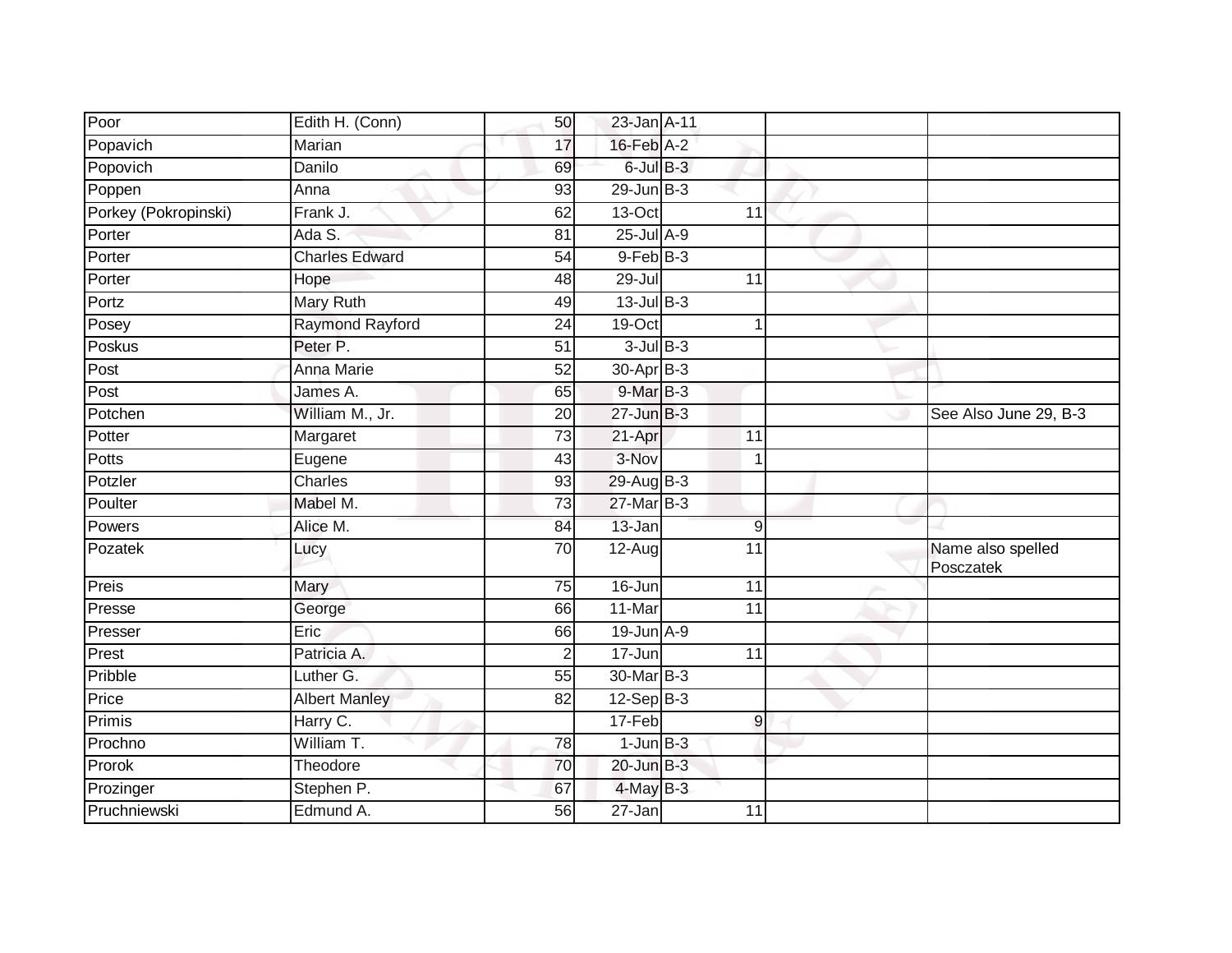| Prucy      | <b>Bruno</b>        | 69              | 10-Aug B-3      |             |         |                                                        |
|------------|---------------------|-----------------|-----------------|-------------|---------|--------------------------------------------------------|
|            |                     |                 |                 |             |         |                                                        |
| Prus       | Mary                | 76              | 14-Oct A-11     |             |         |                                                        |
| Pruscinski | Mary                | 87              | 31-Jul B-3      |             |         |                                                        |
| Pryor      | Daisy V.            | 43              | 18-Aug          | 11          |         |                                                        |
| Przymuski  | Madeline M.         | 61              | $2 - Jun$       | 11          |         |                                                        |
| Puchek     | Joseph              | 78              | $25-Aug$        | 11          |         |                                                        |
| Puchly     | Anton               | 83              | $9$ -Jan $B$ -3 |             |         |                                                        |
| Pue        | Steve, Jr.          | 42              | $26$ -Jan $B-3$ |             |         |                                                        |
| Puplava    | Richard P.          | 28              | $19$ -Jan B-3   |             |         |                                                        |
| Purkey     | Kenneth Claburn     | infant          | $26$ -Dec $B-3$ |             |         |                                                        |
| Purpura    | <b>Betty</b>        | 37              | 2-Sep           |             | 13 Vice |                                                        |
| Putz       | Karl                | 79              | $19$ -Jan B-3   |             |         |                                                        |
| Pyka       | Stanley             | 29              | 24-Aug B-3      |             |         |                                                        |
| Quick      | <b>Flora Bertha</b> | 75              | 12-Nov B-3      |             |         |                                                        |
| Raasch     | Arthur W.           | 45              | Ocotber 22 B-3  |             |         |                                                        |
| Rabenhorst | Martha M.           | 79              | 10-Sep B-3      |             |         |                                                        |
| Racz       | Richard M.          | 20              | 22-Dec          | $\mathbf 1$ |         | Photo of incident included,<br>See also Dec. 23, p. 11 |
| Rader      | Carolyn             | 76              | 17-Jun          | 11          |         |                                                        |
| Radvany    | William L.          | 42              | 13-Aug B-3      |             |         |                                                        |
| Rahn       | Carl                | 67              | $14$ -Dec $B-3$ |             |         |                                                        |
| Rakin      | Mike (Milan)        | 81              | $27-Oct$        | 11          |         |                                                        |
| Ramirez    | Jose                | 66              | $13$ -Feb $B-3$ |             |         |                                                        |
| Ramsey     | Clyde               | $\overline{73}$ | $5$ -Dec $B$ -3 |             |         |                                                        |
| Ramsey     | William C.          | 65              | $4$ -May B-3    |             |         |                                                        |
| Ramthun    | Catherine E.        | 55              | 12-May          | 11          |         |                                                        |
| Ranck      | Cecil L.            | 41              | $15-Sep$        | 9           |         |                                                        |
| Ranger     | Howard              | 59              | $2$ -Mar $B-3$  |             |         |                                                        |
| Ranger     | <b>Howard Edwin</b> | 59              | 28-Feb B-3      |             |         |                                                        |
| Rapacz     | John                | 72              | 13-Apr B-3      |             |         |                                                        |
| Raschke    | George F.           | 55              | 3-Mar           | 11          |         |                                                        |
|            |                     |                 |                 |             |         |                                                        |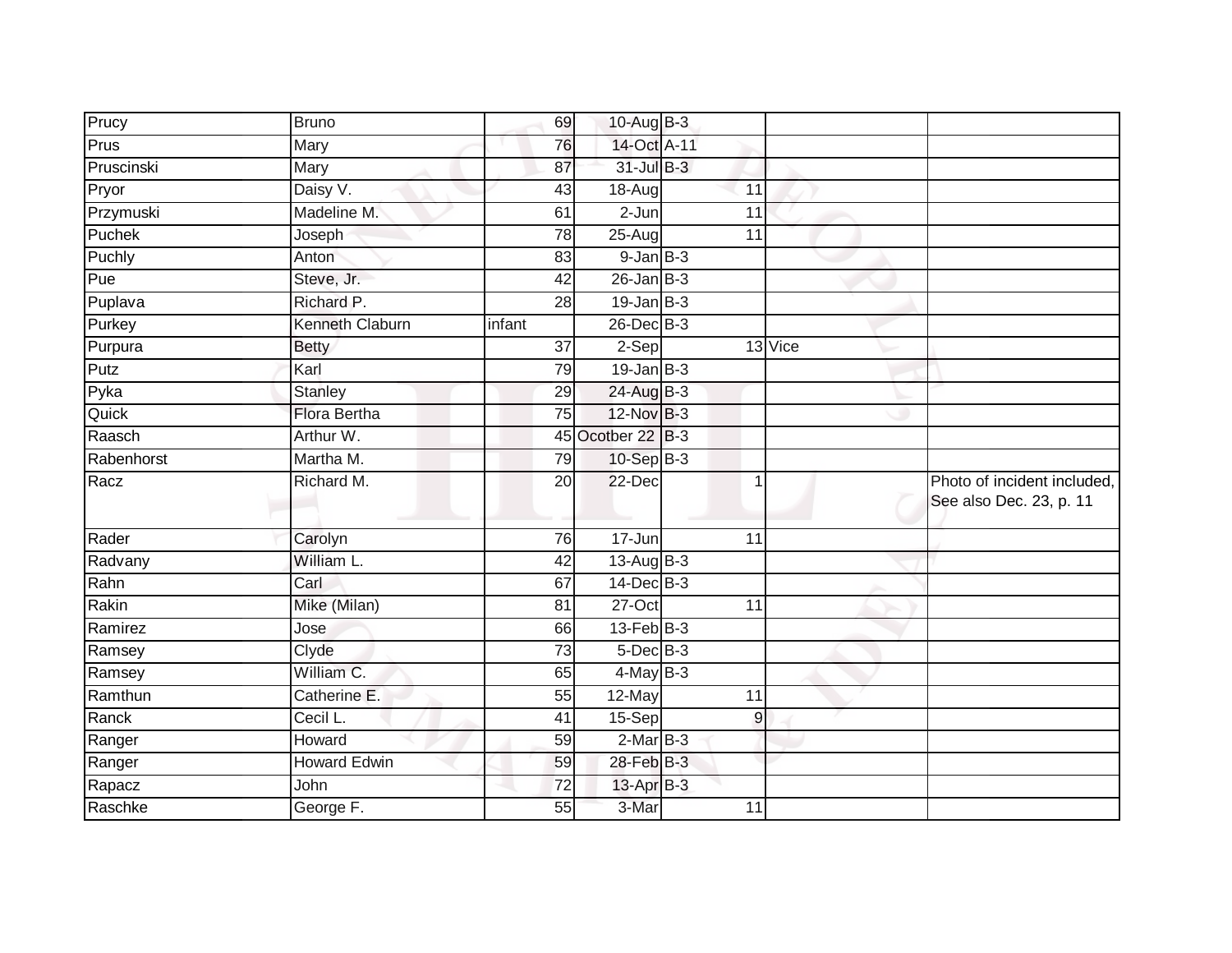| Rasner        | Myrtle                  | 63              | $12$ -Dec $B-3$ |                 |  |
|---------------|-------------------------|-----------------|-----------------|-----------------|--|
| Ratajack      | Vincent A.              | 61              | 4-Aug           | 11              |  |
| Ratkowski     | Peter                   | 66              | 31-Oct B-3      |                 |  |
| Rau           | Ida                     | 78              | $20$ -Feb $B-3$ |                 |  |
| Raub          | Warren E.               | $\overline{77}$ | $3$ -Jan $B-3$  |                 |  |
| Rauh          | Carl William            | 48              | 8-Sep           | $\mathbf 1$     |  |
| Rauner        | Marcus E. (Max)         | 62              | 10-Nov          | 11              |  |
| Rausch        | Howard                  | 43              | $9$ -May $B-3$  |                 |  |
| Ravenscroft   | Emma                    | $\overline{77}$ | $15$ -Jun $B-3$ |                 |  |
| Ray           | Inez                    | 64              | $2$ -Feb $B-3$  |                 |  |
| Raymond       | <b>Rudolph Duffy</b>    | 77              | $3$ -Jul $B-3$  |                 |  |
| Raymus        | George F.               | 70              | $16$ -Jul B-3   |                 |  |
| Reasoner      | Evea M.                 | 80              | $26$ -Jan $B-3$ |                 |  |
| Redman        | <b>Charles</b>          | 85              | 14-Jan A-11     |                 |  |
| Redmond       | James Leon              | 46              | 17-Feb          | $9\,$           |  |
| Reed          | Orville Lee             | 50              | 26-Dec B-3      |                 |  |
| Reese         | Benjamin F.             | $\overline{82}$ | $7-Nov$ B-3     |                 |  |
| Regnier       | Ronald                  | 11              | $26 - Aug$      | $\overline{11}$ |  |
| Reichert      | Margaret E.             | 39              | $28 - Jan$      | 13              |  |
| Reilly        | Johanna                 | $\overline{82}$ | $27 - Jun$ B-3  |                 |  |
| Reinert       | Pfc. John Albert        | 19              | $11-AprB-3$     |                 |  |
| Reiser        | Bernard J.              | $\overline{57}$ | $6$ -Jun $B-3$  |                 |  |
| Remley        | Forris W.               | 62              | $4$ -Dec $B-3$  |                 |  |
| Remlinger     | Fred                    | 51              | 26-Mar B-3      |                 |  |
| Rencenberger  | <b>Robert Charles</b>   | 64              | $14-Sep$        |                 |  |
| Renz          | Albert                  | 82              | $15 -$ Jul      | 15              |  |
| Resetar       | John J.                 | 66              | $22 -$ Jul      | 15              |  |
| Rettke        | Evelyn V.               | 54              | 30-Sep          | 11              |  |
| Reusze        | <b>Christian Martin</b> | 72              | $29$ -Jan B-3   |                 |  |
| <b>Revers</b> | Helen                   | 67              | 15-Sep          | 9               |  |
| Reynolds      | Delia                   | 85              | 7-Sep B-3       |                 |  |
| Reynolds      | Robert G.               | $\overline{40}$ | $20$ -Oct       | 11              |  |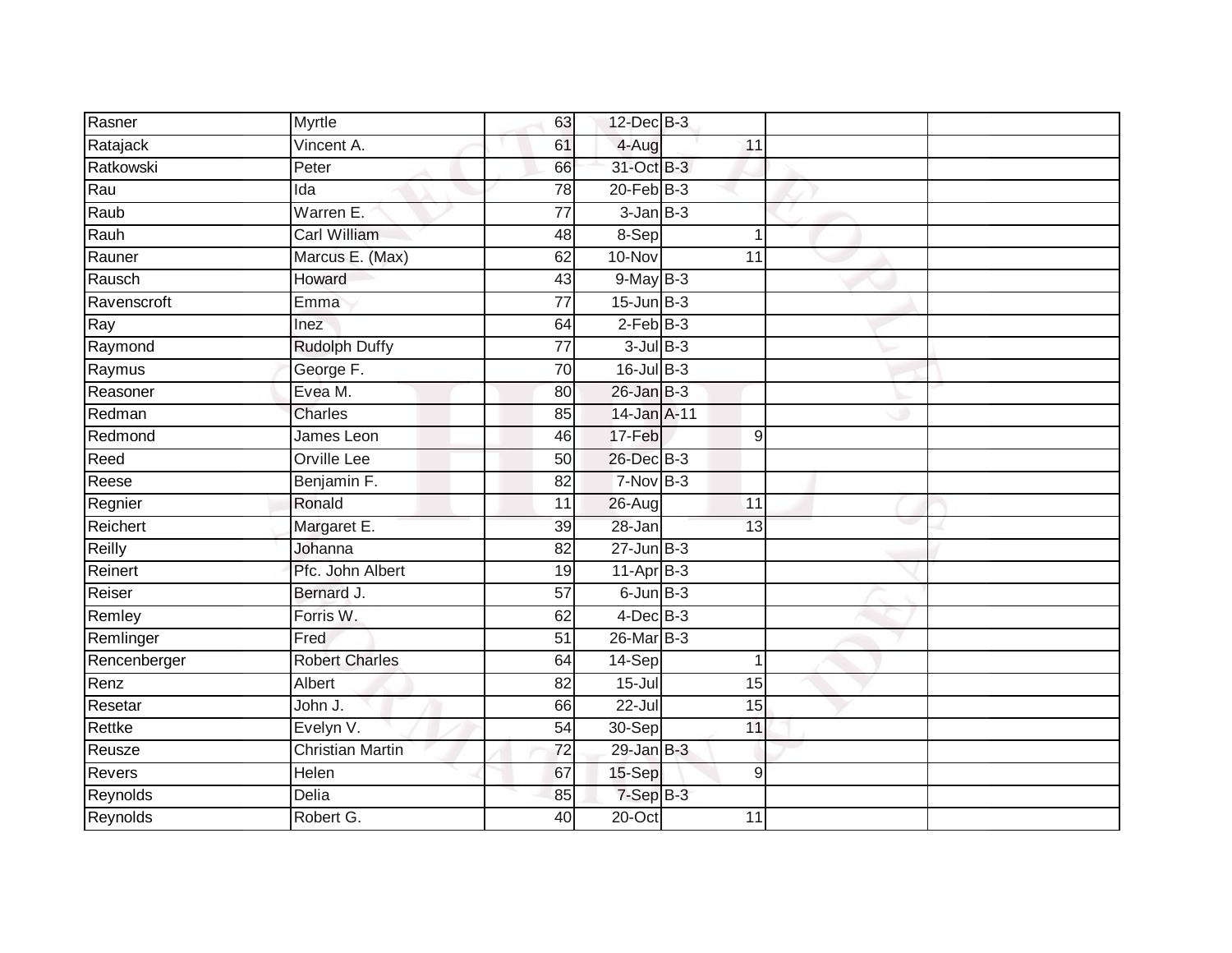| Richardson     | Michael Eugene          | 6 months        | 6-Jan            | 11              |                          |
|----------------|-------------------------|-----------------|------------------|-----------------|--------------------------|
| Richner        | Claude L.               | 73              | $30 - Jan$ $B-3$ |                 |                          |
| Richter        | George                  | 70              | 10-Sep B-3       |                 |                          |
| Rider          | Clara E.                | 61              | $17 - Jan$ B-3   |                 |                          |
| Riechs         | Wilbert H., 2nd/Lt.     | $\overline{26}$ | $20 -$ Jul       |                 |                          |
| Rigg           | Donald Clayton          | Infant          | $27$ -May B-3    |                 |                          |
| Riggle         | Manford Ed              | 79              | 11-Dec B-3       |                 |                          |
| Rinaldi        | James                   | 62              | 27-May           | 1               | Picture included         |
| Rishel         | Herbert M.              | $\overline{72}$ | 28-Nov B-3       |                 |                          |
| Ritter         | <b>Vernon Clarence</b>  | 44              | 31-Oct B-3       |                 |                          |
| Ritthaler      | Anne                    | 31              | $16$ -Jul B-3    |                 |                          |
| Rivera         | Margarita               | 49              | $16$ -Feb $B-3$  |                 |                          |
| <b>Rivers</b>  | Donner D. (Bud)         | 42              | $20 - Jan$       | 11              |                          |
| Robak          | Frank                   | 79              | 17-Dec B-3       |                 |                          |
| Robaska        | <b>Florence Andrews</b> | $\overline{57}$ | 27-Apr B-3       |                 |                          |
| <b>Roberts</b> | Jesse E.                | 50              | 17-Dec B-3       |                 | First name is also James |
| Robinson       | Cora Ices               | 63              | 15-Aug B-3       |                 |                          |
| Robinson       | Kathryn                 | 61              | 30-Mar B-3       |                 |                          |
| Rochwalik      | Joseph, Sr.             | 73              | $1$ -Jun $B-3$   |                 |                          |
| Rodriguez      | Laura Joanna            | infant          | $28-Nov$ B-3     |                 |                          |
| Rodriquez      | Victor M.               | $\overline{24}$ | $2-Sep$          | $\overline{13}$ |                          |
| Roennau        | Henry J.                | 83              | $18$ -Jun $B-3$  |                 |                          |
| Rogers         | <b>James Henry</b>      | 63              | $1-May$ B-3      |                 |                          |
| Rohl           | William                 | 70              | $7$ -Dec $B-3$   |                 |                          |
| Rokosz         | Stanley M., Sr.         | 82              | 21-Dec B-3       |                 |                          |
| Rolf           | Emil                    | 81              | $17 - Aug$ B-3   |                 |                          |
| Rolph          | Harry                   | $\overline{72}$ | $27$ -Mar $B-3$  |                 |                          |
| Romanski       | Albin                   | 39              | $15$ -Jun $B-3$  |                 |                          |
| Rompakis       | John                    | 43              | 16-Dec           | 19              |                          |
| Ronkowski      | Josephine Frances       | 78              | 16-Nov B-3       |                 |                          |
| Ronveaux       | Pearl                   | 77              | 28-Mar B-3       |                 |                          |
| Rooda          | William J.              |                 | $1$ -Jun $B-3$   |                 |                          |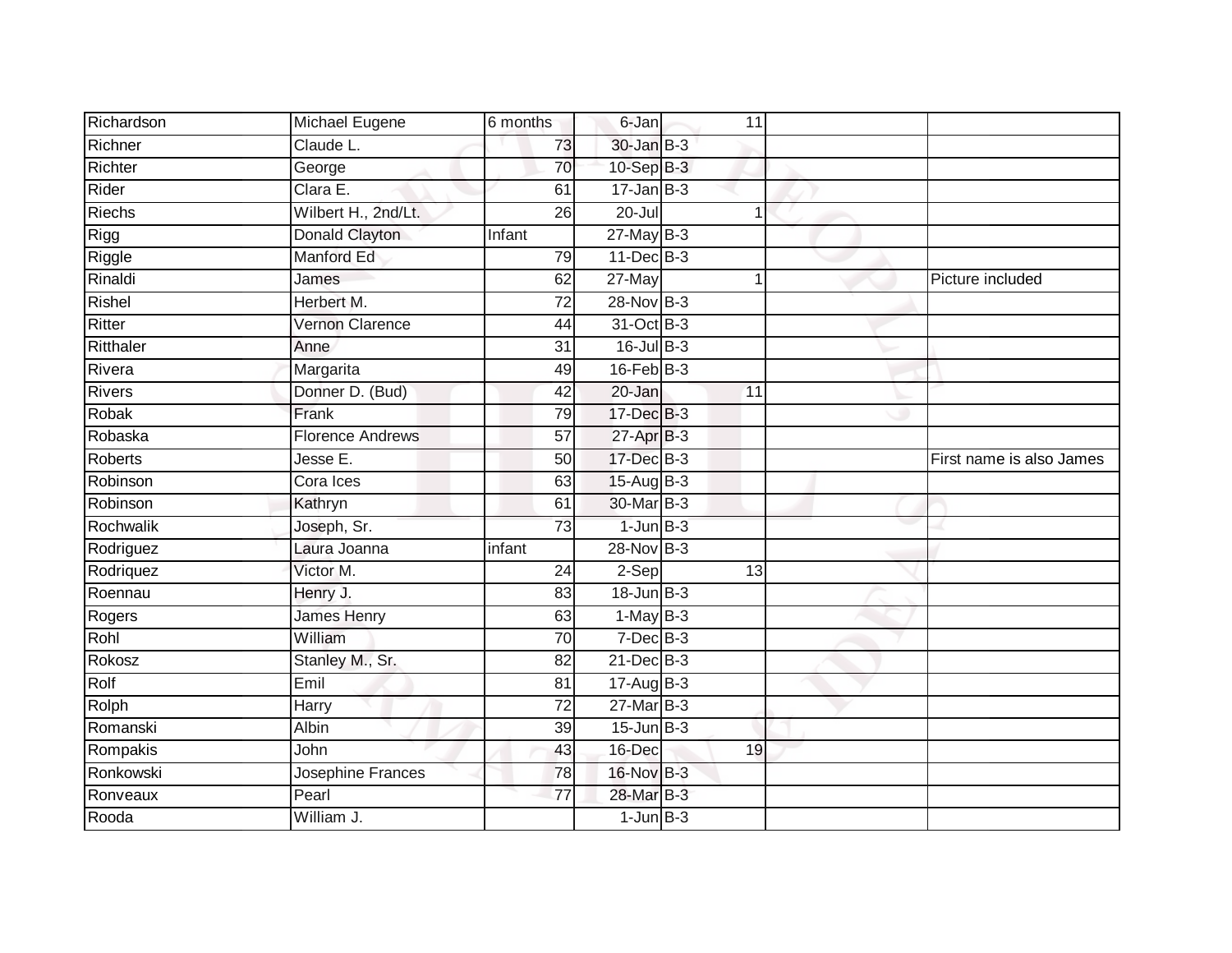| Rooney       | William J., Msgr.      | 76              | $8-Sep$          | 11              |                         |
|--------------|------------------------|-----------------|------------------|-----------------|-------------------------|
| Roop         | Charles J.             | 80              | $2$ -Mar $B-3$   |                 |                         |
| Roos         | John Wayne             | $\overline{38}$ | $23$ -Jul B-3    |                 |                         |
| Rosa         | Vincent (Jimmy)        | 65              | $16$ -Jan $B-3$  |                 |                         |
| Rosales      | Jose                   | 62              | 6-Oct            | 11              |                         |
| Rose         | Andrew (Jay)           | 74              | $2$ -Feb $B-3$   |                 |                         |
| Rose         | <b>William</b>         | 79              | 23-Nov B-3       |                 |                         |
| Rosenau      | Henry E.               | 61              | $27 - Jun$ $B-3$ |                 |                         |
| Rosenbauer   | Mary Theresa           | 87              | $19$ -Jan $B-3$  |                 |                         |
| Rosinski     | Bernice F.             | 63              | $2-Jun$          | 11              |                         |
| Rosinski     | <b>Michael Stanley</b> | $\overline{2}$  | $4$ -Jun $B-3$   |                 |                         |
| Ross         | Samuel                 |                 | $28 -$ Jul       | 9               |                         |
| Roth         | Anna Donner            | 91              | 11-Feb           | 11              |                         |
| Roth         | <b>Donald David</b>    | 4               | 20-May           | 19              |                         |
| Roth         | William (Bill)         | 68              | 18-Jul B-3       |                 |                         |
| Rothschild   | Emmanuel               | 84              | 21-Mar B-3       |                 |                         |
| Rowe         | Denver                 | 36              | 20-Feb           | $\overline{1}$  |                         |
| Rozdzynski   | Zygmond                | 65              | $9$ -Oct $B$ -3  |                 |                         |
| Ruch         | Minnie Ada             | 80              | 8-Dec            | 17              |                         |
| <b>Rudes</b> | Michael                | 41              | 5-Feb            |                 |                         |
| Rudison      | Frank                  | $\overline{70}$ | $20$ -Jul $B-3$  |                 |                         |
| Rueth        | Leo                    | 88              | $24$ -Aug B-3    |                 | Name also spelled Reuth |
| Ruiz         | Sarah                  | 69              | $9$ -May $B-3$   |                 |                         |
| Runyon       | Calvin George          | 61              | $11-Feb$         | 11              |                         |
| Rusin        | Frank                  | 78              | $10-Apr$ $C-8$   |                 |                         |
| Rusine       | I. James               | 68              | 23-Dec           | 11              |                         |
| Russell      | Lee                    | $\overline{41}$ | $23-Sep$         | 15              |                         |
| Rutkowske    | Charles A.             | 85              | 20-Oct           | 11              |                         |
| Rutkowski    | Anthony                | 90              | $12$ -Jun $B-3$  |                 |                         |
| Rutkowski    | Charles                | 65              | 21-Mar B-3       |                 |                         |
| Ruttledge    | Joseph William, Jr.    | 30              | 13-May           | 11              |                         |
| Ryan         | Edward V.              | $\overline{68}$ | $16 - Jun$       | $\overline{11}$ |                         |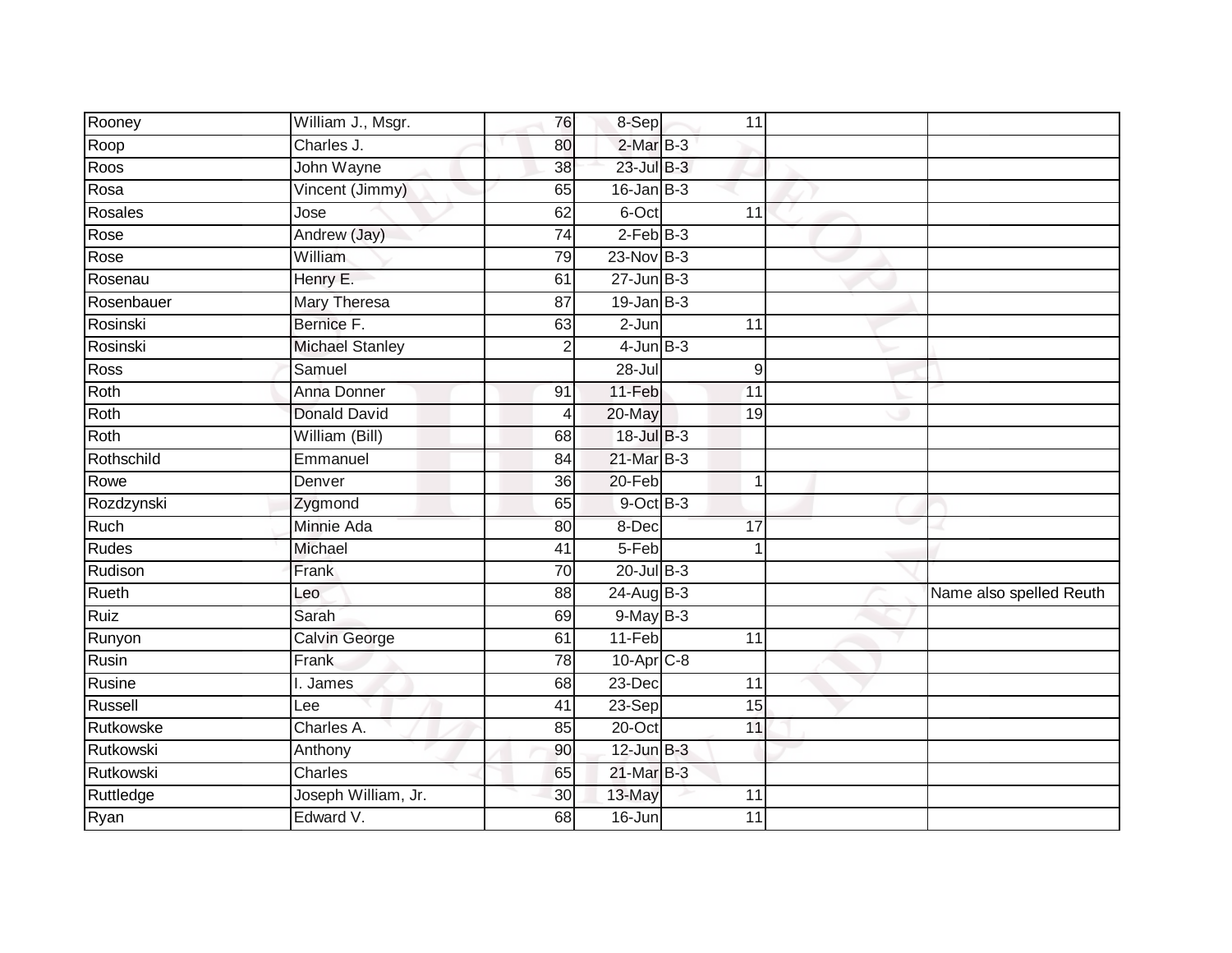| Ryan       | Joseph Leo         | 59              | $2$ -Dec        | 15              |  |
|------------|--------------------|-----------------|-----------------|-----------------|--|
| Ryan       | Susan              | 18 months       | $9$ -Jul $C$ -3 |                 |  |
| Ryback     | Anthony            | 67              | $5$ -Jan $C-3$  |                 |  |
| Rybarczyk  | Anastasia          | 74              | $2-AprB-3$      |                 |  |
| Rybarczyk  | John P.            | 79              | $27$ -Mar $B-3$ |                 |  |
| Rybarczyk  | Thaddeus (Ted)     | 47              | 18-Aug          | 11              |  |
| Rychwalski | Veronica           | 90              | $3-AprA-9$      |                 |  |
| Rydzan     | Joseph             | 73              | $15 -$ Jul      | 15              |  |
| Sabalaskey | Bruce Raymond, Jr. | $6$ days        | $22$ -May B-3   |                 |  |
| Sabat      | David Anthony      | infant          | $19-Nov$ B-3    |                 |  |
| Saberniak  | Michael            | 62              | 10-Dec B-3      |                 |  |
| Sablich    | Mary               | 82              | 30-Nov B-3      |                 |  |
| Sabo       | John               | 44              | $7$ -Dec $B-3$  |                 |  |
| Sabochik   | <b>Steve</b>       | 58              | 24-Nov B-3      |                 |  |
| Sabones    | Kaston             |                 | 19-Jun A-9      |                 |  |
| Sabow      | Alex, Sr.          | 78              | 18-May B-3      |                 |  |
| Safiran    | <b>John Howard</b> | 64              | 17-Feb          | 9               |  |
| Sagala     | Walter J.          |                 | 27-Jan          | 11              |  |
| Sakowicz   | Isabelle           | 78              | $3$ -Dec $B-3$  |                 |  |
| Salazar    | Lauriano R.        | 53              | 19-Nov B-3      |                 |  |
| Salczynski | Anton A.           | 43              | $14$ -Mar $B-3$ |                 |  |
| Salisbury  | <b>Harriet</b>     | 80              | 6-Oct           | $\overline{11}$ |  |
| Salkauskis | Eleanor            | 59              | 24-Nov B-3      |                 |  |
| Salo       | Aina               | 66              | $13$ -Apr $B-3$ |                 |  |
| Salow      | Hans               | 66              | $12$ -Feb $B-3$ |                 |  |
| Salvato    | Jim                | $\overline{71}$ | $13$ -Aug B-3   |                 |  |
| Sambol     | Anna Clara         | $\overline{57}$ | 29-Jul          | 11              |  |
| Sambor     | John               | 48              | 18-Dec B-3      |                 |  |
| Samuelson  | Laura M.           | 69              | 15-Sep          | $\overline{9}$  |  |
| Sanchez    | Eulalia            | 55              | $14$ -Jul       | 11              |  |
| Sandoval   | Anne               | infant          | 19-Oct B-3      |                 |  |
| Sandoval   | Marie              | infant          | 19-Oct B-3      |                 |  |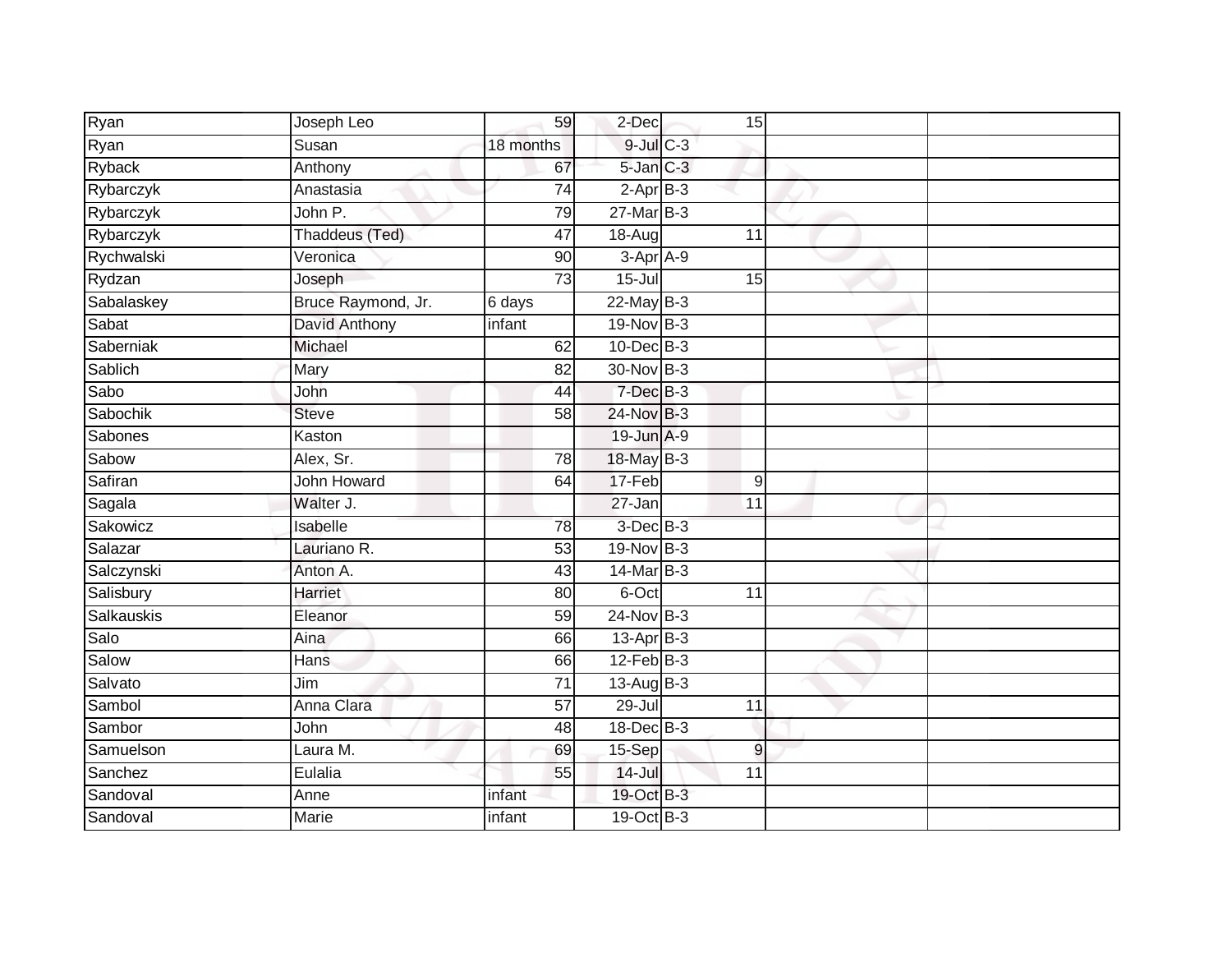| Sanger      | Burdete "Buck"    | 74              | $12$ -Jan $B-3$ |                 |                                             |
|-------------|-------------------|-----------------|-----------------|-----------------|---------------------------------------------|
| Santefort   | Ronald            | 14              | 3-Jul           |                 | includes a picture relating<br>to the death |
| Sapilka     | Angeline          | 62              | 27-Jan          | 11              |                                             |
| Sapp        | Margaret          | 64              | $11$ -May B-3   |                 |                                             |
| Saprony     | John, Sr.         | 75              | $15$ -Jan $B-3$ |                 |                                             |
| <b>Sass</b> | Florence E.       | 61              | $4$ -May B-3    |                 |                                             |
| Saternus    | Frank             | 76              | 19-Oct B-3      |                 |                                             |
| Sauro       | Paulo             | 78              | 22-Apr          | $\overline{15}$ |                                             |
| Savage      | Michael           | 65              | 29-Sep          | 11              |                                             |
| Savanyu     | <b>Helen</b>      | 58              | 8-May A-11      |                 |                                             |
| Sawchuk     | Tillie            | 67              | 2-Sep           | 13              |                                             |
| Schafer     | Emma              | 76              | 12-May          | 11              |                                             |
| Schaffrath  | John              | $\overline{77}$ | 26-Sep B-3      |                 |                                             |
| Schaller    | Richard           | 36              | 2-Sep           | $\overline{1}$  | See also Sept. 7, p.B-3 &<br>Sept. 8, p. 11 |
| Schau       | Walter H.         | 69              | $4$ -Dec $B-3$  |                 |                                             |
| Scheidler   | Sadie L.          | 64              | 27-Oct          | 11              |                                             |
| Schilling   | Louis B, Sr.      | 84              | 14-Oct A-11     |                 |                                             |
| Schinkel    | Paul John         | 70              | 24-Nov B-3      |                 |                                             |
| Schlesser   | Anthony W.        | 67              | $9$ -Jan $B$ -3 |                 |                                             |
| Schlosser   | Louise            | $\overline{56}$ | $28 - Oct$      | 11              |                                             |
| Schmal      | Fred W.           | 83              | $28$ -Feb $B-3$ |                 |                                             |
| Schmal      | Herman F.         | 52              | 16-Dec          | 19              |                                             |
| Schmidt     | Sula M.           |                 | $26$ -Dec $B-3$ |                 |                                             |
| Schmitz     | Francis           |                 | 25-Nov          | 15              |                                             |
| Schneider   | <b>Harry</b>      | 66              | $28 -$ Jul      | $\overline{9}$  |                                             |
| Schock      | <b>Emma Marie</b> | 80              | $9$ -Oct $B$ -3 |                 |                                             |
| Schreiber   | Clara             | 75              | 6-Jan           | 11              |                                             |
| Schreiber   | Philip John       | 62              | 12-Aug          | 11              | Name also spelled<br>Schrieber              |
| Schriver    | Susan E.          | 5               | 31-Jul B-3      |                 |                                             |
| Schrum      | Emma              | $\overline{84}$ | $25 - Mar$      | $\overline{13}$ |                                             |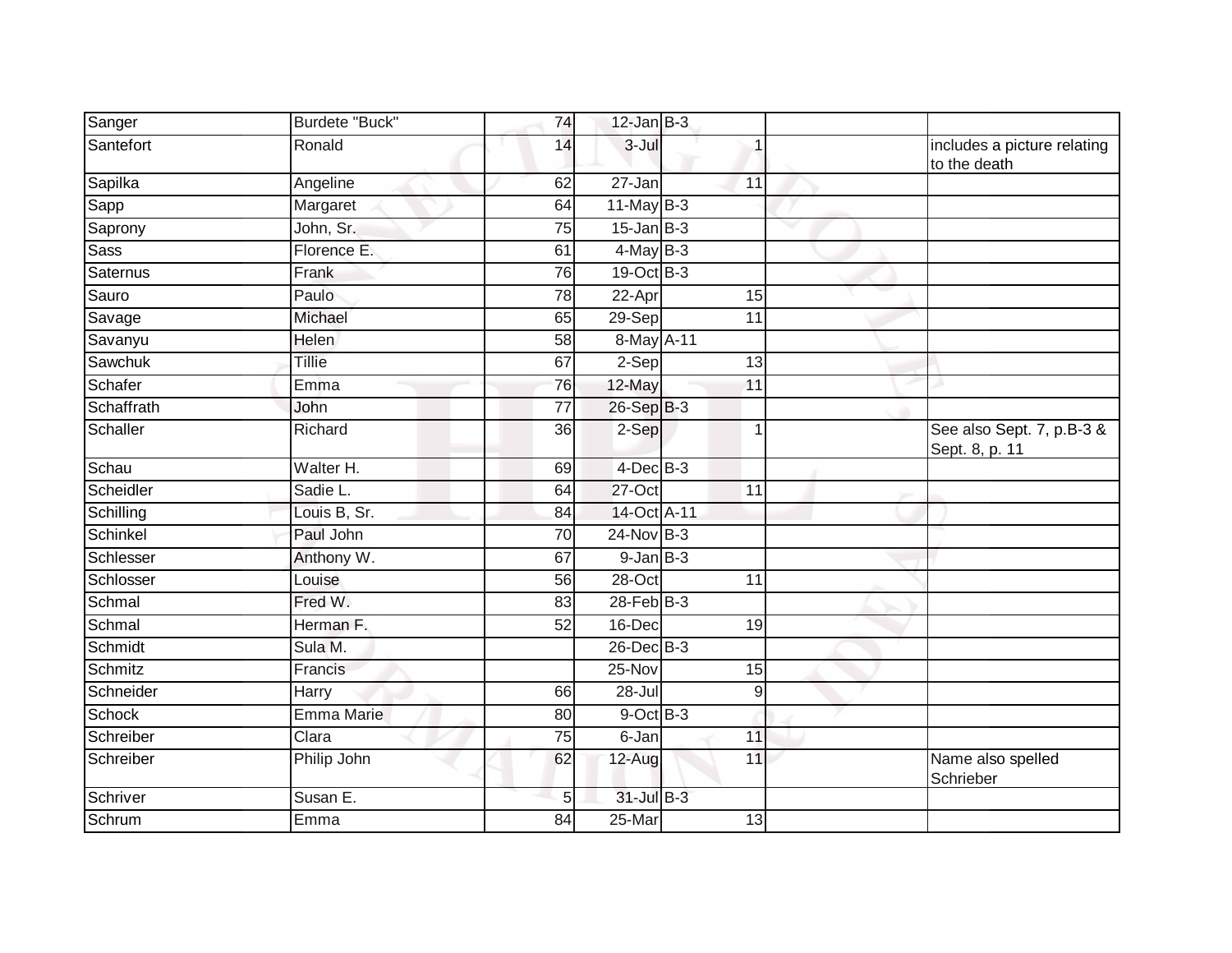| Schue         | <b>Harriet Eschenbach</b> | 66              | 13-Jul B-3      |                 |   |  |
|---------------|---------------------------|-----------------|-----------------|-----------------|---|--|
| Schulemann    | Walker                    | 44              | $21 -$ Jul      | 11              |   |  |
| Schultz       | Apollonia                 | 68              | 23-Jan A-11     |                 |   |  |
| Schultz       | Emil A.                   | 73              | $7$ -Dec $B$ -3 |                 |   |  |
| Schultz       | Fred J.                   | $\overline{23}$ | $11$ -May B-3   |                 |   |  |
| Schultz       | Hazel L.                  | $\overline{51}$ | $17 - Dec$ B-3  |                 |   |  |
| Schultz       | John                      | 64              | $6$ -Nov $B-3$  |                 |   |  |
| Schultz       | Walter E.                 | 48              | 29-Sep          | 11              |   |  |
| Schultz       | Walter W.                 | 52              | 26-Dec B-3      |                 |   |  |
| Schulz        | Charles H.                | $\overline{84}$ | $1-JunB-3$      |                 |   |  |
| Schumm        | William F.                | 68              | $14$ -Feb $B-3$ |                 |   |  |
| Schwingendorf | Margery R.                | 66              | 27-Aug B-3      |                 |   |  |
| Scott         | Cpl Horace W.             | 29              | $27$ -Feb $B-3$ |                 |   |  |
| Scurlock      | Margaret Mae              | 75              | $13$ -Jul B-3   |                 | ت |  |
|               |                           |                 | $12 -$ Jul      |                 |   |  |
| Sebring       | <b>Stella Alice</b>       | 61              | 29-Jul          | 11              |   |  |
| Seegers       | Henrietta (Borman)        | 86              | $7-FebB-3$      |                 |   |  |
| Sekulski      | Mary                      | 65              | 5-Nov B-3       |                 |   |  |
| Selsor        | William J.                | 66              | 27-Aug B-3      |                 |   |  |
| Sencaj        | John                      | 30              | $14$ -May C-3   |                 |   |  |
| Serbentas     | Sylvia                    | 56              | 17-Nov          | 11              |   |  |
| Seremet       | John, Sr.                 | $\overline{72}$ | 3-Mar           | $\overline{11}$ |   |  |
| Sertic        | Peter                     | 71              | 2-Sep           | 13              |   |  |
| Seyfarth      | Phillip William           | 64              | $14$ -Dec $B-3$ |                 |   |  |
| Shabi         | Michael, Sr.              | 85              | $24$ -Dec $B-3$ |                 |   |  |
| Shafer        | <b>Edith Belle</b>        | $\overline{78}$ | $1$ -Jul $B-3$  |                 |   |  |
| Shaffer       | Lynda Louise              | Infant          | $5-MarB-3$      |                 |   |  |
| Shallberg     | Andrew F. (Fred)          | 80              | $12$ -Jun $B-3$ |                 |   |  |
| Shank         | Maude E.                  | 64              | 14-Mar B-3      |                 |   |  |
| Sharpe        | Robert                    | 64              | 8-May A-11      |                 |   |  |
| Sharrer       | Dr. Harry Edgar           | 85              | 3-Mar           | 11              |   |  |
| Shaw          | John Edward               | 33              | 29-Sep          |                 |   |  |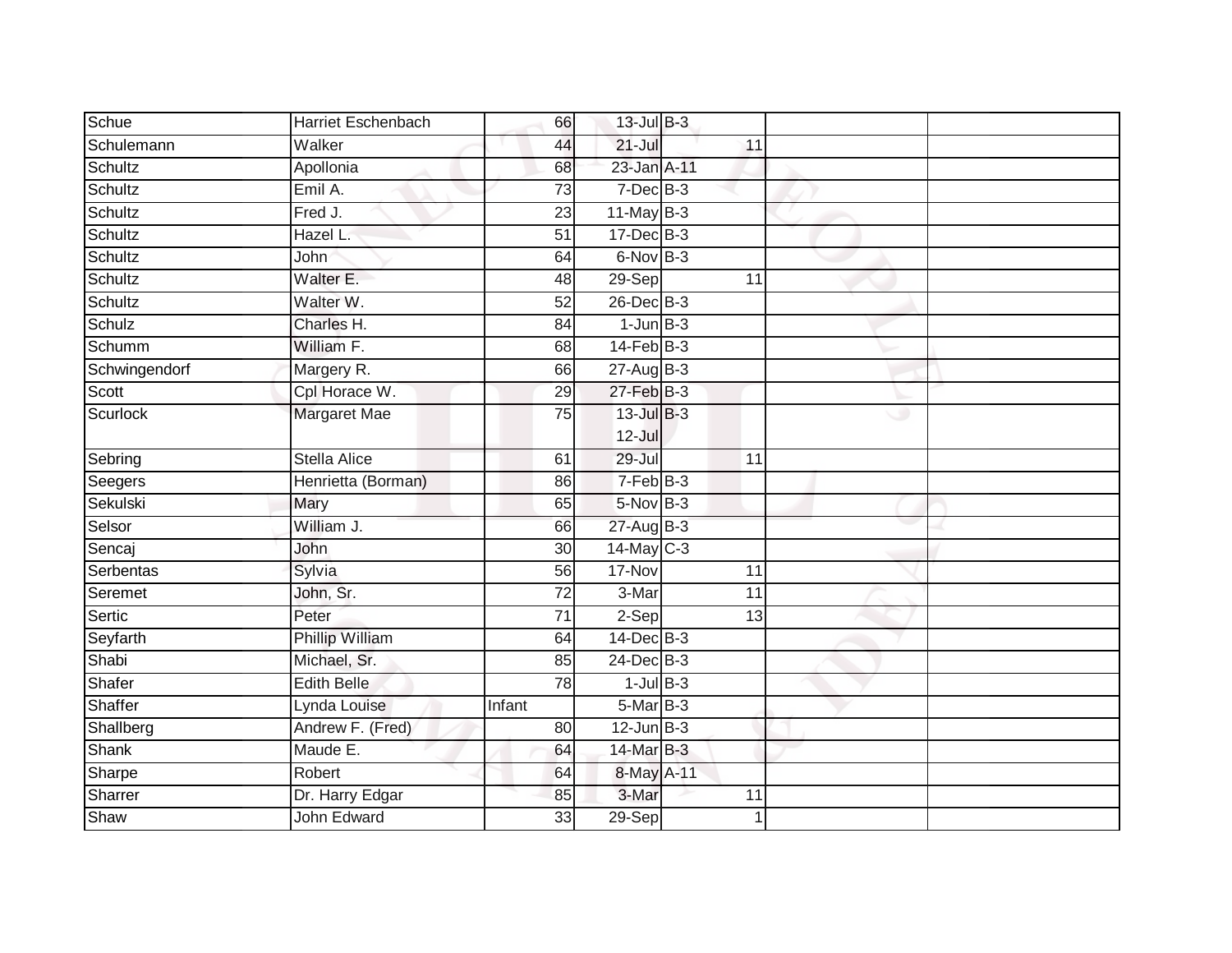| Shea         | Daniel E.             | 49              | 7-Oct           | 1               |                              |
|--------------|-----------------------|-----------------|-----------------|-----------------|------------------------------|
| Shelden      | Charles C.            | $\overline{77}$ | 29-Sep          | 11              |                              |
| Shepherd     | Roscoe L.             | 65              | $21$ -Feb $B-3$ |                 |                              |
| Sheppard     | Dame                  |                 | 21-Dec B-3      |                 |                              |
| Sherby       | Hazel                 | $\overline{72}$ | $4$ -May B-3    |                 |                              |
| Sherer       | Corbett V.            | 65              | $2 - Jun$       | 11              |                              |
| Sherer       | Robert W.             | 53              | 29-Dec A-9      |                 | Name also spelled<br>Scherer |
| Sherman      | George V.             | 87              | 4-Aug           | $\overline{11}$ |                              |
| Sherpetosky  | <b>Barbara</b>        | 88              | 23-Mar B-3      |                 |                              |
| Shimko       | Anton J.              | 79              | $21-SepB-3$     |                 |                              |
| Shipley      | Harold F.             | 58              | 17-Nov          | 11              |                              |
| Shneider     | Robert J.             | 59              | 17-Nov          | 11              |                              |
| Shonfeld     | Jack                  | 59              | 14-Sep B-3      |                 |                              |
| Shoppy       | Theodore              | 63              | 19-Sep B-3      |                 |                              |
| Shoptaugh    | Susie                 | 74              | 31-Jul B-3      |                 |                              |
| Short        | Laura                 | 83              | 2-Jan           | $\overline{2}$  |                              |
| Shortt       | William H.            | 57              | 12-Aug          | 11              |                              |
| Shoup        | <b>William Howard</b> | 81              | 16-Jul B-3      |                 |                              |
| Shudick      | Robert                | 10              | 2-Sep           |                 |                              |
| Siatta       | Jake                  | 31              | 22-May 1, B-3   |                 |                              |
| Sieracki     | Lottie                | 78              | $21$ -Dec $B-3$ |                 |                              |
| Sierra       | Felipe                | $\overline{72}$ | $14 -$ Jul      | 11              |                              |
| Siggins      | Tracey                | 82              | $17 - Dec$ B-3  |                 |                              |
| Sikinger     | Adam                  | 68              | $12$ -Jun $B-3$ |                 |                              |
| Sikorski     | Antoinette            | $\overline{72}$ | 26-Aug          | $\overline{11}$ |                              |
| Sikorski     | Balbina               | 84              | 14-Dec B-3      |                 | picture included             |
| Sikorski     | Joseph J.             | 51              | 15-Dec A-15     |                 |                              |
| <b>Sills</b> | Floyd                 | 58              | 28-Dec B-3      |                 |                              |
| Silverman    | Simon                 | $\overline{71}$ | 17-Apr B-3      |                 |                              |
| Simatovich   | Anna                  | 75              | 9-Feb B-3       |                 |                              |
| Simmons      | Burnham H.            | 58              | 16-Oct B-3      |                 |                              |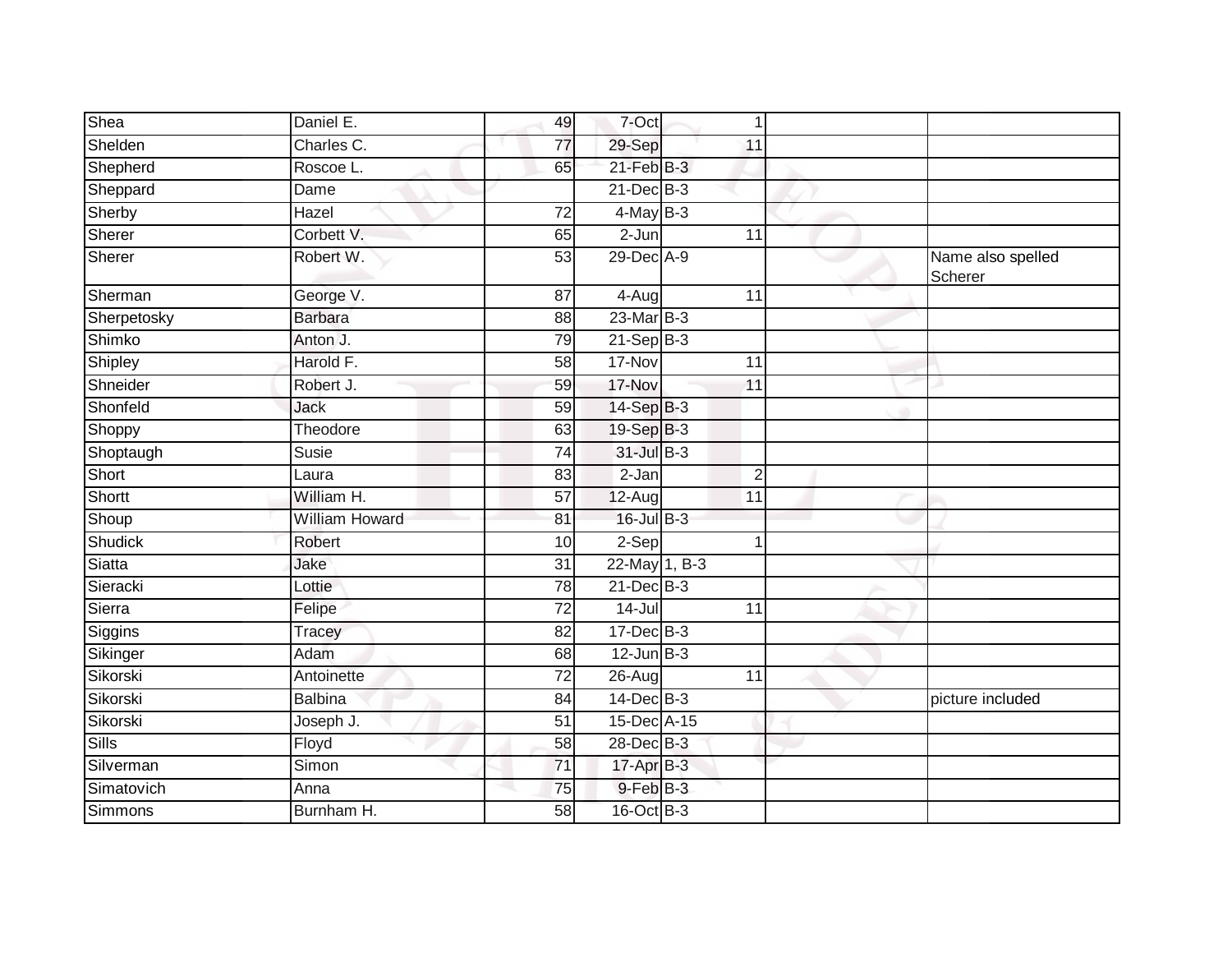| Simmons   | Donna M.            | 70              | 14-Aug A-10     |                 |                            |
|-----------|---------------------|-----------------|-----------------|-----------------|----------------------------|
| Simmons   | Edward H.           | 43              | 16-May B-3      |                 |                            |
| Simon     | <b>Bert</b>         | $\overline{77}$ | $10 - Jun$      | 13              |                            |
| Simpson   | Metta               | $\overline{71}$ | $27$ -Apr $B-3$ |                 |                            |
| Sinclair  | Denisha             | 3               | 11-Mar          | $\overline{1}$  |                            |
| Sipos     | Joseph              | 78              | $4$ -Jun $B-3$  |                 |                            |
| Sirbek    | Roza                | 80              | 22-Jul          | 15              |                            |
| Sirigas   | William E.          | $\overline{72}$ | 26-Nov B-3      |                 |                            |
| Sisco     | Joseph              | 68              | $18-Aug$        | 11              | Name also spelled Sico     |
| Sisnovich | Matt                | 79              | $18$ -Dec $B-3$ |                 |                            |
| Siwy      | Thomas              | $\overline{73}$ | 5-May           | 13              |                            |
| Skender   | Agnes               | 72              | 20-Jan          | 11              |                            |
| Skok      | Paul J.             | 42              | $7-MarB-3$      |                 |                            |
| Skok      | Paul, Jr.           | $\overline{32}$ | $7-MarB-3$      |                 |                            |
| Skuliga   | <b>Martin</b>       | $\overline{73}$ | $3-Feb$         | 11              |                            |
| Skuliga   | Mary                | 77              | 21-Dec B-3      |                 |                            |
| Skvorak   | Jean K.             | $\overline{38}$ | 6-Nov B-3       |                 |                            |
| Slade     | George T., Sr.      | 72              | 11-Nov          | 13              |                            |
| Slager    | Ida                 | 65              | 20-Nov B-3      |                 |                            |
| Slat      | Rose                | 76              | $9$ -Jan $B$ -3 |                 |                            |
| Slattery  | Emma                | 76              | 6-May           | 13              |                            |
| Smilovitz | Hyman               | $\overline{75}$ | $2-Sep$         | $\overline{13}$ |                            |
| Smith     | Benjamin            | 65              | 14-Oct A-11     |                 |                            |
| Smith     | Dr. G. L.           | 82              | 24-Nov          | 1               | photo included             |
| Smith     | Gordon              | 49              | $7-SepB-3$      |                 |                            |
| Smith     | Jacob J.            | 90              | 13-May          | 11              |                            |
| Smith     | James               | 69              | $12$ -Mar $B-3$ |                 |                            |
| Smith     | Kate                | 86              | $26$ -Jan B-3   |                 |                            |
| Smith     | <b>Kathleen Gay</b> | 14              | 24-Oct          | $\overline{1}$  | photo of incident included |
| Smith     | Lena C.             | 60              | 5-May           | 13              |                            |
| Smith     | Lillie E.           | 59              | 7-Oct           | 13              |                            |
|           |                     |                 |                 |                 |                            |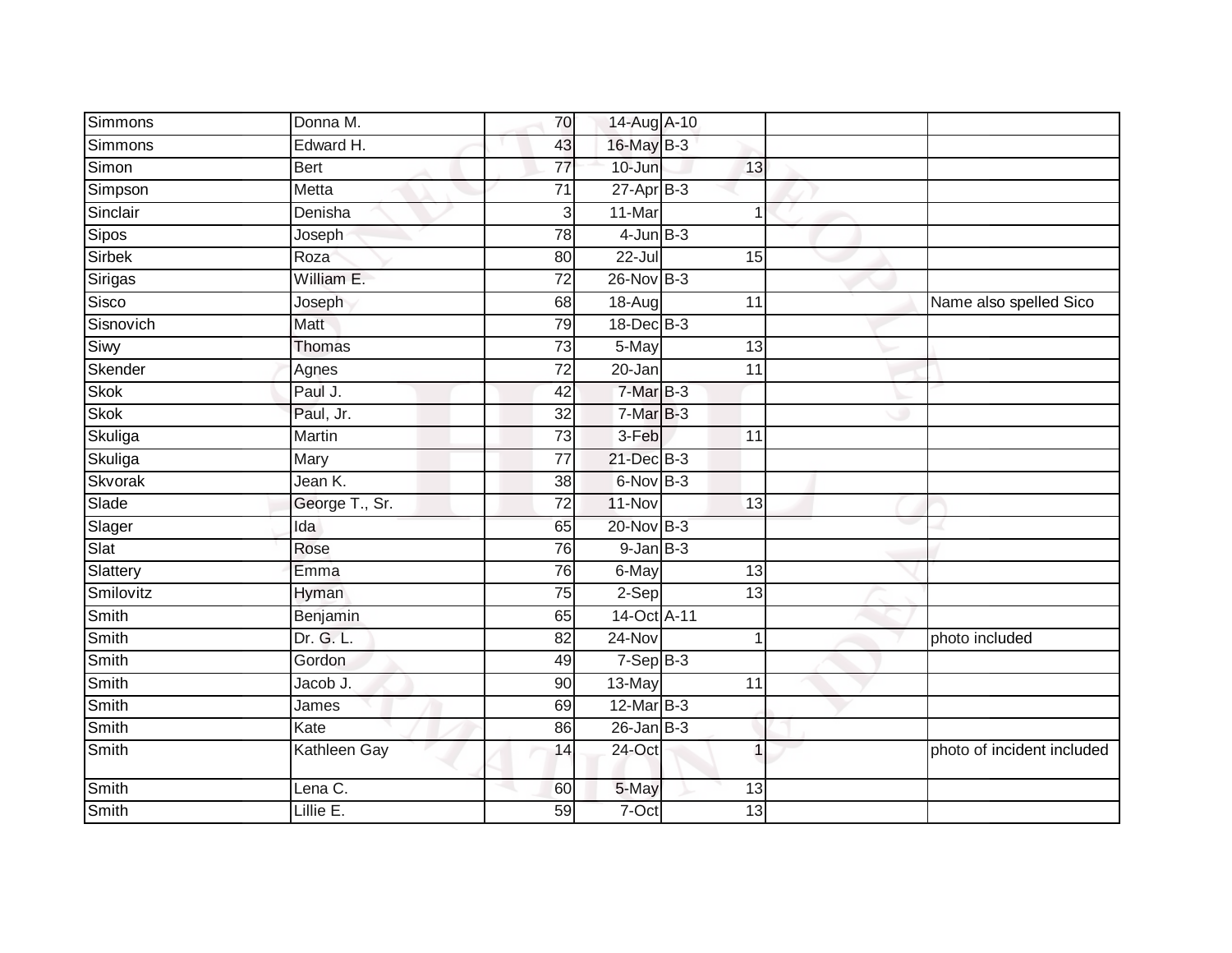| Louise                        | 76              |           | 11                                                                                                                                                                                                                                                                                                                                                               |                     |                                                        |
|-------------------------------|-----------------|-----------|------------------------------------------------------------------------------------------------------------------------------------------------------------------------------------------------------------------------------------------------------------------------------------------------------------------------------------------------------------------|---------------------|--------------------------------------------------------|
| Lucille                       | 45              |           |                                                                                                                                                                                                                                                                                                                                                                  | $\overline{C}$ raig |                                                        |
| Lurlene E.                    | $\overline{57}$ |           |                                                                                                                                                                                                                                                                                                                                                                  |                     |                                                        |
| Marie                         | 53              |           |                                                                                                                                                                                                                                                                                                                                                                  |                     |                                                        |
| <b>Mary Lillian</b>           | 68              |           |                                                                                                                                                                                                                                                                                                                                                                  | DeArmond            |                                                        |
| Oliver R.                     | 59              |           |                                                                                                                                                                                                                                                                                                                                                                  |                     |                                                        |
| <b>Pastor Phillips Brooks</b> | 62              |           | $\mathbf{1}$                                                                                                                                                                                                                                                                                                                                                     |                     | picture included                                       |
| Russell L.                    | 47              | 31-Mar    | 11                                                                                                                                                                                                                                                                                                                                                               |                     |                                                        |
| Sandra Jo                     | 3               |           |                                                                                                                                                                                                                                                                                                                                                                  |                     |                                                        |
| Thelma O.                     | 51              |           | 11                                                                                                                                                                                                                                                                                                                                                               |                     |                                                        |
| <b>Walter Clark</b>           | 66              | $7 - Jan$ | 11                                                                                                                                                                                                                                                                                                                                                               |                     |                                                        |
| Pauline C.                    | 81              |           |                                                                                                                                                                                                                                                                                                                                                                  |                     |                                                        |
| Lola M.                       | 29              | 23-Mar    | $\mathbf 1$                                                                                                                                                                                                                                                                                                                                                      |                     |                                                        |
| Theresa A.                    |                 |           | 15                                                                                                                                                                                                                                                                                                                                                               |                     |                                                        |
| Frank J.                      | 72              |           |                                                                                                                                                                                                                                                                                                                                                                  |                     |                                                        |
| Susan Mae                     | 74              |           |                                                                                                                                                                                                                                                                                                                                                                  |                     |                                                        |
| Eugene C.                     | 64              |           |                                                                                                                                                                                                                                                                                                                                                                  |                     |                                                        |
| Irene G.                      | 68              |           | 11                                                                                                                                                                                                                                                                                                                                                               |                     |                                                        |
| Lenore                        | $\overline{74}$ |           |                                                                                                                                                                                                                                                                                                                                                                  |                     |                                                        |
| Raymond                       | 20              | 20-Nov    |                                                                                                                                                                                                                                                                                                                                                                  |                     | photo of incident included;<br>see also Nov. 21, p.B-3 |
| <b>Ruby Nell</b>              | 18              |           |                                                                                                                                                                                                                                                                                                                                                                  |                     |                                                        |
| Joseph                        | 71              |           | $\boldsymbol{9}$                                                                                                                                                                                                                                                                                                                                                 |                     |                                                        |
| Andrew                        | 66              |           |                                                                                                                                                                                                                                                                                                                                                                  |                     |                                                        |
| Elizabeth                     | 75              |           |                                                                                                                                                                                                                                                                                                                                                                  |                     |                                                        |
| Harold                        | 51              |           |                                                                                                                                                                                                                                                                                                                                                                  |                     |                                                        |
| <b>Boleslaw</b>               | 68              |           |                                                                                                                                                                                                                                                                                                                                                                  |                     |                                                        |
| Michael                       | 41              |           |                                                                                                                                                                                                                                                                                                                                                                  |                     |                                                        |
| Anna                          | 54              |           |                                                                                                                                                                                                                                                                                                                                                                  |                     |                                                        |
| <b>Craig Collin</b>           | $\mathsf 9$     |           |                                                                                                                                                                                                                                                                                                                                                                  |                     | See also Sept. 18, p. B-3                              |
| Ella                          | 67              | 18-Nov    | 11                                                                                                                                                                                                                                                                                                                                                               |                     |                                                        |
|                               |                 |           | 4-Aug<br>24-Nov B-3<br>$17 -$ Jul B-3<br>30-Oct B-3<br>18-Jul B-3<br>$21$ -Oct B-3<br>29-Dec<br>$23$ -May B-3<br>$13-Oct$<br>$6$ -Jun $B$ -3<br>$22 -$ Jul<br>$20$ -Apr $B-3$<br>29-May B-3<br>24-Aug B-3<br>29-Sep<br>12-Dec B-3<br>$20$ -Nov $B-3$<br>17-Feb<br>$1-OctB-3$<br>$25 - Jun$ $B-3$<br>14-Dec B-3<br>16-Mar B-3<br>3-Oct B-3<br>2-Mar B-3<br>16-Sep |                     |                                                        |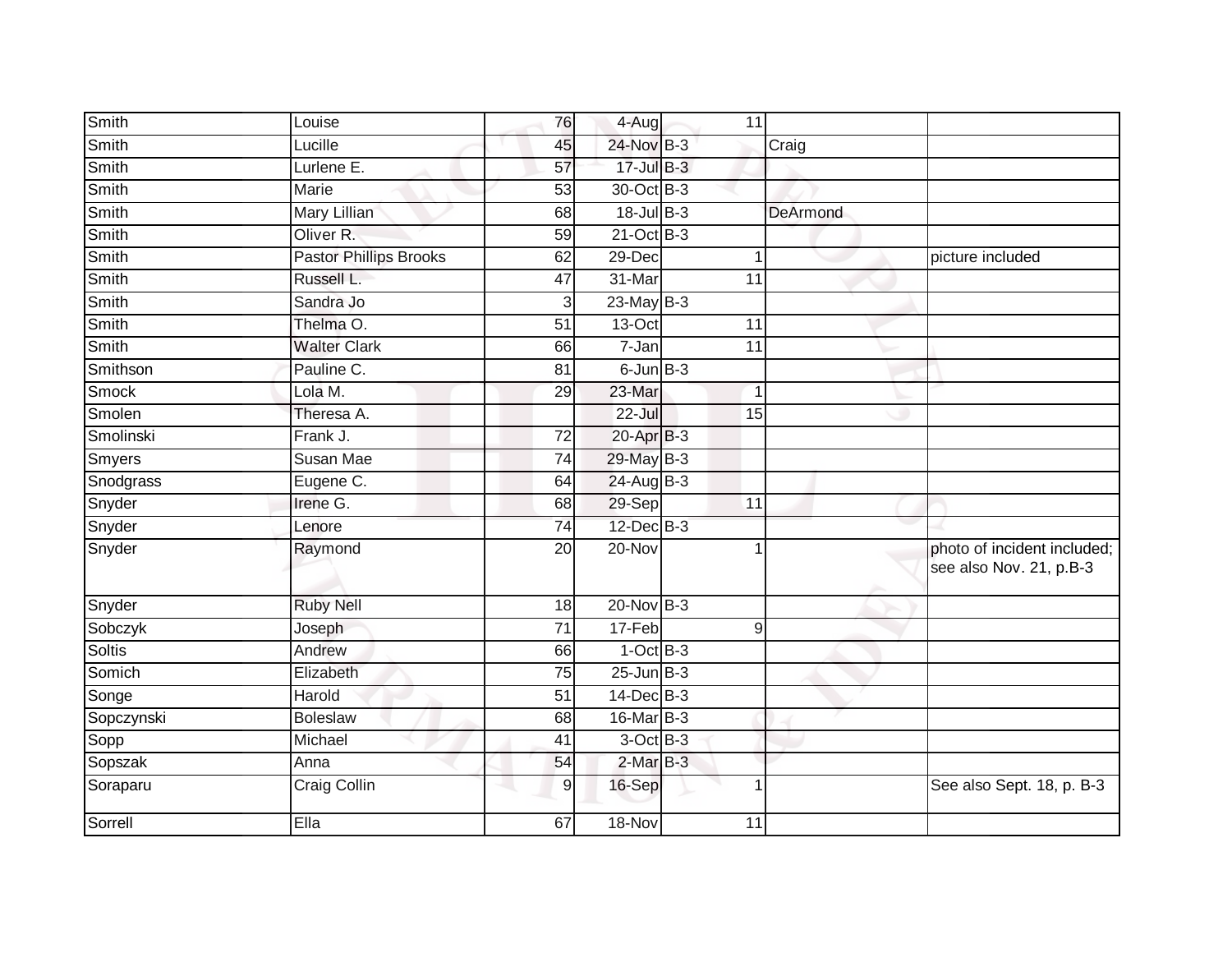| South         | Vander Franklin              |                | 55              | $31$ -Jan B-3    |                 |                                  |
|---------------|------------------------------|----------------|-----------------|------------------|-----------------|----------------------------------|
| Sowa          | Joseph                       |                | 73              | 27-Jan           | 11              |                                  |
| Sowles        | Violet M.                    |                | 51              | 13-Aug B-3       |                 |                                  |
| Spanburg      | Charles H.                   |                | 69              | $30 - Jan$ $B-3$ |                 | Picture included                 |
| Spangler      | George T. (Dutch)            |                |                 | $5-FebB-3$       |                 |                                  |
| Spannan       | Robert William               | 61/2<br>months |                 | $4-SepB-3$       |                 |                                  |
| Specker       | Herbert L.                   |                | 58              | 20-Nov B-3       |                 | Name is also spelled<br>Sprecker |
| Spector       | Solomon                      |                | 75              | $24-Feb$         | $\overline{11}$ |                                  |
| Spelce        | George T.                    |                | 66              | $28-SepB-3$      |                 |                                  |
| Spisak        | Mary                         |                | 44              | $4-SepB-3$       |                 |                                  |
| Spitz         | Minnie A.                    |                |                 | $27$ -May B-3    |                 |                                  |
| Spragia       | <b>Dominick</b>              |                | 85              | 23-Jan A-11      |                 |                                  |
| Springer      | Joseph R.                    |                | 49              | 24-Jul B-3       |                 |                                  |
| Spry          | Luana Joy                    | infant         |                 | 24-Oct B-3       |                 |                                  |
| Spychalski    | Frank A.                     |                | $\overline{71}$ | 31-Dec C-3       |                 |                                  |
| St. John      | Elizabeth Ann                |                | 18              | 8-Jul            | $\mathbf{1}$    | includes photo of accident       |
| Stadelman     | E. Stevenson                 |                | 78              | $9 - Jun$        | 11              |                                  |
| Stadelman     | Helen                        |                | 67              | $25$ -Jul $A-9$  |                 |                                  |
| Stage         | Eleta Louise                 |                | 44              | 3-Mar            | 11              |                                  |
| <b>Stamm</b>  | Alice J.                     |                | 90              | 6-Jan            | $\overline{11}$ |                                  |
| Stanimirov    | Zorka                        |                | 61              | $14$ -Nov $B-3$  |                 |                                  |
| Stanko        | <b>Mike</b>                  |                | 47              | $25-Aug$         | 11              |                                  |
| Stanton       | <b>Nellie Ethel</b>          |                | $\overline{70}$ | $14 -$ Jul       | $\overline{11}$ |                                  |
| <b>Stark</b>  | Rosa                         |                | 86              | 8-Aug B-3        |                 |                                  |
| <b>Stasek</b> |                              | infant         |                 | $21$ -Oct B-3    |                 |                                  |
| Stash         | Donald B.                    |                | 32              | $29 -$ Jul       | 11              |                                  |
| Stauffer      | Marth Jane                   |                | 95              | 13-Mar B-3       |                 |                                  |
| Stearman      | Jennifer Ann<br>Jennifer Ann | Infant         |                 | 28-May B-3       |                 |                                  |
| <b>Stec</b>   | Sophia (Bajer)               |                | 73              | $20 - Apr$ B-3   |                 |                                  |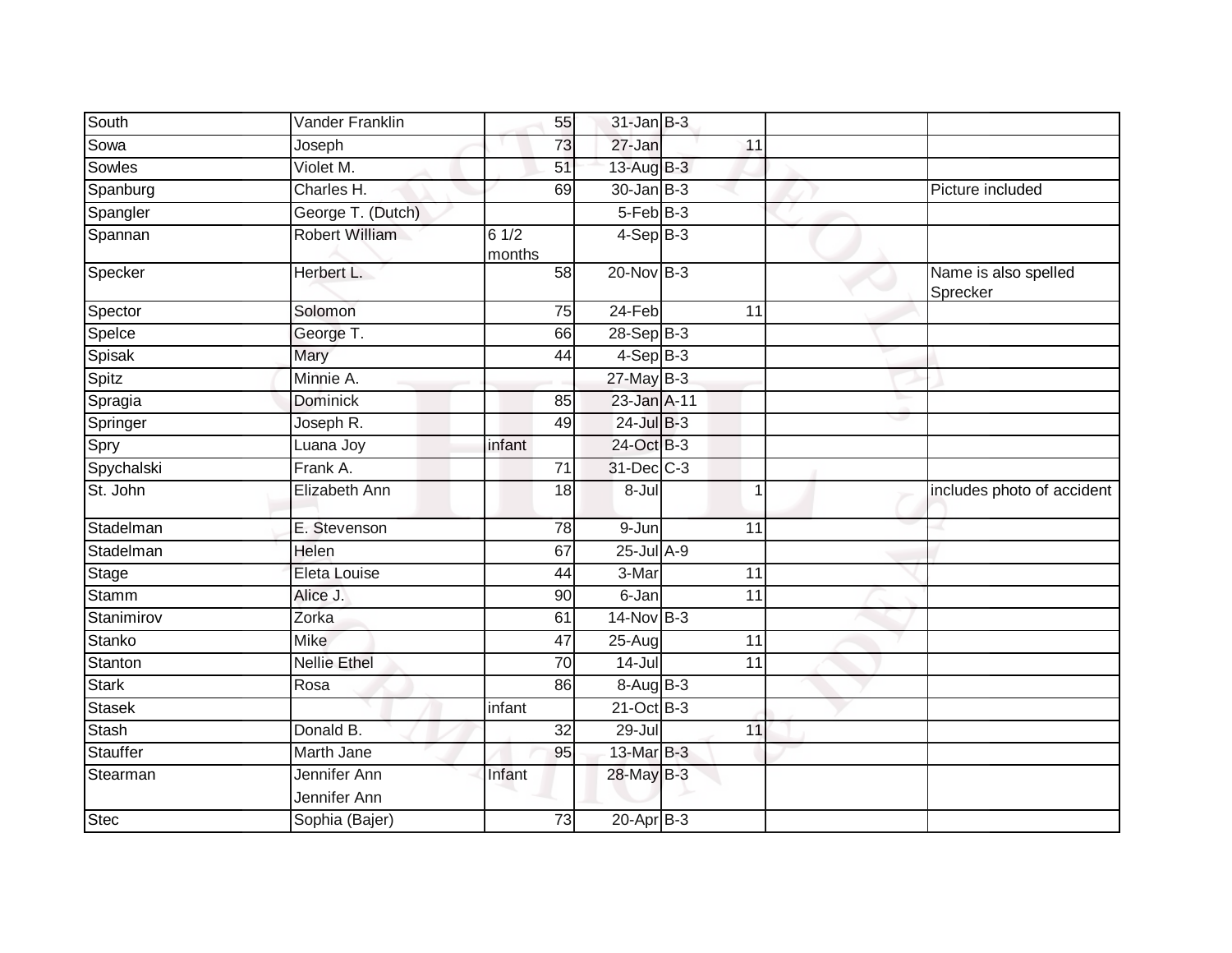| Stech          | Summer B.              | 66              | $3$ -Jul $B-3$  |                 |                          |
|----------------|------------------------|-----------------|-----------------|-----------------|--------------------------|
| Steele         | Della                  | 79              | 26-May          | 11              |                          |
| Stefanich      | Robert B.              | $\overline{71}$ | 7-Feb B-3       |                 |                          |
| Steffan        | Donald                 | 17              | 9-Sep 1, 11     |                 |                          |
| Steffey        | Ernest E.              | 65              | $22$ -Dec $B-3$ |                 | Name also spelled Steffy |
| Steiling       | Cleone L.              | 62              | $21$ -Dec $B-3$ |                 |                          |
| Steinbach      | <b>Bertha</b>          | 73              | 30-Nov B-3      |                 |                          |
| Steinbach      | Mrs. Frank J.          |                 | $11-AprB-3$     |                 |                          |
| Stemmer        | <b>Jessie Florence</b> | 75              | $3$ -Jul $B-3$  |                 |                          |
| Stephan        | Michael                | $\overline{35}$ | 20-Apr          | -1              |                          |
| Stephan        | Raymond                | 50              | 16-Jun          | 11              |                          |
| <b>Stevens</b> | William L.             | 79              | $27 - Jun$ B-3  |                 |                          |
| <b>Stewart</b> | <b>Grace Glidden</b>   | 55              | 4-Apr A-11      |                 |                          |
| Stewart        | Thomas, Sr.            | 51              | 15-Oct B-3      |                 |                          |
| Stieglitz      | Dr. Edward J.          | 58              | $13$ -Jun $B-3$ |                 |                          |
| Stiener        | Frank                  | 68              | 28-Jan          | 13              |                          |
| Stine          | Rev. Lorin             | 52              | 16-Oct B-3      |                 | photo included           |
| Stoehr         | John B.                | 66              | $2-Jun$         | $\overline{11}$ |                          |
| Stoica         | Michael                | 68              | $21$ -Nov $B-3$ |                 |                          |
| Stojkovic      | Peter                  | 69              | $21$ -Aug B-3   |                 |                          |
| Stok           | Mary                   | 76              | $17 - Apr$ B-3  |                 |                          |
| Stokes         | Andrew                 | 46              | 8-Jul           | 15              |                          |
| Stolley        | Emma                   | 85              | $5-FebB-3$      |                 |                          |
| Stone          | <b>Emily Lucille</b>   | 34              | $12$ -Oct B-3   |                 |                          |
| Stone          | William L., Sr.        | 62              | 26-May          | 11              |                          |
| Stonoff        | Josephine              | 64              | 23-Sep          | 15              |                          |
| Stout          | <b>Rebekah Marie</b>   | 2 months        | $12$ -Jun $B-3$ |                 |                          |
| Strand         | Elmer A.               | 61              | 16-Jun          | 11              |                          |
| Straszewski    | John, Sr.              | 72              | 16-Apr B-3      |                 |                          |
| Straszewski    | Vincent                | $\overline{77}$ | 7-Mar B-3       |                 |                          |
| Stratton       | <b>Clarance Alfred</b> | 60              | 21-Jan          | 9               |                          |
| <b>Strayer</b> | Fred A.                | $\overline{53}$ | $12$ -Jan B-3   |                 |                          |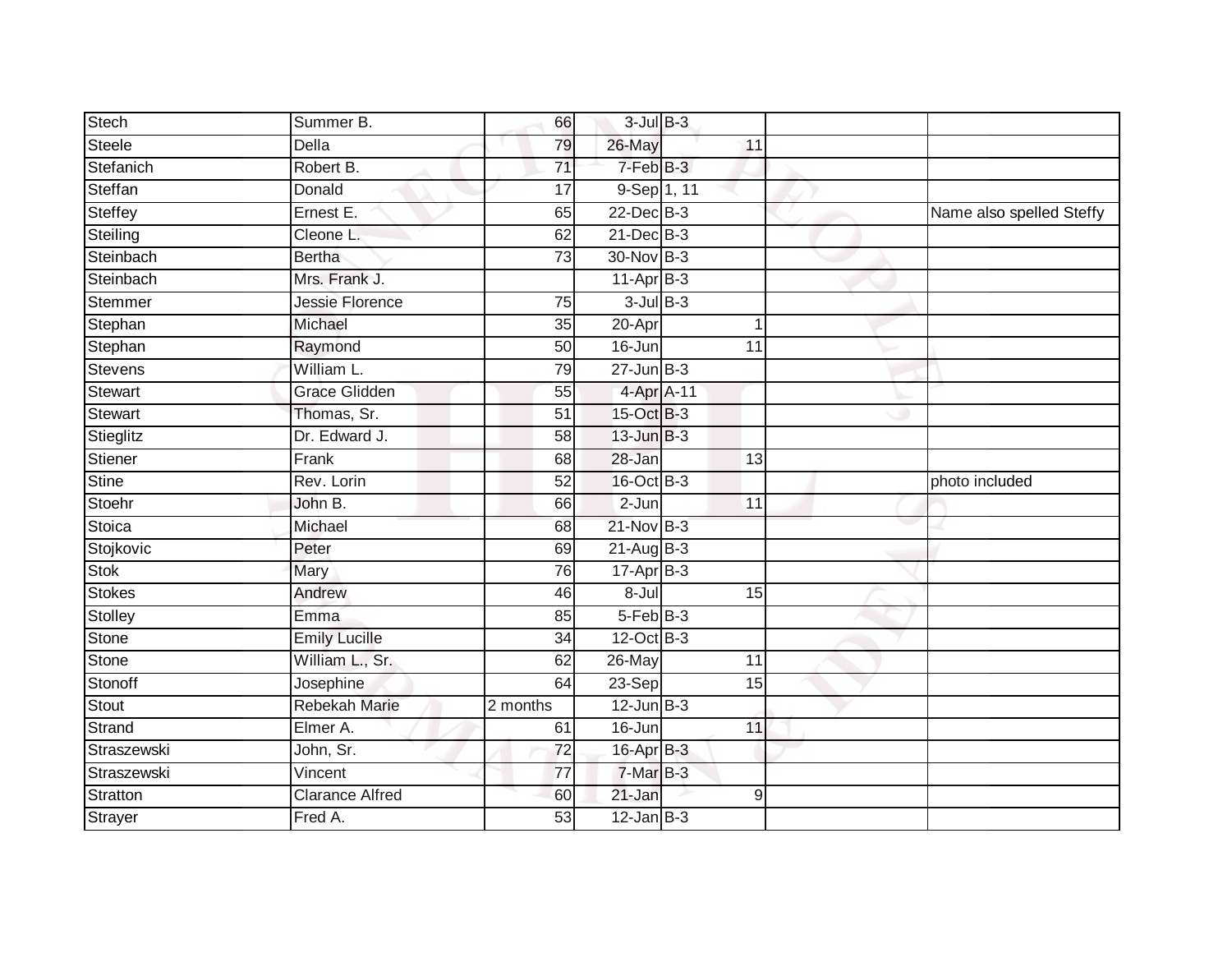| <b>Strbjak</b> | Anna             | 71              | 6-Oct                 | 11              |                            |
|----------------|------------------|-----------------|-----------------------|-----------------|----------------------------|
| Strickland     | Furman Leon, Jr. | 1               | 27-Oct                | 11              |                            |
| Stringer       | Walter           | 73              | $12$ -Jan $B-3$       |                 |                            |
| Strode         | Ellen Mary       | 70              | 20-Jan                | 11              |                            |
| Strom          | Karl             | 75              | 11-Mar                | $\overline{11}$ |                            |
| <b>Stross</b>  | Mary             | 77              | $12$ -Mar $B-3$       |                 |                            |
| <b>Strufe</b>  | Lawrence         | 61              | 8-Dec                 | 17              |                            |
| Strug          | John             | 67              | $11-Nov$              | 13              |                            |
| Stump          | Genevieve        | 57              | 19-May                | 11              |                            |
| Stuppy         | Dora             | $\overline{74}$ | 24-Jun                | $\overline{13}$ |                            |
| Such           | George, Sr.      | 59              | 24-Mar                | 11              |                            |
| Sudric         | Jacob            | 78              | $6-Nov$ B-3           |                 |                            |
| Sullivan       | Daniel           | 61              | 30-Apr <sub>B-3</sub> |                 |                            |
| Sulski         | <b>Stanley</b>   | 75              | 25-Feb                | 11              |                            |
| Suranich       | John             | 54              | 29-Apr B-3            |                 |                            |
| Suska          | John             | 40              | 16-Apr                | 1               |                            |
| Sutkowski      | Margaret         | $\overline{73}$ | 14-Jan A-11           |                 |                            |
| Suttinger      | Charles F.       | 91              | $26$ -Jan $B-3$       |                 |                            |
| Sutton         | Edith            | 19              | 29-Sep                |                 | Photo of incident included |
| Suznjevich     | <b>Nick</b>      | 67              | $6$ -Jun $B-3$        |                 |                            |
| Swainbank      | Elizabeth Hughes | 74              | $27-Oct$              | 11              |                            |
| Swalick        | <b>Thresa</b>    | 86              | 10-Nov                | 11              |                            |
| Swanson        | Mathilda         | 84              | 28-May B-3            |                 |                            |
| Sweigart       | George W., Dr.   | 84              | $22 -$ Jul            | 1               |                            |
| Swentko        | Mary             | $\overline{75}$ | 20-Mar B-3            |                 |                            |
| Swierc         | Agnes            | 75              | $24-AprB-3$           |                 |                            |
| Swieringa      | <b>Hilda</b>     | 85              | 30-Nov B-3            |                 |                            |
| Swigart        | N. Charles       | 42              | 14-Sep B-3            |                 |                            |
| Swiontek       | Kazmir           | 68              | $5$ -Jan $C-3$        |                 |                            |
| Swisher        | <b>Harley</b>    | 65              | 20-Jul B-3            |                 |                            |
| Swygert        | Irvin W.         | 82              | $27 - Apr$ B-3        |                 |                            |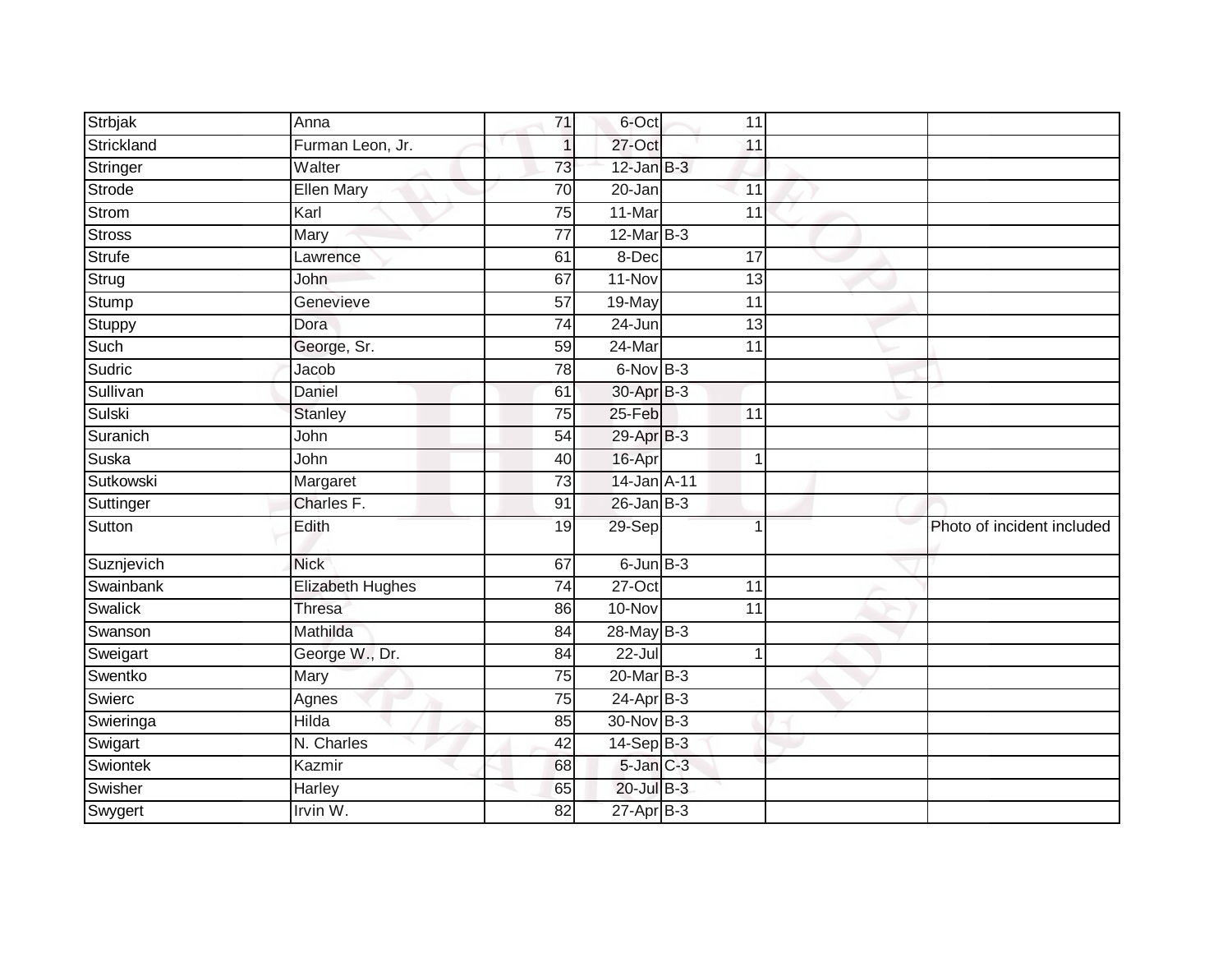| Szabo          | Alex                  | 81              | 9-Mar B-3                |                |                                                                      |
|----------------|-----------------------|-----------------|--------------------------|----------------|----------------------------------------------------------------------|
| Szabo          | Charles, Sr.          | 62              | 15-Oct B-3               |                |                                                                      |
| Szczepanik     | Edward                | 36              | 29-Sep                   | $\mathbf{1}$   | See also Sept. 30, p. 11                                             |
| Szczygiel      | Mary                  | 66              | $13$ -Jun $B-3$          |                |                                                                      |
| Szeplaki       | Joseph (Lucky)        | 77              | $28-Sep$ B-3             |                |                                                                      |
| Szymanski      | John                  | 69              | $16$ -Jun                | 11             |                                                                      |
| Szymczak       | Eva                   | 74              | $31-Aug$ C-3             |                |                                                                      |
| Szyperek       | Paul                  | 80              | 14-Jul                   | 11             |                                                                      |
| Tafaria        | Eli                   | 72              | $10-Feb$                 | 9              |                                                                      |
| Takacs         | William M.            | 52              | 29-Oct B-3               |                |                                                                      |
| Talarek        | Mary                  | 71              | 31-Dec C-3               |                | Name also spelled Talerek                                            |
| Talijanov      | Despot                | 81              | $13$ -Apr $B-3$          |                |                                                                      |
| Tallman        | Dr. Ralph L.          | 59              | 21-Mar B-3               |                |                                                                      |
| Taraj          | John, Sr.             | 72              | 26-Jun B-3               |                |                                                                      |
| <b>Tatarek</b> | Victoria              | 84              | 3-Mar                    | 11             |                                                                      |
| Taylor         | Fannie F.             | 57              | 30-Apr B-3               |                |                                                                      |
| Taylor         | Hamlet B.             | 83              | $11$ -May B-3            |                |                                                                      |
| <b>Taylor</b>  | Harry                 | 66              | 10-Jul B-3               |                | See Also July 12, p. B-3<br>(spelling of name: Harry<br>A., age: 65) |
| Taylor         | Myrtle M.             | 61              | 30-Dec                   | 11             |                                                                      |
| Taylor         | <b>Rita Fae</b>       | infant          | $2$ -Nov $B-3$           |                |                                                                      |
| <b>Taylor</b>  | <b>Samuel Arthur</b>  | $\overline{59}$ | $15-Aug$ B-3             |                |                                                                      |
| Tazbier        | Stanley               | 43              | 9-Oct B-3                |                |                                                                      |
| Teachner       | George                | 82              | 17-Feb                   | $\overline{9}$ |                                                                      |
| Telegdy        | Louis A.              | 80              | 26-Mar B-3               |                |                                                                      |
| Teles          | Victoria              | 82              | $7 - \overline{Aug}$ B-3 |                |                                                                      |
| Templeton      | John C.               | 78              | 15-Dec A-15              |                | See also Dec. 22, p. B-2                                             |
| Templin        | Cornelia              | 70              | 8-Jul                    | 15             |                                                                      |
| Tenkely        | John W.               | 74              | 14-Apr                   | $\mathbf 1$    |                                                                      |
| <b>Tepper</b>  | Maurice W.            | 58              | $7-SepB-3$               |                |                                                                      |
| Terpstra       | <b>Thomas Bradley</b> | 5 months        | 28-Dec B-3               |                |                                                                      |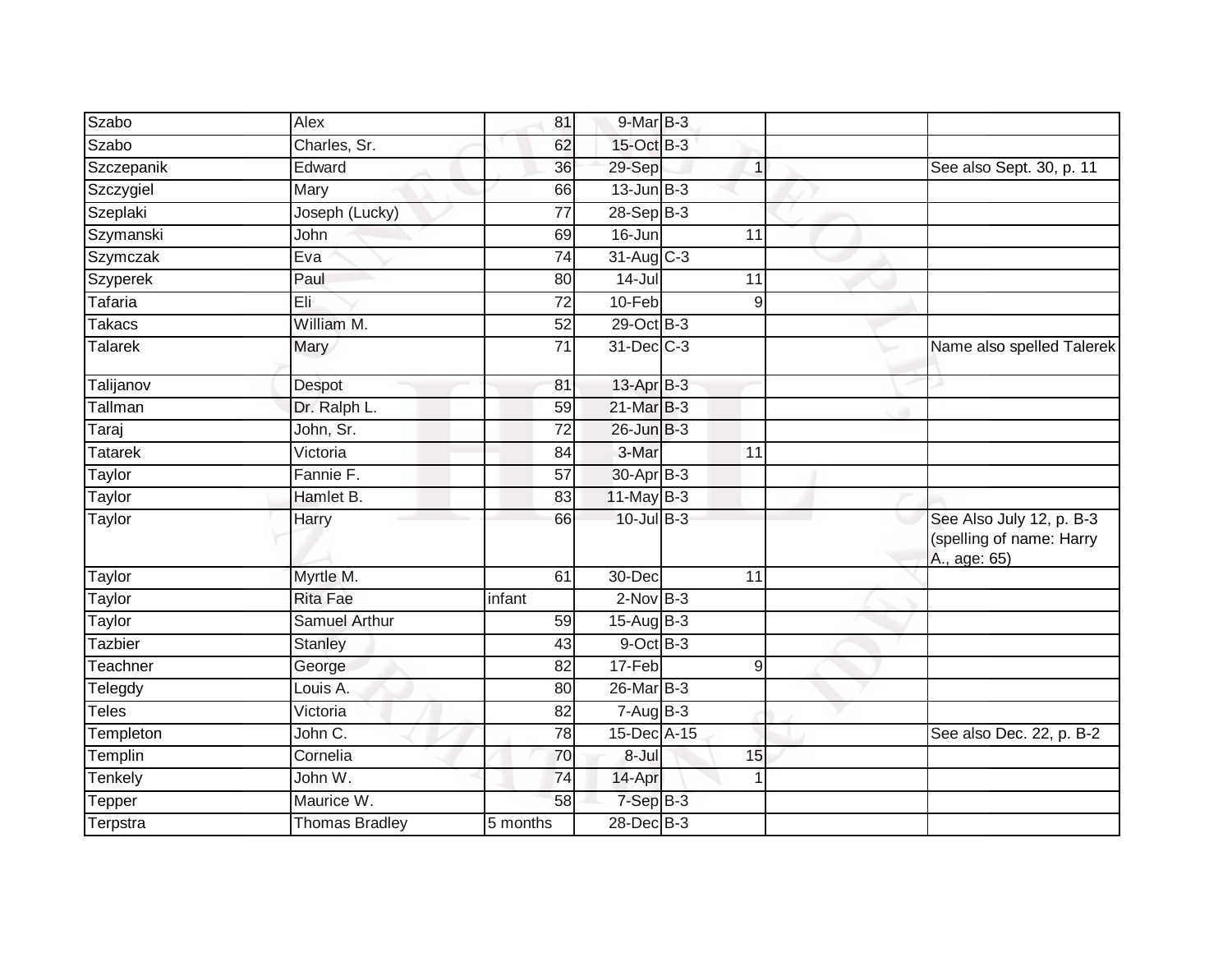| <b>Tewell</b> | James R.              | 34              | 19-Oct B-3      |    |                  |
|---------------|-----------------------|-----------------|-----------------|----|------------------|
| Tharp         | Orin F.               | 76              | 8-Oct B-3       |    |                  |
| <b>Thews</b>  | <b>Ernest William</b> | 63              | 9-Dec           | 19 |                  |
| Thoma         | Leo J.                | 58              | 6-Mar B-3       |    |                  |
| Thomas        | Abigail               | $\overline{70}$ | $3$ -Oct $B-3$  |    |                  |
| Thomas        | <b>Alvin</b>          | 62              | 4-Feb           | 11 |                  |
| Thomas        | Archie B.             | 60              | $25-Aug$        | 11 | picture included |
| Thomas        | Clara Dawn            | 72              | 17-Nov          | 11 |                  |
| Thomas        | Frank                 | 49              | 12-Jun          | 1  |                  |
| Thomas        | <b>James Francis</b>  | $\overline{72}$ | 22-Dec B-3      |    |                  |
| Thomas        | Oliver (Tommy)        | 55              | $17 -$ Jul B-3  |    |                  |
| Thomas        | William I.            | 68              | $8-Apr$         | 13 |                  |
| Thompson      | Leroy                 | 58              | 9-Nov           |    |                  |
| Thompson      | Lucia H.              | 81              | 19-Nov B-3      |    |                  |
| Thompson      | Phillip J.            | 9               | $7-FebB-3$      |    |                  |
| Thompson      | Roberta Lynne         | 4               | 15-Dec A-15     |    |                  |
| Thompson      | <b>Ruth Ann</b>       | 71              | 30-Jun          | 11 |                  |
| Thrush        | Harold J.             | 54              | $22 -$ Jul      | 15 |                  |
| Tibell        | Carl                  | 79              | 13-Aug B-3      |    |                  |
| Tiedemann     | Henry C.              | 89              | 2-Oct A-11      |    |                  |
| Tiller        | Raymond Wallace       | 43              | $6 - AprB - 3$  |    |                  |
| Timm          | Gertrude Adeline      | 63              | $3$ -Jan $B-3$  |    |                  |
| Tobias        | Elmer                 | 61              | $21-Nov$ B-3    |    |                  |
| <b>Tobias</b> | Herbert E.            | 61              | $22$ -Dec $B-3$ |    |                  |
| Todd          | Hazel                 | 66              | 21-Apr          | 11 |                  |
| Todd          | Lillie C.             | 89              | 22-Dec B-3      |    |                  |
| Tolen         | Robert Lee, Sr.       | 78              | $7-Nov$ B-3     |    |                  |
| Tomasich      | Milorad               | 56              | 26-Dec B-3      |    |                  |
| Tompkins      | William George        | 78              | 29-Jun B-3      |    |                  |
| Tonkovich     | Peter                 | 73              | 12-Nov B-3      |    |                  |
| Torrenga      | Peter                 | 72              | 17-Nov          | 11 |                  |
| <b>Torres</b> | Apolinar              | 59              | $14$ -Dec $B-3$ |    |                  |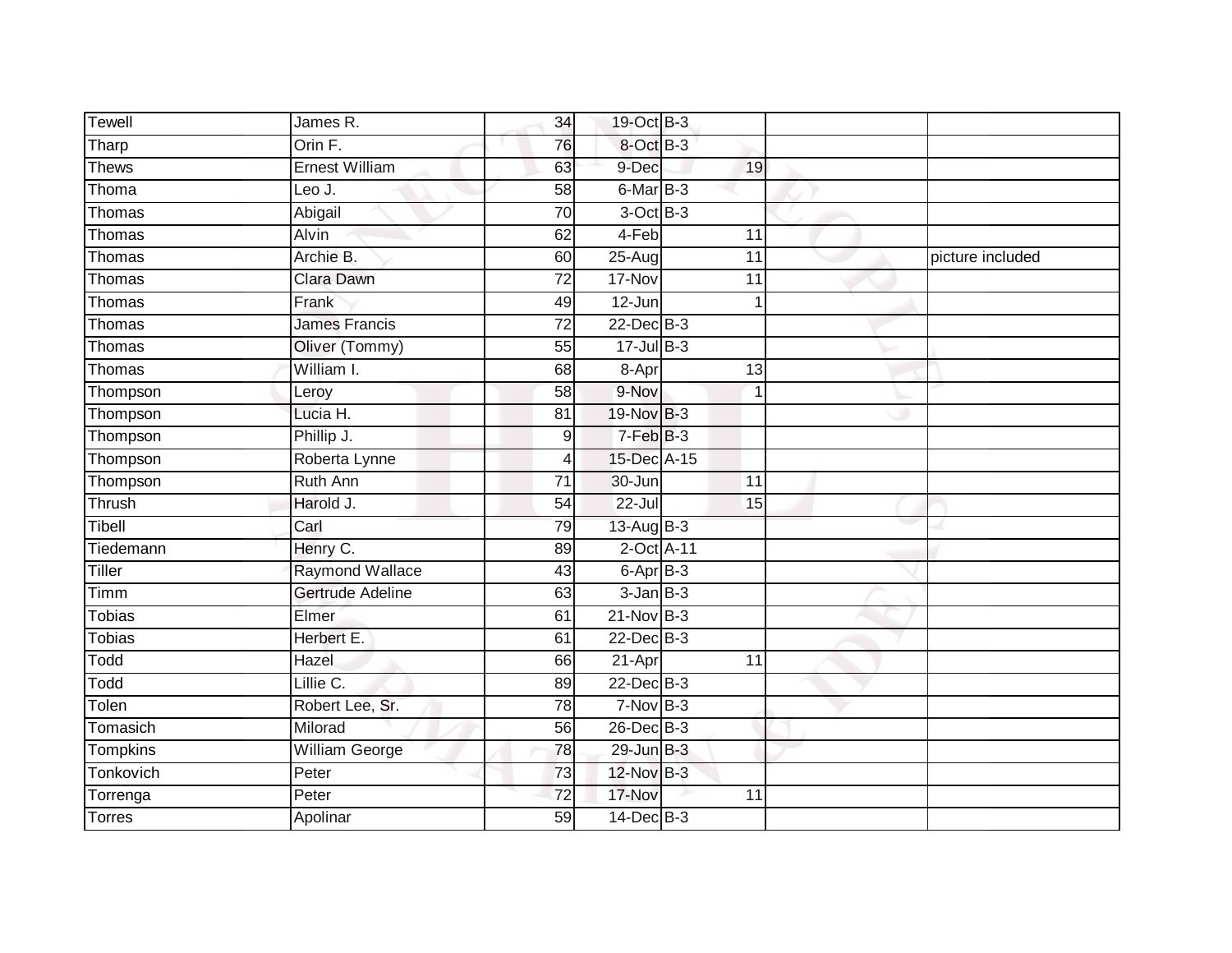| Towle            | Charles C., Sr.          | 51              | 26-Mar B-3      |                 |              |                    |
|------------------|--------------------------|-----------------|-----------------|-----------------|--------------|--------------------|
| Tragazi          | <b>Dick</b>              | 63              | $4$ -May $B-3$  |                 |              |                    |
| Tragazo          | <b>Dick</b>              | 63              | $4$ -May $B-3$  |                 |              |                    |
| <b>Travis</b>    | Hershel Lee, Jr.         | Infant          | $26$ -Feb $B-3$ |                 |              |                    |
| Treu             | Herbert H.               | 55              | 6-Oct           | $\overline{11}$ |              |                    |
| Trgovich         | Andrew                   | 83              | $7-Nov$ B-3     |                 |              |                    |
| Trimble          | Paul                     | $\overline{53}$ | 30-Jun          | 11              |              |                    |
| Trinen           | Emma                     | 69              | $2$ -Apr $B-3$  |                 |              |                    |
| Trout            | Benjamin C.              | $\overline{73}$ | $13$ -Jun $B-3$ |                 |              |                    |
| Troyer           | Mary                     | 85              | $2-Sep$         |                 | 13 Schreiber |                    |
| Truman           | <b>Millard Dewayne</b>   | 6 months        | 3-Mar           | 11              |              |                    |
| Trump            | Edna                     | 44              | $23$ -May $B-3$ |                 |              |                    |
| Tryon            | William "Mike"           | 51              | $4-Aug$         | 11              |              | also spelled Tyron |
| Trzcinski        | Josephine                | 69              | 16-May B-3      |                 |              |                    |
| <b>Trzupek</b>   | John, Sr.                | 76              | $24$ -Jul $B-3$ |                 |              |                    |
| Tsaros           | Alex A.                  | 61              | 24-Nov B-3      |                 |              |                    |
| <b>Tsouchlos</b> | <b>Matina</b>            | 65              | $16$ -Feb $B-3$ |                 |              |                    |
| Tully            | Robert C.                | 50              | 20-May          | 19              |              |                    |
| Tumidalsky       | Joseph                   | 92              | 2-Dec           | 15              |              |                    |
| Turczi           | Julia                    | $\overline{70}$ | $29$ -Apr $B-3$ |                 |              |                    |
| Turos            | Frank                    | 66              | 12-May          | $\overline{11}$ |              |                    |
| Twait            | Lewis                    | 74              | $21$ -Feb $B-3$ |                 |              |                    |
| <b>Ubik</b>      | <b>Stanley (Sparrow)</b> | 45              | $2-Jun$         | 11              |              |                    |
| Ufheil           | Julius J.                | 67              | 20-Aug B-3      |                 |              |                    |
| Umfleet          | Ishamel, Sr.             | 53              | $28$ -Feb $B-3$ |                 |              |                    |
| Unger            | Lora                     | 74              | $7-Sep$ B-3     |                 |              |                    |
| Urbanski         | Leo Steve                | 61              | 13-Nov B-3      |                 |              |                    |
| Usher            | Clarence A.              | 54              | $25$ -May B-3   |                 |              |                    |
| Uzis             | Paul                     | 67              | 22-Sep          | 11              |              |                    |
| Vadas            | Mary                     | 79              | 14-Aug A-10     |                 |              |                    |
| Valach           | Martin                   | 70              | $27$ -Jun $B-3$ |                 |              |                    |
| Van Der Giessen  | Jacob                    | 63              | 16-Jul B-3      |                 |              |                    |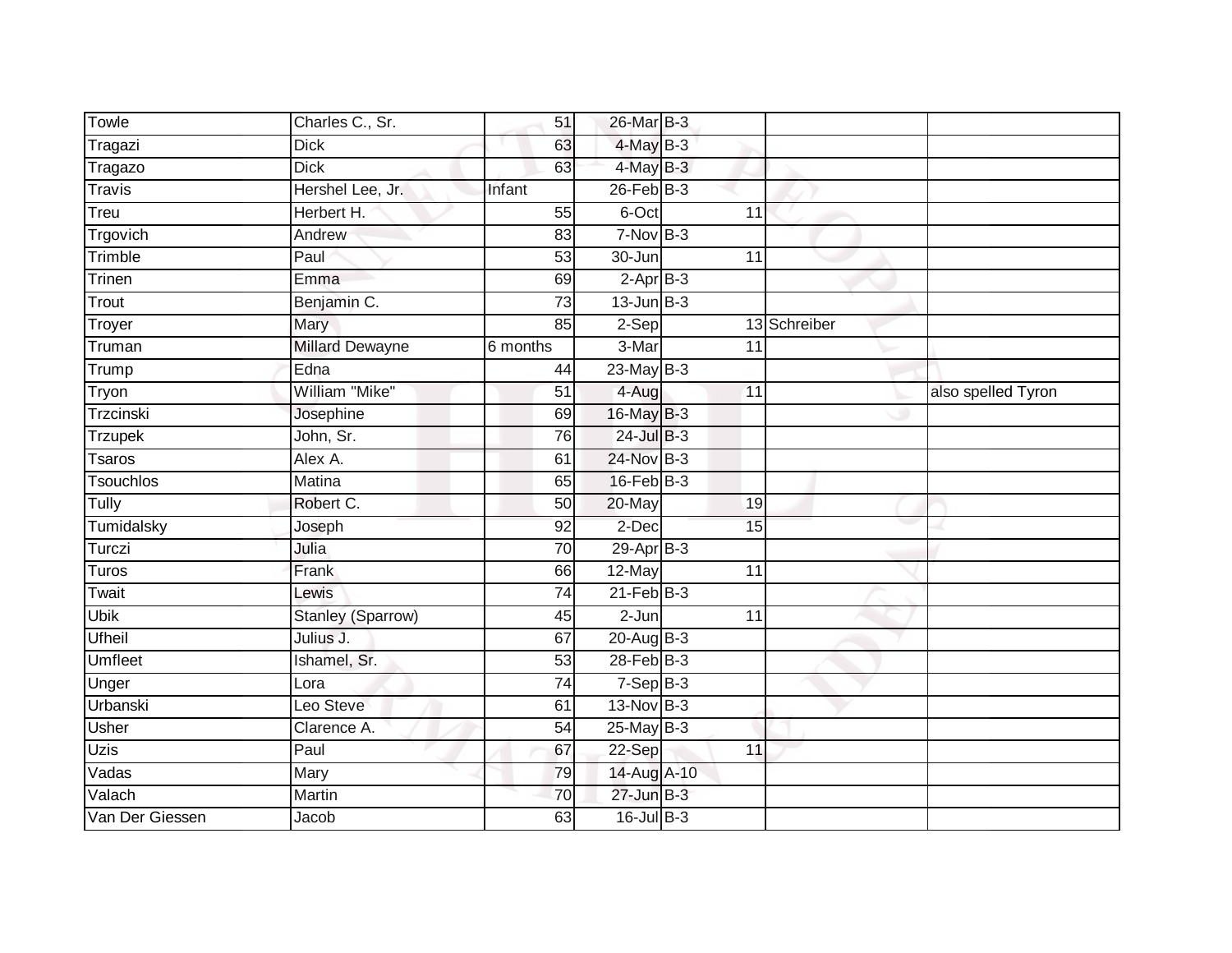| Van Vliet      | Agnes               | 78              | 4-Mar           | 11                   |                          |
|----------------|---------------------|-----------------|-----------------|----------------------|--------------------------|
| Van Weelden    | William             | 78              | 3-Feb           | 11                   |                          |
| Vanderheof     | <b>Nettie Belle</b> | 80              | 16-Nov B-3      |                      |                          |
| Vander-Heyden  | Elizabeth           | 77              | 20-Aug B-3      |                      |                          |
| Varady         | Martin              | 89              | $31$ -Jan $B-3$ |                      |                          |
| Vareia         | Barreiro E.         | 10              | 26-Sep          | 1                    |                          |
| Vargo          | Oreme               | 45              | $1$ -Jun $B-3$  |                      |                          |
| Vasquez        | Francisco           | 69              | $2-Jan$         | $\overline{2}$       |                          |
| Vassiliadis    | Vassilios           | 44              | $27$ -Mar $B-3$ |                      |                          |
| Vater          | Margaret            | 80              | $22$ -Aug B-3   |                      |                          |
| Vela           | Rosemary            | 15              | $24$ -Mar       | 11                   |                          |
| Venzke         | Christine B.        | $\overline{76}$ | $21$ -Dec $B-3$ |                      | Name also spelled Venske |
| Verminski      | Peter               | 71              | 3-Feb           | 11                   |                          |
| Vicari         | Anthony             | 80              | 28-Jul          | 9                    |                          |
| <b>Vickers</b> | William C.          | $\overline{37}$ | 30-Jan B-3      |                      |                          |
| Vickery        | Bertha E.           | 49              | $6$ -Jun $B-3$  |                      |                          |
| <b>Vierk</b>   | Helen               | 84              | $15$ -Jan B-3   |                      |                          |
| Vincent        | Ray                 | 54              | 19-Nov B-3      |                      |                          |
| Vinnedge       | Calvin D.           | 83              | 17-Dec B-3      |                      |                          |
| Vinson         | Ellie               |                 | $1$ -Jun $B-3$  | <b>Irene Blake</b>   |                          |
| Viou           | Bert L.             | 49              | $10-SepB-3$     |                      |                          |
| Vodopijak      | Mary (Kuczur)       | 67              | 8-Apr           | 13                   |                          |
| Voica          | Jordan              | 63              | 9-Jun           | 11                   |                          |
| Voight         | Agnes               | 80              | $25$ -May $B-3$ |                      |                          |
| Voight         | <b>Ruth</b>         | $\overline{31}$ | $3-Nov$         | $\blacktriangleleft$ | See also Nov. 4, p. 11   |
| Vojvoda        | Rosa                | 66              | $13$ -Jul $B-3$ |                      |                          |
| Volk           | Adam                | 57              | $26$ -Jun $B-3$ |                      |                          |
| Vonasch        | Martha              | 66              | 6-Oct           | 11                   |                          |
| Voreacos       | Vivien              | 55              | 28-Mar B-3      |                      |                          |
| Vowell         | William C.          | 55              | 3-Nov           | 11                   |                          |
| Vrabec         | Ferdinand           | 66              | 22-Jul          | 15                   |                          |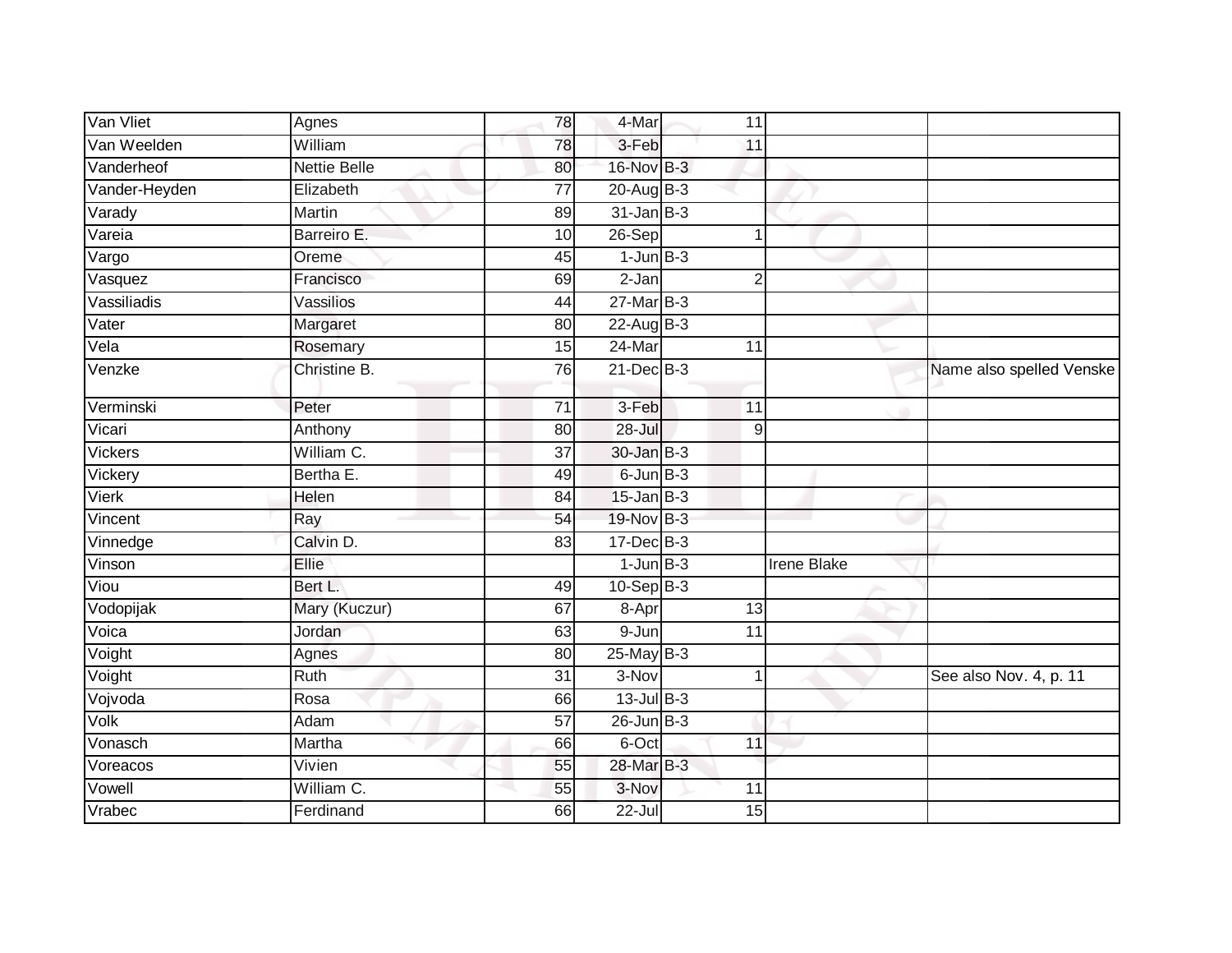| Vukovich   | Violet Ljubica           | 62              | 7-Oct            | 13              |                          |
|------------|--------------------------|-----------------|------------------|-----------------|--------------------------|
| Wachowicz  | Frank                    | 52              | 27-Jan           | 11              |                          |
| Wacinauski | John                     | 82              | 13-May           | 11              |                          |
| Wagner     | Cora Ida                 | 63              | $5 - Jun$ $B-3$  |                 |                          |
| Wagner     | Jacob                    | $\overline{58}$ | 2-Jun 1, 11      |                 |                          |
| Wagner     | Karen                    | infant          | $21 -$ Jul       | 11              |                          |
| Wahlman    | Evelyn                   | 37              | $7$ -Dec $B$ -3  |                 |                          |
| Wahlstrom  | Edwin C.                 | 64              | $21$ -Nov $B-3$  |                 |                          |
| Wald       | Louisa A.                | 89              | $7-Oct$          | 13              |                          |
| Walden     | <b>Tyler</b>             | 52              | 21-Apr           | 11              |                          |
| Walerowicz | John                     | 68              | $15 -$ Jul       | 15              | picture included         |
| Walker     | Elizabeth                | 32              | 25-May           | 1               |                          |
| Walker     | Harold J.                | 49              | 23-Apr B-3       |                 |                          |
| Walker     | Linda                    | 49              | 12-Dec B-3       |                 |                          |
| Walker     | Lucille                  |                 | 11-Feb           | 11              |                          |
| Wallace    | Leslie J.                | 33              | 21-Nov           | 1               | See also Nov. 23, p. B-3 |
| Walsh      | James H.                 | $\overline{80}$ | $21-Nov$         | $\mathbf{1}$    | photo included           |
| Walski     | Albert                   | 74              | $31 - Jan$ $B-3$ |                 |                          |
| Wampler    | Donald L.                | 42              | 1-Apr            | 13              |                          |
| Ward       | Claude K.                | $\overline{37}$ | 15-Sep           | $9\,$           |                          |
| Warmbier   | <b>Charlott Gertrude</b> | 57              | 28-Jan           | 13              |                          |
| Warne      | <b>Bertha</b>            |                 | 16-Nov B-3       |                 |                          |
| Warner     | <b>Alice Eleanor</b>     |                 | 25-Aug           | 11              |                          |
| Warner     | Fred A.                  | 50              | 1-Apr            | 13              |                          |
| Washington | Thomas R.                |                 | 15-Dec A-15      |                 |                          |
| Wasik      | Andrew                   | 58              | $17-Cct$         | 1               | See also Oct. 19, p. B-3 |
| Wasik      | Rose                     | 47              | 18-Mar           | $\overline{13}$ |                          |
| Waszak     | Matthew P.               | 58              | $12$ -Jan B-3    |                 |                          |
| Watkins    | Rev. John Kenneth        | 49              | 26-Nov B-3       |                 |                          |
| Watson     | Jean A.                  | 41              | 31-Oct B-3       |                 |                          |
| Watters    | Hugh J., Sr.             | 78              | 6-Oct            | 11              |                          |
| Wawro      | Mary                     |                 | $22$ -Dec $B-3$  |                 |                          |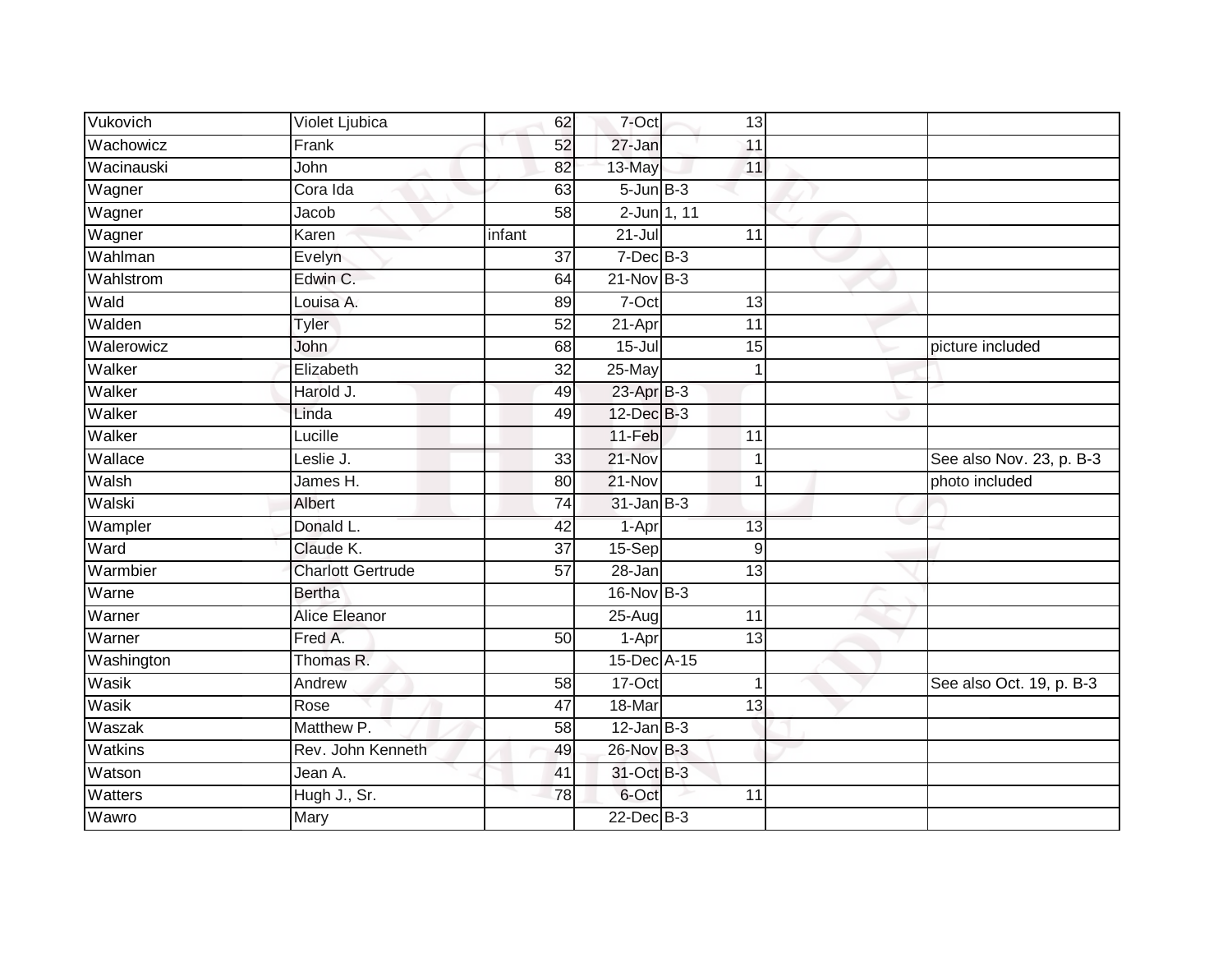| Weaver       | Harrison M. (Buck)  | 69              | $11-Apr$ B-3      |                 |  |
|--------------|---------------------|-----------------|-------------------|-----------------|--|
| Weaver       | <b>Jay Cordell</b>  | 59              | 2-Oct A-11        |                 |  |
| Weaver       | William H.          | 75              | 9-Nov             | $\mathbf{1}$    |  |
| Webb         | Elsie               | 61              | 13-May            | 11              |  |
| Webber       | Ralph C.            | 57              | $16$ -Jan B-3     |                 |  |
| Weber        | Mary                | $\overline{74}$ | $25$ -Jun $B-3$   |                 |  |
| Weeks        | Harriet             | 50              | $9$ -Jan $B$ -3   |                 |  |
| Wegener      | Herman F.           | 83              | $8 - Jun$ $B - 3$ |                 |  |
| Wegrzyn      | Karolina            | $\overline{57}$ | $9-MarB-3$        |                 |  |
| Wehren       | Gertrude            | 68              | $9-Nov$ B-3       |                 |  |
| Weiss        | Anna E.             | 78              | 28-Jul            | 9               |  |
| Wells        | Bradford A.         | 9               | 11-Nov            | 13              |  |
| Wells        | Harley              | 83              | $31$ -Jan B-3     |                 |  |
| Wells        | Thomas Joseph       | $\overline{2}$  | 21-Sep B-3        |                 |  |
| Wenner       | Willard H.          | 61              | 7-Apr             | $\overline{11}$ |  |
| Wenzlowski   | Maciej              | 81              | 2-Dec             | 15              |  |
| Werner       | Dean E.             | $\overline{26}$ | 30-Nov B-3        |                 |  |
| Wernicke     | <b>John Carl</b>    | 67              | 16-Apr B-3        |                 |  |
|              | John Carl           |                 |                   |                 |  |
| Wesley       | George              | 73              | 19-Oct B-3        |                 |  |
| Westcott     | Frank E.            |                 | $9-Nov$ B-3       |                 |  |
| Wheaton      | Donald              | 2               | 16-Mar B-3        |                 |  |
| Whitaker     | Wilma               | 53              | $23$ -Feb $B-3$   |                 |  |
| White        | Vyrl M.             | 54              | $19$ -Jan B-3     |                 |  |
| White        | <b>Walter Keith</b> | Infant          | $16$ -Jan $B-3$   |                 |  |
| Whitmire     | George F., Sr.      | 63              | $25$ -Jun $B-3$   |                 |  |
| Whitmore     | Clara R.            | $\overline{81}$ | $1-OctB-3$        |                 |  |
| Whitmore     | Frederick E.        | 35              | 19-Sep            | $\overline{1}$  |  |
| Widen        | John E.             | 66              | 21-Apr            | 11              |  |
| Widersterand | Sigrid              | 84              | 28-Aug B-3        |                 |  |
| Wiederhold   | Gerald, Sr.         | 51              | 16-Jun            | 11              |  |
| Wiegreffe    | Cornelia            | 76              | 14-Apr            | 15              |  |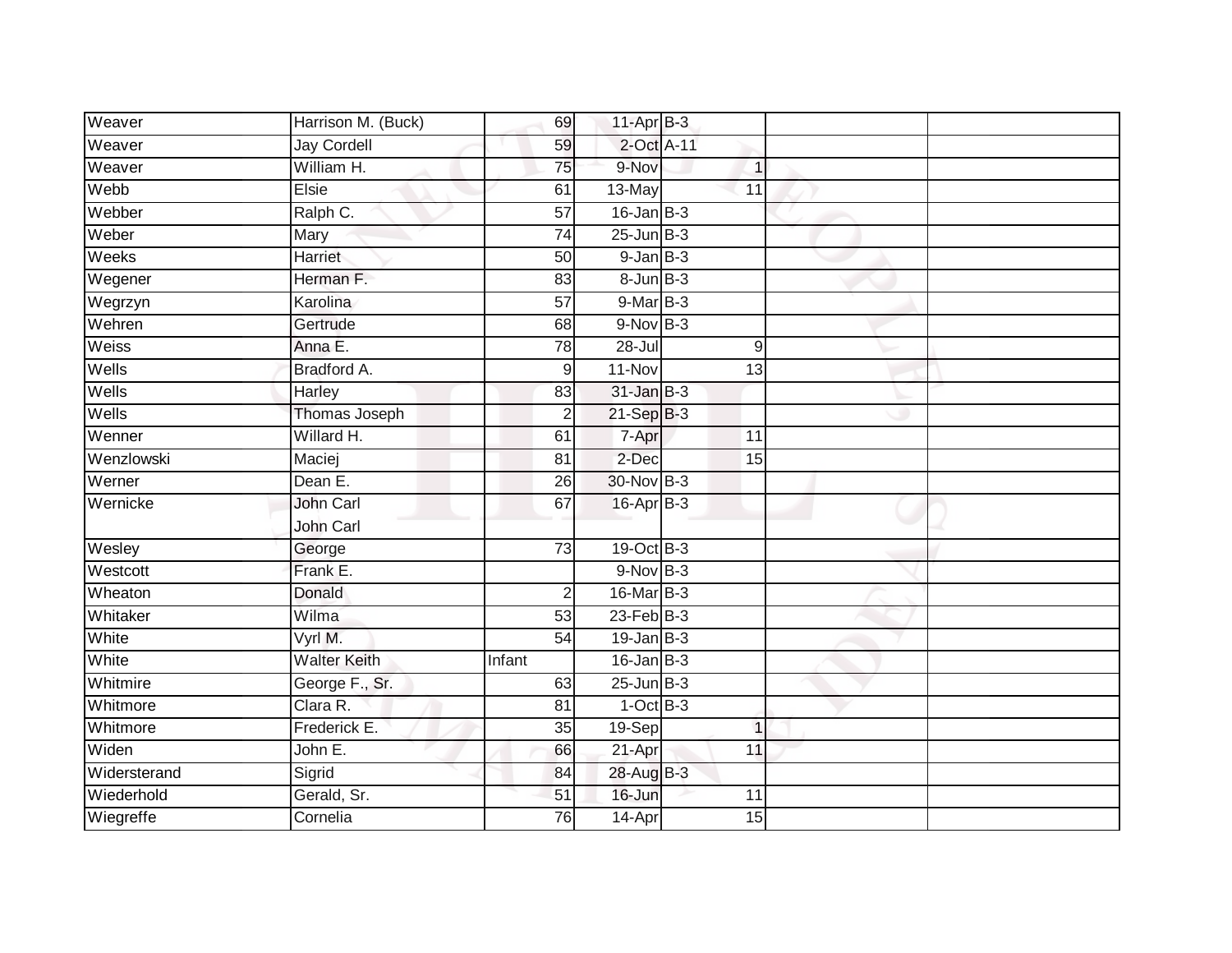| Wielgas         | Peter                | 67              | $9 - Jun$       | 11         |                            |                                                   |
|-----------------|----------------------|-----------------|-----------------|------------|----------------------------|---------------------------------------------------|
| Wietz           | <b>Hilda Sass</b>    | 74              | 23-Jan A-11     |            |                            |                                                   |
| Wigle           | Mrs. E. O.           | 79              | $3-AugB-3$      |            | <b>Catherine DeLaurier</b> |                                                   |
| Wikar           | Anthony, Sr.         | 49              | $9$ -Feb $B$ -3 |            |                            |                                                   |
| Wilcox          | Douglas Earl         | infant          | $12$ -Nov $B-3$ |            |                            |                                                   |
| Wilczewski      | <b>Nellie</b>        | 59              | 25-Aug          | 11         |                            | See aslo August 26, p. 11,<br>name spelled Nettie |
| Wilder          | Edith                | 68              | $11$ -Jul $B-3$ |            |                            |                                                   |
| Wilkinson       | Anna                 | 79              | 10-Jun          | 13         |                            |                                                   |
| Williams        | <b>Johnnie Marie</b> | $\overline{2}$  | 6-May           |            | 1                          |                                                   |
| Williams        | Mary B.              | 70              | $13$ -Feb $B-3$ |            |                            |                                                   |
| Williams        | Ray                  | 67              | 24-Dec B-3      |            |                            |                                                   |
| <b>Williams</b> | Terry G.             | Infant          | 28-Jan          | 13         |                            |                                                   |
| Williamson      | Charles O. (Red)     | 45              | 27-Mar B-3      |            |                            |                                                   |
| Willy           | <b>Mary Theresa</b>  | 48              | 20-May          | 19         |                            |                                                   |
| Wilson          | Emma Jean            | 40              | 21-Jan          |            | 1                          |                                                   |
| Wilson          | Tina M.              | 85              | 8-Oct B-3       |            |                            |                                                   |
| Wilson          | William F.           | 68              | $20$ -Apr $B-3$ |            |                            |                                                   |
| Wimer           | Elmer J.             | 58              | 14-Apr          | 13         |                            |                                                   |
| Wind            | <b>Bruce Kevin</b>   | infant          | 30-Nov B-3      |            |                            |                                                   |
| Wind            | Lucy M.              | $\overline{75}$ | 13-Nov B-3      |            |                            |                                                   |
| Winkler         | Joann Rebecca        | infant          | 17-Oct B-3      |            |                            |                                                   |
| Winn            | Edwina               | 17              | 19-Sep          |            | 1                          |                                                   |
| Winslow         | Walker W. (Col.)     | $\overline{70}$ | $27-Oct$        | 11         |                            |                                                   |
| Winter          | Cornelius            | 81              | $25-Feb$        | 11         |                            |                                                   |
| Winters         | Ella M.              | 75              | $14$ -Feb $B-3$ |            |                            |                                                   |
| Wise            | Herbert              | 77              |                 | 4-Apr A-11 |                            |                                                   |
| Wislocki        | Peter                | 65              | 31-Mar          | 11         |                            |                                                   |
| Witkowksi       | Martin               | 79              | $27$ -Jul B-3   |            |                            |                                                   |
| Wittig          | Dorothea             | 56              | 9-Dec           | 19         |                            |                                                   |
| Wleklinski      | Henry Raymond        | 26              | 29-Jan B-3      |            |                            |                                                   |
| Wojtowicz       | Ann                  | 40              | 11-Augl         | 11         |                            |                                                   |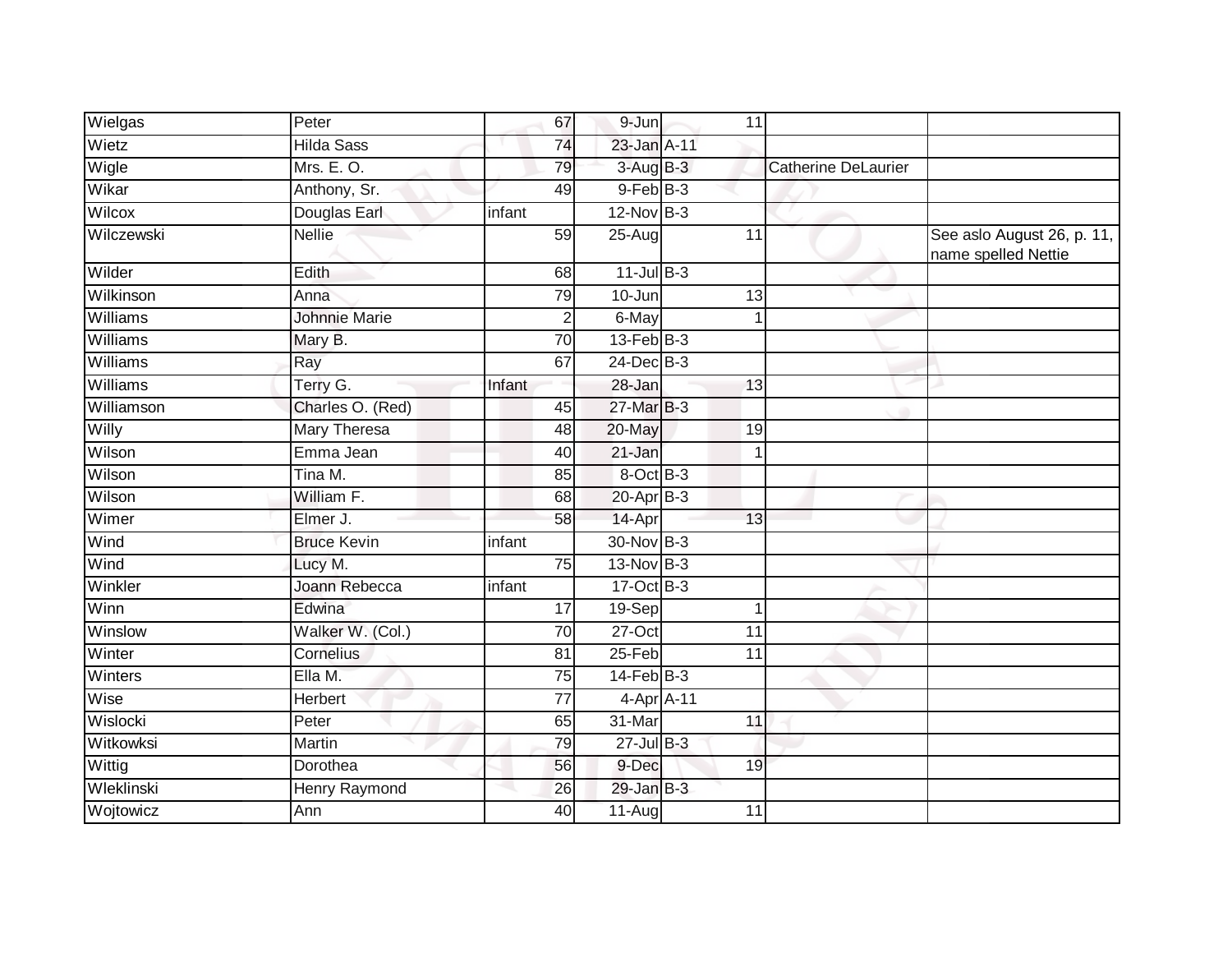| Wold        | Martin               | $\overline{71}$ | 2-Oct A-11            |                 |  |
|-------------|----------------------|-----------------|-----------------------|-----------------|--|
| Wolf        | Freddie              | 46              | 28-Jan                | 13              |  |
| Wolff       | <b>David Keith</b>   | $\overline{c}$  | 10-Mar                | 11              |  |
| Wolik       | Peter                | 45              | $5$ -May              | 13              |  |
| Wonsowicz   | Benedykta            | 65              | $13$ -Feb $B-3$       |                 |  |
| Wood        | <b>Charles Kelly</b> | infant          | 18-Dec B-3            |                 |  |
| <b>Wood</b> | Clarence             | 62              | $12$ -Feb $B-3$       |                 |  |
| Woodburn    | Robert T.            | 43              | $23$ -Jul $B-3$       |                 |  |
| Woods       | <b>Bernice</b>       | 61              | 17-Feb                | 9               |  |
| <b>Work</b> | Romona               | 59              | $21 -$ Jul            | $\overline{11}$ |  |
| Worley      | Nancy A.             | $\overline{74}$ | $27$ -May $B-3$       |                 |  |
| Worthen     | Mary                 | $\overline{71}$ | $8 - Jun$ $B-3$       |                 |  |
|             |                      |                 | 9-Jun                 |                 |  |
| Worthington | Olive                | 70              | 30-Jul B-3            |                 |  |
| Wozniak     | Andrew               | 87              | $5$ -Oct $B-3$        |                 |  |
| Wozniak     | Irene                | 49              | 29-Jul                | 11              |  |
| Wozniak     | Valeria              | $\overline{71}$ | 30-Apr <sub>B-3</sub> |                 |  |
| Wright      | Florence             | 84              | 27-Aug B-3            |                 |  |
| Wright      | <b>Kevan Dale</b>    | Infant          | $21$ -Mar $B-3$       |                 |  |
| Wright      | Ralph F.             | 50              | $18$ -May $B-3$       |                 |  |
| Wrublewski  | Walter               | 71              | $14 -$ Jul            | 11              |  |
| Wuestenfeld | Herman R.            | 85              | $26 - Aug$            | $\overline{11}$ |  |
| Wulf        | Henry M.             | 80              | $17 - Dec$ B-3        |                 |  |
| Wurst       | George W.            | $\overline{78}$ | 28-Aug B-3            |                 |  |
| Wyllie      | Robert               | $\overline{71}$ | 6-Jan                 | 11              |  |
| Wynd        | L. A.                | 67              | $8 - Jun$ $B - 3$     |                 |  |
| Yager       | Mary                 | $\overline{71}$ | $12-Nov$ B-3          |                 |  |
| Yakimow     | Ella                 | 47              | 7-Apr                 | 11              |  |
| Yedinak     | Steve, Sr.           | 65              | $24$ -Apr $B-3$       |                 |  |
| Yerga       | John                 | $\overline{72}$ | $21 -$ Jul            | 11              |  |
| Yocham      | Eleanor A.           | 93              | 14-Sep B-3            |                 |  |
| Yonko       | John                 | $\overline{70}$ | $23$ -Apr $B-3$       |                 |  |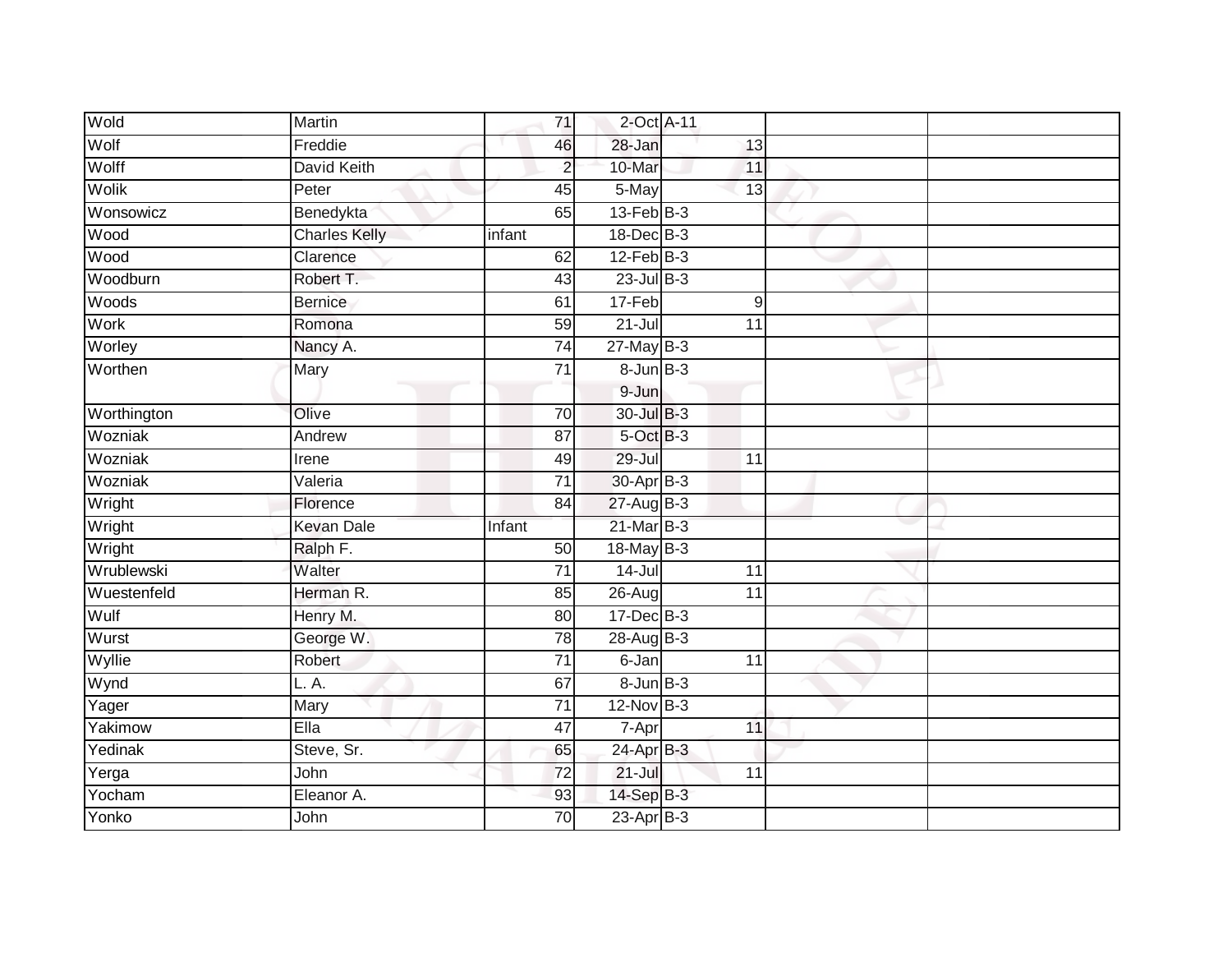| Yosai      | Mary                 | 56              | 28-Jul          | $\overline{9}$  |                  |
|------------|----------------------|-----------------|-----------------|-----------------|------------------|
| Young      | Ethel                |                 | 24-Jun          | 13              |                  |
| Young      | John Robert, Jr.     | 5 <sub>5</sub>  | $27$ -Oct       | 11              |                  |
| Young      | Mable E.             | $\overline{74}$ | $2$ -Dec        | 15              |                  |
| Ywanow     | Martha               | 49              | $4$ -Dec $B-3$  |                 |                  |
| Zaikis     | Michael, Sr.         | $\overline{77}$ | $1-May$ B-3     |                 |                  |
| Zajac      | John                 | $\overline{72}$ | $23$ -Apr $B-3$ |                 |                  |
| Zajicek    | Elizabeth            | 42              | $17 - Jan$ B-3  |                 |                  |
| Zaky       | Ebrahim              | 69              | $11$ -May B-3   |                 |                  |
| Zaleski    | <b>Bruno</b>         | 64              | $4$ -Mar        | 11              |                  |
| Zaragoza   | Guadalupe H.         | $\overline{55}$ | 29-Dec A-9      |                 |                  |
| Zato       | Anthony, Sr.         | $\overline{73}$ | 16-Nov B-3      |                 |                  |
| Zatorski   | Joseph               | 79              | $23$ -Jul $B-3$ |                 |                  |
| Zawislak   | Rose                 | 68              | 25-Feb          | 11              |                  |
| Zbyszynski | Rev. Elias Thaddeus  | $\overline{37}$ | $29 -$ Jul      | $\overline{11}$ | picture included |
| Zebroski   | Alex                 | 95              | 17-Feb          | 9               |                  |
| Zeleznik   | John                 | 53              | 17-Sep B-3      |                 |                  |
| Zenko      | Ann Durkin           | 67              | 31-Jul B-3      |                 |                  |
| Zernik     | Mike                 | 81              | 30-Jun          | 11              |                  |
| Ziarnik    | Sophie               | 68              | 8-Apr           | $\overline{13}$ |                  |
| Ziemann    | Minnie               | 93              | $13$ -Feb $B-3$ |                 |                  |
| Ziemba     | Catherine            | 38              | $2-Sep$         | $\overline{13}$ |                  |
| Zimerick   | Daniel               | 20              | $5-Sep$         |                 |                  |
| Zimmerman  | Sam                  |                 | 31-Oct B-3      |                 |                  |
| Zisoff     | Gele                 | 62              | 7-Oct           | 13              |                  |
| Zitko      | John                 | 46              | 22-Jul          |                 | picture included |
| Zoliner    | Helen                | 40              | $10$ -Oct B-3   |                 |                  |
| Zorich     | Michael              | 69              | 28-Nov B-3      |                 |                  |
| Zubay      | John, Sr.            | 84              | 18-Sep B-3      |                 |                  |
| Zuchowski  | Hattie               | 92              | 8-Sep           | 11              |                  |
| Zuchowski  | Rev. Florian Bernard | 69              | 12-Nov B-3      |                 |                  |
| Zvijak     | John, Sr.            | 69              | $5-Sep$ $B-3$   |                 |                  |